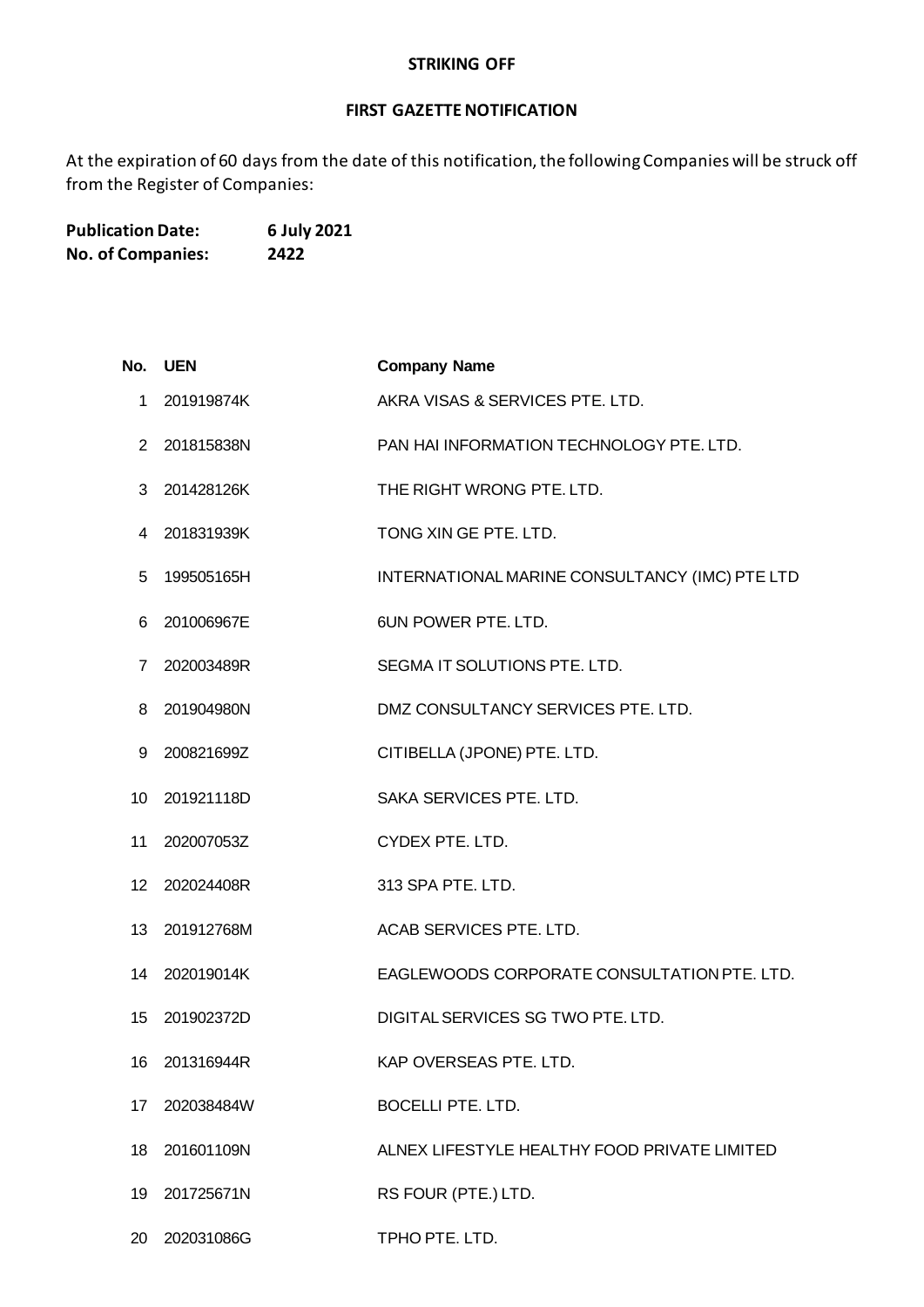|    | 21 200909011C | TRANSFORMATION CONSULTANTS PTE, LTD.         |
|----|---------------|----------------------------------------------|
| 22 | 200106845C    | <b>KLEANWAY PTE, LTD.</b>                    |
| 23 | 201934518H    | SALVARE HOLDINGS PTE. LTD.                   |
|    | 24 201817795R | AIRBORNE CHARTERS PTE. LTD.                  |
| 25 | 201918624C    | <b>GREY GLOBAL SG PTE, LTD.</b>              |
| 26 | 201831611N    | KPB INTERNATIONAL PTE. LTD.                  |
|    | 27 201427203K | SANLEX MARKETING PTE. LTD.                   |
| 28 | 201821560N    | SAMASAMA INTERNATIONAL PTE, LTD.             |
|    | 29 201501019H | AUTO TRINITY PTE. LTD.                       |
| 30 | 201807727K    | MUKMIN ELEGENT CONCEPTZ PTE. LTD.            |
| 31 | 202021331N    | LONG TENG FEI PTE. LTD.                      |
|    | 32 202023650E | XIN HUI YU PTE. LTD.                         |
| 33 | 201132864K    | ONE O ONE PTE. LTD.                          |
|    | 34 202038288M | SINGCARS AUTO PTE. LTD.                      |
| 35 | 201804483K    | ABASAN PTE, LTD.                             |
| 36 | 201027028G    | ONIT MEDIA ASIA PTE. LTD.                    |
|    | 37 201809746W | SHIKAA CHAIRS TABLES RENTAL PTE. LTD.        |
| 38 | 202037728M    | SG CITY HARDWARE PTE. LTD.                   |
| 39 | 201804742M    | JT MICRO ASSET MANAGEMENT SG PRIVATE LIMITED |
| 40 | 201934181D    | <b>TERRAPIN QUAY PTE, LTD.</b>               |
| 41 | 201611536R    | TRIMAN FABRICATION PTE, LTD.                 |
| 42 | 198302827Z    | STH CARWORLD PTE. LTD.                       |
| 43 | 201024754N    | TRISTAR GROUP PTE. LTD.                      |
|    | 44 200815385G | AMBULATORY SURGICARE (ASC) PTE. LTD.         |
| 45 | 201842758K    | REDITUS SINGAPORE PTE. LTD.                  |
| 46 | 201612323W    | ELITE MAID SERVICES PTE, LTD.                |
|    | 47 201912826N | ZHONGRUN IMPORT&EXPORT PTE. LTD.             |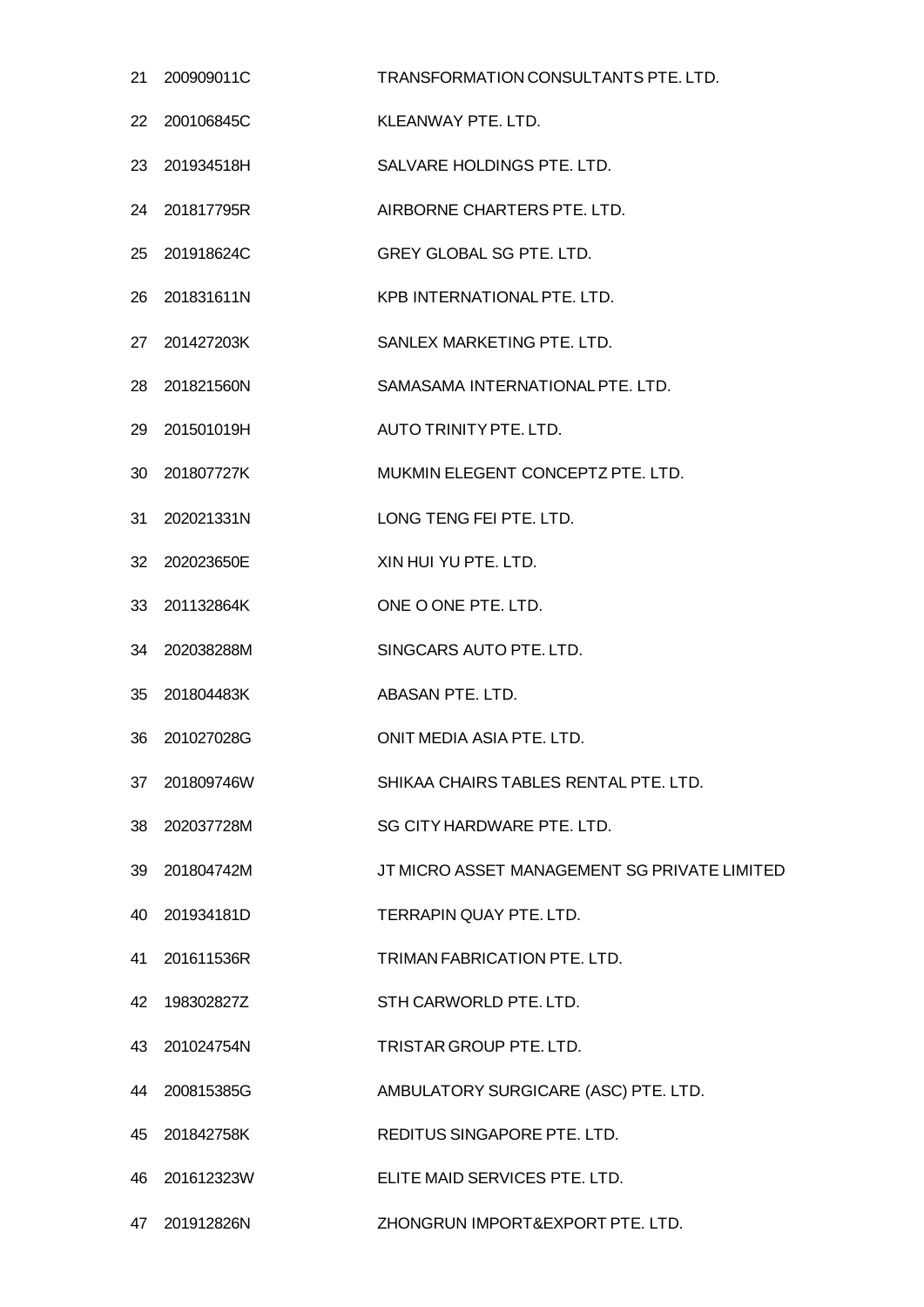| 48 | 201935230Z    | FFOOTPRINTT ASPIRE PTE. LTD.           |
|----|---------------|----------------------------------------|
| 49 | 202010079N    | ITALIAN FOOD LEGACY PTE. LTD.          |
| 50 | 200703440C    | SOFOMATION PTE. LTD.                   |
| 51 | 202102736K    | CLOUD CLINIC PTE. LTD.                 |
| 52 | 201334532G    | MOTOWORLD PERFORMANCE PTE. LTD.        |
| 53 | 201527749D    | HCH FOOD HOLDINGS PTE. LTD.            |
| 54 | 201204583D    | HDLJ PTE. LTD.                         |
| 55 | 202028845W    | NORRUN INTERNATIONAL PTE. LTD.         |
| 56 | 202113664G    | <b>CARECLUB PRIVATE LIMITED</b>        |
| 57 | 201824095D    | TORRES INFRA SINGAPORE PTE. LTD.       |
| 58 | 201613633K    | JEWELLED PATH PTE, LTD.                |
| 59 | 202108308N    | CHIA PANG (SINGAPORE) PTE. LTD.        |
| 60 | 201732252K    | REDDOT HUNTERS INTERNATIONAL PTE. LTD. |
| 61 | 201925613G    | MUMTESSORI PTE. LTD.                   |
| 62 | 201841911R    | PHOENIX BAY PTE. LTD.                  |
| 63 | 201733841K    | DREAM WEAVER SG PTE, LTD.              |
| 64 | 201629152H    | STYLO INDUSTRIES PTE. LTD.             |
| 65 | 200904640N    | TMP PTE. LTD.                          |
| 66 | 202025534C    | BECKER AVIONICS ASIA PTE. LTD.         |
| 67 | 201532582E    | ADAPT FOR SUCCESS PTE. LTD.            |
| 68 | 202019837E    | JUNGLUX INTERNATIONAL PTE. LTD.        |
| 69 | 201500993Z    | VVV COMMUNICATION PTE. LTD.            |
| 70 | 201916988M    | ALCHEMY YMC PTE. LTD.                  |
| 71 | 201907924K    | JUMANA EXCHANGE PTE. LTD.              |
| 72 | 202016004H    | <b>JUST BORROWED PTE. LTD.</b>         |
| 73 | 201943161Z    | FOW PTE. LTD.                          |
|    | 74 201104161N | LAS VEGAS ENTERTAINMENT PTE. LTD.      |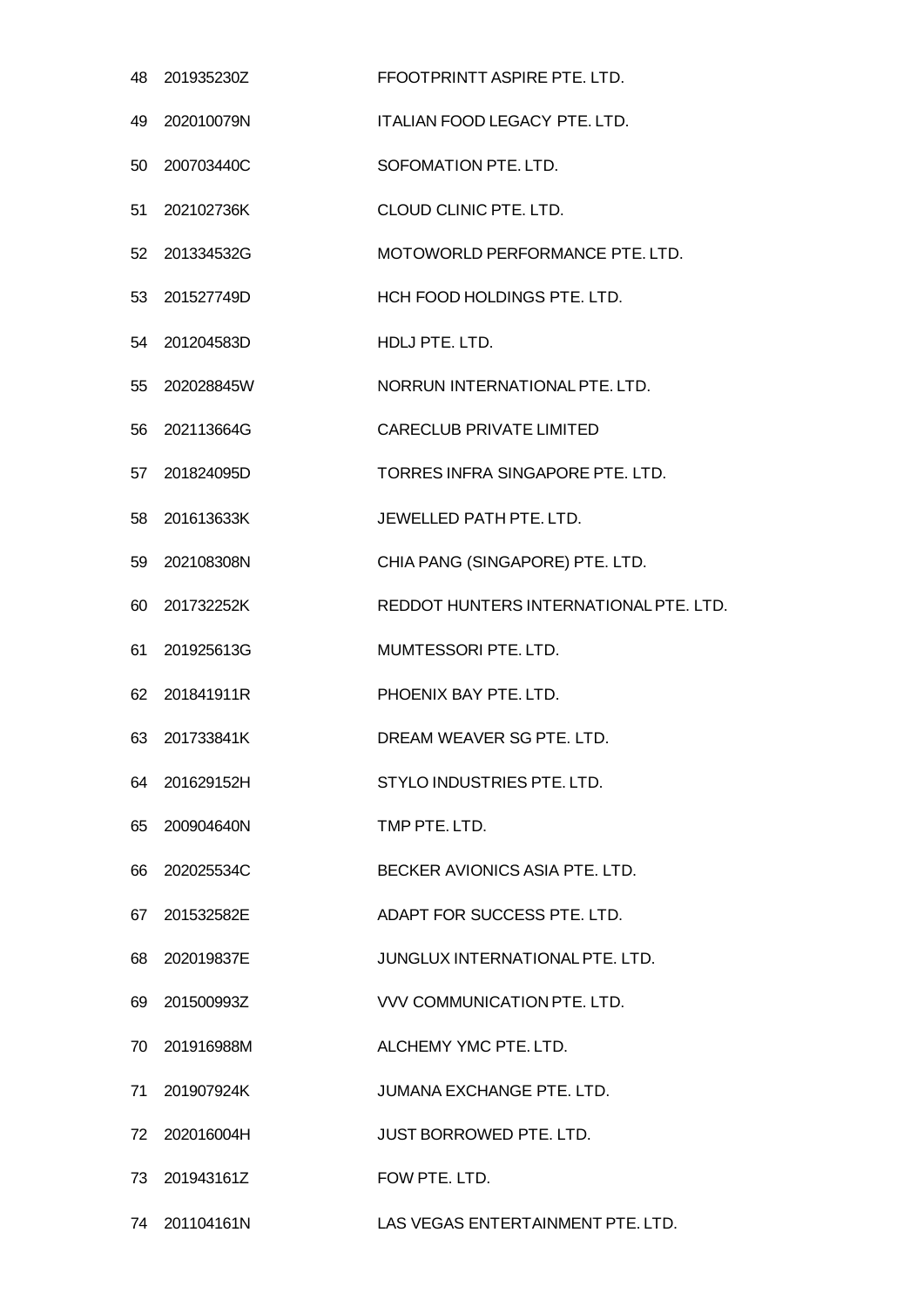| 75  | 200502613C    | FUJI TIRES CORPORATION PTE. LTD.              |
|-----|---------------|-----------------------------------------------|
| 76  | 201414732D    | ARETE TALENT CONSULTING PTE. LTD.             |
|     | 77 201736912G | TOKEN JAR PTE, LTD.                           |
|     | 78 202012919C | GOLD BAR CONCEPT PTE. LTD.                    |
| 79. | 201820566D    | <b>GLOBAL JINTAI CHAIN PTE, LTD.</b>          |
|     | 80 201917129G | PEBMICK & FRIENDS CO. (PRIVATE LIMITED)       |
| 81  | 201705935N    | STARKE HANDEL ENGINEERING & TRADING PTE. LTD. |
|     | 82 201610082G | BUDDY AIR CON & ENGINEERING PTE. LTD.         |
|     | 83 201614111G | <b>GOUTHAM IMPEX PTE. LTD.</b>                |
| 84. | 201803521K    | <b>VOICEWEB FOUNDATIOIN LTD.</b>              |
| 85  | 201614676K    | <b>JOLIE'S HOUSE PTE. LTD.</b>                |
|     | 86 201617238M | HOFUNG INVESTMENT PTE. LTD.                   |
| 87  | 201620291R    | 8 ALLIANCE PTE. LTD.                          |
|     | 88 201623206E | ECO HAUS BUILDER PTE. LTD.                    |
| 89  | 201430738Z    | 71 S P PRIVATE LIMITED                        |
| 90  | 201616013G    | TAJ AGRO INTERNATIONAL PTE, LTD.              |
| 91  | 201507015D    | LOUPEIT PTE. LTD.                             |
| 92  | 201531595N    | THE CONCEPTORY PTE. LTD.                      |
|     | 93 201620722K | EMK CONSULTING SERVICES PTE. LTD.             |
| 94  | 201542999K    | <b>CUPP STUDIO PTE. LTD.</b>                  |
|     | 95 201416375C | TK4P PTE. LTD.                                |
|     | 96 201717724M | KURO+ PTE. LTD.                               |
| 97  | 201715751E    | MFG 1 PTE. LTD.                               |
|     | 98 197500739H | C. L. CHAN (PTE) LTD.                         |
| 99  | 198703916C    | WEEPAUL DESIGN CONSULTANTS PTE LTD            |
| 100 | 199403751D    | NK HOLDINGS PTE LTD                           |
| 101 | 199500822E    | SEA HORSE INVESTMENTS PTE LTD                 |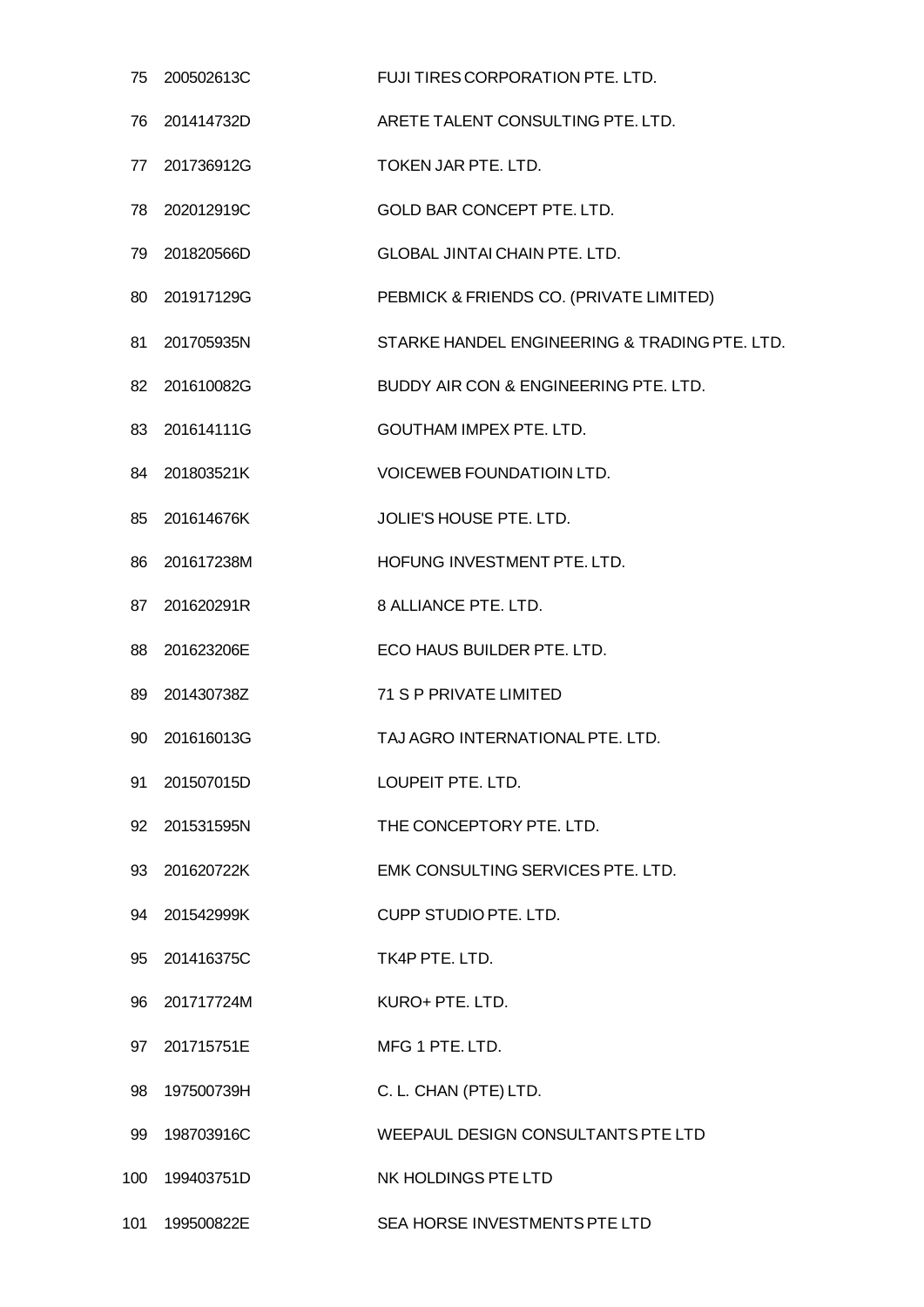| 102 | 199504779R     | <b>GENERAL ASSOCIATES PTE LTD</b>           |
|-----|----------------|---------------------------------------------|
| 103 | 201611534N     | JABBYCARZ PTE. LTD.                         |
|     | 104 201613109E | TUTORICO PTE. LTD.                          |
|     | 105 200414993N | TIAN QIAN INTERNATIONAL HOLDINGS PTE. LTD.  |
| 106 | 200603130C     | GOLDEN CROWN (MM) PTE. LTD.                 |
|     | 107 200607071N | COALESCE INTERNATIONAL SUPPLIES PTE. LTD.   |
| 108 | 200703381H     | HOVONO PTE. LTD.                            |
| 109 | 202036306K     | <b>BIOSYNERGY PRIVATE LIMITED</b>           |
|     | 110 201006553K | SINGAPORE WATER WORKS INVESTMENTS PTE, LTD. |
| 111 | 200904957G     | CONTINENTAL INVESTMENT SERVICES PTE. LTD.   |
|     | 112 201317283K | SUN-TECH AUTOMOBILE PTE. LTD.               |
|     | 113 201435224M | FINDART INTERNATIONAL PTE. LTD.             |
| 114 | 201506598N     | AYUSH SNEHAL S'PORE PTE. LTD.               |
|     | 115 201510056H | SEKHEM VENTURES PTE. LTD.                   |
| 116 | 201015566W     | PHOTONS GLOBAL PTE. LTD.                    |
| 117 | 201022319G     | THE BETTER COMPANY PTE, LTD.                |
|     | 118 201102709Z | RIGHTWORKZ PTE. LTD.                        |
|     | 119 201113208K | OKO PTE. LTD.                               |
|     | 120 201115250Z | PROCURE INTERNATIONAL PTE. LTD.             |
|     | 121 201511451H | KEYMEN SOLUTIONS PTE, LTD.                  |
|     | 122 201525550R | ONEONLY ENGINEERING PTE. LTD.               |
|     | 123 201530019G | NATUREZ MARKETING PTE. LTD.                 |
|     | 124 201210245D | ECO LIGHT GALLERY PTE. LTD.                 |
|     | 125 201311837Z | STAR VENUE PTE. LTD.                        |
|     | 126 201315375C | CHARISAPPX PTE. LTD.                        |
|     | 127 201325808R | RIDGECREST GROUP PTE. LTD.                  |
|     | 128 201814397K | ALPHA AUTO PARTS PTE. LTD.                  |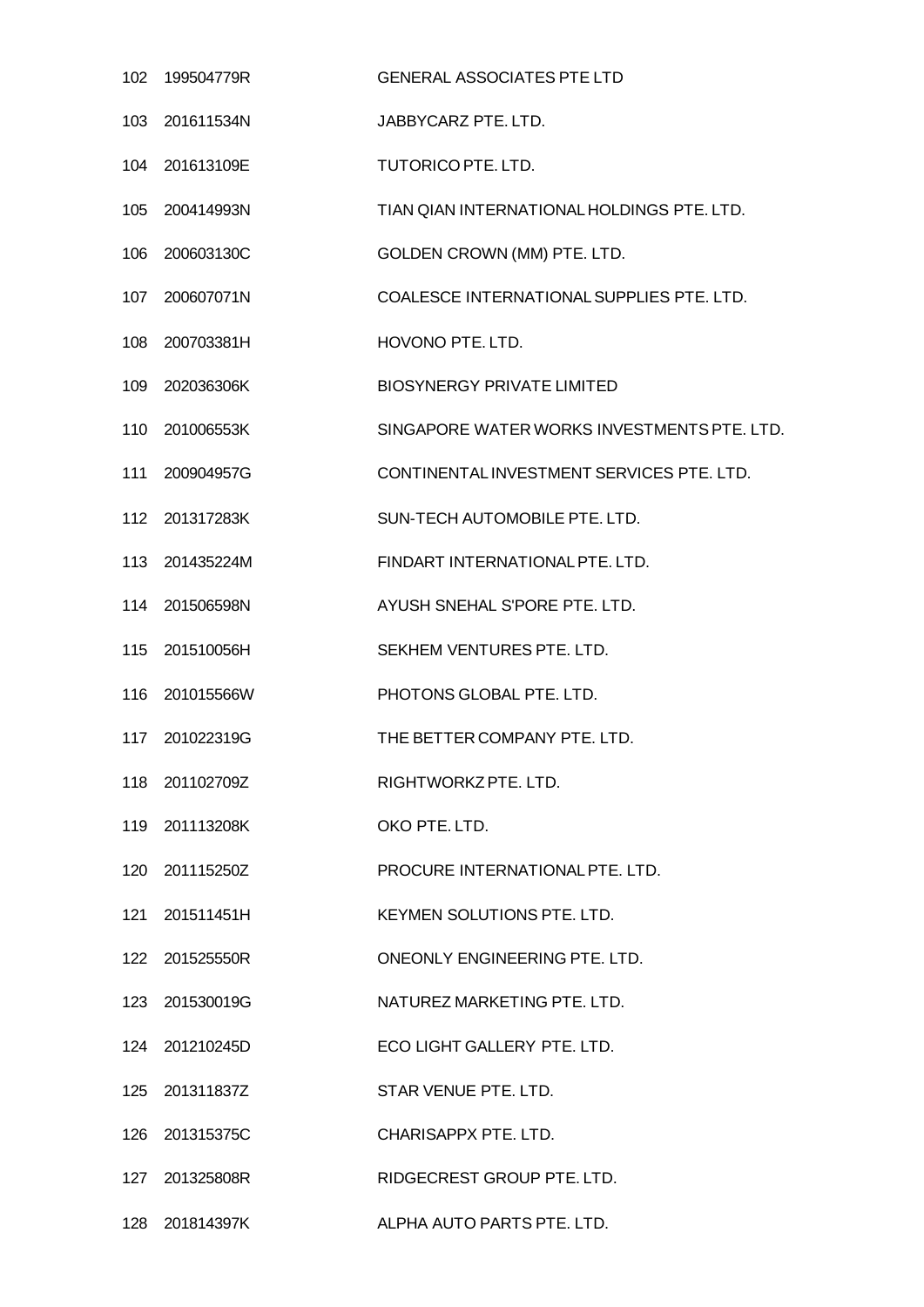|     | 129 201424094W | NETSOLUTIONS PTE. LTD.                                            |
|-----|----------------|-------------------------------------------------------------------|
|     | 130 201429924C | ZOOM PARK (S) PTE. LTD.                                           |
| 131 | 201432479K     | REACHING HEARTS PRIVATE LIMITED                                   |
|     | 132 201437901H | IL&FS GLOBAL PTE. LTD.                                            |
|     | 133 201512632Z | WIST SOLUTIONS PTE, LTD.                                          |
|     | 134 201512929G | DONGGUAN LINGJIEXIAN DECORATIVE MATERIAL (SINGAPORE)<br>PTE. LTD. |
|     | 135 201523249E | SWISSBEWELL PTE. LTD.                                             |
| 136 | 201524022K     | PNEUMA PTE. LTD.                                                  |
|     | 137 201524282R | MEETINGS INTERNATIONAL PTE. LTD.                                  |
| 138 | 201525794Z     | MIRUS GLOBAL PTE. LTD.                                            |
| 139 | 201531405E     | MOISTEANE SINGAPORE PTE. LTD.                                     |
|     | 140 201501935C | BODYWORKS - MANUAL THERAPY TRAINING PTE. LTD.                     |
| 141 | 201720942H     | RED OLIVE 1200 PTE. LTD.                                          |
|     | 142 201533338N | ATRAXI SERVICES PRIVATE LIMITED                                   |
|     | 143 201537675C | UPSCORE PTE. LTD.                                                 |
|     | 144 201606469R | NOOKBUZZ PTE. LTD.                                                |
|     | 145 201607390W | REEBO ORIENTAL CULTURE PTE. LTD.                                  |
|     | 146 201608490H | CHUAN HUAT VENTURE ENGINEERING PTE, LTD.                          |
|     | 147 201608626N | PRICE TAG INTERIORS PTE, LTD.                                     |
|     | 148 202027456G | RUN QI HUI PTE. LTD.                                              |
|     | 149 201936157D | SONGGUO PTE. LTD.                                                 |
|     | 150 201842330Z | CLPT INTERNATIONAL TRADING PTE. LTD.                              |
| 151 | 201937132Z     | ACTIVE7M E-MARKETING SOLUTIONS PTE. LTD.                          |
|     | 152 201831167K | GENERAL LEARNING CENTRE PTE. LTD.                                 |
|     | 153 202002362D | ALFA RAY PTE. LTD.                                                |
|     | 154 201320059M | INDO ASIAN CORPORATION PTE. LTD.                                  |
|     | 155 202023634D | YU LAI PTE. LTD.                                                  |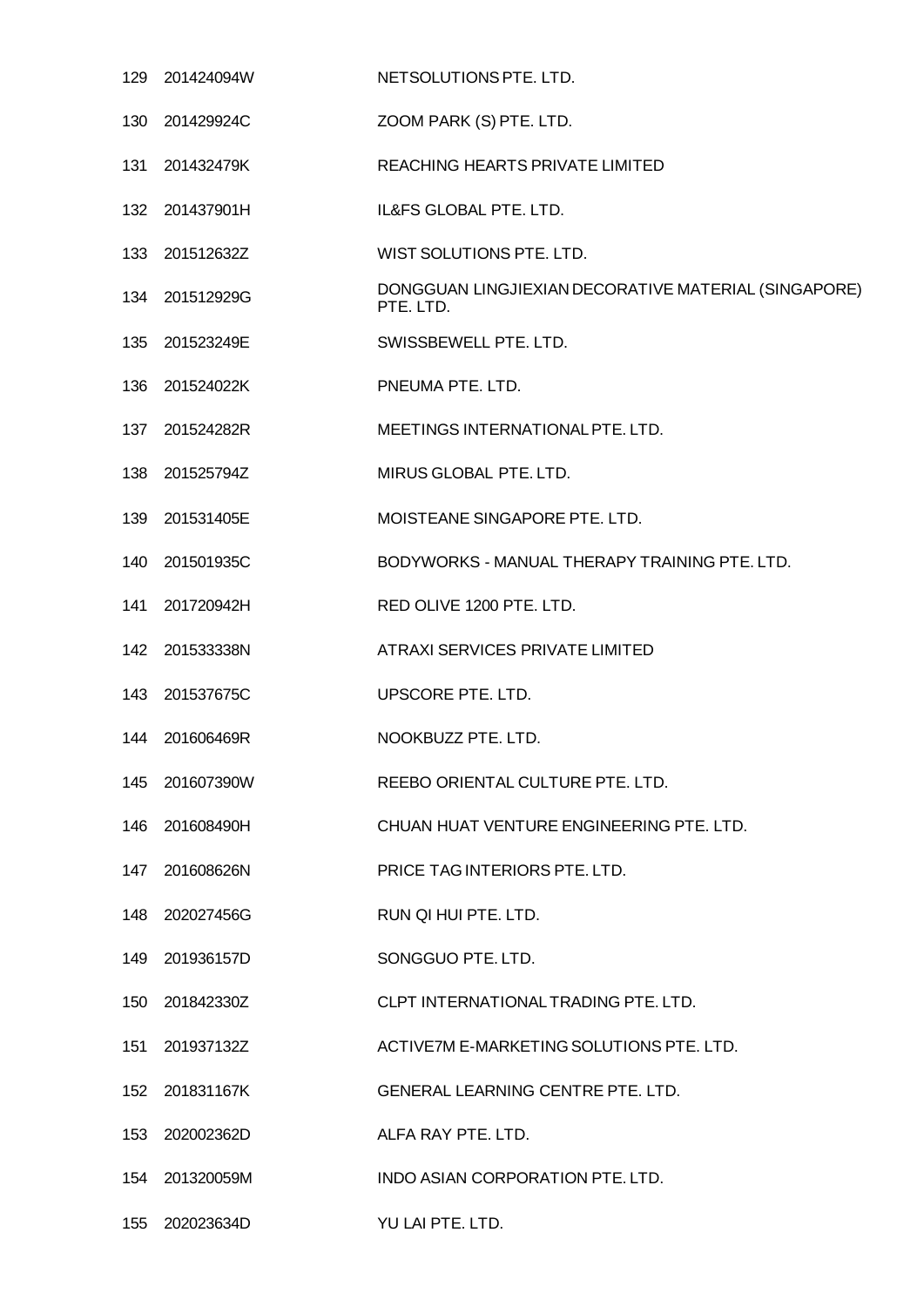| 156 | 201505782H     | VIAC 2 PTE. LTD.                                       |
|-----|----------------|--------------------------------------------------------|
|     | 157 201816307H | <b>FLASH GAINS PTE, LTD.</b>                           |
| 158 | 202021294H     | ZONG SHENG PTE. LTD.                                   |
|     | 159 200915994Z | INNER VIEW PTE. LTD.                                   |
| 160 | 201836654Z     | AWESOMEF PTE. LTD.                                     |
| 161 | 201935089M     | ASIA LIFE PTE. LTD.                                    |
|     | 162 201702781R | RED DOT URBANISATION DEVELOPMENT PTE. LTD.             |
| 163 | 200908659K     | SLICK SOLUTIONS PTE. LTD.                              |
|     | 164 202027609E | SUNNYCHOICE CJ PTE. LTD.                               |
| 165 | 201915891W     | <b>SCREENA HOLDINGS PTE. LIMITED</b>                   |
| 166 | 201919297C     | AARIZ PRIVATE LIMITED                                  |
|     | 167 202014780R | ERL WERKZ PTE. LTD.                                    |
| 168 | 201434821K     | FR TOURING PTE. LTD.                                   |
| 169 | 202022442H     | NORDIC DESIGN CO. PTE. LTD.                            |
|     | 170 201804977N | REAL CHAIN FOUNDATION LTD.                             |
| 171 | 201920095C     | GENE TECHNOLOGY ALLIANCE FOUNDATION LTD.               |
|     | 172 202041181E | CONSULTING OFFICE ONE PRIVATE LIMITED                  |
|     | 173 202039851C | MONT BLANC PTE. LTD.                                   |
|     | 174 202014251R | BLOCKENGINE CAPITAL PTE. LTD.                          |
| 175 | 201938955K     | ADVALUE NETWORX PTE. LTD.                              |
|     | 176 201837912G | RG ANALYTICS PTE. LTD.                                 |
|     | 177 201936437C | LEZE SEAFOOD PTE. LTD.                                 |
| 178 | 202003400R     | MAITREE INK PTE. LTD.                                  |
|     | 179 201504087E | E-PLUS ENTERTAINMENT PRODUCTIONS (SINGAPORE) PTE. LTD. |
| 180 | 202014453G     | BOY LANGDON PTE. LTD.                                  |
| 181 | 201507367M     | PORCUPINE VENTURES PTE. LTD.                           |
|     |                |                                                        |

201725218R COLD KIOSK SOLUTIONS PTE. LTD.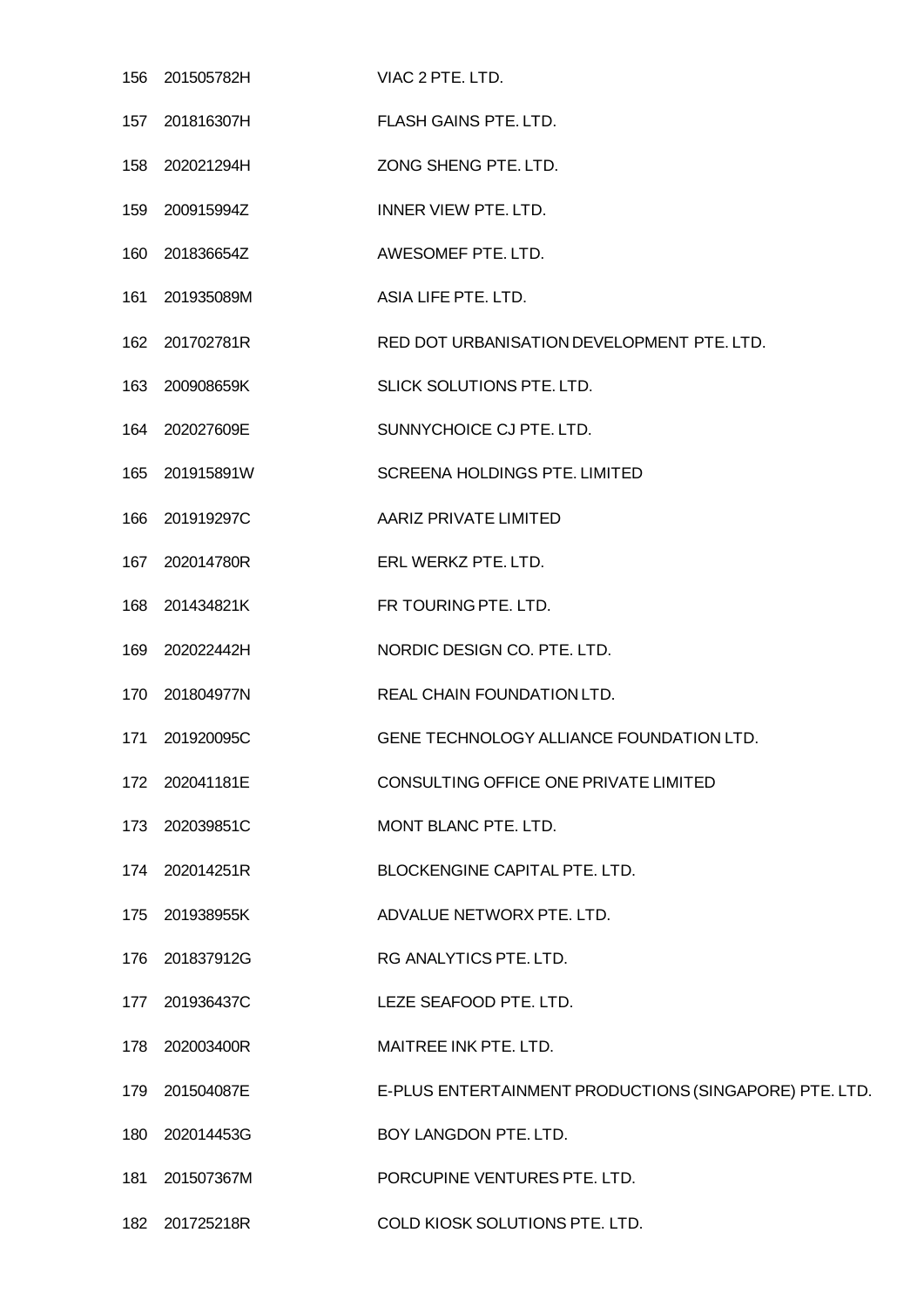|     | 183 201832068D | THE DIGITAL ACADEMY PTE. LTD.           |
|-----|----------------|-----------------------------------------|
|     | 184 201829064R | KS ENGINEERING AND TRADE PTE. LTD.      |
|     | 185 201933305W | HYSCO GLOBAL PTE. LTD.                  |
|     | 186 201918400D | FU LI NA MASSAGE PTE. LTD.              |
|     | 187 201435275G | GOVOLUNTEER! PTE. LTD.                  |
|     | 188 201813290D | KIM'S SALON PTE. LTD.                   |
|     | 189 201503662R | DREAM DRIVE LIMOUSINE PTE. LTD.         |
|     | 190 201909965E | C5 MANAGEMENT AND CONSULTANCY PTE. LTD. |
|     | 191 200500469H | BERP PTE. LTD.                          |
|     | 192 201820605K | CAM TEC SOLUTIONS PTE. LTD.             |
|     | 193 201836133K | KHIPU FOUNDATION LTD.                   |
|     | 194 201727591W | MOJO PROPTECH PTE. LTD.                 |
|     | 195 201318578M | EFA MARKETING PTE. LTD.                 |
|     | 196 201512310H | 2SPARROW COMPANY PTE. LTD.              |
|     | 197 201921182G | SM&C PTE. LTD.                          |
|     | 198 201842858E | SCALABLE DATATECH PTE. LTD.             |
| 199 | 201110143D     | RIVAL EDGE PTE, LTD.                    |
|     | 200 201722039N | SMC DESIGN PTE, LTD.                    |
|     | 201 202110064K | THE COACHING BUSINESS SCHOOL PTE, LTD.  |
|     | 202 201816092E | <b>ACG FOUNDATION LIMITED</b>           |
|     | 203 201907520H | 580 SERVICES PTE. LTD.                  |
|     | 204 201225752R | AGRI VENTURES TRADING PTE. LTD.         |
|     | 205 201834158W | MF ASIA PTE, LTD.                       |
|     | 206 201710412Z | PROJECT CENTRAL PTE. LTD.               |
| 207 | 201905572C     | TANYGER SINGAPORE PTE. LTD.             |
|     | 208 201618236G | MITRA CONSULTANCY PTE. LTD.             |
|     | 209 201709675G | JELLICOE RO PTE. LTD.                   |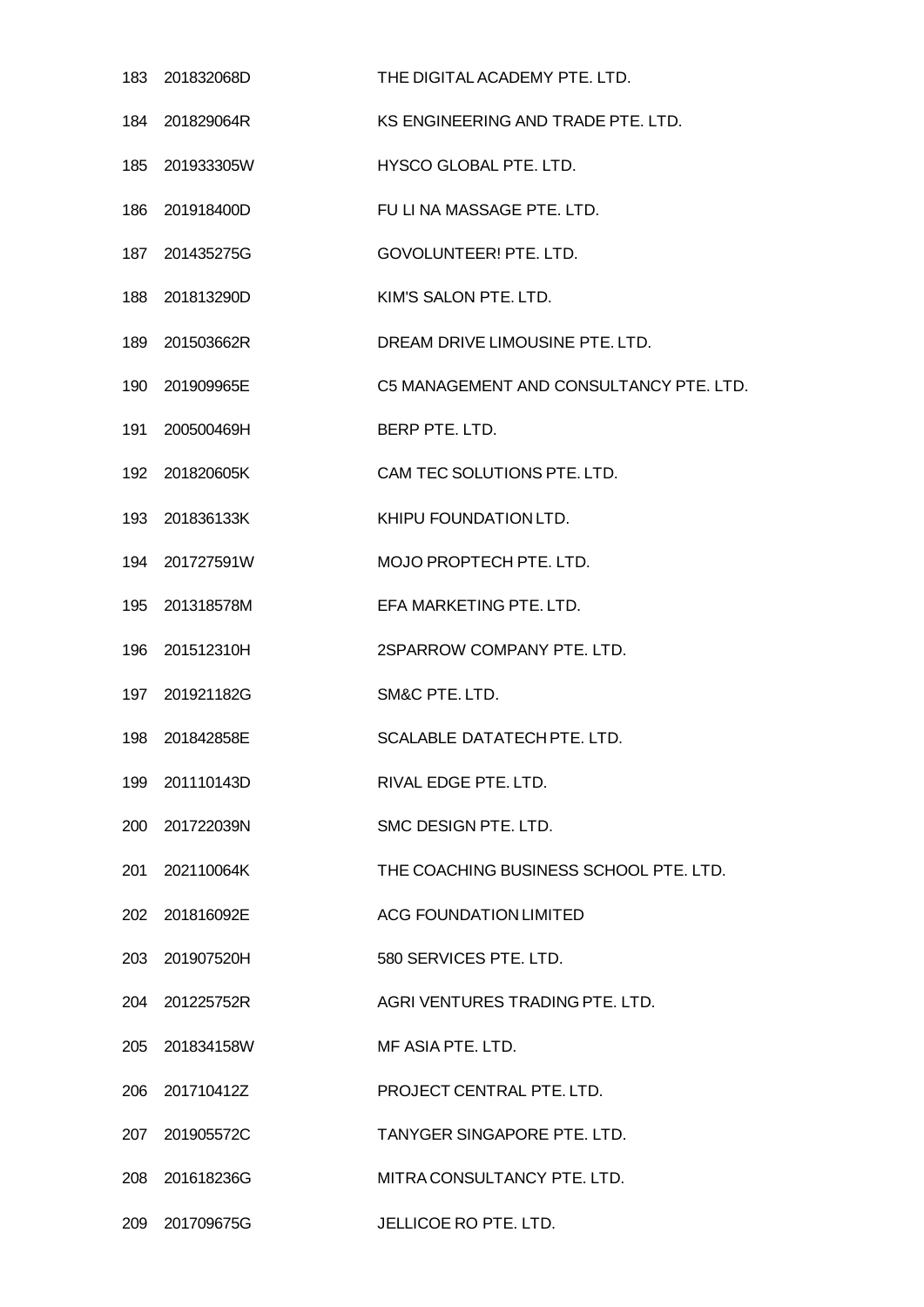|     | 210 201943412K | <b>HOCK ENTERPRISE PTE, LTD.</b>           |
|-----|----------------|--------------------------------------------|
|     | 211 201801174R | RSI RETAIL SOLUTIONS ASIA PTE. LTD.        |
|     | 212 201306200C | SYSCON IT PTE. LTD.                        |
|     | 213 201813589M | LIT SG PTE. LTD.                           |
|     | 214 201540669R | SEJAHTERA COMMODITIES TRADING PTE. LTD.    |
|     | 215 201008778M | CRYSTAL JADE MANAGEMENT (SW-KTC) PTE. LTD. |
|     | 216 201933282M | DIGITAL DATA INSIGHTS PTE. LTD.            |
|     | 217 202039249H | <b>BACKSEAT PTE. LTD.</b>                  |
|     | 218 201711672C | MING TAO PTE. LTD.                         |
|     | 219 201842331K | EW & CL TRADING PTE, LTD.                  |
|     | 220 202009573K | BURO GLOBAL MEDIA SEA PTE. LTD.            |
|     | 221 202025077M | FULL HILL INTERNATIONAL TRADE PTE. LTD.    |
|     | 222 201227253G | ECLAT CREATIONS PTE. LTD.                  |
|     | 223 202016226E | TIANEHENG GLOBAL PTE. LTD.                 |
|     | 224 201725872N | SMOOTH WATER PTE. LTD.                     |
|     | 225 201725874R | ORIENTAL WATER EQUIPMENT PTE, LTD.         |
|     | 226 201334591M | SPARK VENTURES PRIVATE LIMITED             |
|     | 227 201933068D | MILLENNIUM THRIVE HOLDINGS PTE. LTD.       |
|     | 228 201730076W | <b>GRACE EDUCATION PTE. LTD.</b>           |
|     | 229 201218923H | <b>BSO ONLINE PTE, LTD.</b>                |
|     | 230 202021930K | MCRED CAPITAL PTE. LTD.                    |
|     | 231 201838831D | SELECT U PTE. LTD.                         |
|     | 232 200915478E | HARMONY MOTOR (JURONG) PTE. LTD.           |
|     | 233 201526888C | VELA MANAGEMENT PARTICIPATION PTE, LTD.    |
| 234 | 201528717Z     | LIGER SERVICES PTE. LTD.                   |
|     | 235 201719942W | WAYDA ENGINEERING PTE. LTD.                |
|     | 236 202108586D | ELUFAR SOLUTIONS PTE. LTD.                 |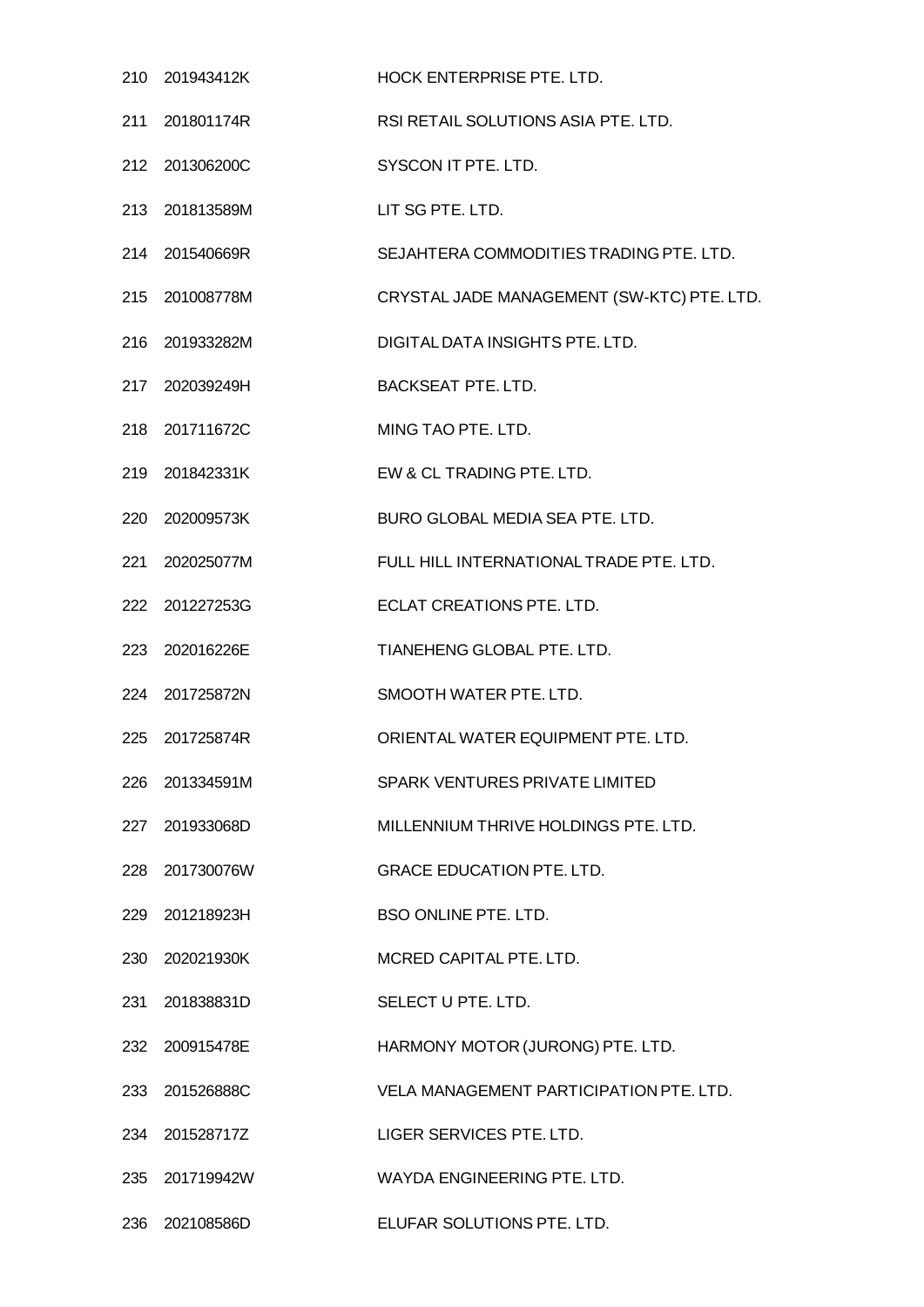|     | 237 201435312M | CSI SINGAPORE PTE, LTD.                 |
|-----|----------------|-----------------------------------------|
|     | 238 201822256Z | DIOCLES PTE. LTD.                       |
|     | 239 202010923R | ASI TECHNOLOGY PTE, LTD.                |
|     | 240 201716634N | FOODBOOK PTE. LTD.                      |
|     | 241 201926185C | LILITH TECHNOLOGY PTE. LTD.             |
|     | 242 200500546E | ENVISION ILLUMINATION PTE. LTD.         |
|     | 243 202041245M | HOTA PTE, LTD.                          |
|     | 244 200822645H | <b>GALILEO ENERGY PTE. LTD.</b>         |
|     | 245 201532206D | CORDOVA SERVICES PTE. LTD.              |
|     | 246 201717024K | MS PCM (S) PTE. LTD.                    |
|     | 247 200106483M | ADMIRALTY FAMILY CLINIC PTE LTD         |
|     | 248 201602574D | DESERT FRANGIPANI PTE, LTD.             |
|     | 249 202031424G | CONSTELLATION ENERGY PTE. LTD.          |
|     | 250 201202965E | NEO GENERAL PTE. LTD.                   |
| 251 | 201939720E     | GLOBAL ECOLOGICAL MATERIAL CULTURE LTD. |
|     | 252 201939528D | GREENWINGS EVERYDAY SOLUTIONS PTE. LTD. |
| 253 | 201911687R     | REALLY CORPORATION PRIVATE LIMITED      |
|     | 254 202004283W | ACTIVE SCIENCE & TECHNOLOGIES PTE. LTD. |
| 255 | 201608642R     | 3K RESOURCEZ PTE. LTD.                  |
| 256 | 201006649W     | TOY WORLD MARKETING PTE. LTD.           |
|     | 257 200409761H | ZYAN JEWELRY PTE, LTD.                  |
|     | 258 202040095K | SIX SCENTS PTE. LTD.                    |
|     | 259 201014188K | PLAYFAST TECHNOLOGIES PTE. LTD.         |
|     | 260 201816211C | <b>DLINDA PRIVATE LIMITED</b>           |
| 261 | 201204850R     | TK HOLDINGS PTE. LTD.                   |
|     | 262 201835149M | LGPR PTE. LTD.                          |
| 263 | 198905601K     | TSUTAYA SINGAPORE (CLUB ION) PTE. LTD.  |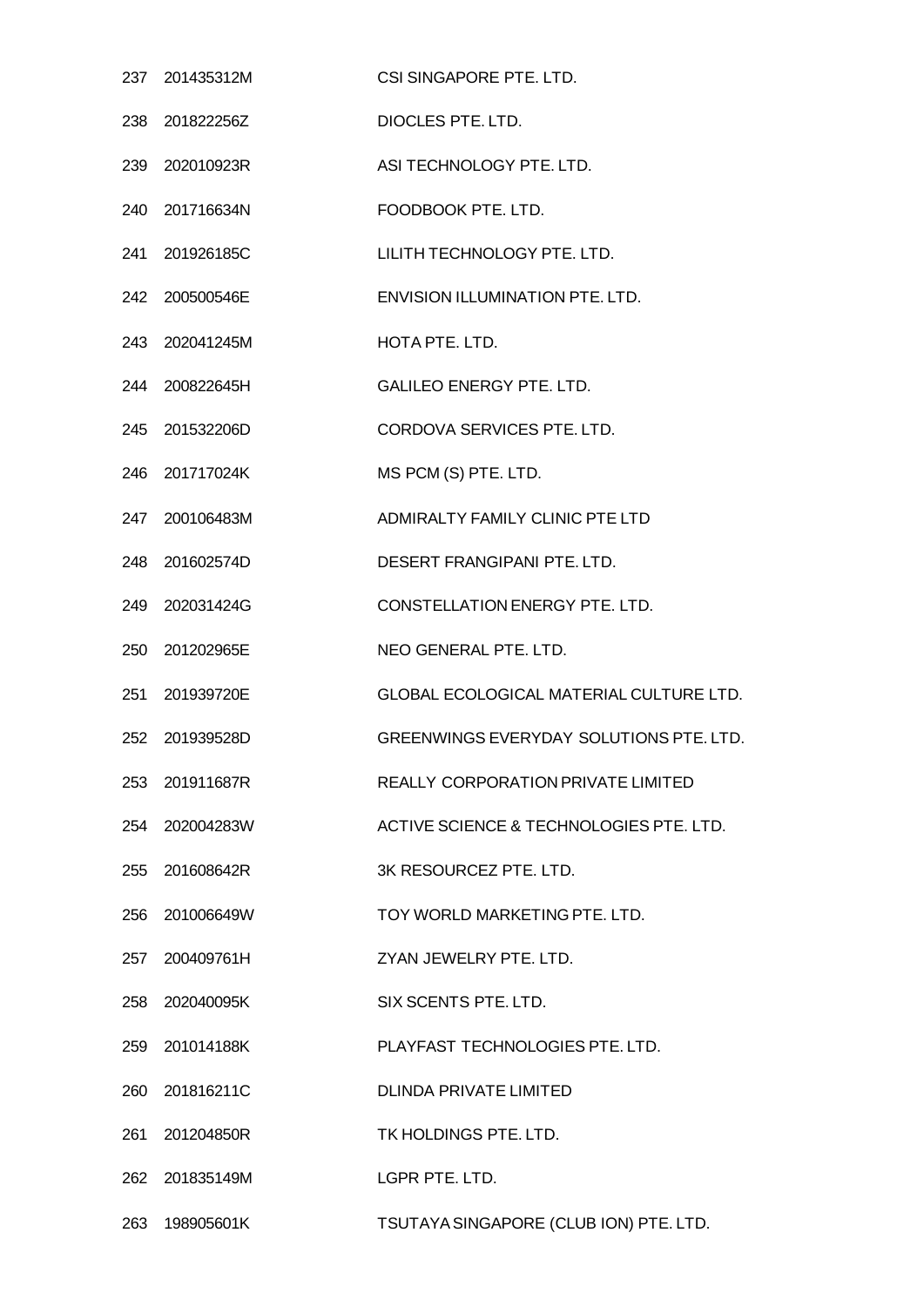| 264  | 201815313C     | DYNASTY BRANDING HOLDING PTE, LTD.                         |
|------|----------------|------------------------------------------------------------|
| 265  | 201902928M     | PROBYTO DATA SCIENCE AND ANALYTICS CONSULTING PTE.<br>LTD. |
| 266  | 201626027C     | T-TECC SOLUTIONS PTE. LTD.                                 |
|      | 267 200414033G | HYCARZ PTE. LTD.                                           |
| 268  | 201508917M     | UDDERS (EAST COAST) PTE. LTD.                              |
| 269  | 201825079W     | LIN HAI TRADING PTE. LTD.                                  |
|      | 270 202031592H | ALLIED AGENCIES SG PTE. LTD.                               |
| 271  | 201834593M     | MIMAN PTE, LTD.                                            |
|      | 272 201606021Z | AMALGAM8 PTE, LTD.                                         |
| 273  | 202016253K     | ARETAS COACHING & TRAINING PTE. LTD.                       |
| 274  | 202105716N     | KEYSTONE ASIA PACIFIC INVESTMENTS PRIVATE LIMITED          |
|      | 275 201703924W | PATRICK TAN INVESTMENTS PTE. LTD.                          |
| 276. | 201915581C     | FINSIGHT TECHNOLOGIES PTE. LTD.                            |
| 277  | 200711054E     | RS TECH ENGINEERING PTE. LTD.                              |
| 278  | 202104999C     | URBY BEAUTY PTE. LTD.                                      |
| 279  | 202018981C     | URBANAGE HOME PTE, LTD.                                    |
|      | 280 201226260K | GLOBE GREENS PTE. LTD.                                     |
| 281  | 201708916H     | FD DESIGN @ RENOVATION (PTE. LTD.)                         |
|      | 282 201924578G | ZHIYUAN TRADING CO., PTE. LTD.                             |
|      | 283 202029516D | VALUE SHIPPING INTERNATIONAL PTE. LTD.                     |
| 284  | 202019627D     | <b>IMBONDEIRO PTE, LTD.</b>                                |
|      | 285 201130984W | <b>VANITY TROVE PRIVATE LIMITED</b>                        |
| 286  | 200821533D     | NOSH & CO PTE. LTD.                                        |
|      | 287 200616999Z | BEVERLEY CAPITAL RESOURCES PTE. LTD.                       |
|      | 288 201729731D | MYANMAR SINGAPORE BUSINESS CONSULTANCY PTE. LTD.           |
| 289  | 201408583R     | ACE CORE ENGINEERING PTE. LTD.                             |
|      | 290 202012533D | ELEVATEWORK PTE. LTD.                                      |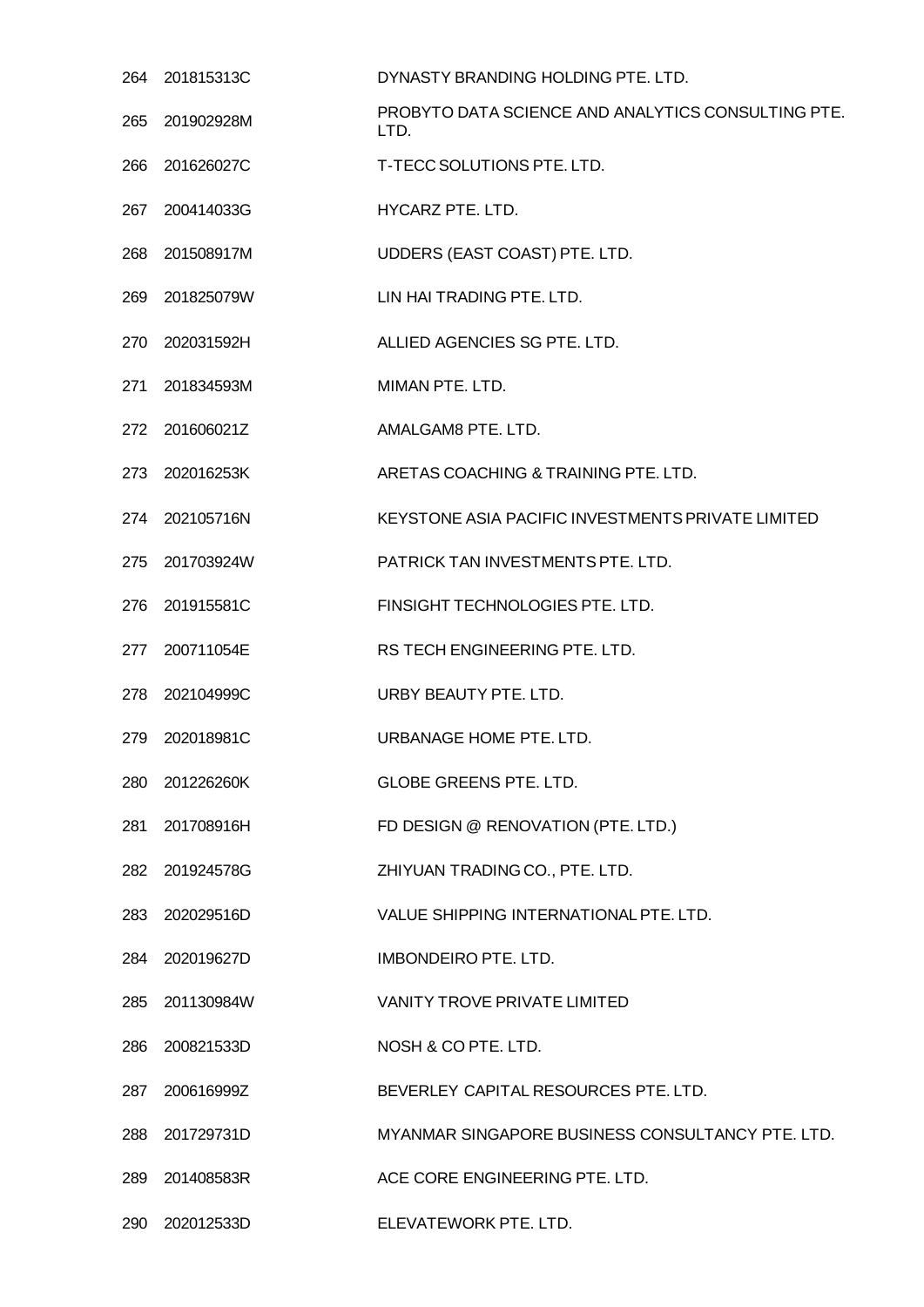|     | 291 202000335E | KODEA PTE. LTD.                              |
|-----|----------------|----------------------------------------------|
| 292 | 201938026M     | D'BEAUTIQUE PTE. LTD.                        |
|     | 293 201840335C | JIN YU ZHAN FURNISHING PTE. LTD.             |
|     | 294 202103461G | DRAGONCITY CLAYPOT GROUP PTE. LTD.           |
| 295 | 201600610E     | MEKONG CORPORATION PTE, LTD.                 |
|     | 296 200808894M | LOAD BANKERS PTE. LTD.                       |
| 297 | 200810214K     | FACILITIES & UTILITIES ENGINEERING PTE. LTD. |
|     | 298 201104683N | PREMIER DESIGNS AND CONSULTANTS PTE. LTD.    |
|     | 299 201412629Z | TREASURE BOX MEDIA PTE. LTD.                 |
| 300 | 201732402R     | ROADMATES PTE. LTD.                          |
|     | 301 202009561R | SEVENX PTE. LTD.                             |
|     | 302 201018094K | FORM STUDIO PTE. LTD.                        |
| 303 | 201605196C     | STH RESOURCES PTE. LTD.                      |
|     | 304 202026387E | KATHERINE MAISON PTE. LIMITED                |
| 305 | 201804770H     | SUPREME CAR AUDIO PTE. LTD.                  |
|     | 306 201804093E | ADVANCE-LEARNING EDUCATION PTE. LTD.         |
|     | 307 200609908E | BESCORP INVESTMENTS PTE. LTD.                |
|     | 308 200511047W | YAP COMMUNICATIONS PTE. LTD.                 |
|     | 309 202011127Z | SPECTER-AI PTE. LTD.                         |
|     | 310 202025604W | ORIENTMART PTE, LTD.                         |
|     | 311 201406344N | EASYCLEAN PTE. LTD.                          |
|     | 312 201940841G | MGF PTE. LTD.                                |
|     | 313 201200319E | EMBEDDED BUSINESS SOLUTION PTE. LTD.         |
|     | 314 201207803N | GENESIS BEVERAGES (INT'L) PTE. LTD.          |
|     | 315 201801542N | INFINITE STONE TRADING PTE, LTD.             |
|     | 316 201825781E | MAKA MEDIA INFORMATION PTE. LTD.             |
|     | 317 201726252W | CHAINS LAB PTE. LTD.                         |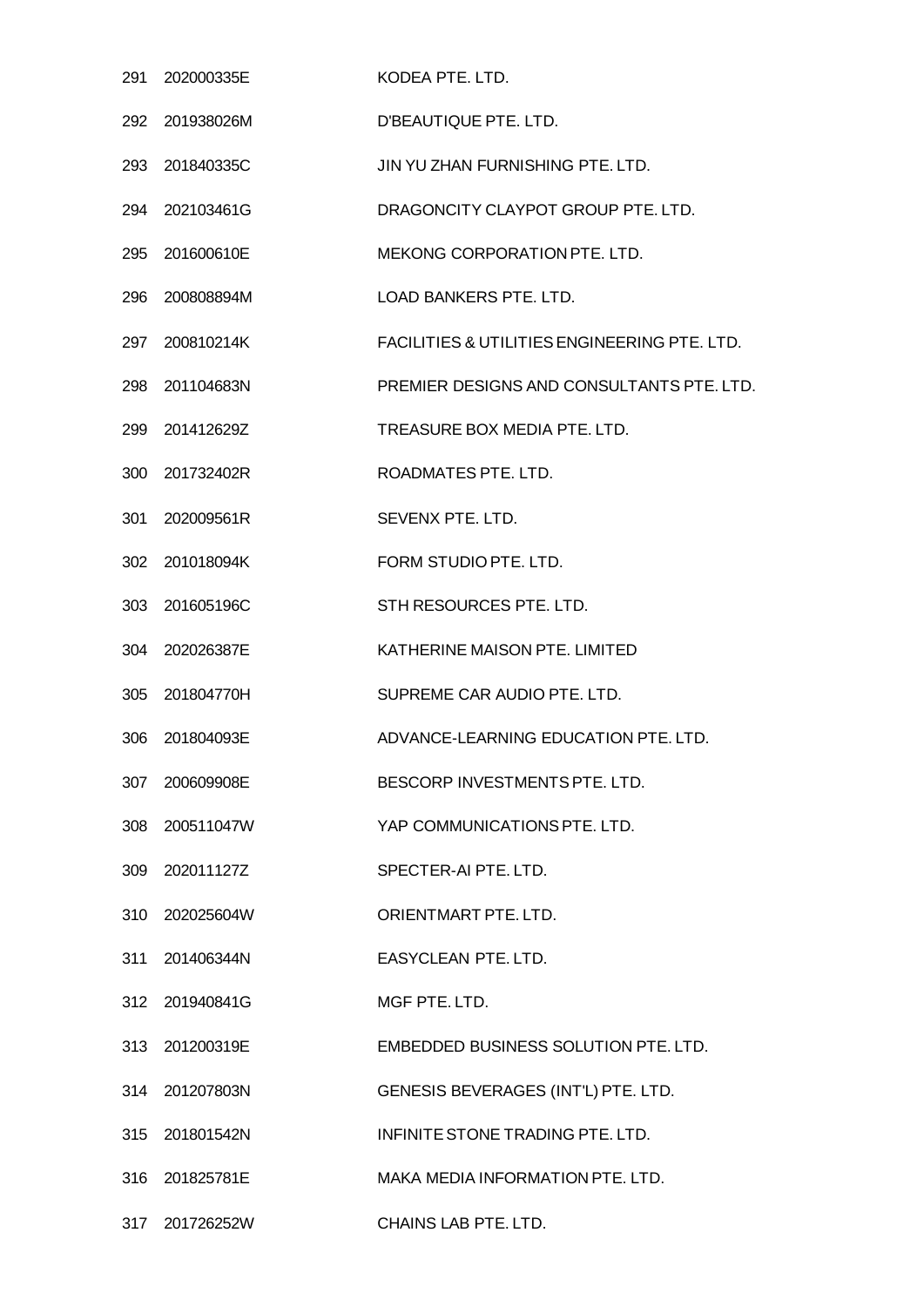|     | 318 201328412N | TEA HUT PTE. LTD.                             |
|-----|----------------|-----------------------------------------------|
|     | 319 201109773W | FLEXITEK PTE, LTD.                            |
|     | 320 202021425Z | 3 DAYS 2 NIGHT PTE. LTD.                      |
|     | 321 202029068R | TANG CAO PTE. LTD.                            |
|     | 322 202040519E | MY TRADING & RECYCLING PTE. LTD.              |
|     | 323 201111989M | FENIC INTERNATIONAL PTE. LTD.                 |
|     | 324 202019535Z | YUN'S YOGA TREE PTE. LTD.                     |
|     | 325 200000452C | BOONSOFTWARE.COM PTE LTD                      |
|     | 326 202026027E | <b>CUMBALA ENTERPRISES PTE. LTD.</b>          |
|     | 327 201540664C | SINGAPORE ZHONGCHUANG INDUSTRIAL PTE, LTD.    |
|     | 328 201843065E | KEYSTONE NETWORK PTE. LTD.                    |
|     | 329 201801609N | LHD DESIGN & BUILD PTE. LTD.                  |
|     | 330 202033008Z | EVERPRO SOLUTIONS PTE. LTD.                   |
|     | 331 201937349W | NEW ZEALAND TB GLOBAL INVESTMENT PTE. LIMITED |
|     | 332 201904591Z | JMH HOLDINGS PTE. LTD.                        |
|     | 333 201541567R | SHISO PTE, LTD.                               |
|     | 334 201901790H |                                               |
|     |                | YOUR OPTIMUM SOLUTION PTE. LTD.               |
|     | 335 200908035N | GTE ENGINEERING PTE. LTD.                     |
|     | 336 201913536Z | <b>GENMI PTE, LTD.</b>                        |
|     | 337 201324751M | SUPER 1 PTE, LTD.                             |
|     | 338 202040791H | LEDR TECHNOLOGIES PTE, LTD.                   |
|     | 339 201612728K | TELENERGIA INDUSTRIES PTE. LTD.               |
|     | 340 201817060C | QIAN XIN INVESTMENT MANAGEMENT PTE. LTD.      |
|     | 341 201909425C | NON-WALK WAREHOUSE SERVICES PTE. LTD.         |
| 342 | 201828912E     | CAZ PROJECTS PTE. LTD.                        |
|     | 343 200008255R | TRIVEC TRADING PTE LTD                        |

202100631H EAGLE LIMO PTE. LTD.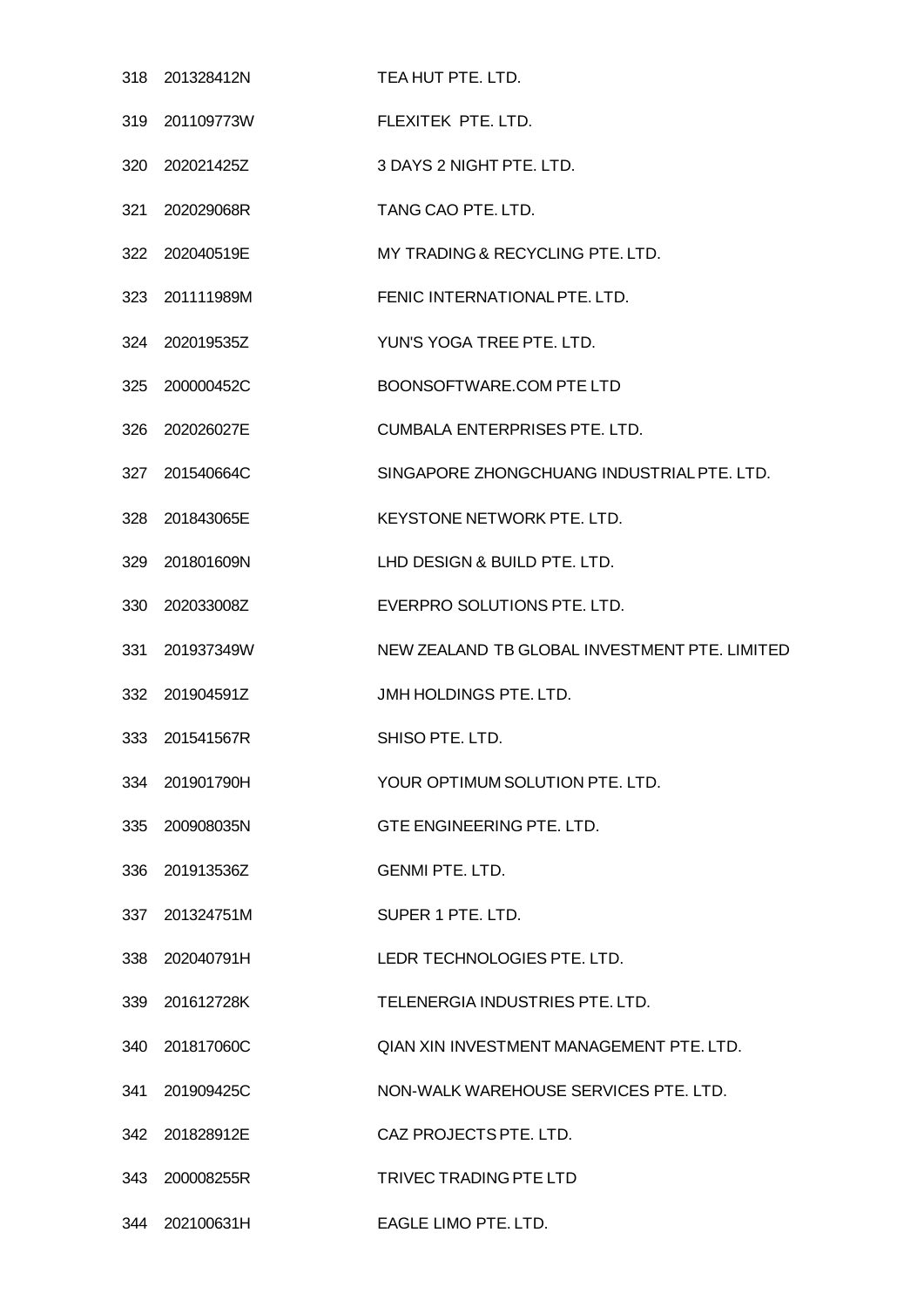|     | 345 201601151K | CONSTANT CHANGE PTE, LTD.                      |
|-----|----------------|------------------------------------------------|
| 346 | 201507957G     | PANACEA TRAINING PTE, LTD.                     |
|     | 347 201728180M | LINKR PTE. LTD.                                |
| 348 | 201723730N     | <b>BAN LEONG EDUCATION PTE. LTD.</b>           |
| 349 | 201624801N     | PHILIPPE V LICENSING PTE. LTD.                 |
|     | 350 201942866Z | DO IT CLINICALLY CONSULTING PTE. LTD.          |
| 351 | 202114164K     | CONPRO TRADING PTE, LTD.                       |
|     | 352 201412190W | SIN RONG HAI RESTAURANT AND CATERING PTE. LTD. |
|     | 353 200702974Z | GREENZONE ENERGY PTE. LTD.                     |
| 354 | 201819673G     | NUTRIYUQ BIOCEUTICALS PTE. LTD.                |
|     | 355 202028892H | YAN RI TRADING PTE. LTD.                       |
| 356 | 201000335Z     | GASPURGE ENGINEERING AND ENTERPRISE PTE. LTD.  |
| 357 | 202102079M     | MDR ENGINEERING PTE. LTD.                      |
|     | 358 201113646W | TOP INNOVATIONS PTE. LIMITED                   |
| 359 | 201838874G     | STARS LIVE ENTERTAINMENT PTE. LTD.             |
| 360 | 200802561Z     | <b>B. PASOH SHOPHOUSES PTE, LTD.</b>           |
| 361 | 202011702G     | DEXPERT PTE, LTD.                              |
|     | 362 201401097E | SUPERCARS LORINSER PTE. LTD.                   |
|     | 363 202028041W | ARUNATRONIC PTE. LTD.                          |
|     | 364 201623297K | UNDERCURRENT TECHNOLOGY PTE. LTD.              |
|     | 365 201823219W | SEASURE SHIPBROKING PTE. LTD.                  |
|     | 366 201128032N | STK INVESTMENT PTE. LTD.                       |
|     | 367 201610698M | COMPACT RESOURCES (INT'L) PTE. LTD.            |
|     | 368 202023902G | YUN LIN TAI PTE, LTD.                          |
|     | 369 201118710K | CONTENTBIT TECHNOLOGIES PTE. LTD.              |
|     | 370 200500214C | ALLIANCE MINING CORPORATION PTE. LTD.          |
| 371 | 201939526C     | MECHANICAL PARTS KOREA CO. PTE. LTD.           |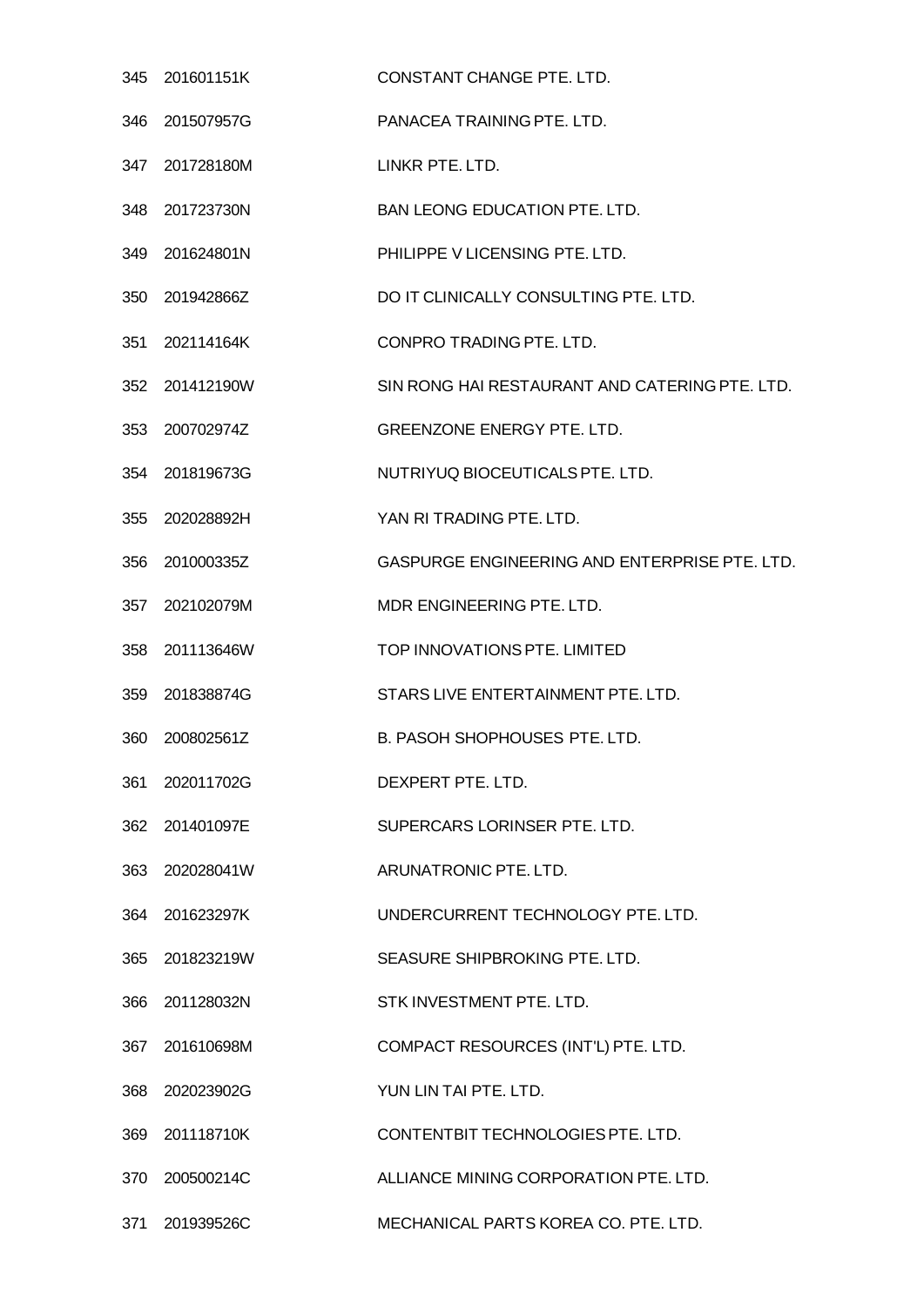|     | 372 201324250H | SHENTON REALTY HOMES PTE. LTD.                        |
|-----|----------------|-------------------------------------------------------|
|     | 373 201327521N | ITX ELECTRONICS PTE. LTD.                             |
|     | 374 201933696G | MJH CONSULTING PTE, LTD.                              |
|     | 375 201841242D | FREEPORT ASIA HOLDINGS PTE. LTD.                      |
|     | 376 202018677K | SHENZEN QT CAPITAL PTE, LTD.                          |
|     | 377 201524870H | NUANCE VENTURES PTE. LTD.                             |
|     | 378 201704916D | HORTONWORKS ASIA PACIFIC PTE. LTD.                    |
| 379 | 200108061Z     | <b>BOB METCALF PRIVATE LIMITED</b>                    |
|     | 380 201204109H | STW CONSTRUCTION PRIVATE LIMITED                      |
|     | 381 202005969R | CREATION AI-TECH PTE. LTD.                            |
|     | 382 200819544Z | EPITOME ASIA PTE. LTD.                                |
|     | 383 201811085D | FASTBLUE PTE. LTD.                                    |
|     | 384 201940038N | SG EDULINK PTE. LTD.                                  |
| 385 | 200810150D     | HENX SINGAPORE PTE. LTD.                              |
|     | 386 201618518G | ACE INVESTMENTS PTE. LTD.                             |
| 387 | 201939434W     | ARTISTRIASIA PTE. LTD.                                |
| 388 | 201925302Z     | HK COMPONENTS PTE. LTD.                               |
| 389 | 201330011M     | BOLD ISLAND ENGINEERING (SINGAPORE) PTE. LTD.         |
|     | 390 201726391M | ULTIMATE IMPACT PTE. LTD.                             |
| 391 | 201315221Z     | PARAMOUNT DESIGN PTE. LTD.                            |
|     | 392 201420820R | ADASYS PTE. LTD.                                      |
|     | 393 201529717R | INTERNATIONAL BICYCLE FILM FESTIVAL SINGAPORE LIMITED |
|     | 394 201838469K | CONTENTSHUB PTE. LTD.                                 |
|     | 395 201918379R | LITE BIOLOGICAL CAPITAL HOLDINGS PTE. LTD.            |
|     | 396 202039686E | NALUWAN PTE. LTD.                                     |
| 397 | 201832078R     | NATURUL PTE. LTD.                                     |
|     | 398 201813576G | BLAZE TRAIL PTE. LTD.                                 |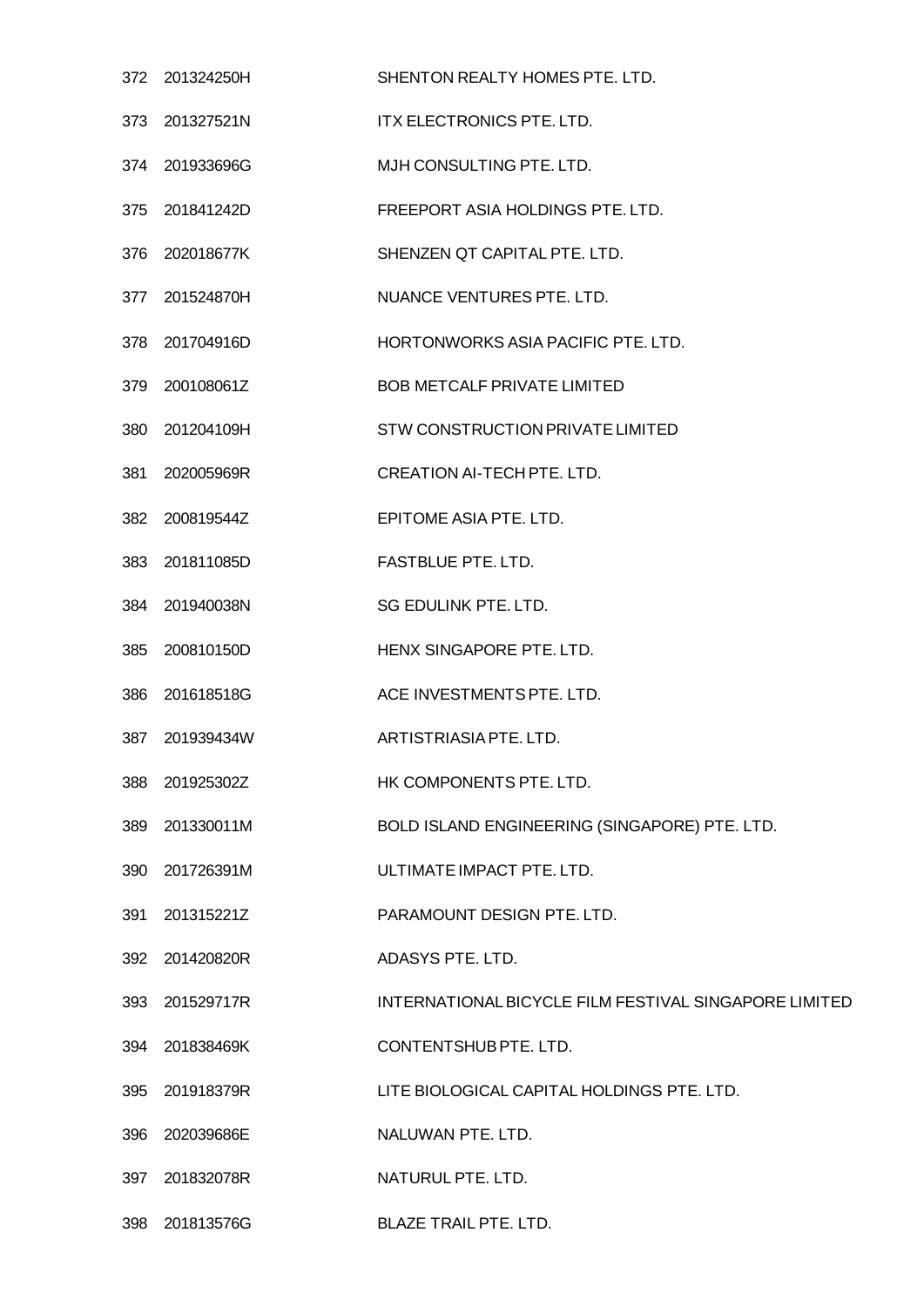|     | 399 201942989M | HONGBO INTERNATIONAL TRADING PTE. LTD.       |
|-----|----------------|----------------------------------------------|
| 400 | 201928694H     | VESTA SG COMMERCIAL HOLDINGS PTE. LTD.       |
|     | 401 200407191G | AMBADI SHIPPING PTE. LTD.                    |
|     | 402 202001077K | NEW CODE ACADEMY PTE. LTD.                   |
| 403 | 201620593C     | SUPER WINERY PTE, LTD.                       |
|     | 404 201016238N | SGC OIL & GAS PTE. LTD.                      |
|     | 405 202033644N | SALSA PTE. LTD.                              |
|     | 406 200409796C | WAY SYSTEMS SOLUTIONS PTE, LTD.              |
|     | 407 198301396H | <b>CCNS PRIVATE LTD</b>                      |
| 408 | 202009315G     | GP GLOBAL GASES PTE. LTD.                    |
|     | 409 202001120E | NIGHTY PASSION CLOTHES PTE. LTD.             |
|     | 410 201611516K | SEATRADER INTERNATIONAL PTE. LTD.            |
| 411 | 201613996D     | SJ INVESTMENT PTE. LTD.                      |
|     | 412 201617494N | RICKMENSWORTH PTE. LIMITED                   |
|     | 413 201809127R | APEK HOLDING PTE. LTD.                       |
|     | 414 201333986R | C INTERNATIONAL TRADE AND SERVICES PTE. LTD. |
|     | 415 201600788R | EASYTHINGY PTE, LTD.                         |
|     | 416 201736709C | LUCKSHMI CARS PTE. LTD.                      |
|     | 417 201716063N | TLEX SINGAPORE PTE. LTD.                     |
|     | 418 201724651M | SON & KOH GLOBAL PTE, LTD.                   |
|     | 419 201800044G | FUNDOPIA PTE. LTD.                           |
|     | 420 200606221D | RS ASSET MANAGEMENT PTE. LTD.                |
|     | 421 198101026H | <b>SALLY VIDEO PTE LTD</b>                   |
|     | 422 199406500H | WORLD GLASS CORPORATION PTE LTD              |
|     | 423 200310172M | CROSS OCEAN SHIPPING & TRADING PTE. LTD.     |
|     | 424 199200872W | AKYWEB.COM PTE LTD                           |
|     | 425 199300978C | OVERVIEW CONSTRUCTION (PTE) LTD              |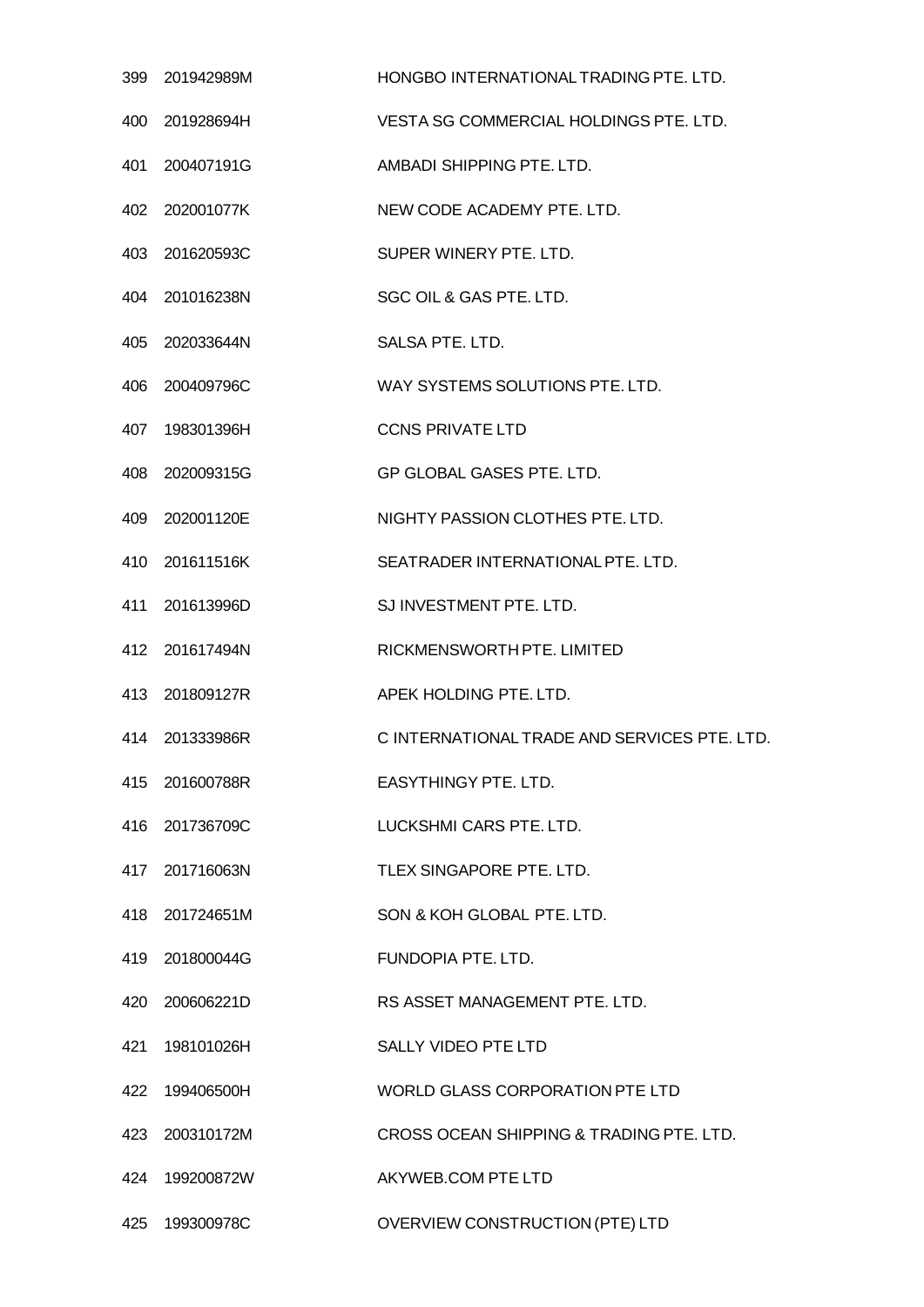| 426 | 200517953R     | KITCHEN AGENDA PTE. LTD.                                |
|-----|----------------|---------------------------------------------------------|
| 427 | 200608004N     | EMS ELECTRONICS MEMORY SYSTEMS (S) PTE. LTD.            |
| 428 | 200515146G     | WAH TING INTERNATIONAL PTE. LTD.                        |
|     | 429 200900092G | 365DAYS INFOCOMM & SECURITY PTE. LTD.                   |
| 430 | 201210637K     | FRUZIN PTE. LTD.                                        |
| 431 | 201217961C     | SVG INTERNATIONAL MARKETING PTE. LTD.                   |
| 432 | 200812557K     | JETNATION PTE. LTD.                                     |
| 433 | 200813007K     | PS INNOVATIONS PRIVATE LIMITED                          |
|     | 434 200814901M | TLM RECRUITMENT PTE. LTD.                               |
| 435 | 200823051G     | PERSIDO ENGINEERING & SERVICES PTE. LTD.                |
| 436 | 200904920M     | AIRZONE ENGINEERING SERVICES & SUPPLIES PRIVATE LIMITED |
|     | 437 200908276E | SOTA HOMES PTE. LTD.                                    |
| 438 | 200910277D     | FIFTH ELEMENT TECHNO PTE. LTD.                          |
| 439 | 201007899G     | RADIANT MINIMART PTE. LTD.                              |
|     | 440 201417178C | NNTIRE PTE, LTD.                                        |
| 441 | 201422077M     | MONGKOL PTE, LTD.                                       |
|     | 442 201018284G | STEVEN LAM RACING PTE. LTD.                             |
|     | 443 201027398Z | PEAK CONSULTANCY PTE. LTD.                              |
|     | 444 201131229K | TAN & CHONG'S GEM PTE. LTD.                             |
|     | 445 201532508H | MEGAWIDE GLOBAL TRADING PTE. LTD.                       |
|     | 446 201201455D | KISCO GLOBAL PTE. LTD.                                  |
|     | 447 201207572H | STPL ECON PTE. LTD.                                     |
|     | 448 201220250Z | SINO GLOBE INC. PTE. LTD.                               |
|     | 449 201223451H | UNITED-SAFE PTE. LTD.                                   |
|     | 450 201310580G | INSPIRED PRODUCTIONS PTE. LTD.                          |
| 451 | 201319666H     | SPARQX PTE. LTD.                                        |
|     | 452 201320653N | VSOLO PTE. LTD.                                         |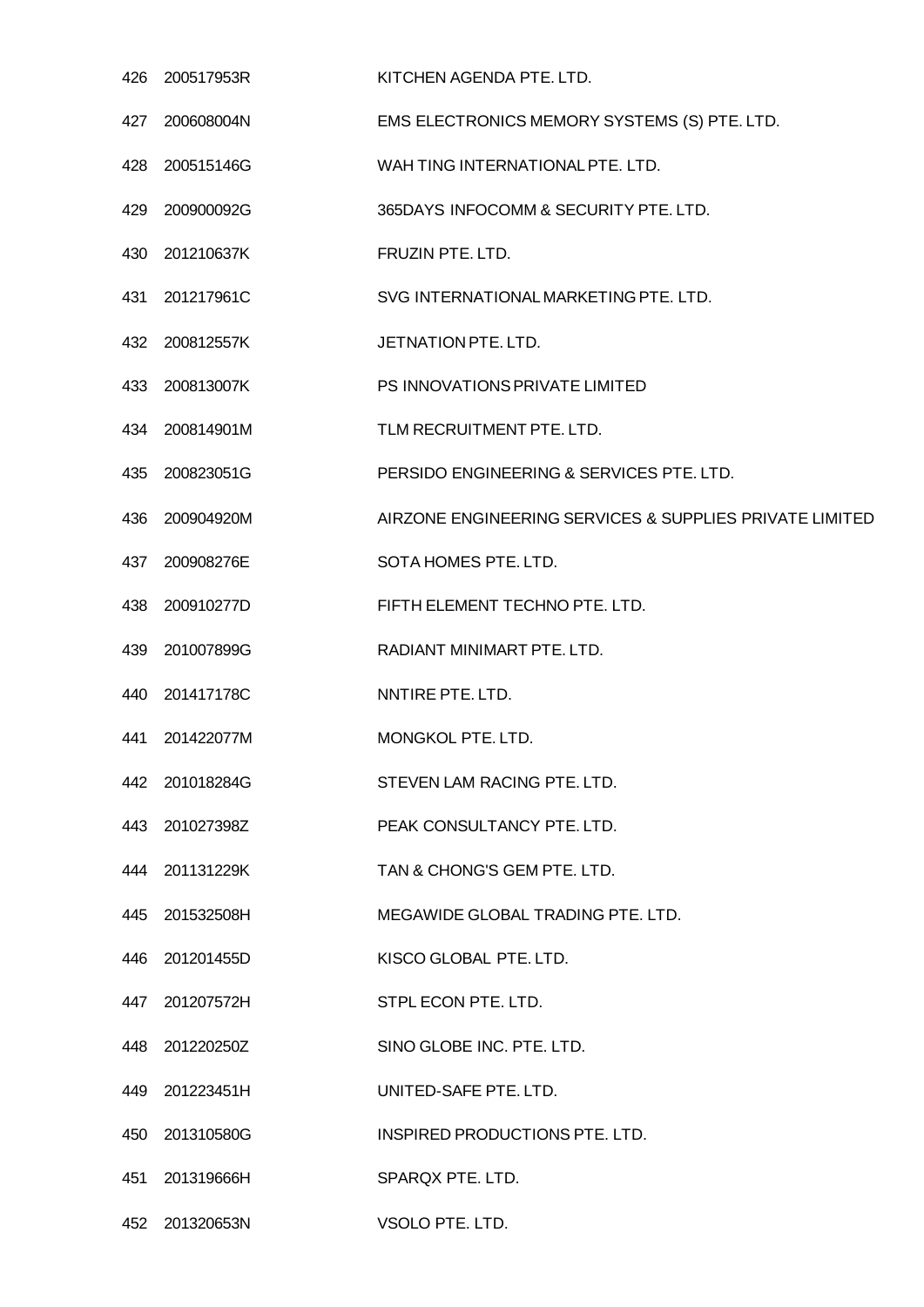|     | 453 201324135D | TVS ENGINEERING & CONSTRUCTION PTE. LTD. |
|-----|----------------|------------------------------------------|
| 454 | 201330457G     | DI CLASSE PTE. LTD.                      |
| 455 | 200507610K     | XING LING INTERNATIONAL PTE, LTD.        |
|     | 456 201401337M | INFY ASSOCIATES TECHNOLOGIES PTE. LTD.   |
| 457 | 201404888H     | AWAKEN EDUCATION PTE, LTD.               |
|     | 458 201406083K | C U ENGINEERING & TRADING PTE. LTD.      |
| 459 | 201406303M     | HLL CONSTRUCTION PTE. LTD.               |
| 460 | 201414258C     | CAMS INVESTMENTS PTE. LTD.               |
|     | 461 201417110W | <b>VENUS DISTRIBUTIONS (PTE. LTD.)</b>   |
| 462 | 201431138H     | ECLIPSE EVENTS & ENTERTAINMENT PTE. LTD. |
| 463 | 201507164K     | RFK SOLUTION PTE. LTD.                   |
|     | 464 201510290D | SEGI CONSULTANCY PTE. LTD.               |
| 465 | 201607069N     | FISHBOAT HOLDING PTE. LTD.               |
| 466 | 201523355H     | IELECTRICAL DIRECT PTE. LTD.             |
| 467 | 201526322G     | SIVA'S MINIMART PTE, LTD.                |
| 468 | 201533321E     | <b>BLACCSMITH PTE. LTD.</b>              |
|     | 469 201608946D | FIERTE PTE, LTD.                         |
|     | 470 201540750Z | RFK HOLDING PTE. LTD.                    |
|     | 471 201541604C | GOHALALFOOD PTE. LTD.                    |
| 472 | 199205692R     | <b>TCH MARINE PTE LTD</b>                |
|     | 473 202025166D | BO YI JIA PTE. LTD.                      |
|     | 474 202024580E | <b>CLEANIC PTE. LTD.</b>                 |
|     | 475 202026663Z | SLIME PTE, LTD.                          |
|     | 476 202012016W | <b>INVISION ADVISORY PTE. LTD.</b>       |
| 477 | 201926716K     | SIGNATURE MARKET PTE. LTD.               |
|     | 478 199901527G | N. N. T. INTERNATIONAL PTE LTD           |
|     | 479 201427459H | SANDS GROUP (S) PTE. LTD.                |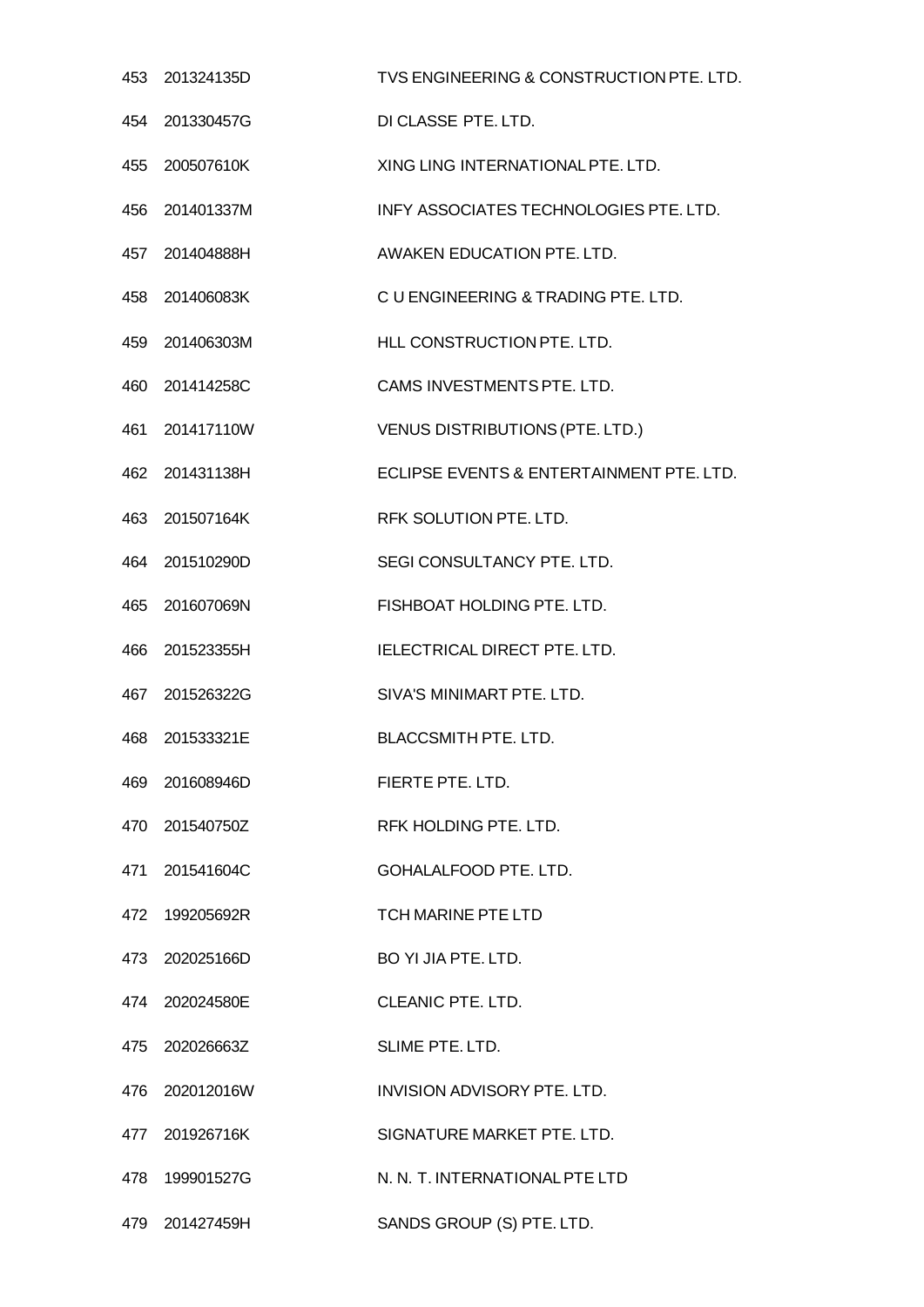|      | 480 201913828M | ASIAN CREDIT NETWORK PTE, LTD.       |
|------|----------------|--------------------------------------|
|      | 481 201823455N | DELTAGO ENTERPRISE PTE. LTD.         |
|      | 482 202041581D | ARGUS FUND SERVICES PTE. LTD.        |
|      | 483 201425176E | FUN N LAUGHTER PTE. LTD.             |
|      | 484 201732929K | FLAVDELI PTE. LTD.                   |
|      | 485 200615918K | STARFISH INVESTMENTS PTE. LTD.       |
|      | 486 201902696R | THE KINT STORY PTE. LTD.             |
|      | 487 201719727W | A-Z RECOVERY PTE. LTD.               |
|      | 488 200302475D | YAMA PRIVATE LIMITED                 |
|      | 489 201026934K | SAPPHIRE GREEN PTE. LTD.             |
|      | 490 201131619R | AVENTADOR CORP PTE. LTD.             |
|      | 491 201911289Z | KAPITAL CONNECTION PTE. LTD.         |
|      | 492 201010628C | WEE HUR (PAYA LEBAR) PTE. LTD.       |
|      | 493 201930534E | ZENG BUSINESS PTE. LTD.              |
|      | 494 201911653N | MYX PTE. LTD.                        |
|      | 495 202029929G | THARSIS PTE. LTD.                    |
| 496. | 201619407E     | FAIRWAY WORLD NETWORK ASIA PTE, LTD. |
|      | 497 202012864R | ML BRO PTE. LTD.                     |
|      | 498 201803288Z | BINKABI (SINGAPORE) PTE. LTD.        |
| 499  | 200803009N     | AZIMUTH MANAGEMENT PTE, LTD.         |
|      | 500 201931951M | WOOLALA CS PTE, LTD.                 |
| 501  | 201329808C     | EDVANCE ACADEMY PTE, LTD.            |
|      | 502 201532875H | WORKS&WORKZ PTE, LTD.                |
|      | 503 200921198Z | MOSAIC INVESTMENTS PRIVATE LIMITED   |
| 504  | 202002732D     | ALCOH CAPITAL PARTNERS PTE. LTD.     |
|      | 505 201939768D | <b>GOLDBUILD PTE. LTD.</b>           |
|      | 506 201734393Z | CO-TORRES PTE. LTD.                  |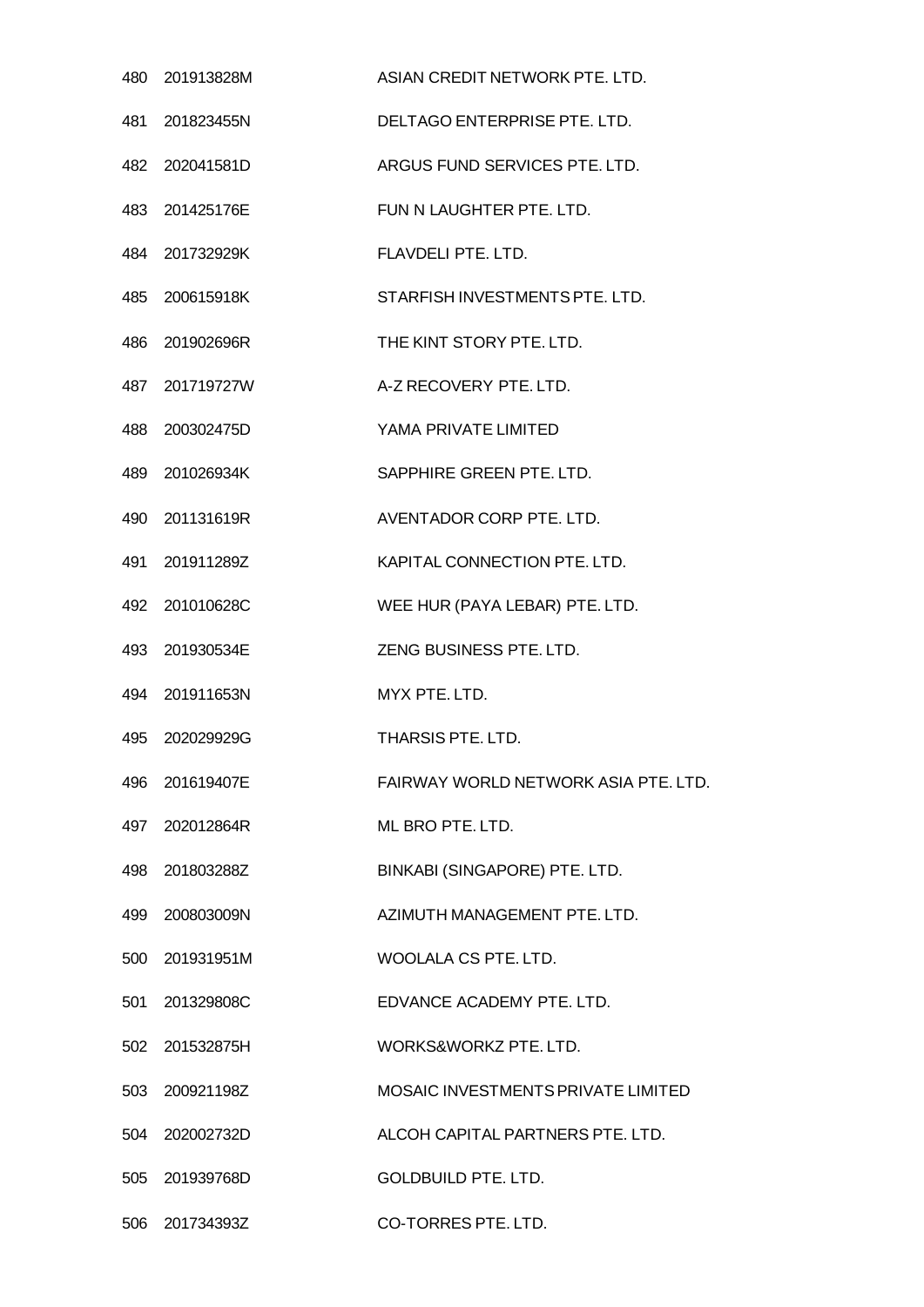| 507 | 201837263Z     | TIAN CHENG INTERNATIONAL TRADING PTE. LTD.            |
|-----|----------------|-------------------------------------------------------|
| 508 | 200705913C     | SHIORI HOLDINGS PTE. LTD.                             |
| 509 | 202028902H     | KALADI PTE. LTD.                                      |
|     | 510 201934878H | R2R PTE. LTD.                                         |
| 511 | 201325258M     | AEGLOS (SG) PTE. LTD.                                 |
|     | 512 201304305W | TATE & TONIC PTE. LTD.                                |
|     | 513 201529123W | 8 GARDS PTE. LTD.                                     |
|     | 514 202017624W | ACE CORP INVESTMENT HOLDINGS PTE. LTD.                |
|     | 515 201913836D | STAR MUSIC PUBLISHING PTE. LTD.                       |
|     | 516 202026032D | Q'NECK GLOBAL PTE. LTD.                               |
|     | 517 201925981W | SME WORLD PTE. LTD.                                   |
|     | 518 201631328M | <b>BLITZ LIFESTYLE PRIVATE LIMITED</b>                |
| 519 | 201924207D     | FINU GROUP PTE. LTD.                                  |
| 520 | 201730701R     | PIONEER INVESTMENT HOLDINGS PTE. LTD.                 |
|     | 521 201817627N | NEW ENERGENIQ PTE. LTD.                               |
| 522 | 201831981G     | KARAWEIK EDUCATION HOLDINGS PTE. LTD.                 |
|     | 523 202007929W | SOUL YOUR SKIN PTE. LTD.                              |
|     | 524 200902850D | OVERSEAS ENGINEERING PTE. LTD.                        |
|     | 525 200615350G | KOH & KWEK PTE. LTD.                                  |
|     | 526 201707159Z | PRODUCTIVV HOLDINGS PTE. LTD.                         |
| 527 | 200603862D     | SRP DYNAMICS PTE. LTD.                                |
|     | 528 201603534H | IBIS MANAGEMENT ASSOCIATES INC. (SINGAPORE) PTE. LTD. |
| 529 | 201609186N     | D' GROWING HANDS @ MACPHERSON PTE. LTD.               |
| 530 | 199205380W     | <b>BRIGHT VALLEY PTE LTD</b>                          |
| 531 | 201833761E     | EUBIQ GLOBAL PTE. LTD.                                |
|     | 532 201109202E | PRINCE OF WALES (BQ) PTE. LTD.                        |
|     |                |                                                       |

201803626Z H. N. BIO SYSTEMS PTE. LTD.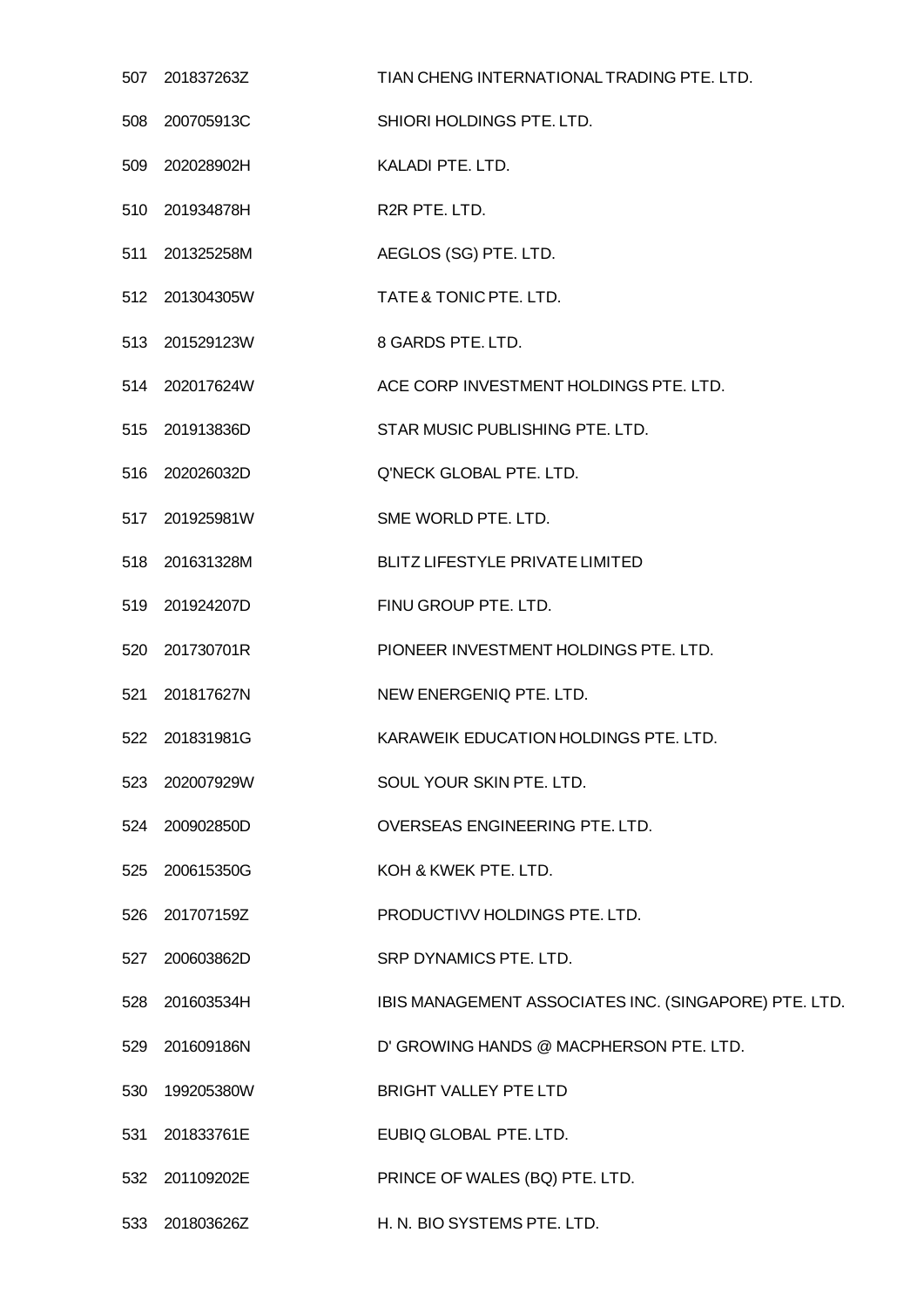|     | 534 201507748R | KALIZOE INVESTMENTS PTE. LTD.             |
|-----|----------------|-------------------------------------------|
| 535 | 201315654H     | CELESTIAL DE BEAUTY & HAIR CARE PTE. LTD. |
|     | 536 201417426Z | L&C MANAGEMENT PTE. LTD.                  |
|     | 537 201825185C | RUBY THE DANCING DOG PTE. LTD.            |
| 538 | 201925120N     | WEB CONSULT PTE, LTD.                     |
|     | 539 201841375H | SHENGHAO TRADING PTE. LTD.                |
|     | 540 201943202H | KAISERIN PTE. LTD.                        |
| 541 | 201931725H     | URBANHIRE PTE, LTD.                       |
|     | 542 201837201C | KERIA PTE. LTD.                           |
| 543 | 201407577K     | HL PTE. LTD.                              |
|     | 544 201734086R | THREE SAINTS PTE. LTD.                    |
|     | 545 201941380K | ONE GLOBAL MARKETING PTE. LTD.            |
| 546 | 200208920M     | PROMARK ENGINEERING PTE. LTD.             |
|     | 547 200302441C | LINCOLN CAPITAL PTE. LTD.                 |
| 548 | 201713444H     | SILK ROAD MERCHANTS PTE. LTD.             |
| 549 | 202004847W     | BRILLO SOLAR PTE. LTD.                    |
| 550 | 202030553M     | FERRICS TECHNOLOGY PTE. LTD.              |
| 551 | 200310069C     | THE MUSHROOM POT EXPRESS PTE. LTD.        |
| 552 | 202023759W     | BAUM WEALTH INC. PTE. LTD.                |
| 553 | 201812826K     | AK PLASTIC TRADING PTE. LTD.              |
|     | 554 201841930K | OOLI NETWORK PTE, LTD.                    |
| 555 | 201720637G     | QUAN JIAN HEALTH PTE. LTD.                |
| 556 | 201908530W     | SINFONG TECHNOLOGY PTE. LTD.              |
| 557 | 201934547R     | THE GOOD COMPANIES GROUP PTE. LTD.        |
| 558 | 202020172K     | SENG TIEN TRADING PTE, LTD.               |
| 559 | 201824078K     | VC CARZ PTE, LTD.                         |
| 560 | 201630822D     | THE FUNDRAISING ALLIANCE PTE. LTD.        |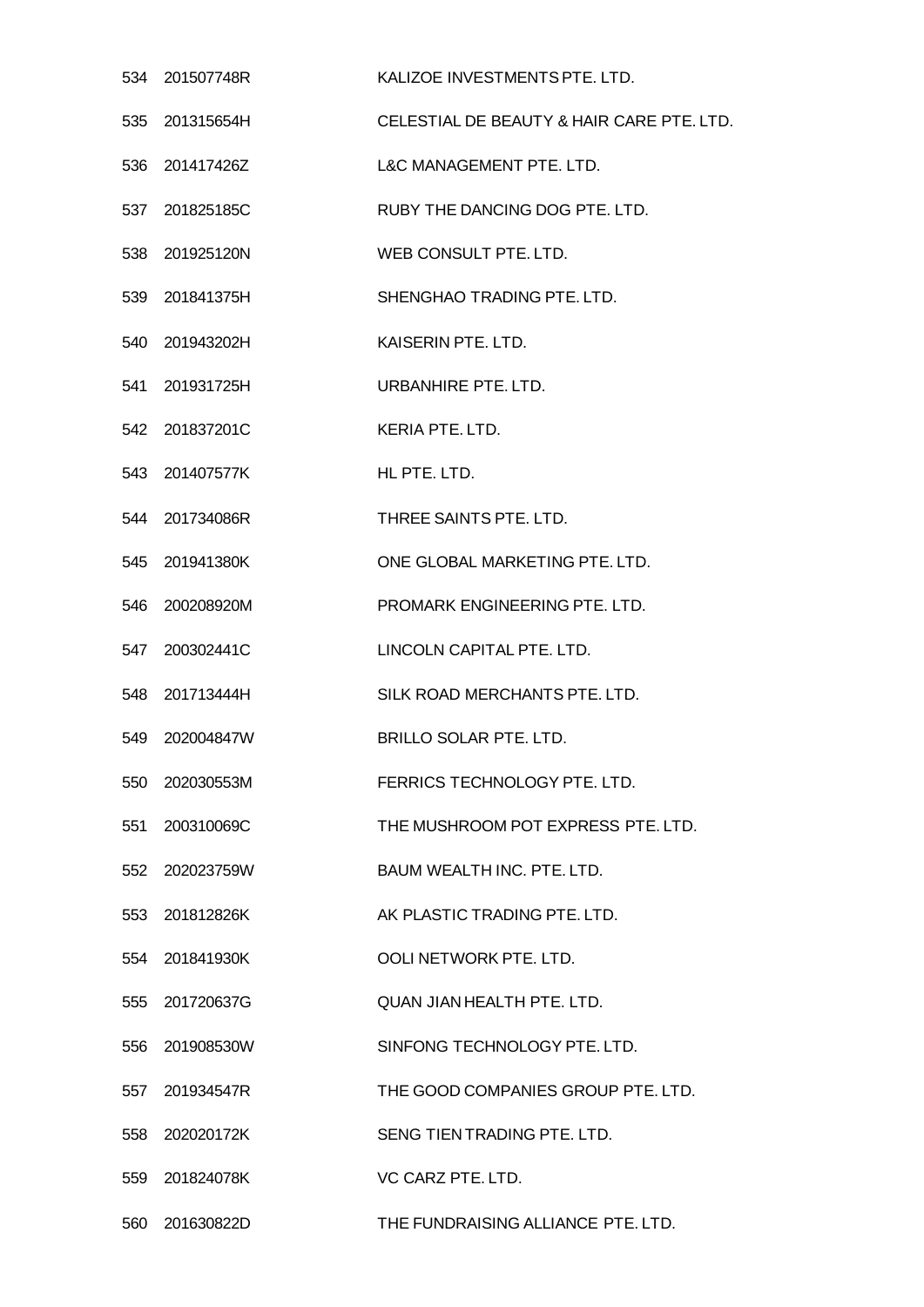| 561 | 201615741H     | THE SHOULDERS OF GIANTS PTE. LTD.                  |
|-----|----------------|----------------------------------------------------|
|     | 562 202025971W | DREAM GARDEN FLORA PTE. LTD.                       |
|     | 563 201927592R | 1MSF PTE. LTD.                                     |
|     | 564 201731316C | <b>ENERGY ECO CHAIN FOUNDATION LIMITED</b>         |
| 565 | 202040966N     | FOODMOOMOO PTE. LTD.                               |
|     | 566 201700428Z | F CAPITAL PTE. LTD.                                |
|     | 567 202021846N | HOMETASTE SERVICES PTE. LTD.                       |
|     | 568 201815940N | CHERRY HILL DEVELOPMENT PTE. LTD.                  |
|     | 569 201717383Z | <b>CREARC PTE. LTD.</b>                            |
| 570 | 201910168M     | <b>SHAKA'S PTE, LTD.</b>                           |
|     | 571 201429400Z | DEFINE DIGITAL PTE. LTD.                           |
|     | 572 201131889N | SINOBEV PTE. LTD.                                  |
| 573 | 201941651G     | ENCORE INTERNATIONAL BUSINESS - SERVICES PTE. LTD. |
|     | 574 201540135C | SG NET8I ASIA PTE. LTD.                            |
| 575 | 201618302Z     | SINGAPORE BIZ ADVISORY PTE. LTD.                   |
| 576 | 201532100D     | TEAM TREE PTE, LTD.                                |
| 577 | 201416480N     | <b>MORI MALL PRIVATE LIMITED</b>                   |
|     | 578 202014017C | OXYMAT MARINE EQUIPMENT PTE. LTD.                  |
|     | 579 201533634N | LEO MEDIA PTE. LTD.                                |
| 580 | 201825983R     | ASIA MS PTE. LTD.                                  |
|     | 581 201623140R | CSK MAJULAH PTE. LTD.                              |
|     | 582 201814514E | KAYA KOREA (S) PTE. LTD.                           |
|     | 583 201543290G | PURE-MILL PTE. LTD.                                |
|     | 584 202002597E | COGASIO PTE. LTD.                                  |
| 585 | 201540864K     | INNOVATUS INVESTMENTS PTE. LTD.                    |
| 586 | 201922130W     | DEEP GENOME PTE. LTD.                              |
| 587 | 201835230R     | PURLAND LTD.                                       |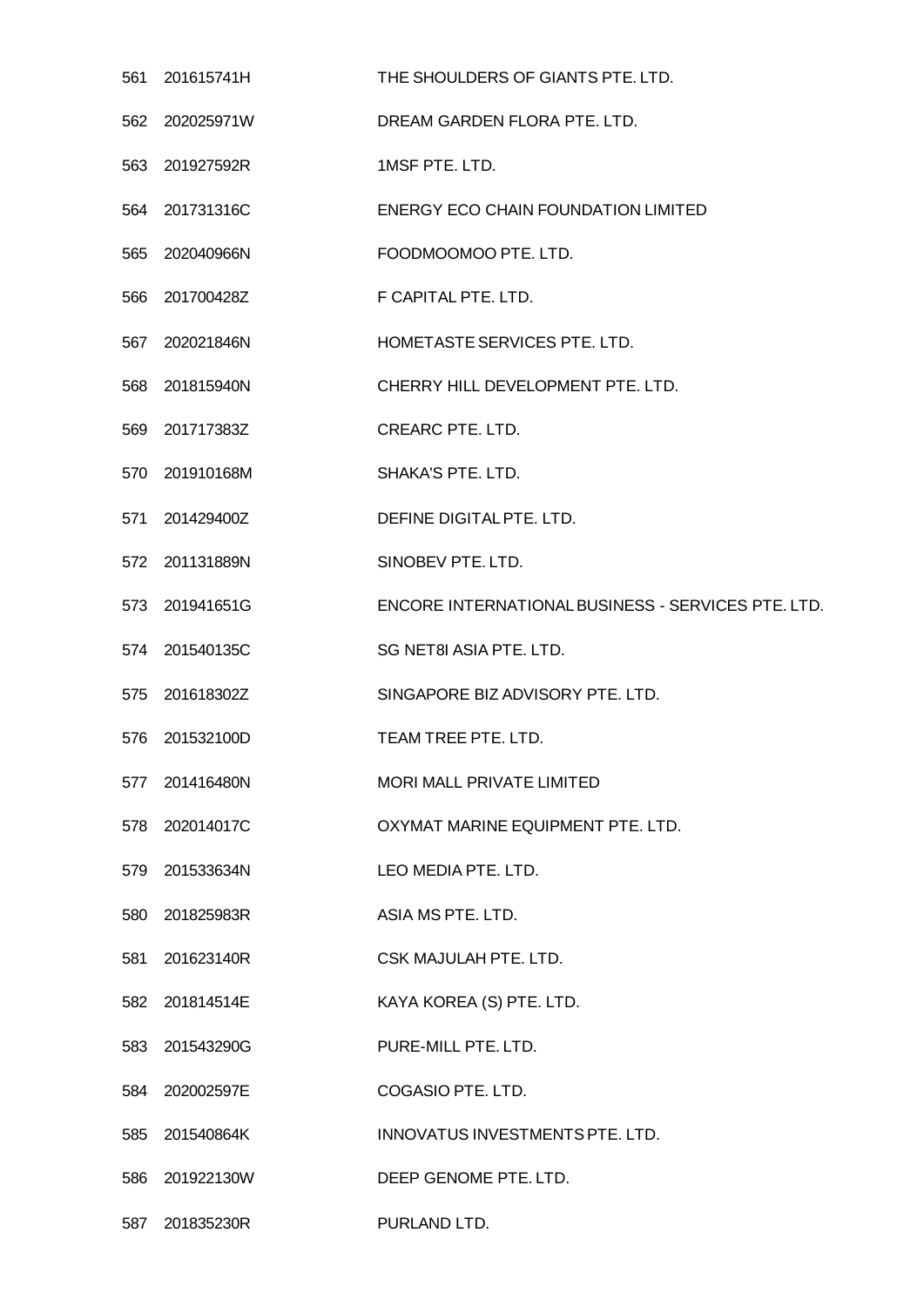| 588 | 199904953H     | ALPS MFG & TRADING PTE LTD                  |
|-----|----------------|---------------------------------------------|
| 589 | 202034119N     | SVTN PTE. LTD.                              |
|     | 590 200707560G | CHATEAU LA MERIENNE PTE. LTD.               |
| 591 | 200307355E     | ASIAN SEA MARINE PRODUCTS PTE. LTD.         |
| 592 | 200404718Z     | CW INTERNATIONAL (S) PTE. LTD.              |
|     | 593 201526214C | STARLINK GROUP PTE. LTD.                    |
|     | 594 202102924E | JIN HAO SHIPMANAGEMENT PTE. LTD.            |
| 595 | 201432292K     | EFLUENTIAL CORPORATE CONSULTANCY PTE. LTD.  |
|     | 596 201726940E | <b>GO ALLIANCE PTE. LTD.</b>                |
| 597 | 200615794Z     | RIH CAPITAL PTE. LTD.                       |
| 598 | 201306419C     | DEDA SHIP TECHNOLOGY SERVICE (S) PTE. LTD.  |
|     | 599 201719397H | COMPASS EAST SINGAPORE PTE. LTD.            |
| 600 | 201915389Z     | FARMER ENGINEERING & CONSTRUCTION PTE. LTD. |
|     | 601 201825774E | <b>JUZ CONSULTING PTE. LTD.</b>             |
| 602 | 201937967H     | N IONS MASTER SG PTE. LTD.                  |
| 603 | 201214897C     | VESSELCO 6 PTE. LTD.                        |
|     | 604 201916866K | SINOCOREDRILL PTE, LTD.                     |
|     | 605 201932345M | ENVISION SERVICES PTE, LTD.                 |
|     | 606 202000899W | SEEKO INTERNATIONAL PTE. LTD.               |
| 607 | 201324986N     | TRAVEL BUG HOLIDAYS PTE, LTD.               |
|     | 608 202010862C | ES GROUP ENTERPRISE PTE. LTD.               |
|     | 609 201819391G | PRIYAN INDIAN FOOD PTE. LTD.                |
|     | 610 201816997K | PALLETONE FOUNDATION LTD.                   |
|     | 611 201842025W | LOTUS MOBILE PTE. LTD.                      |
|     | 612 200714248N | HUDSON ILLOURA PTE. LTD.                    |
|     | 613 201929346Z | METALIKS INTERNATIONAL PTE. LTD.            |
|     | 614 202042236G | STAR TRIUMPH PTE. LTD.                      |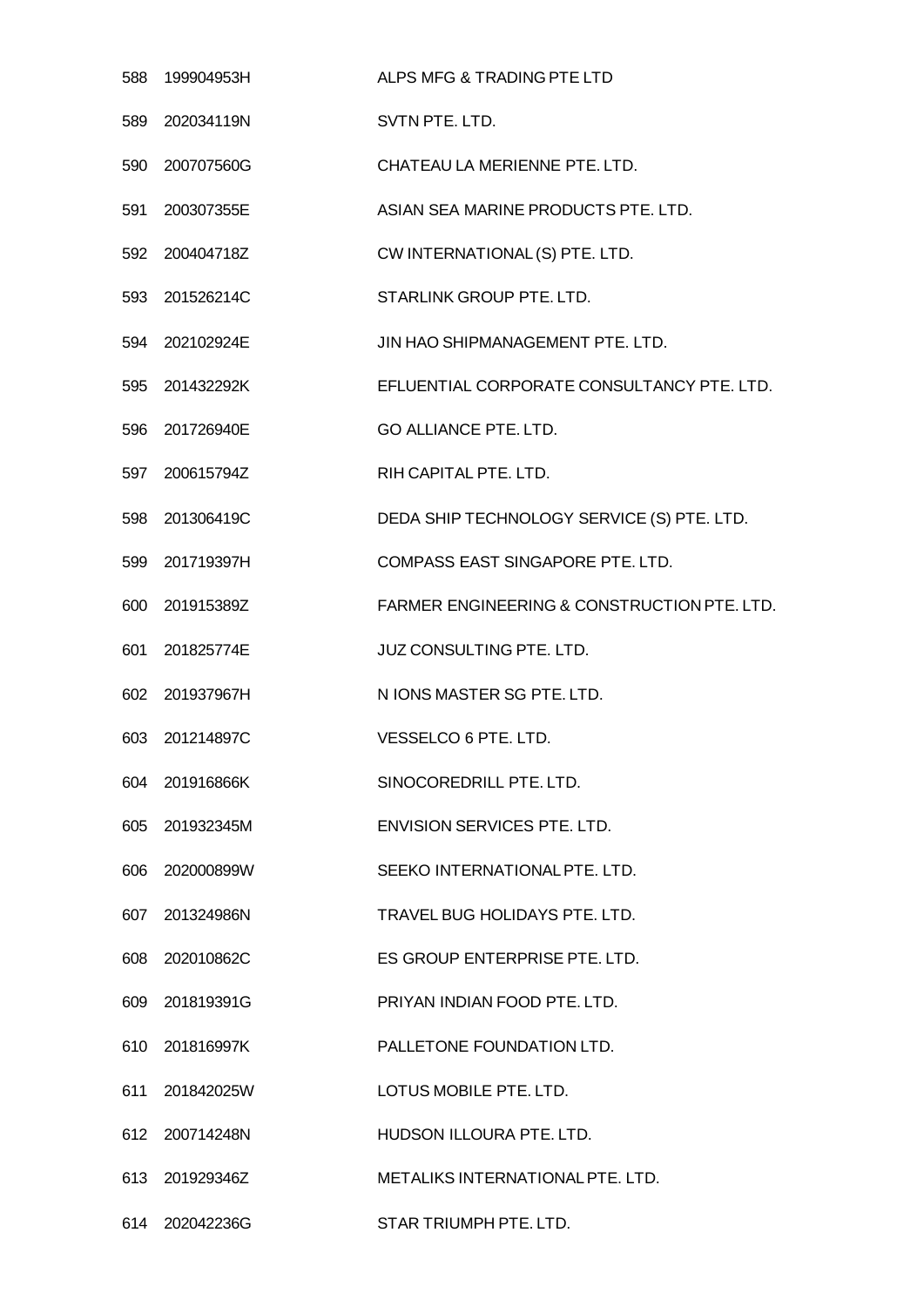|     | 615 202004175M | <b>GLOBAL BLUE OCEANS PTE, LTD.</b>               |
|-----|----------------|---------------------------------------------------|
|     | 616 201523151R | AURORA AESTHETIC DENTISTRY PTE. LTD.              |
|     | 617 201225144W | EPILIVER PTE. LIMITED                             |
|     | 618 202012250M | UNIFIED SOCIAL PTE. LTD.                          |
|     | 619 201210833R | ARION SOLUTIONS PRIVATE LIMITED                   |
|     | 620 201835698W | <b>JUZFETCH PTE. LTD.</b>                         |
|     | 621 201416519W | SKYTECHZ PTE. LTD.                                |
|     | 622 202004587E | <b>PARALLAX ANALYTICS PTE, LIMITED</b>            |
|     | 623 202009296E | DECKORY PTE. LTD.                                 |
|     | 624 200614408H | HEALTHEUNIVERSE PTE. LTD.                         |
|     | 625 202113079G | SILVER STAR STUDENT CARE CENTRE PTE. LTD.         |
|     | 626 201923242D | TIG FOODS PTE. LTD.                               |
|     | 627 202025177G | YA MING JIA PTE. LTD.                             |
|     | 628 201220915E | I BELIEVE INVESTMENT PTE. LTD.                    |
|     | 629 201133448G | RACEWORKS HOBBIES PTE. LTD.                       |
|     | 630 201914694E | HOME LOAN CONSULTANT PTE. LTD.                    |
|     | 631 201313456H | EARLY BIRD TICKETS.COM PTE. LTD.                  |
|     | 632 201917205M | MIIM SECURITY PTE. LTD.                           |
|     | 633 201920818H | ASIAN INVESTMENT PTE. LTD.                        |
|     | 634 201937340Z | SPIRITED STALLION GLOBAL PTE. LIMITED             |
|     | 635 201501002Z | AQUATONALE COSMETICS ASIA PTE. LTD.               |
|     | 636 202004890E | TOTO FUN PTE. LTD.                                |
|     | 637 201500839N | PACIFIC BULK ENTERPRISES (SINGAPORE) PTE. LIMITED |
|     | 638 202015351G | DOZO TRAVELS PTE. LTD.                            |
|     | 639 201841310W | <b>GEEKSIGHT FOUNDATION LTD.</b>                  |
| 640 | 201810986H     | JEA-DISTRIBUTION PTE. LTD.                        |
|     | 641 200107419E | AG CARRIAGE & WAREHOUSING PTE LTD                 |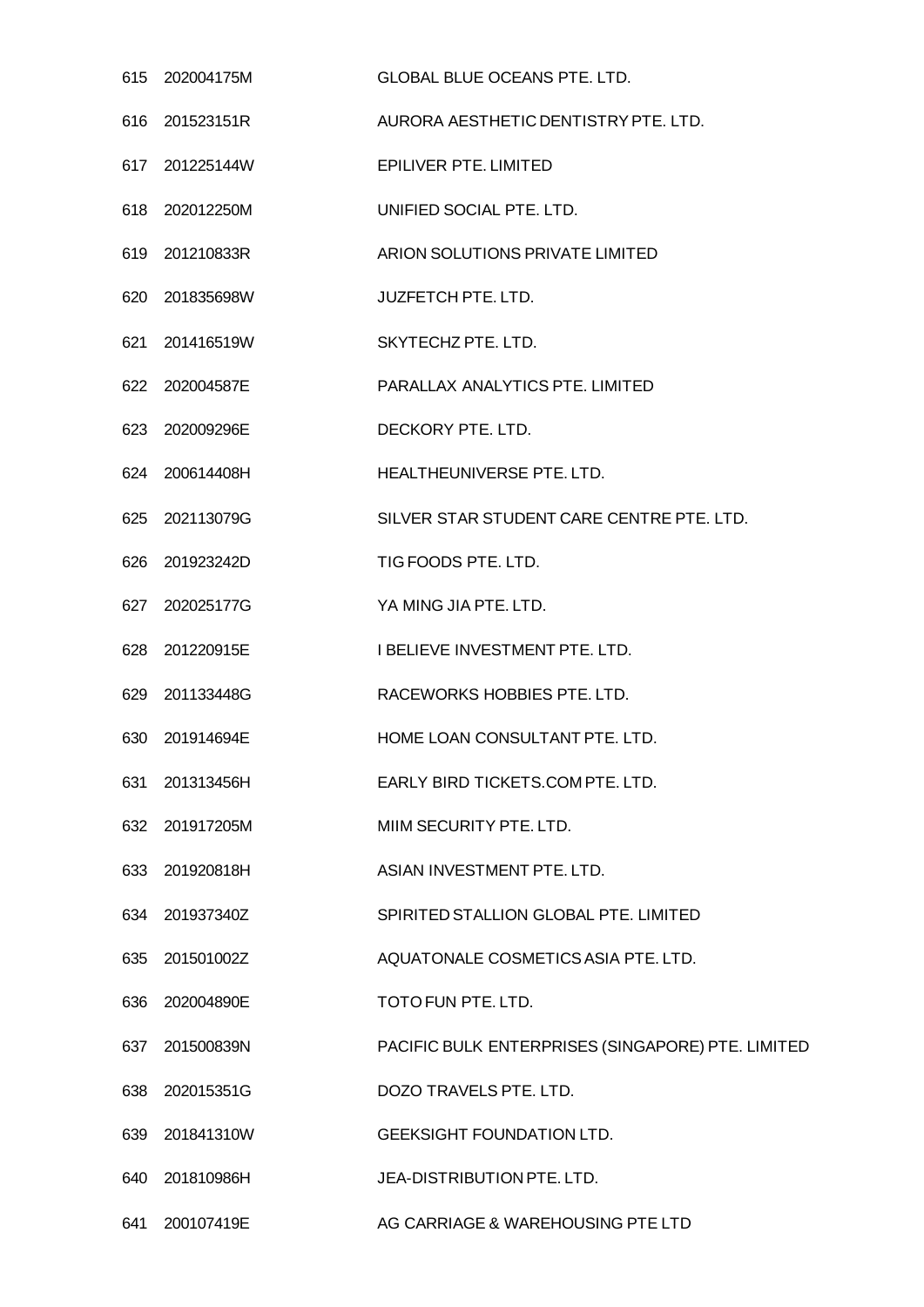|     | 642 201429700D | FERANHEIGHT PTE. LTD.               |
|-----|----------------|-------------------------------------|
| 643 | 201227842K     | PJ&BEN PTE, LTD.                    |
|     | 644 202010202W | NAVI ENERGY PTE. LTD.               |
|     | 645 201731836Z | HARIYA SERVICES PTE, LTD.           |
| 646 | 200715746C     | FOODMORE TRADING PTE, LTD.          |
|     | 647 198800795W | CLEEN CLEEN PRODUCTS PTE LTD        |
| 648 | 202110296Z     | SETETESTAPTE, LTD.                  |
| 649 | 201905727C     | <b>TRADEPAC SOLUTIONS PTE, LTD.</b> |
|     | 650 202105634D | FUTURE OF LEARNING LTD.             |
| 651 | 201700536E     | VSC CARPENTRY WORKS PTE. LTD.       |
|     | 652 201100028Z | RX TRAVEL PLANNERS PTE. LTD.        |
| 653 | 201812602M     | CHARZBIT PTE, LTD.                  |
| 654 | 202019083H     | <b>GERNISE WELLNESS PTE. LTD.</b>   |
|     | 655 202017704G | <b>XCHANGE XCHANGE PTE, LTD.</b>    |
| 656 | 201423646G     | NJD CHARTERING PTE, LTD.            |
|     | 657 201941235G | <b>SEAFOOD HUB PRIVATE LIMITED</b>  |
| 658 | 201406225E     | <b>GREENTECH PREMIER PTE. LTD.</b>  |
|     | 659 201908139W | SV INTERNATIONAL PTE. LTD.          |
|     | 660 201222068D | S&S SYSTEM SOLUTION PTE. LTD.       |
| 661 | 201930511G     | ATTAR SALMA PTE. LTD.               |
|     | 662 202017745H | Y2A SECURITY PTE. LTD.              |
|     | 663 201421011N | S CHUA PTE, LTD.                    |
| 664 | 201209115Z     | <b>BOW ENERGY PTE, LTD.</b>         |
|     | 665 202023537C | U LIFE INTERNATIONAL PTE, LTD.      |
| 666 | 201602262E     | GOGOURMET.SG PTE. LTD.              |
| 667 | 200903554Z     | BENOI 8888 PTE. LTD.                |
| 668 | 201634006K     | KICKSTART SPORT LIMITED             |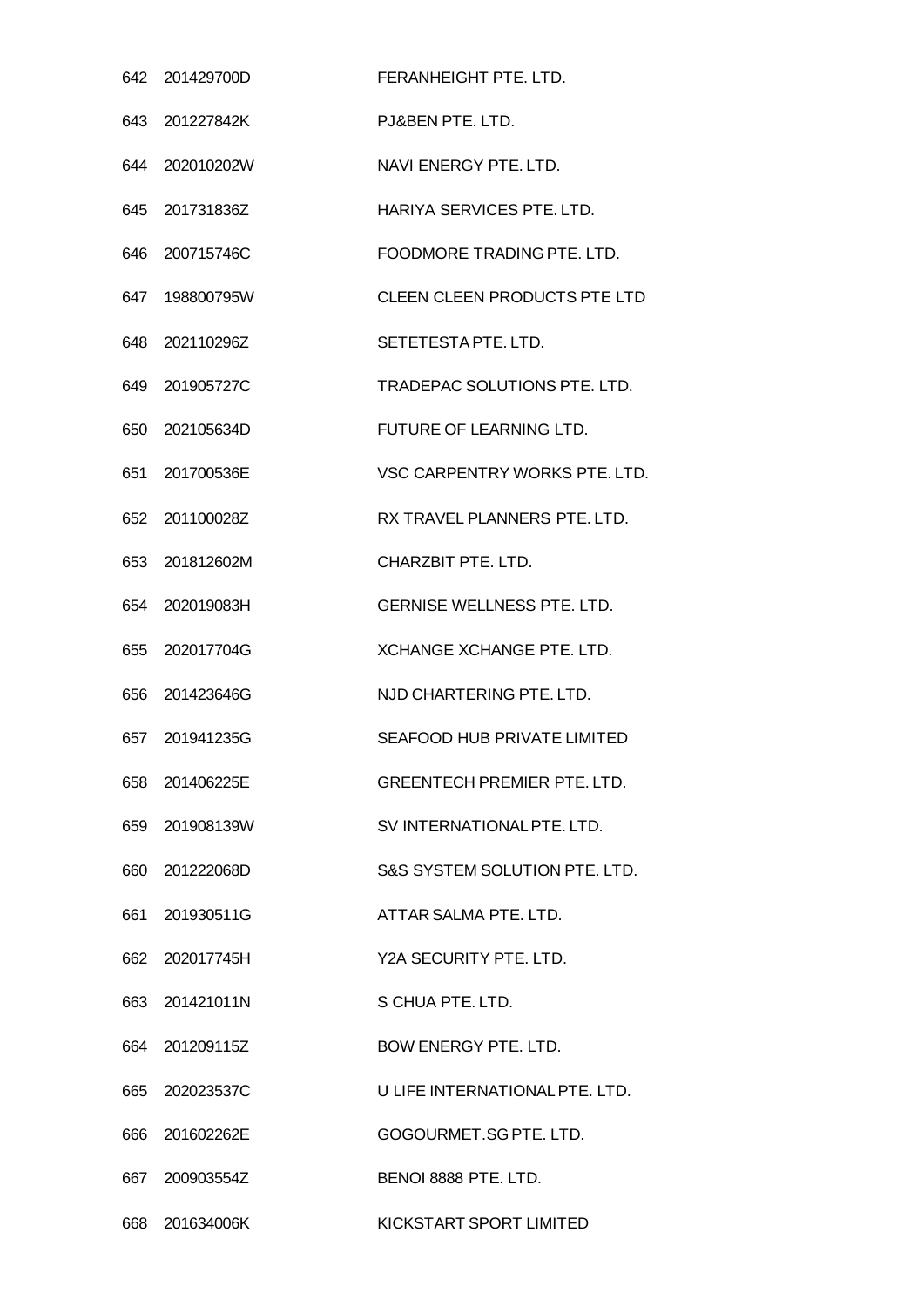|     | 669 201609701E | GLOBAL BULK (S) PTE. LTD.                     |
|-----|----------------|-----------------------------------------------|
| 670 | 201700309K     | VIV COMMUNICATIONS PTE, LTD.                  |
|     | 671 202008886D | DIGITAL MARKETING MENTOR PTE. LTD.            |
|     | 672 201401177N | <b>CLOUDBASE MOBILITY PTE. LTD.</b>           |
|     | 673 202021178M | MEGAN L PTE. LTD.                             |
|     | 674 201939619R | SPADEZ TRADING (SINGAPORE) PTE. LTD.          |
|     | 675 202016969K | YOUTHMBA GLOBAL PTE. LTD.                     |
|     | 676 201830853Z | OAKMONT ASTORIA PTE. LTD.                     |
|     | 677 199205696Z | MAYLANDE INTERNATIONAL PTE. LTD.              |
| 678 | 202103413E     | MMPOWER FOUNDATION PRIVATE LIMITED            |
|     | 679 201811239M | P CONCEPTS & EVENTS PTE. LTD.                 |
| 680 | 202108263C     | YOUNG STAR PTE. LTD.                          |
| 681 | 202040441C     | EMPIRE MODZ WRAPWERKZ PTE. LTD.               |
|     | 682 201538151R | MAIYOU INTERNATIONAL TRAVEL SERVICE PTE. LTD. |
|     | 683 201105994W | BESTLAND INVESTMENT PTE. LTD.                 |
|     | 684 200902170G | WISE-LINKS SINGAPORE PTE. LTD.                |
| 685 | 201807984D     | VALUE PROMISE PROTOCOL PTE. LTD.              |
|     | 686 200408684R | TRUSTPAY SG PTE. LTD.                         |
| 687 | 201917252D     | MH SOLUTIONS PTE. LTD.                        |
| 688 | 201106198C     | AURUM CAPITAL PTE, LTD.                       |
|     | 689 201841934N | GL PACK SOLUTIONS PTE. LTD.                   |
| 690 | 202039544W     | ZOOMBERG PTE. LTD.                            |
| 691 | 201729423H     | SEACORP SHIPPING LINES PTE. LTD.              |
|     | 692 201601354M | ARK AUTO INVESTMENTS PTE. LTD.                |
| 693 | 201626691M     | KITCHLEE PTE, LTD.                            |
|     | 694 201510853M | BIOMETRIX SINGAPORE PTE, LTD.                 |
| 695 | 202003608M     | MID-AUTUMN DEVELOPMENTS PTE. LTD.             |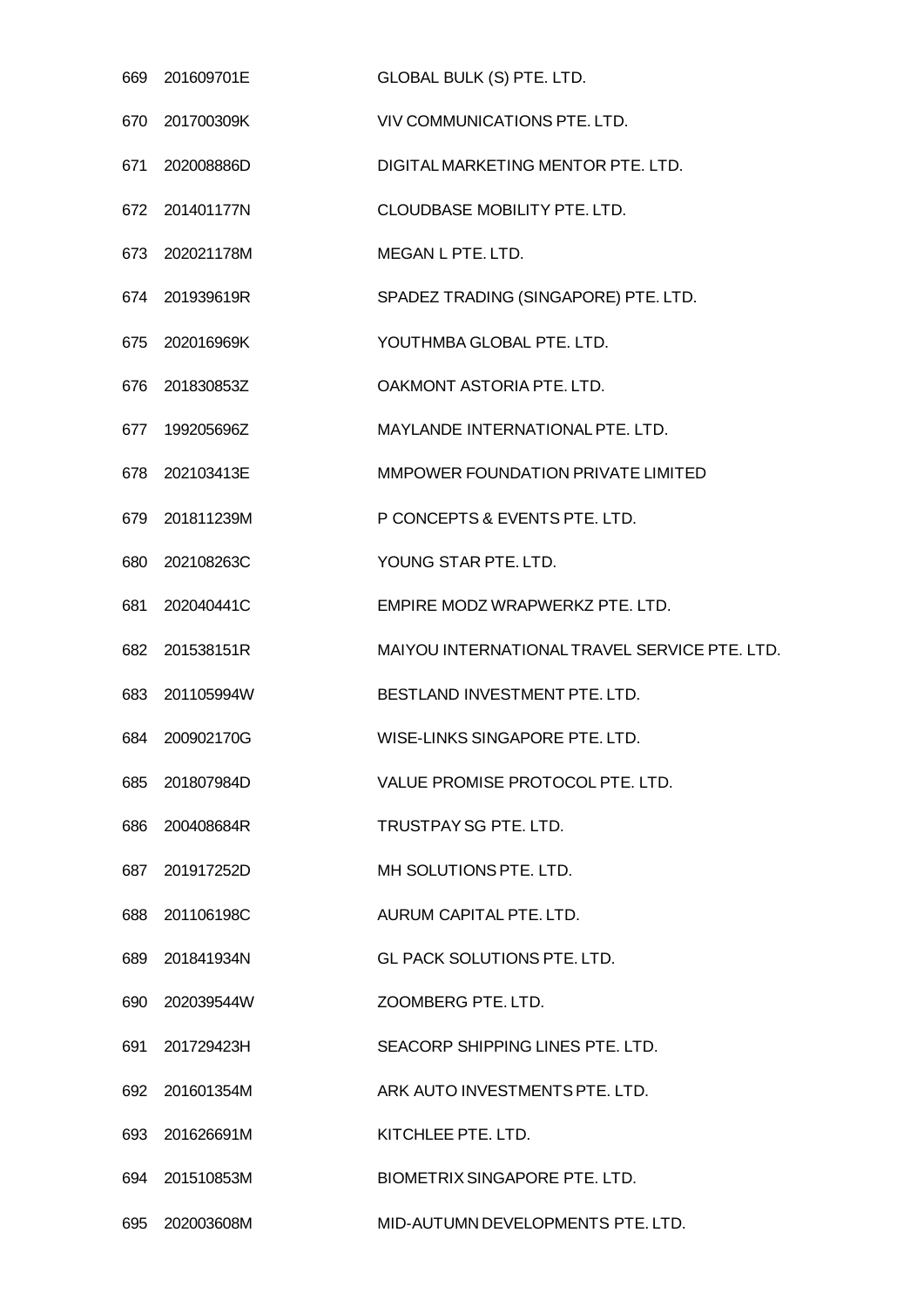|     | 696 201730555N | DAZE TRADING PTE. LTD.                     |
|-----|----------------|--------------------------------------------|
| 697 | 202020853W     | <b>BAMBAR BAINI PTE. LTD.</b>              |
|     | 698 201535339W | RUI YING MEDICAL TECHNOLOGY PTE. LTD.      |
| 699 | 198102254K     | CJ WINCHEM INTERNATIONAL PTE. LTD.         |
| 700 | 201419475E     | NET SQUARE FASHION PTE. LTD.               |
|     | 701 201329876H | ABSOLUTE PLASTICS PTE. LTD.                |
|     | 702 201807166D | AMBROISIE GLOBAL PTE. LTD.                 |
| 703 | 201721928E     | ICO PLATFORM PTE. LTD.                     |
|     | 704 201941370W | D CONSTRUCTION PTE. LTD.                   |
| 705 | 202026436E     | EDEN ENTERPRISE PTE. LTD.                  |
|     | 706 201528658G | YIMAY INTERNATIONAL HOTELS GROUP PTE. LTD. |
|     | 707 202007245W | TPC CAPITAL PTE. LTD.                      |
| 708 | 201632154N     | UDDERS (TIMBREPLUS) PTE. LTD.              |
|     | 709 202012213N | NEWSTAR TECH PTE. LTD.                     |
| 710 | 202032181D     | 63KBR PTE. LTD.                            |
| 711 | 200608510R     | ELCOR PTE. LTD.                            |
|     | 712 202020594R | ADVANT INTERNATIONAL PTE, LTD.             |
|     | 713 201837403M | RIOT HOLDINGS PTE. LTD.                    |
|     | 714 201840036H | WGC TECHNOLOGY PTE. LTD.                   |
|     | 715 201327452H | ETHERFAX PTE, LTD.                         |
|     | 716 200700642D | ASIA TA LU PTE. LTD.                       |
| 717 | 200300425G     | HM II PTE. LTD.                            |
|     | 718 202014386D | ZHONGYE TRADING (SINGAPORE) PTE. LTD.      |
|     | 719 201716852G | YD ENTERTAINMENT PTE.                      |
| 720 | 201136046R     | K&E INTERNATIONAL CONSULTANCY PTE. LTD.    |
| 721 | 199702381W     | BHANDARI INVESTMENTS PTE LTD               |
|     | 722 202029072D | QIAN TING PTE. LTD.                        |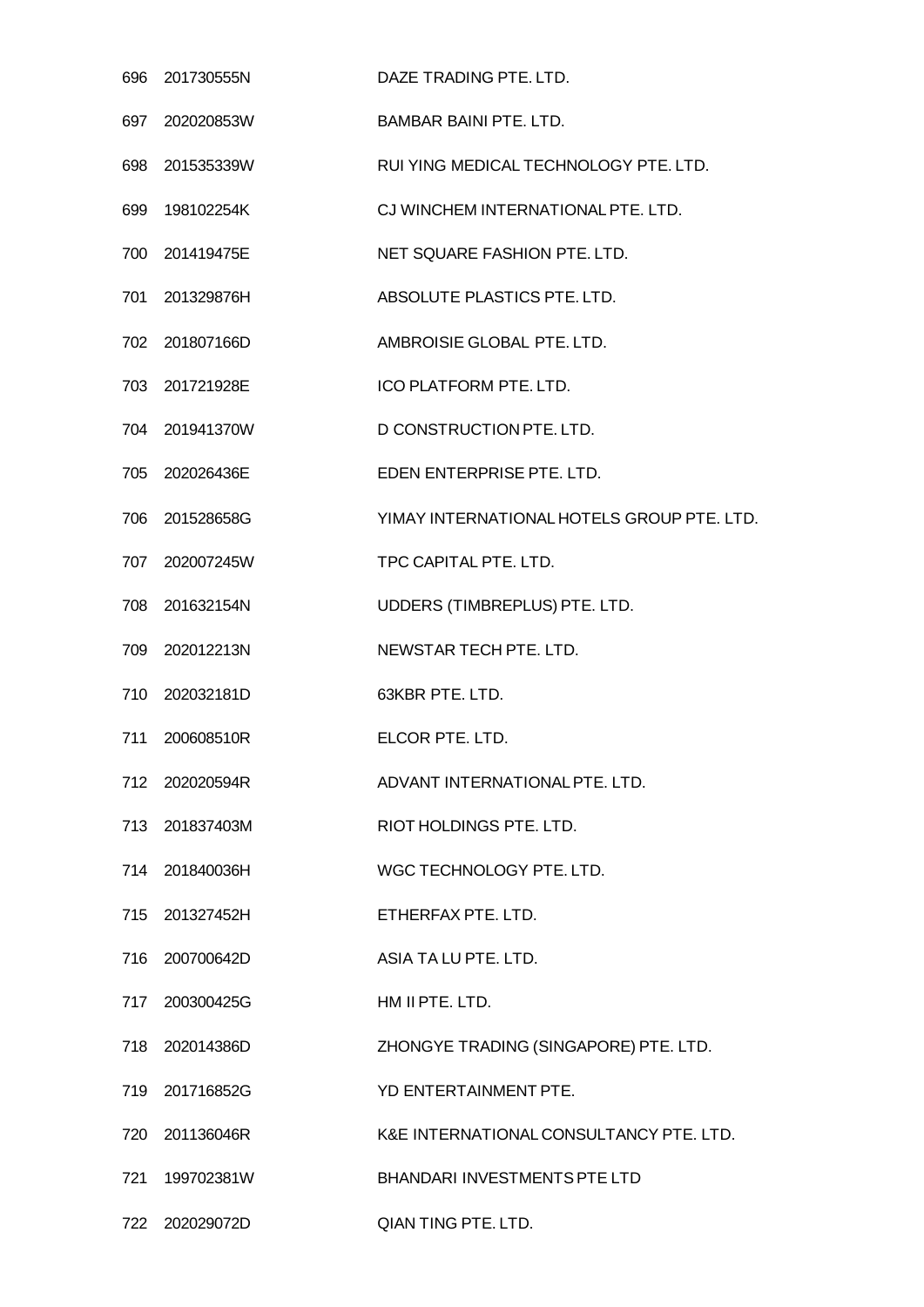| 723 201224232C | MATRIX INSPECTION SYSTEMS PTE. LTD.           |
|----------------|-----------------------------------------------|
| 724 199501838Z | CONTAINER CARRIERS (S) PTE LTD                |
| 725 202030699D | YUANG CHEN PTE. LTD.                          |
| 726 201927172M | GP GLOBAL INFRA PTE. LTD.                     |
| 727 197803330M | SONIC POWER ENGINEERING PTE LTD               |
| 728 201611726M | LEVEL 47 ADVISORS PTE. LTD.                   |
| 729 201612865D | LET'S EAT NO GLUTEN PTE. LTD.                 |
| 730 201803516M | WFEE FOUNDATION LTD.                          |
| 731 201600152E | REVIE PTE. LTD.                               |
| 732 201621836W | BEAUTY & HEALTH INTERNATIONAL PTE, LTD.       |
| 733 201303935G | SEF HOLDINGS PTE. LTD.                        |
| 734 201107449H | XINHERITAGE PTE. LTD.                         |
| 735 201535114H | PINNACLE ONE SOLUTIONS PRIVATE LIMITED        |
| 736 199201545E | HENDERSON HOLDINGS PTE LTD                    |
| 737 201917994W | EDUKIDS MANAGEMENT PTE, LTD.                  |
| 738 201330231G | SUN VEIL PTE. LTD.                            |
| 739 201425221C | <b>QCARE ASIA PTE. LTD.</b>                   |
| 740 201316778H | UNITED FOREST TRADING PTE. LTD.               |
| 741 198403403M | <b>B.B.S. ELECTRONICS PTE. LTD.</b>           |
| 742 199908369E | TECHSOFT CONSULTING PTE LTD                   |
| 743 200100563D | DREXLER PTE LTD                               |
| 744 201939251C | PETRA ASIA ALLIANCES PTE. LTD.                |
| 745 201614001Z | FORWARD LOGISTICS INTERNATIONAL (S) PTE. LTD. |
| 746 201620407R | AMBANI ENGINEERING & CONSTRUCTION PTE. LTD.   |
| 747 200605482D | <b>BASIL APPARELS PTE. LTD.</b>               |
| 748 200709135W | NEW MENPOWER SHIPBUILDING PTE. LTD.           |
| 749 200504818W | PRESTIGE SECURITY SERVICES PTE. LTD.          |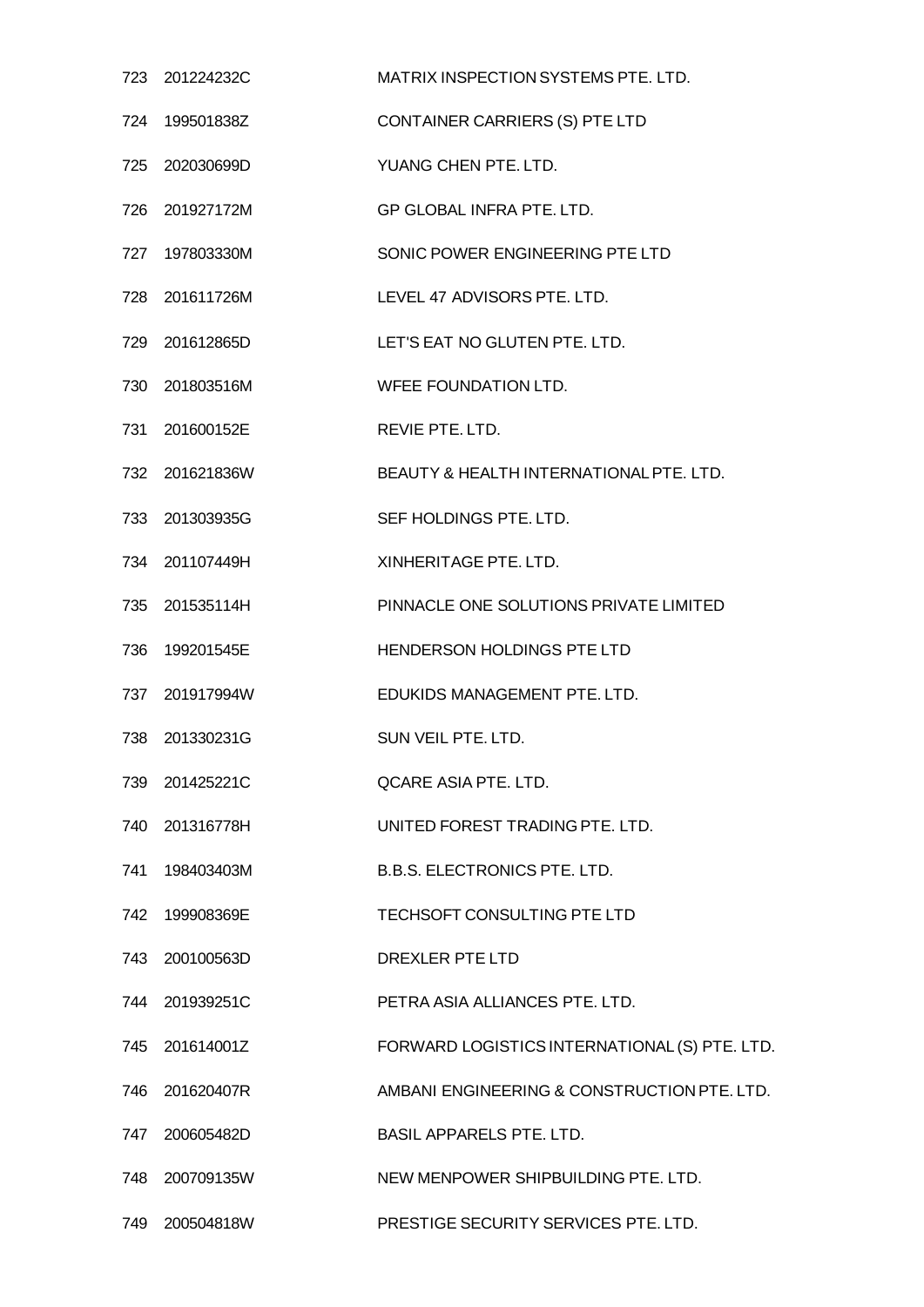| 750 | 200508142N     | WINCHESTER PLAY CLUB PTE. LTD.                |
|-----|----------------|-----------------------------------------------|
| 751 | 200516418K     | EBISU-DAIKOKU PTE. LTD.                       |
|     | 752 200709642K | TITLE TEXT MARKETING PTE. LTD.                |
| 753 | 201221544K     | AGRIPRODUCTS TRADING PTE. LTD.                |
|     | 754 201942074N | SIKLUS ASIA PACIFIC PTE. LTD.                 |
|     | 755 201118493C | MS MINI MART PTE. LTD.                        |
| 756 | 200813852R     | SWISS DREAMS SINGAPORE PTE. LTD.              |
|     | 757 200909608M | PEAK PROSPERITY CONSULTING PTE. LTD.          |
|     | 758 201416791C | E-MIND SOLUTIONS PTE. LTD.                    |
| 759 | 201507955E     | V8 MOTOR WORK PRIVATE LIMITED                 |
|     | 760 201014988G | NA ENGINEERING PTE. LTD.                      |
| 761 | 201112943M     | PRIMECHOICE MAID AGENCY PTE. LTD.             |
| 762 | 201526485K     | CIKA PTE. LTD.                                |
|     | 763 201600576M | PLANT CARTRIDGE PTE. LTD.                     |
|     | 764 201606808G | STALLIONS CRICKET ACADEMY SINGAPORE PTE. LTD. |
| 765 | 201216924G     | ASA INTERNATIONAL TRADING PTE. LTD.           |
| 766 | 202025736M     | XIN ZONG SHANG PTE. LTD.                      |
|     | 767 201319617R | <b>BUMBOX LOGISTICS PTE, LTD.</b>             |
|     | 768 201418252C | ACE FURNITURE PTE. LTD.                       |
|     | 769 201506464W | HARVEST WHOLESALER PTE. LTD.                  |
|     | 770 201510812K | ESSENTIAL OUTDOOR FURNITURE PTE. LTD.         |
| 771 | 201523107W     | ALPHA GEN PTE. LTD.                           |
|     | 772 201528367E | A & E DENTAL SERVICES PTE. LTD.               |
|     | 773 201529092C | MC GANESHA GOLDS PTE. LTD.                    |
| 774 | 201940398N     | UMK MEDICAL SERVICE SINGAPORE PTE, LTD.       |
|     | 775 201606618K | SARA EXIM PTE, LTD.                           |
| 776 | 199307084N     | KINEVISION INTERNATIONAL PTE LTD              |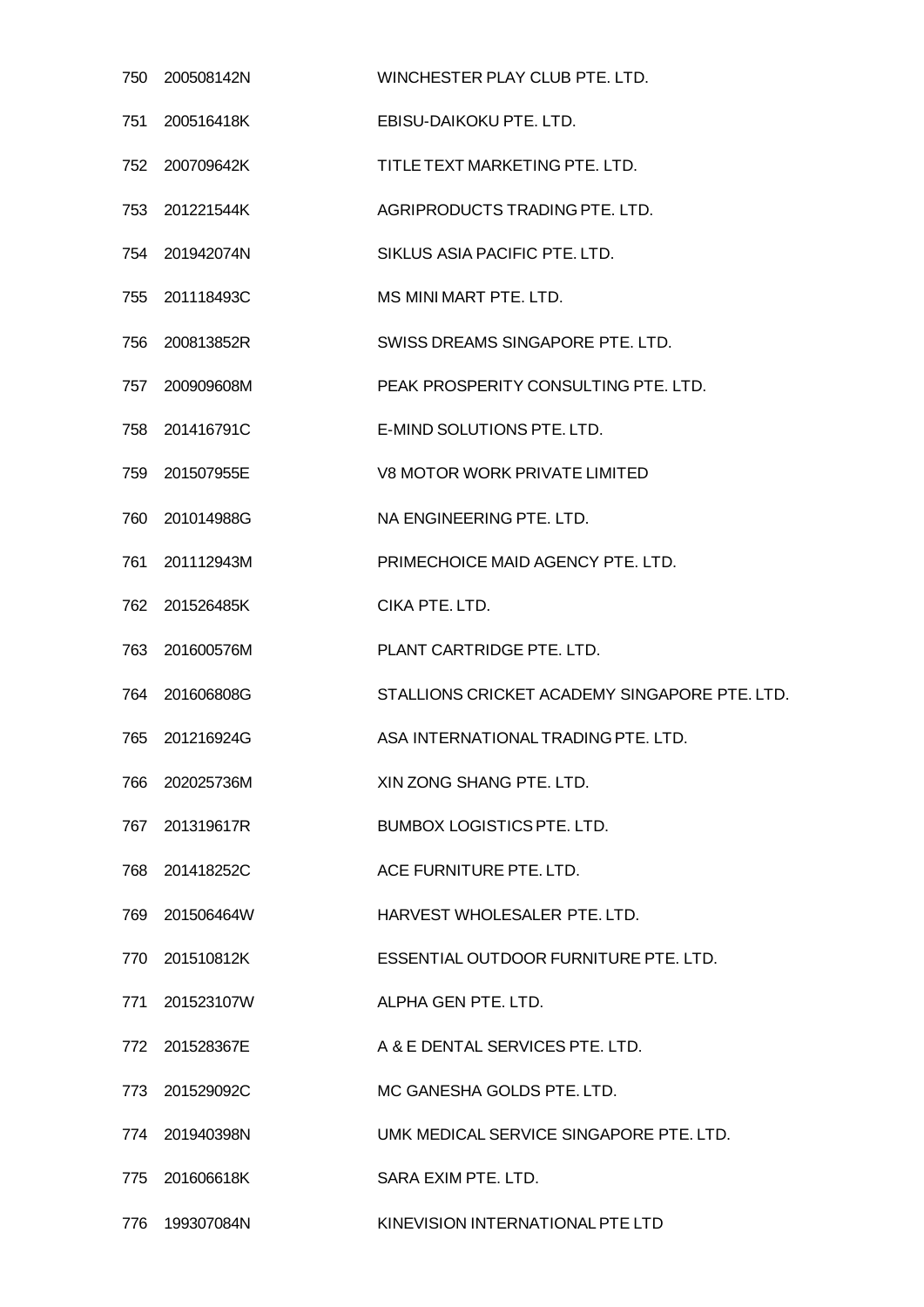|     | 777 201912637H | LEO AVIATION PTE. LTD.                         |
|-----|----------------|------------------------------------------------|
|     | 778 201611184Z | UBIAVE 0749 PTE, LTD.                          |
|     | 779 202039691D | <b>GUPPYJOY PTE. LTD.</b>                      |
|     | 780 200712718R | ELITE INTERPRETERS ASIA PTE. LTD.              |
|     | 781 202018613K | PSYCHOLOGIST IN ACTION PTE. LTD.               |
|     | 782 202027220N | YI YI DA PTE. LTD.                             |
|     | 783 201908526K | SNG TEXTILES PTE. LTD.                         |
|     | 784 202016119K | ENVISION ZHENGYE ENERGY WIND POWER PTE, LTD.   |
|     | 785 201804146H | <b>MOENS PTE, LTD.</b>                         |
|     | 786 202022026H | OGIRINAL PTE, LTD.                             |
|     | 787 201806304W | VA LEASING PTE. LTD.                           |
|     | 788 201716213Z | CNAI PTE. LTD.                                 |
|     | 789 201206797C | IZUMO SINGAPORE PTE. LTD.                      |
|     | 790 201109394R | WEBZ FUSION PTE. LTD.                          |
|     | 791 201831750H | ALPHAPI INVESTMENTS PTE, LTD.                  |
|     | 792 201325507C | UKULELE TRAVEL & TOUR PTE, LTD.                |
|     | 793 201220930R | CLOVIS SYSTEMS ASIA PACIFIC PTE. LTD.          |
|     | 794 198203315E | SOUTH SEAS TIMBER PTE LTD                      |
|     | 795 201736785Z | ATELIER EAST AWP PTE. LTD.                     |
|     | 796 201318718E | <b>GEO REMSEA PTE. LTD.</b>                    |
|     | 797 201928705Z | VESTA SG COMM PTE. LTD.                        |
|     | 798 201704389W | PULSUS PTE. LTD.                               |
|     | 799 202103569H | MLN VENTURE PARTNERS PTE. LTD.                 |
|     | 800 201736854E | ANGUS F & B PTE. LTD.                          |
| 801 | 201437133M     | STAGEJOY PTE. LTD.                             |
|     | 802 201504674G | INFINITE PHOTOGRAPHY AND VIDEOGRAPHY PTE. LTD. |
|     | 803 201506789C | LIPID GLOBAL PTE. LTD.                         |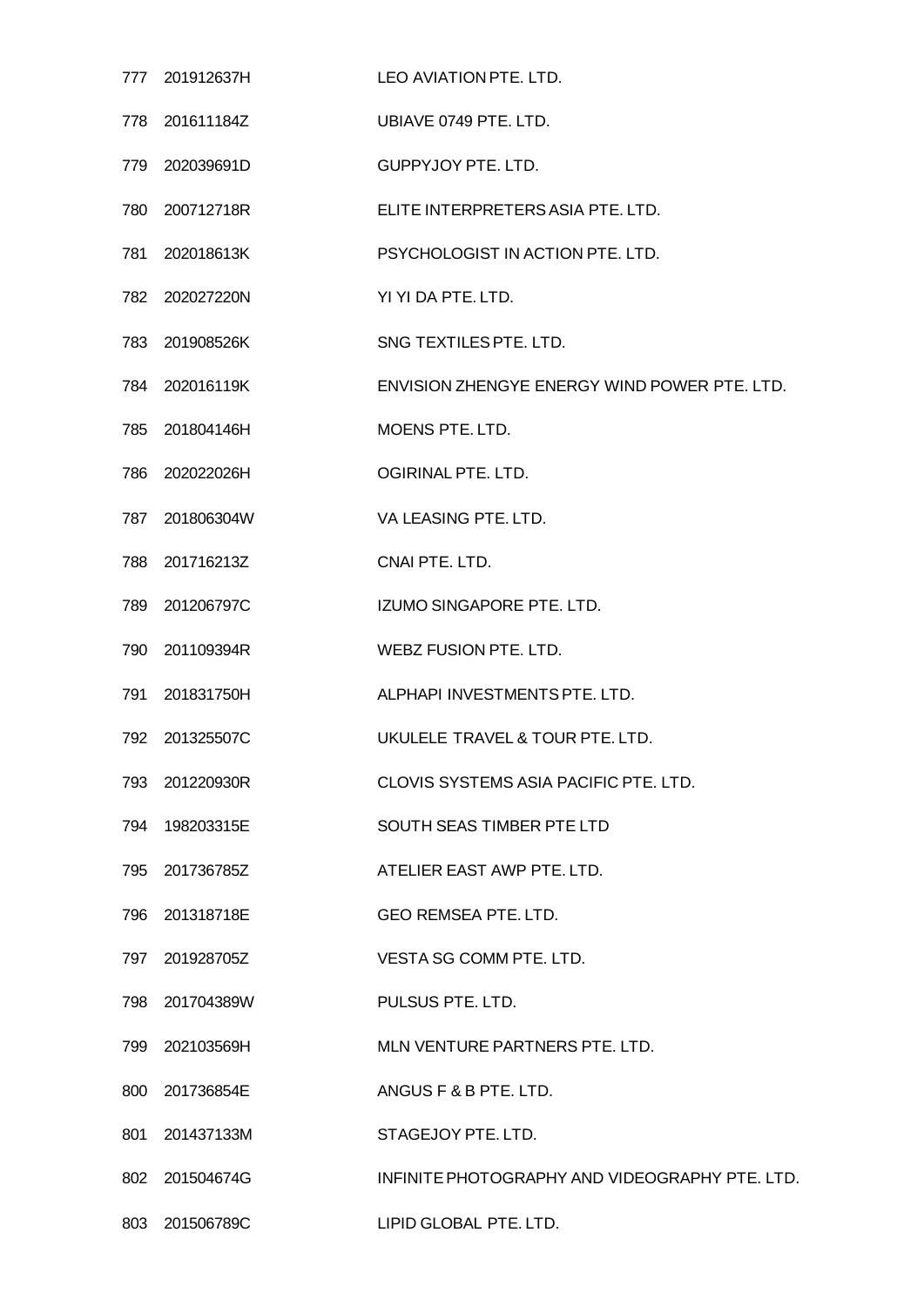| 804 | 200912911R     | WEE HUR (WOODLANDS) PTE. LTD.                      |
|-----|----------------|----------------------------------------------------|
| 805 | 198802518M     | <b>EVER HOLIDAYS PTE LTD</b>                       |
| 806 | 201804807K     | QUIMICO PTE. LTD.                                  |
|     | 807 201935661G | MAROGIAN ENTERPRISE PTE. LTD.                      |
| 808 | 201829168N     | ELITE WORKFORCE PTE. LTD.                          |
| 809 | 201836946M     | THE LADY HOLDINGS PTE. LTD.                        |
|     | 810 201307324C | SEA-LAND OIL & GAS SERVICES PTE. LTD.              |
| 811 | 201733749D     | T&P AUTOWORX PTE. LTD.                             |
|     | 812 200500213K | EDUCARE ENRICHMENT (S) PRIVATE LIMITED             |
|     | 813 201614167R | PFUN CONSULTING PTE. LTD.                          |
|     | 814 201704412G | STUDENT SERVICES INTERNATIONAL EDUCATION PTE. LTD. |
|     | 815 202020461K | LION WEALTH CAPITAL PTE. LTD.                      |
| 816 | 199303157W     | <b>TRADEWEB ENTERPRISES PTE LTD</b>                |
| 817 | 202008575R     | WISDOM ELECTRONICS PTE. LTD.                       |
|     | 818 202024830E | SUNNY WAY PTE. LTD.                                |
| 819 | 201728266G     | PIVOTAL CONNECTIONS PTE, LTD.                      |
| 820 | 201415561W     | THE NEST COLLECTION PTE. LTD.                      |
| 821 | 201920119W     | TOP DOWN MACRO PTE. LTD.                           |
|     | 822 201500962K | WINE & SAKE TRAINING CENTRE PTE. LTD.              |
| 823 | 200700292H     | FUSIONLOGY (PTE. LTD.)                             |
| 824 | 201505727G     | YAKIYOBI PTE. LTD.                                 |
|     | 825 201214767H | TRANSOURCE PTE. LTD.                               |
| 826 | 201724859H     | SIMPO PTE. LTD.                                    |
| 827 | 197400068K     | DANLEE ASSOCIATES (PRIVATE) LIMITED                |
| 828 | 201730680M     | INFRACOM (SINGAPORE) PTE. LTD.                     |
| 829 | 201821207K     | YAFOO TECHNOLOGY PTE. LTD.                         |
| 830 | 201406602E     | SHENG YU SERVICES PTE. LTD.                        |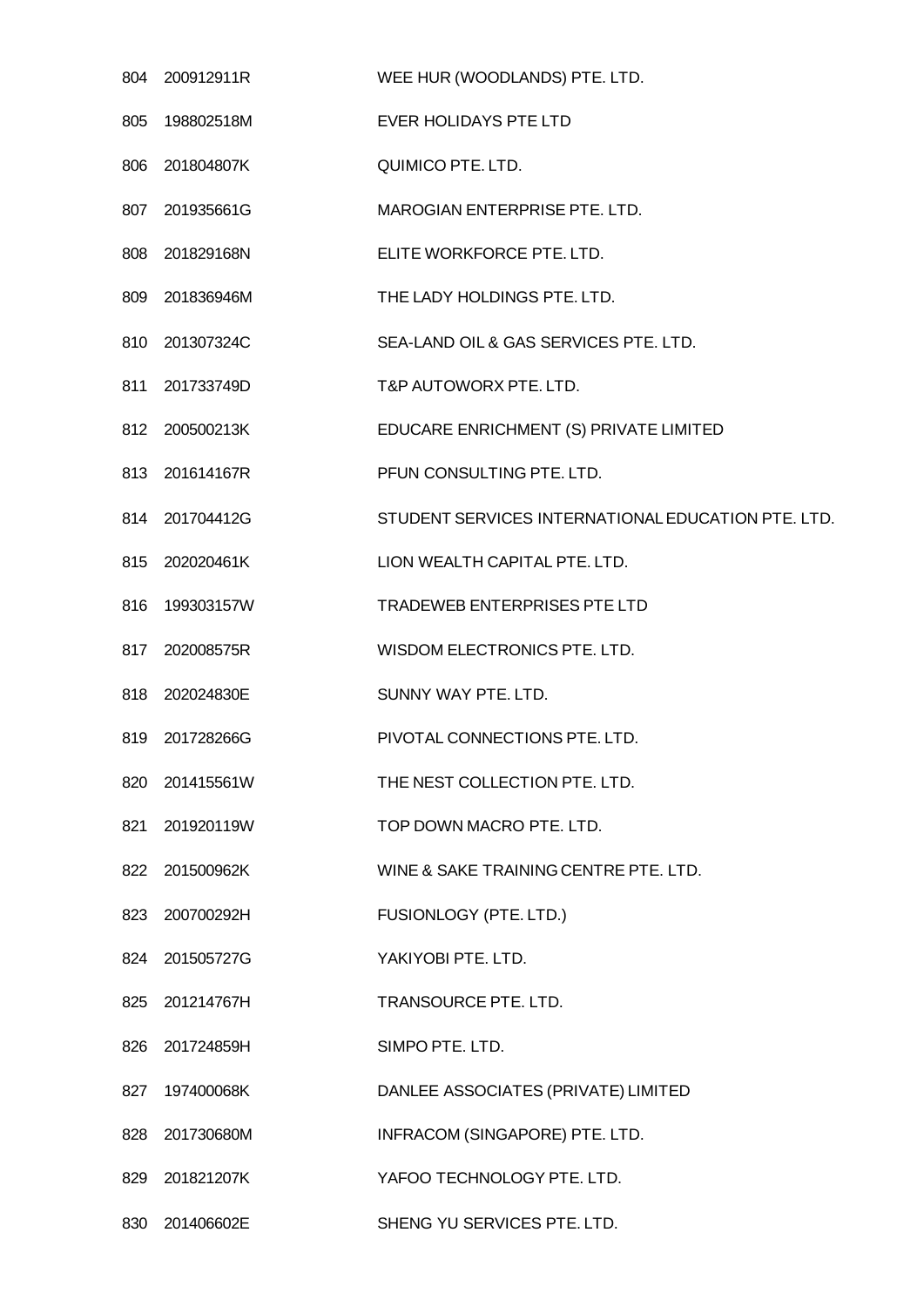| 831 | 201016364D     | <b>CUSTOMISED INC PTE. LTD.</b>                  |
|-----|----------------|--------------------------------------------------|
| 832 | 201803208W     | JATIQUE CONCEPTS PTE. LTD.                       |
|     | 833 201935960Z | BURGUNDY WINE PTE. LTD.                          |
|     | 834 199706747R | PROMETRIC PTE. LTD.                              |
| 835 | 201101054K     | BIG LOUD RIDES ASIA PTE. LTD.                    |
|     | 836 201532758C | GREEN VILLAGE BEAUTY AND RELAX STATION PTE. LTD. |
|     | 837 201938554C | BIG ORANGE WORLD FOUNDATION LTD.                 |
| 838 | 200706857W     | SIRIUS ART PTE. LTD.                             |
|     | 839 201901432K | 8813 ENTERTAINMENT PTE. LTD.                     |
| 840 | 201919357E     | REEFLIX PTE. LTD.                                |
|     | 841 202102372Z | <b>ENERGIC+ PTE. LTD.</b>                        |
|     | 842 201943421M | SINGAPORE DRAGON DREAM PTE. LTD.                 |
| 843 | 201943561W     | LUISTONE WHEEL ASIA TRADE PTE. LTD.              |
|     | 844 202021511W | LIPAVU SG PTE. LTD.                              |
| 845 | 201828376W     | FTAG CAPITAL MARKETS SINGAPORE PTE. LTD.         |
| 846 | 201933819G     | NEWSTAR ENTERPRISE CO. PTE. LTD.                 |
|     | 847 201611285E | HAIR CUBE PTE. LTD.                              |
|     | 848 201620942E | THE EASY ORANGE PTE. LTD.                        |
|     | 849 201100001W | KEEN CAPITAL ASSET MANAGEMENT PTE. LTD.          |
| 850 | 201413261C     | CYBERNEXA TECHNOLOGIES PTE. LTD.                 |
|     | 851 201811072W | U3A SINGAPORE PTE, LTD.                          |
|     | 852 201015943W | COCINA DE PASION PTE. LTD.                       |
|     | 853 201941533H | DEMOS FOUNDATION LTD.                            |
|     | 854 201604164E | XIAO CHUN PTE. LTD.                              |
| 855 | 202011997E     | FIRE DRAGON VENTURE PTE. LTD.                    |
|     | 856 201941155W | FLYNDC PTE. LTD.                                 |
| 857 | 201536855H     | RXSOURCE PTE. LTD.                               |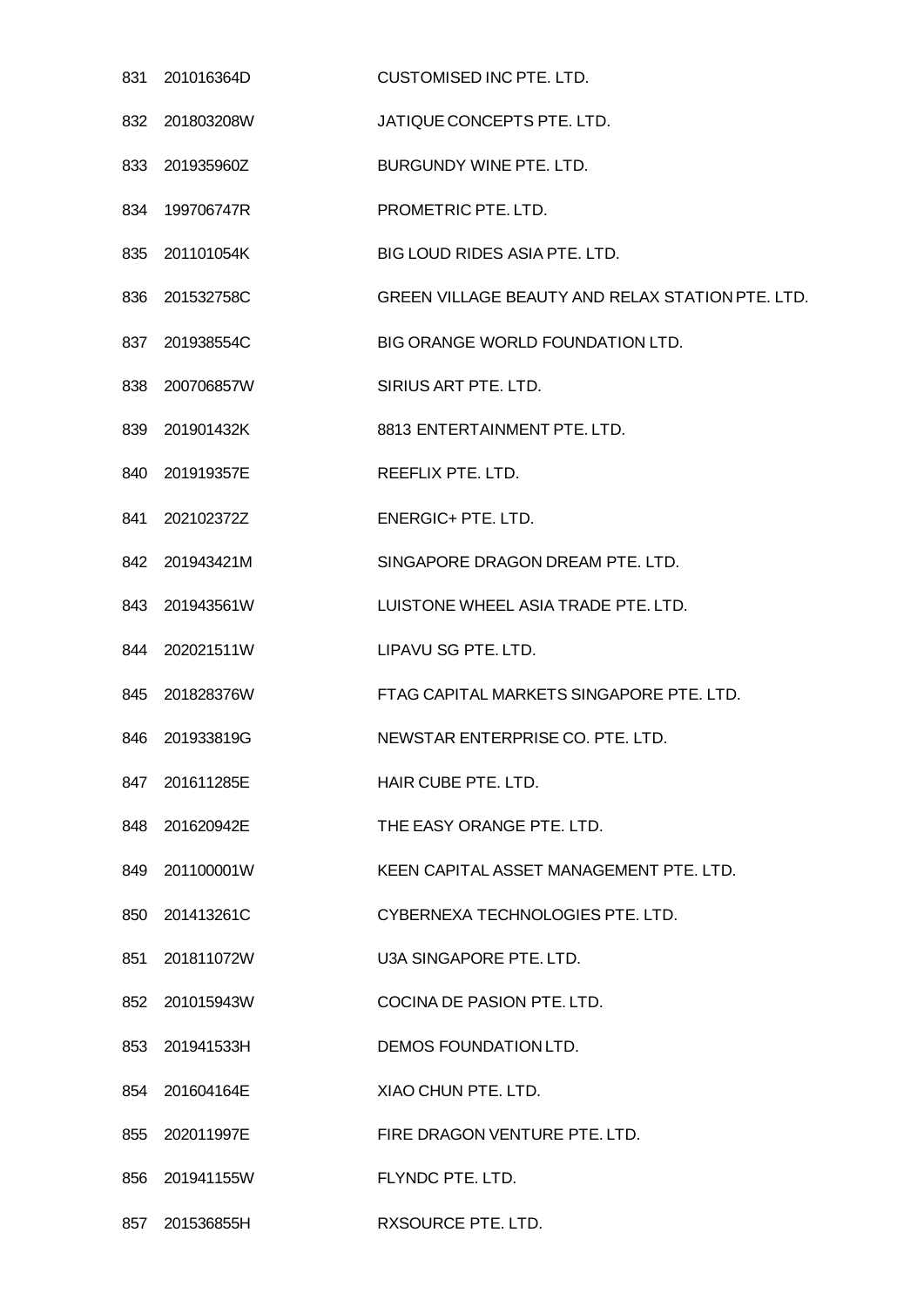|     | 858 202008094W | <b>JDIS PRIVATE LIMITED</b>                                            |
|-----|----------------|------------------------------------------------------------------------|
| 859 | 202012991R     | AGRIFINITY PTE. LTD.                                                   |
| 860 | 197301244D     | SIN NAM HUAT SAWMILL CO PTE LIMITED                                    |
| 861 | 201700730H     | GUM PTE. LTD.                                                          |
| 862 | 197101395E     | SOONJOO ENTERPRISE (PTE) LTD                                           |
|     | 863 202013837G | WDD ESERVICES PTE. LTD.                                                |
| 864 | 201735476W     | ROSETTI MARINO SINGAPORE PTE. LTD.                                     |
| 865 | 202025678K     | ZHI YUAN PTE. LTD.                                                     |
| 866 | 201829093D     | SCRYPTMED PTE. LTD.                                                    |
| 867 | 201207721D     | NASCO (USA) PTE. LTD.                                                  |
| 868 | 201625243R     | CLEARWATER CAPITAL PARTNERS INDIA CREDIT FEEDER FUND<br>PTE. LTD.      |
| 869 | 201529730E     | KANG REN PTE. LTD.                                                     |
| 870 | 199604342G     | SONG HENG WOODWORKS PTE LTD                                            |
| 871 | 202115094K     | TUNE 'N' FORK PTE. LTD.                                                |
|     | 872 201917895N | <b>I3C PRIVATE LIMITED</b>                                             |
| 873 | 202105160E     | M&M PRODUCTIONS PTE, LTD.                                              |
|     | 874 201211835N | HALLER CONSULTING PTE. LTD.                                            |
| 875 | 200300965K     | NETSPAY PTE, LTD.                                                      |
|     | 876 201933730Z | XIN LEI ENVIRONMENT DETECTION AND TESTING EQUIPMENT<br>TRADE PTE. LTD. |
| 877 | 201824612R     | LYFE HEALTH PTE. LTD.                                                  |
| 878 | 200922654N     | Q-TOGS DESIGN PTE. LTD.                                                |
| 879 | 202006682W     | SINOAN BIOTECHNOLOGY INTERNATIONAL PTE. LTD.                           |
| 880 | 202024290N     | ACECRAFTY PTE. LTD.                                                    |
| 881 | 201532103R     | CAR TRAILBLAZER PTE. LTD.                                              |
| 882 | 201623367G     | <b>ORGCALL PRIVATE</b>                                                 |
| 883 | 201735048D     | PROSPERA ASIA MANAGEMENT PRIVATE LIMITED                               |
| 884 | 201942834Z     | TONGQI PTE. LTD.                                                       |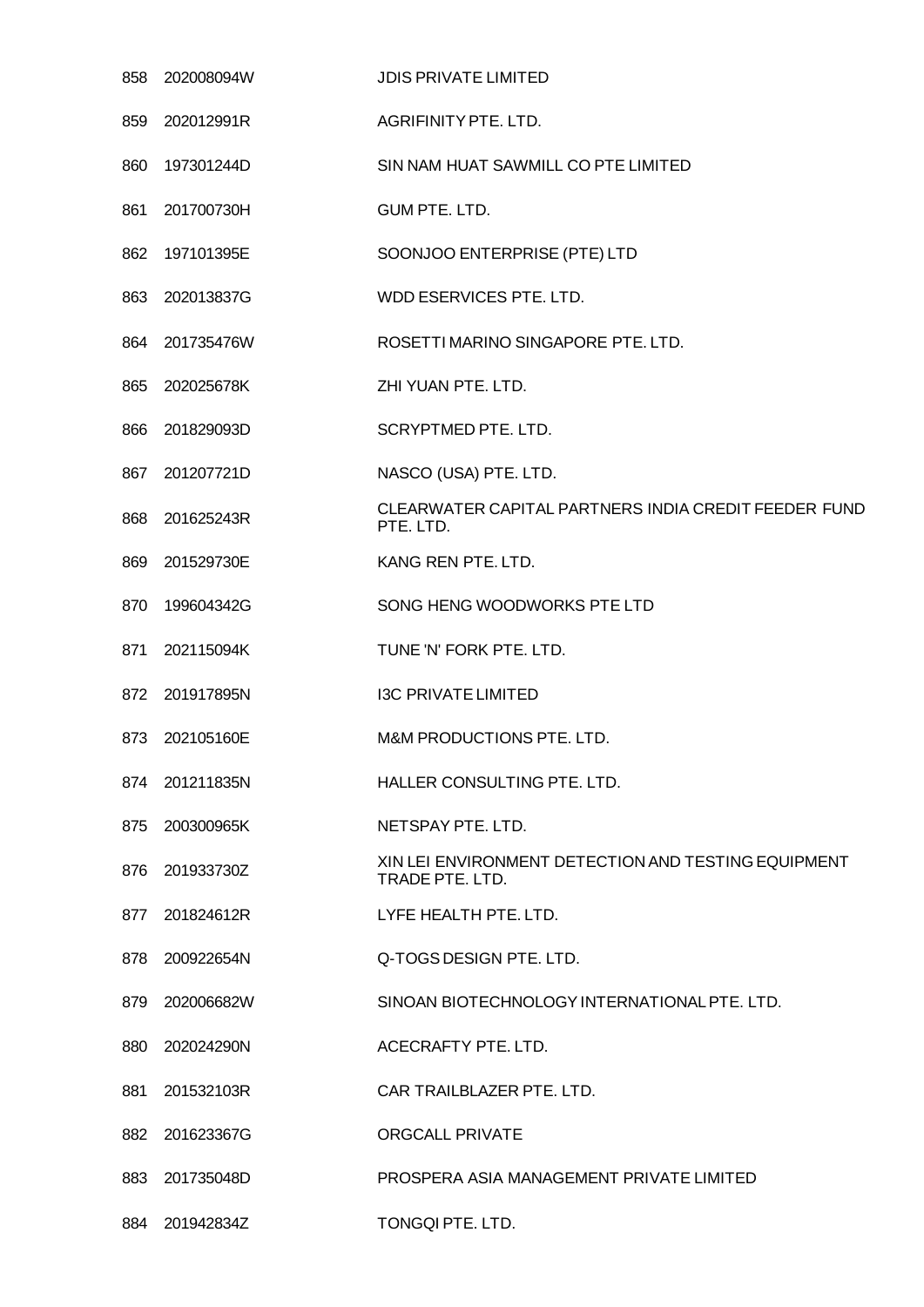| 885 | 202001810N     | <b>CREDITCROSS PTE. LTD.</b>                    |
|-----|----------------|-------------------------------------------------|
| 886 | 200304589G     | HY-CAD EDUCATION PTE. LTD.                      |
|     | 887 201833028H | ESCAPEX SINGAPORE PTE. LTD.                     |
|     | 888 201817161G | R.SINPRASEUTH HOLDINGS PTE. LTD.                |
| 889 | 201913249C     | <b>TRACKSPARENCY PTE, LTD.</b>                  |
|     | 890 200714722R | EMZEE PTE. LTD.                                 |
|     | 891 201419310Z | YI FONG ENGINEERING & TRADING PTE. LTD.         |
|     | 892 201717913W | <b>WEALTHY VALUATION PTE, LTD.</b>              |
|     | 893 201838077D | PURE ENERGY MYANMAR HOLDINGS PTE. LTD.          |
|     | 894 201110984C | EARLY LEARNING CENTRE PTE, LTD.                 |
| 895 | 201923492R     | KAISUN BUSINESS SOLUTIONS (SINGAPORE) PTE. LTD. |
|     | 896 201908932W | SIN CHEN PTE. LTD.                              |
| 897 | 201725233G     | SNOWFALL INVESTMENTS PTE. LTD.                  |
|     | 898 201825131N | AC COFFEE VENTURES PTE. LTD.                    |
| 899 | 202009261M     | 1 WORKS RENOVATION PTE. LTD.                    |
| 900 | 201913135K     | VEVOS PTE. LTD.                                 |
| 901 | 201308576M     | SCOTIA REAL ESTATE GROUP PTE. LTD.              |
|     | 902 201013533N | ATRIA PTE. LTD.                                 |
|     | 903 201816354Z | ASIA PACIFIC IOT CONSULTANCY PTE. LTD.          |
| 904 | 200406545H     | CALLISTRE INTERNATIONAL PTE. LTD.               |
|     | 905 201813146K | <b>QUANTERA PTE. LTD.</b>                       |
|     | 906 202030353D | ONE CONSULT PTE. LTD.                           |
|     | 907 200805866G | MINGPIEMA PTE, LTD.                             |
|     | 908 201703804W | HAWKINS GLOBAL PTE. LTD.                        |
|     | 909 201414597E | KYRA LIFESTYLE PTE. LTD.                        |
| 910 | 201840801M     | FITFACTOR SPORTS PTE. LTD.                      |
|     | 911 201900918G | WEEHOTELS GROUP PTE. LTD.                       |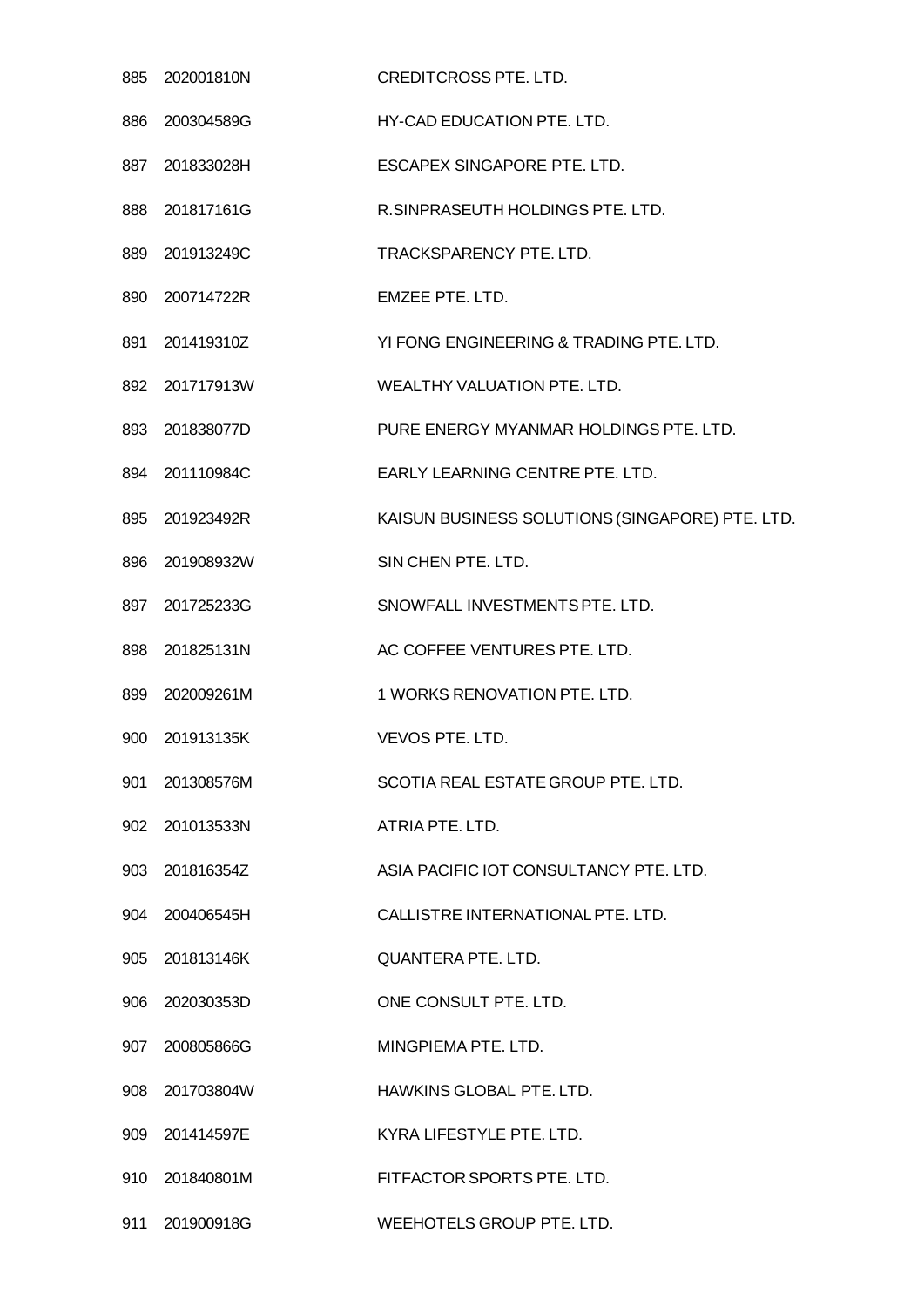|     | 912 201313922Z | EST ADV PTE. LTD.                                     |
|-----|----------------|-------------------------------------------------------|
|     | 913 201714372G | A&L CONCEPTS PRIVATE LIMITED                          |
|     | 914 201801541D | FUTURELOCKED PTE. LTD.                                |
|     | 915 201227965D | SINGAPORE FOREIGN STUDENT SERVICES CENTRE PTE. LTD.   |
|     | 916 201903393R | MIKA AESTHETICS CLINIQUE PTE. LTD.                    |
|     | 917 202032952M | XP TRADING PTE. LTD.                                  |
|     | 918 201932724N | SOCIESTA PTE. LTD.                                    |
|     | 919 202112541W | REVERIE CREATIVE CO PTE. LTD.                         |
|     | 920 201540923D | <b>GEK STEWARDS PTE. LTD.</b>                         |
| 921 | 202023703H     | MAO DA PTE. LTD.                                      |
|     | 922 201724033C | THE TOPAN EXPERIENCE PTE. LTD.                        |
|     | 923 201327660H | HAMILTON MARINE SAFETY PTE. LTD.                      |
|     | 924 201603875N | CAPITAL SPRINGBOARD (SINGAPORE) PTE. LTD.             |
| 925 | 200405711Z     | THOMSON PACIFIC ASSET MANAGEMENT (S) PTE. LTD.        |
|     | 926 201916249K | EUROSPORTS PRE-OWNED PTE. LTD.                        |
| 927 | 201941159C     | NEGOCE PTE. LTD.                                      |
| 928 | 201807565K     | BEAUTY ARMOURY & WELLNESS PRIVATE LIMITED             |
| 929 | 201841370N     | BENOCON PHARMA PTE. LTD.                              |
|     | 930 201803856G | PERFORMETRIKS ASIA PTE. LTD.                          |
| 931 | 200415244R     | KIP MCGRATH WORLDWIDE EDUCATION CENTRES (S) PTE. LTD. |
|     | 932 201927155Z | SINGAPORE PFE FOUNDATION LTD.                         |
|     | 933 201128003G | OFFICE LOT PTE. LTD.                                  |
| 934 | 201800476E     | OLEOS SINGAPORE PTE. LTD.                             |
|     | 935 202015856N | GIGA ASIA ENERGY TRANSITION INITIATIVE PTE. LTD.      |
| 936 | 201421672H     | NIGHT OWL ENTERTAINMENT PTE. LTD.                     |
| 937 | 201415548H     | WALLACE ENTERPRISES PTE. LTD.                         |
|     | 938 201927246M | KJS SOFTWARE PTE. LTD.                                |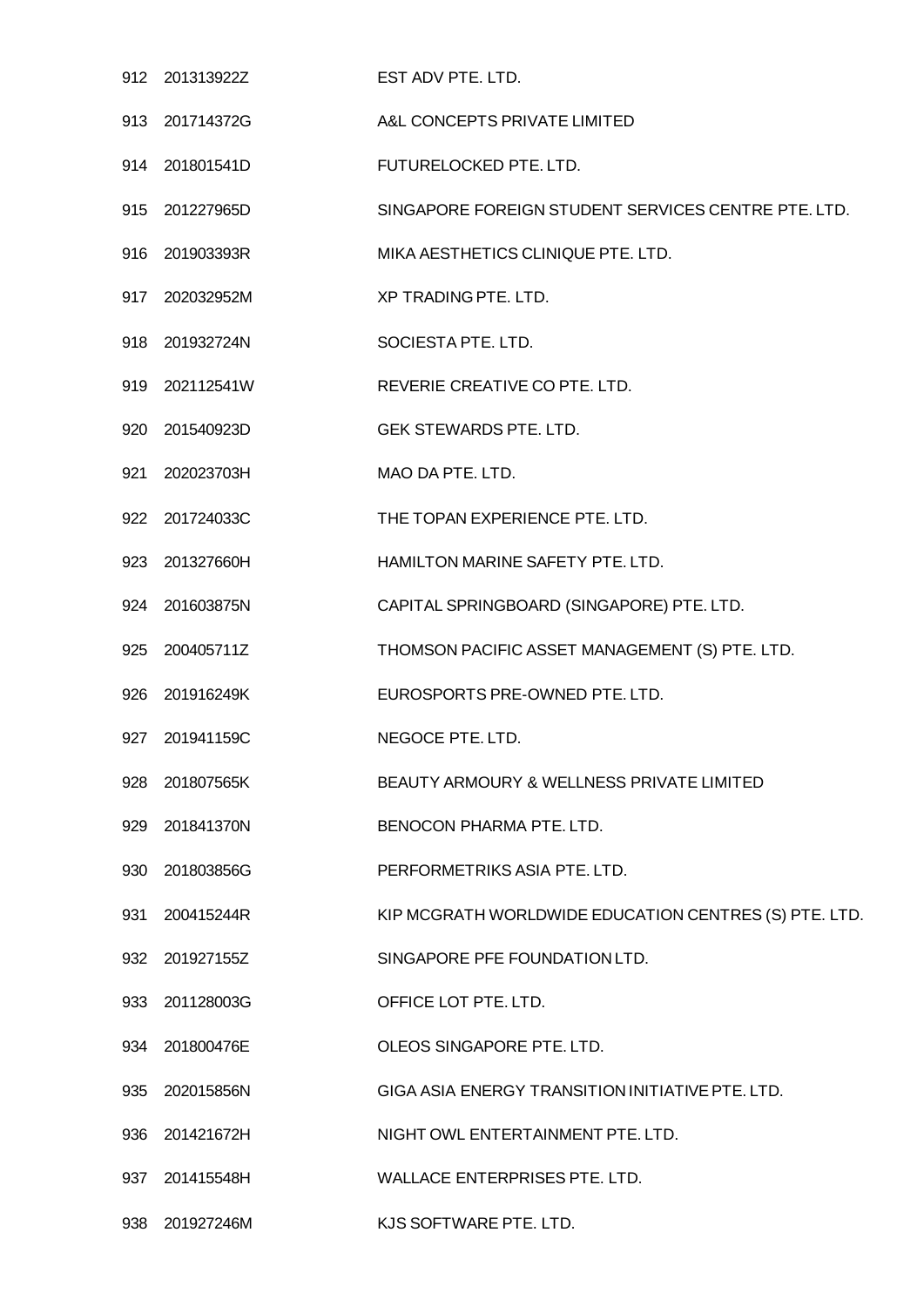|     | 939 201837988C | CONRAD MANAGEMENT CONSULTANT PTE. LTD. |
|-----|----------------|----------------------------------------|
|     | 940 201807584E | <b>BEST OCEAN PTE, LTD.</b>            |
|     | 941 201727706G | WERCOM PTE. LTD.                       |
|     | 942 201308544M | WYNASEAN INU PTE. LTD.                 |
|     | 943 199803512H | <b>CALGEN PRIVATE LIMITED</b>          |
|     | 944 201622898M | CORA WINDOW SYSTEMS PTE. LTD.          |
|     | 945 200107150N | MCL CONSTRUCTION & ENGINEERING PTE LTD |
|     | 946 201435065E | A1 STYLING PTE, LTD.                   |
|     | 947 201113181C | AQUANOX SCUBADEN PTE. LTD.             |
|     | 948 201619102G | <b>IPOAEDWARD PTE, LTD.</b>            |
|     | 949 202040648G | ONE EPOXY PTE. LTD.                    |
|     | 950 201907999N | KARL'S NETWORK (S) PTE. LTD.           |
| 951 | 199505790Z     | EZ.SOFT TECHNOLOGY (S) PTE LTD         |
|     | 952 201702212E | EC TELECOM PTE. LTD.                   |
|     | 953 201733511H | LBD PTE. LTD.                          |
|     | 954 202036102W | 5R LOGISTICS PTE. LTD.                 |
|     | 955 201502510Z | FOODTROOP PTE. LTD.                    |
|     | 956 202033082R | JJHF&B PTE. LTD.                       |
|     | 957 201834456Z | MSS TOOLS PTE. LTD.                    |
|     | 958 201730133H | PR-ARC PTE. LTD.                       |
|     | 959 202022012M | TECHSPIKE PTE. LTD.                    |
|     | 960 202027698H | PROMO KAKIS PTE. LTD.                  |
| 961 | 201026723W     | TAI SUN HONG PTE. LTD.                 |
|     | 962 200901342D | STAGE TECH & MANAGEMENT PTE. LTD.      |
|     | 963 201943363K | TECHHIGHWAY SYSTEMS PTE, LTD.          |
|     | 964 201819786G | KODA'S CAFE PTE. LTD.                  |
|     | 965 201529063N | <b>BIOASIA RESOURCES PTE. LTD.</b>     |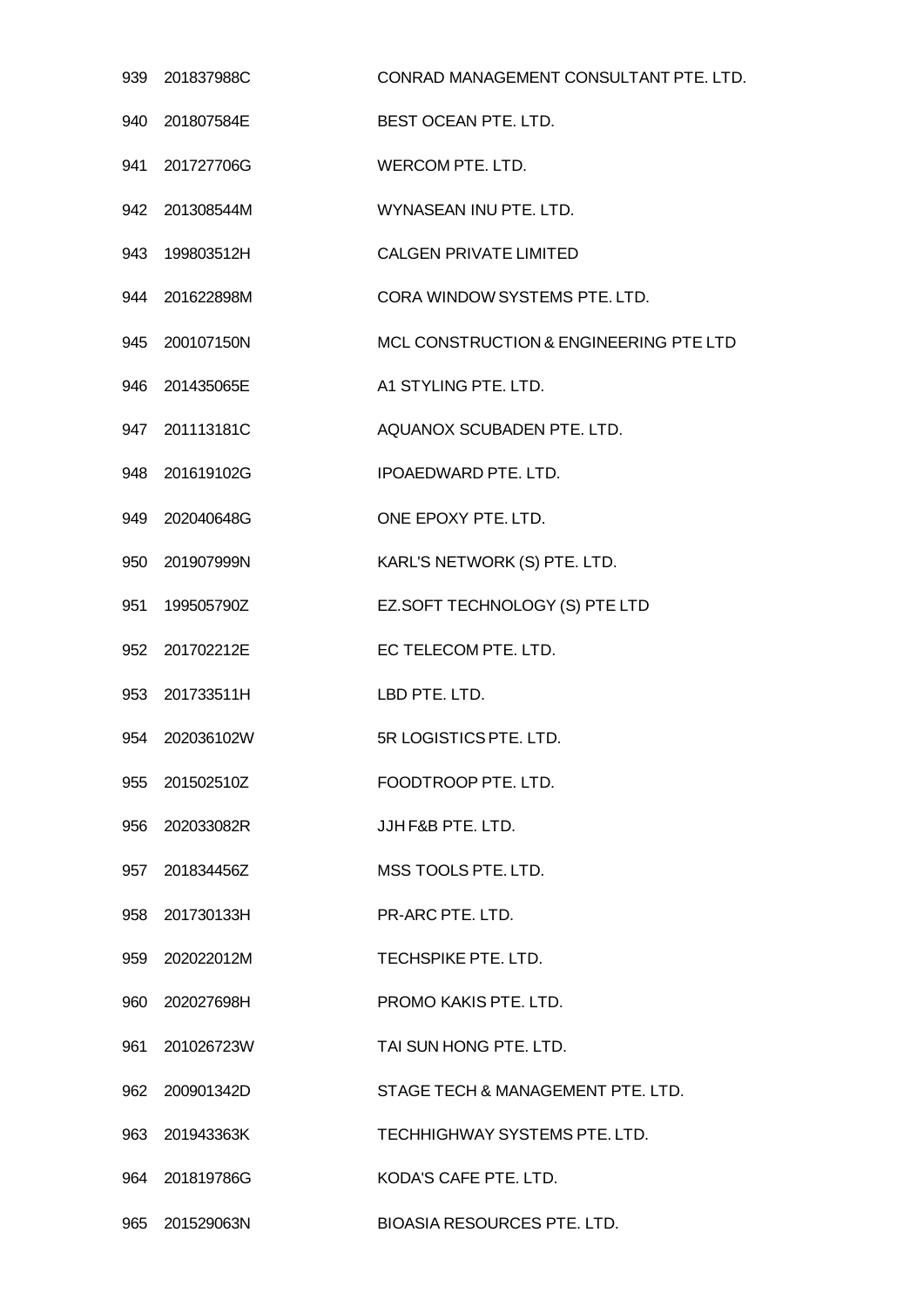| 966 | 200408840K     | SUMMERVILLE INTERNATIONAL PTE. LTD.        |
|-----|----------------|--------------------------------------------|
| 967 | 202016453Z     | <b>VOULOUZAN HOLDINGS PRIVATE LIMITED</b>  |
| 968 | 201607455R     | <b>BELAIR PTE, LTD.</b>                    |
|     | 969 201110804E | JRC PRO FAST PTE. LTD.                     |
| 970 | 201935842C     | YUJIAN FOUNDATION LTD.                     |
| 971 | 201805927G     | ATLAS IMMIGRATION HOLDINGS PRIVATE LIMITED |
|     | 972 202021826H | MASTERCOM HOLDING SINGAPORE PTE. LTD.      |
| 973 | 201605908E     | SA CAR RENTAL PTE. LTD.                    |
|     | 974 200411983M | MELCHIZ PTE. LTD.                          |
| 975 | 201803055Z     | AMADON-ST PTE, LTD.                        |
| 976 | 202021159W     | BM GOLD DURIANS PTE. LTD.                  |
|     | 977 202023700R | XIN MAO DA PTE. LTD.                       |
| 978 | 201831520C     | VASSETS HOLDINGS PTE. LTD.                 |
|     | 979 201928708M | FUN ALLIANCE PTE, LTD.                     |
| 980 | 201826299H     | FAVOURITEFEAST PRIVATE LTD.                |
| 981 | 202009661K     | AMBERGRIS CONSULTANCY PTE. LTD.            |
| 982 | 201618552M     | HEAYEN (PTE. LTD.)                         |
| 983 | 201319136W     | ROOFTOP RECRUITERS PTE. LTD.               |
|     | 984 201133503R | DUL SEL HOLDING PTE. LTD.                  |
| 985 | 201900316W     | <b>JJX PRIVATE LIMITED</b>                 |
|     | 986 200202714R | SEYA INVESTMENTS PTE. LTD.                 |
|     | 987 201928499N | ROYAL NICKEL RESOURCES PTE. LTD.           |
| 988 | 201404633C     | EMPRESA GLOBAL PTE. LTD.                   |
|     | 989 201924826E | ESUN MARINE INTERNATIONAL PTE. LTD.        |
| 990 | 201914122C     | WIND TURBINE TECHNOLOGY (WTT) PTE. LTD.    |
| 991 | 201631708E     | <b>COINKEEPER PTE. LTD.</b>                |
| 992 | 199204538N     | SIANG DESIGN INTERNATIONAL PTE LTD         |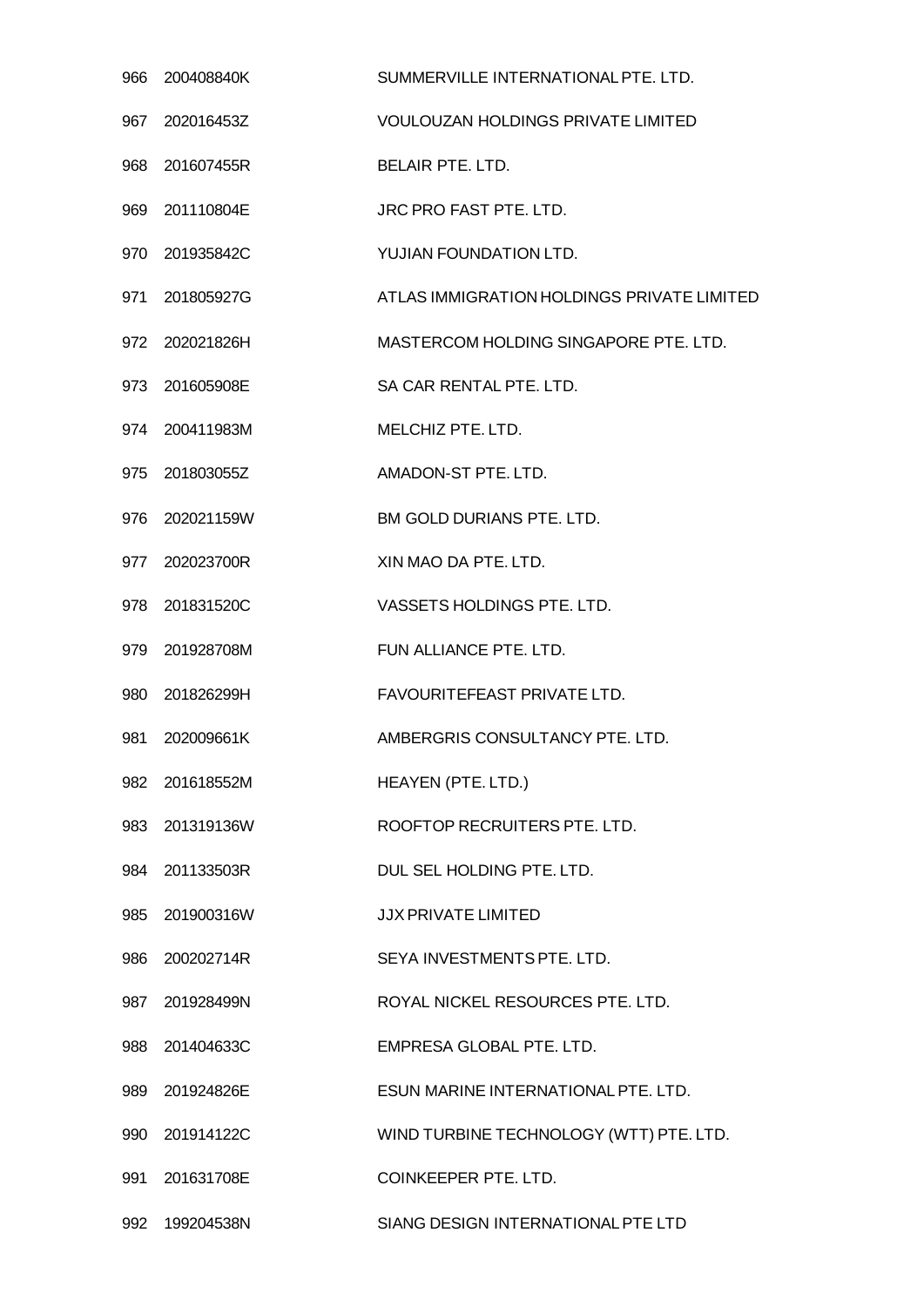|      | 993 201933697W  | BIT FUTURE PTE. LTD.                                    |
|------|-----------------|---------------------------------------------------------|
|      | 994 202020013K  | SD INVESTMENTS PTE, LIMITED                             |
|      | 995 201930738W  | SAAS EXECUTIVE SERVICES PTE. LTD.                       |
| 996  | 201542904C      | AEP INVESTMENT HOLDINGS I PTE. LTD.                     |
| 997  | 202017767R      | ORCACOATINGS PTE. LTD.                                  |
|      | 998 201501339W  | ALEA INVESTMENTS PTE. LTD.                              |
| 999  | 201928038H      | ASIA PACIFIC GATEWAYS PTE. LTD.                         |
|      | 1000 201800608G | ABSOLUTE NATURAL PETROLEUM PTE. LTD.                    |
|      | 1001 202106103W | HITENT INVESTMENT HOLDING PTE. LTD.                     |
|      | 1002 201810650C | AROMEM TECHNOLOGY PTE. LTD.                             |
|      | 1003 201736588D | ANTONG (SG) LOGISTICS INDUSTRY PTE. LTD.                |
|      | 1004 201327571W | PRINCE OF WALES (SINGAPORE) PTE. LTD.                   |
|      | 1005 201534729G | PEZZO SUPPLY ASIA PTE. LTD.                             |
|      | 1006 201835695E | XANSIS PTE. LTD.                                        |
| 1007 | 201119563N      | VERTEX WEB SERVICES PTE. LTD.                           |
|      | 1008 201214089N | <b>GROWAN LEARNING CENTRE PTE. LTD.</b>                 |
|      | 1009 201224730M | AVEVIA CONSOLIDATION (S) PTE. LTD.                      |
|      | 1010 201433195E | VANMY & GEMS PTE. LTD.                                  |
|      | 1011 201731663R | AXE CAPITAL PTE. LTD.                                   |
|      | 1012 201820604Z | DEEPCLOUD AI SG PTE. LTD.                               |
|      | 1013 202016710Z | OCHADO FRUITS PTE. LTD.                                 |
|      | 1014 201625044W | RCB CONSULTANTS PTE. LTD.                               |
|      | 1015 201907078G | GWS INVESTMENTS PTE. LTD.                               |
|      | 1016 201227873Z | SINGAPORE TOKUGAWA ASIA PACIFIC PTE. LTD.               |
| 1017 | 201903444W      | BEKKER KINGDOM PTE. LTD.                                |
|      | 1018 201432498E | LEARNING ENTERPRISES ORGANISATION (SINGAPORE) PTE. LTD. |
|      | 1019 201720327K | 85S ENTERPRISE PTE. LTD.                                |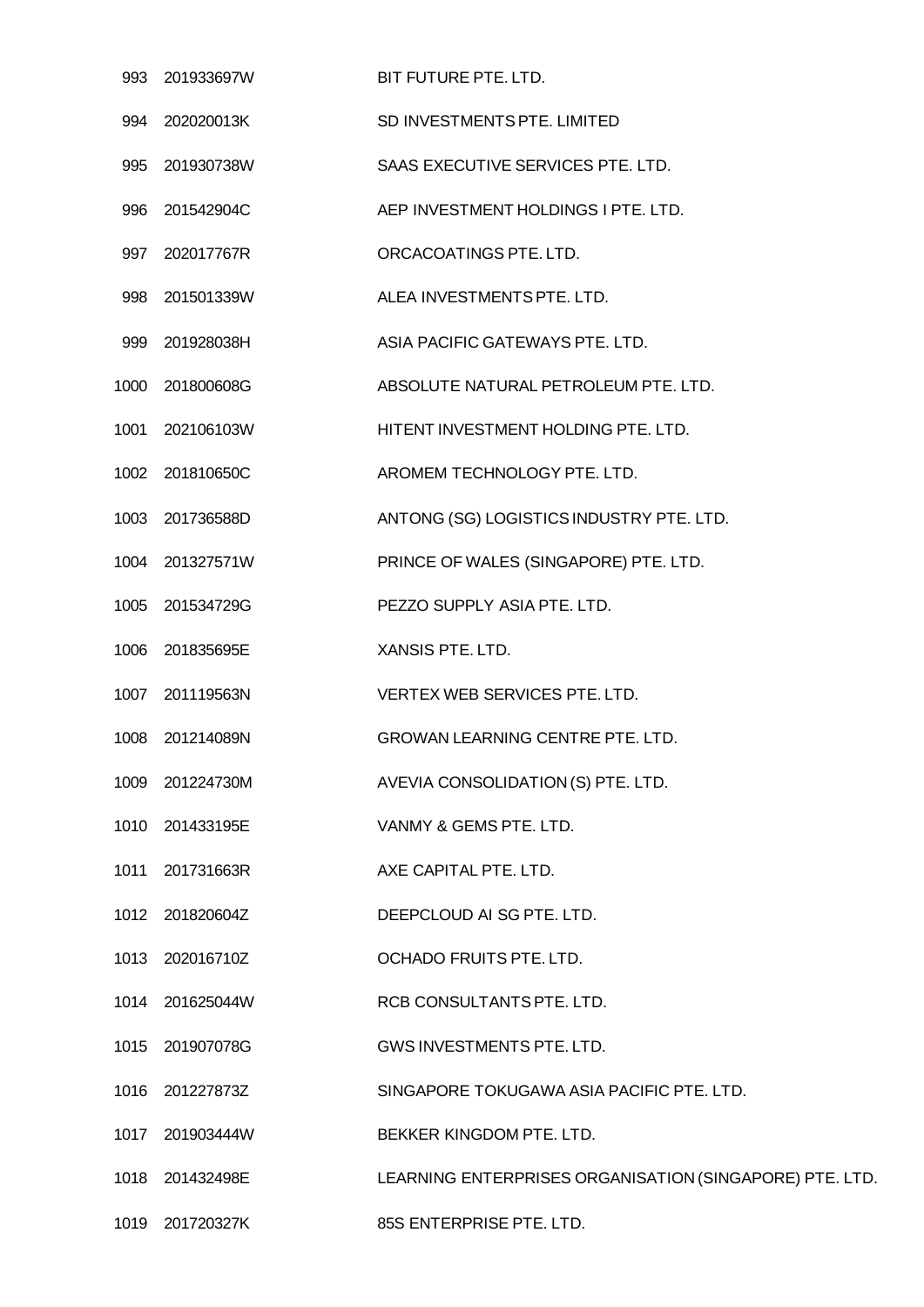| 1020 201806814D | WORKLAB CONSULTANCY PTE. LTD.             |
|-----------------|-------------------------------------------|
| 1021 201002258R | ANTHILL GLOBAL PTE, LTD.                  |
| 1022 201906974W | SOLCHEM PTE. LTD.                         |
| 1023 200808968M | LIVING WELLNESS PTE. LTD.                 |
| 1024 201720680N | SIRIUS CHEMICALS PTE. LTD.                |
| 1025 200900624G | DICKY'S HORSE SERVICES PTE. LTD.          |
| 1026 202018175R | SEA SHELL ELECTRONICS PTE. LTD.           |
| 1027 201811055E | DAN WARBURTON PTE. LTD.                   |
| 1028 201725960N | URBAN BRANDS PTE. LTD.                    |
| 1029 198702302C | L.T.G. (SIMEX TRADER) PTE LTD             |
| 1030 201837914H | RG SECURITIES PTE. LTD.                   |
| 1031 201732122W | <b>GRAND MIND TRADING PTE. LTD.</b>       |
| 1032 201103405H | BACCO BOTTEGA PTE. LTD.                   |
| 1033 200700361N | SEA WIN MARINE PTE, LTD.                  |
| 1034 201133274M | PREMIER HOSPITALITY (SINGAPORE) PTE. LTD. |
| 1035 201927248N | GTA PTE. LTD.                             |
| 1036 202035416C | BLACKDIAMOND REAL ESTATE PTE. LTD.        |
| 1037 202010801N | KYRA'S MARTZ PTE. LTD.                    |
| 1038 201733739K | LITTLE GROCERS PTE. LTD.                  |
| 1039 202027692D | YI ZHONG PTE, LTD.                        |
| 1040 201838800N | FUNDCONSULTING PTE. LTD.                  |
| 1041 201901769H | SHOP PLUS PTE. LTD.                       |
| 1042 202002857W | BHUWANA SRISHTA SINGAPORE PTE. LTD.       |
| 1043 202027447E | WONG TAI FUANG FOUNDATION LIMITED         |
| 1044 201608825M | YANGCHEN TRADING PTE, LTD.                |
| 1045 201903399C | FINANCIAL FUSION PTE. LTD.                |
| 1046 201324946D | S.E.ONE INTERNATIONAL PTE. LTD.           |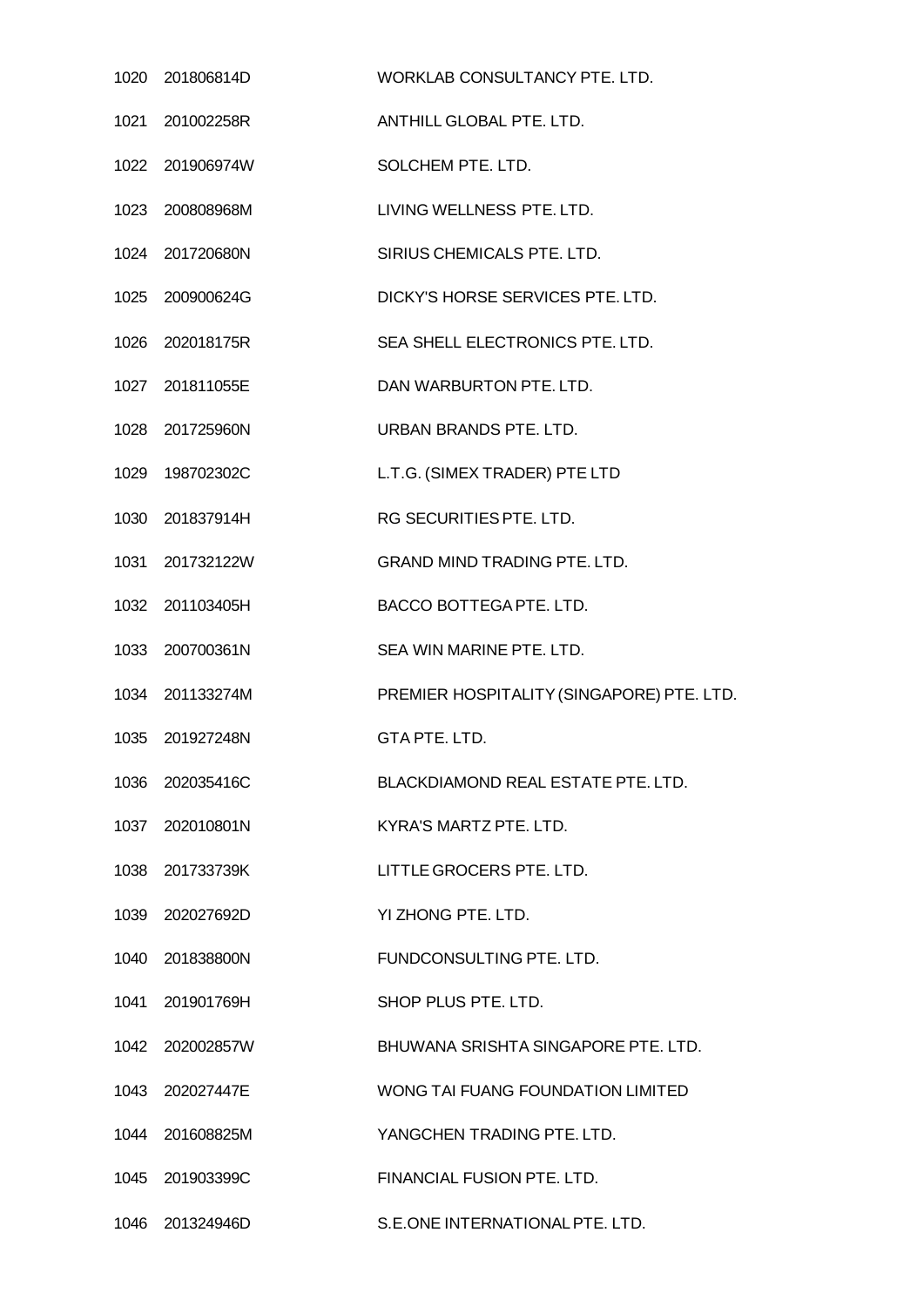| 1047 201417986H | SMART HOME AUTOMATION PTE. LTD.        |
|-----------------|----------------------------------------|
| 1048 200808861C | SUCHI MEDIA PTE. LTD.                  |
| 1049 200706044R | ORIENT MARINE OFFSHORE PTE. LTD.       |
| 1050 201625763N | <b>VERSUS TRADING PTE. LTD.</b>        |
| 1051 201625952Z | ENGINEERING & TRADING PTE, LTD.        |
| 1052 201630131D | CARING APPAREL PTE. LTD.               |
| 1053 201208025C | RENEST PTE. LTD.                       |
| 1054 201811834E | 5FINGERS GLOBAL HOLDINGS PTE. LTD.     |
| 1055 200306180D | ADRENALIN INTERNATIONAL PTE. LTD.      |
| 1056 200107733H | ASSETCARE CONSULTANCY SERVICES PTE LTD |
| 1057 200415320C | TPT MARINE PROPULSION SYSTEM PTE. LTD. |
| 1058 200504229N | MARBLE ARCH PTE. LTD.                  |
| 1059 200511294W | ERGO HEALTH PTE. LTD.                  |
| 1060 200512314G | FREYERS & SCHELL PTE. LTD.             |
| 1061 201103016N | THIRAM SOLUTIONS PTE. LIMITED          |
| 1062 201113422Z | BIZKODE PTE, LTD.                      |
| 1063 201213564K | LOUD CONCEPT PTE. LTD.                 |
| 1064 200908112K | A REAL HOLDINGS PTE, LTD.              |
| 1065 201316525D | CHALLENGE ENGINEERING PTE. LTD.        |
| 1066 201328326R | FAB STUDENT CARE PTE. LTD.             |
| 1067 201412116C | PRIME METAL HOLDINGS PTE. LTD.         |
| 1068 201508720Z | <b>GUSTO DI GABRIEL PTE. LTD.</b>      |
| 1069 201021944C | 68 MERTON STREET PTE. LTD.             |
| 1070 201103777D | RHC HOLDING PTE. LTD.                  |
| 1071 201113912Z | <b>VINFREIGHT PTE, LTD.</b>            |
| 1072 201510577W | RADIANT LIGHTINGS PTE, LTD.            |
| 1073 201542988G | CREATIVE GREENERY PTE. LTD.            |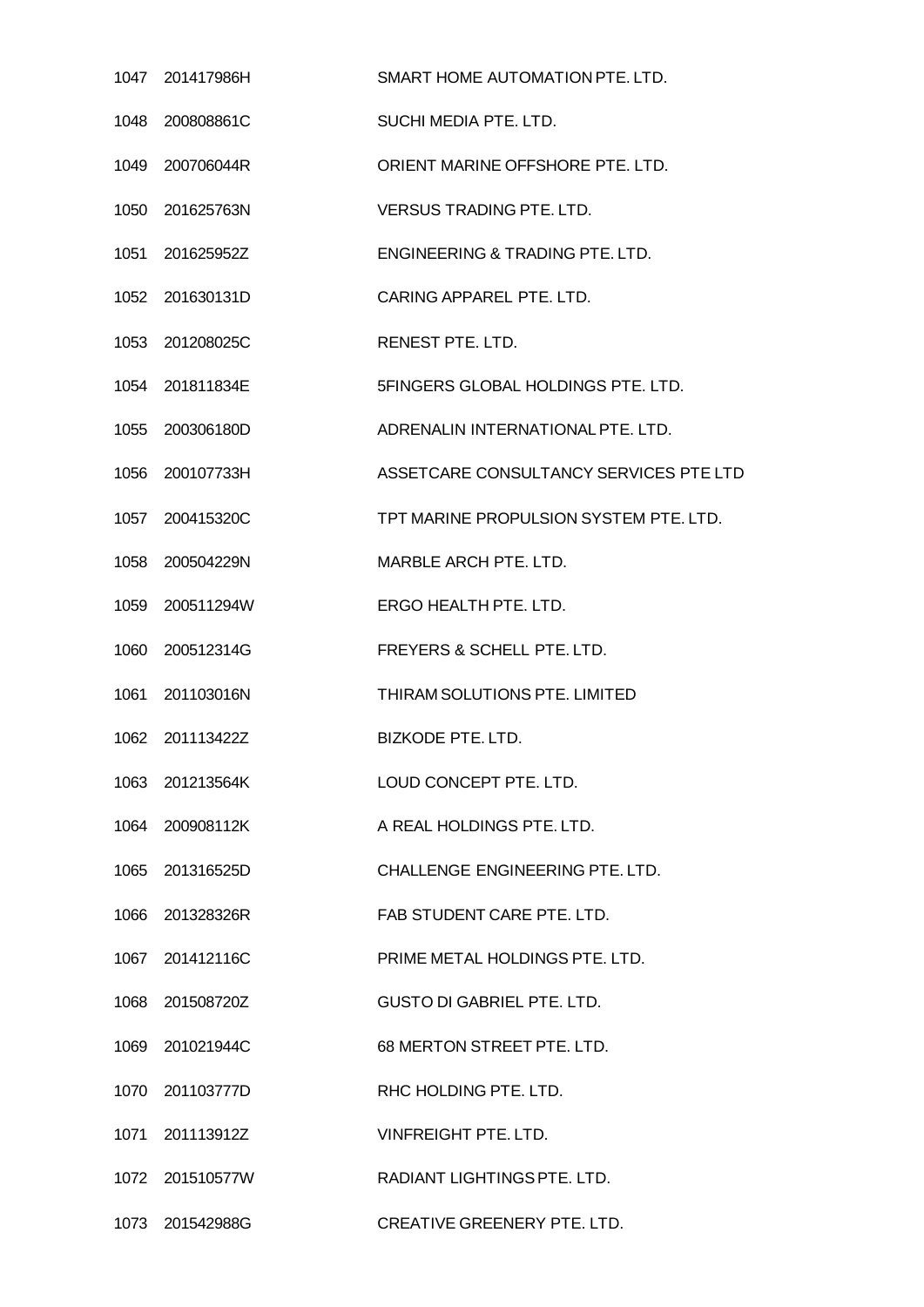|      | 1074 201207867N | NOVISYS SERVICES PTE. LTD.           |
|------|-----------------|--------------------------------------|
| 1075 | 201208370N      | KRISHNA IMPORT EXPORT PTE. LTD.      |
|      | 1076 201212186D | NEXUS MERIDIAN PTE. LTD.             |
| 1077 | 201227636M      | E3E LOGISTICS PTE. LTD.              |
| 1078 | 201228413C      | ZHENG DEMOLITION PTE. LTD.           |
|      | 1079 201302979E | MONI KISHOR INT'L PTE. LTD.          |
| 1080 | 201512879R      | OPTIMALIVE INTERNATIONAL LTD.        |
| 1081 | 201310327W      | <b>HEALTH GENESIS PTE, LTD.</b>      |
|      | 1082 201312083Z | ACC AGRICULTURE PTE. LTD.            |
| 1083 | 201319992G      | AURIK TOOLS SUPPLIES PTE. LTD.       |
| 1084 | 201702001M      | KUM LOONG TAI PTE. LTD.              |
| 1085 | 201422740Z      | <b>SOLPINE PTE, LIMITED</b>          |
| 1086 | 201332186D      | YAPPSTAR PTE, LTD.                   |
|      | 1087 201416876E | Z&W ENTERPRISES PRIVATE LIMITED      |
| 1088 | 201429203D      | RICHARD ONG INVESTMENTS PTE. LTD.    |
|      | 1089 201434824D | <b>WESTERN ORIGIN PTE, LTD.</b>      |
| 1090 | 201508057M      | TIGER FASHION PTE. LTD.              |
|      | 1091 201508691E | DECHEN HOUSE PTE. LTD.               |
|      | 1092 201509896E | MASTER ANTIBACTERIA (ASIA) PTE. LTD. |
| 1093 | 201843237W      | <b>WORLD OF GAME LIMITED</b>         |
|      | 1094 201618273E | FREQUENCY PTE. LTD.                  |
|      | 1095 201512644N | S.I WEDDINGS AND EVENTS PTE. LTD.    |
|      | 1096 201530441R | TRUE VISION TECHNOLOGIES PTE. LTD.   |
|      | 1097 201533889C | BESPOKE BANDS (PTE.) LTD.            |
|      | 1098 201542090C | WE BUSINESS MAKER PTE. LTD.          |
|      | 1099 201542669H | A CONSCIOUS COMPANY PTE. LTD.        |
|      | 1100 200400696Z | BLANDFORD & WORTHING PTE. LTD.       |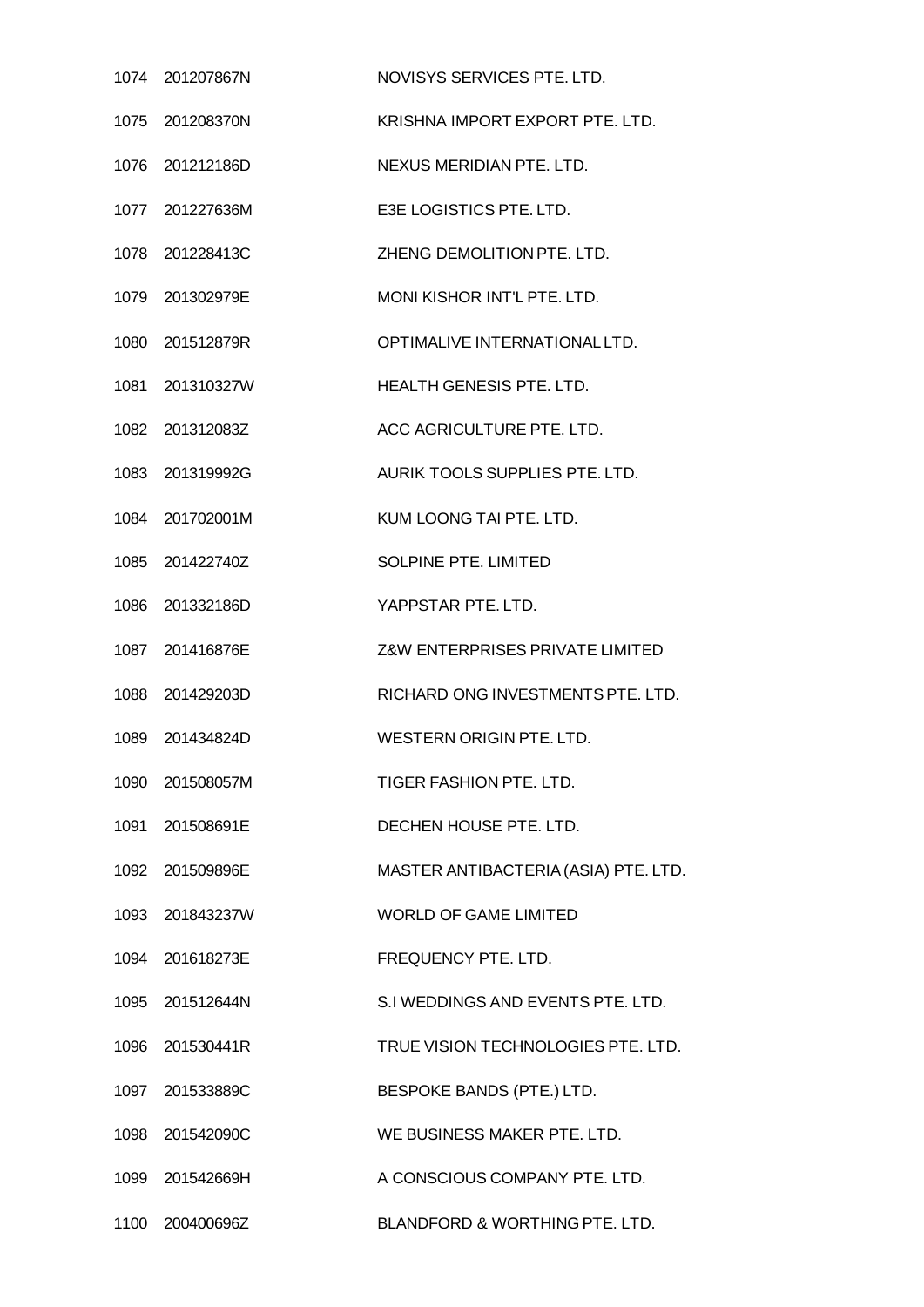| 1101 201724739H | ARVO PARTNERS PTE. LTD.                |
|-----------------|----------------------------------------|
| 1102 202023124W | YOUR HOME RENOVATION PRIVATE LIMITED   |
| 1103 201825737G | AFUND PTE. LTD.                        |
| 1104 202025176R | TAI LIN JIA PTE. LTD.                  |
| 1105 202024464H | TYCHONIC SOURCING PTE. LTD.            |
| 1106 202002930K | M&H INTERNATIONAL PTE. LTD.            |
| 1107 202012308K | HWF TECHNOLOGY PTE. LTD.               |
| 1108 202025231E | RUI LANG PTE. LTD.                     |
| 1109 201943190G | LIBERA CAPITAL PTE. LTD.               |
| 1110 202024764M | BANG DOU PTE. LTD.                     |
| 1111 200402172K | PRIME NAVIGATION PTE. LTD.             |
| 1112 201920642M | SINDO CAPITAL PTE. LTD.                |
| 1113 201003966E | VEVI HOLDINGS PTE. LTD.                |
| 1114 200307569K | SHOPBUG PTE. LTD.                      |
| 1115 202005004N | <b>IMZION SOLUTIONS PTE. LTD.</b>      |
| 1116 201333734C | CORE LOGIC PTE, LTD.                   |
| 1117 202013979N | FARMS VEGE PTE. LTD.                   |
| 1118 201502168M | ITS OK (PRIVATE LIMITED)               |
| 1119 201813672W | ILLUYA PTE. LTD.                       |
| 1120 201721610C | SINGOCEAN INVESTMENT HOLDING PTE, LTD. |
| 1121 201015749N | NIPPON ELEVATOR (SINGAPORE) PTE. LTD.  |
| 1122 201414590H | OCEAN TURQUOISE PTE. LTD.              |
| 1123 201017618D | FLOK PTE. LTD.                         |
| 1124 201523955R | VICTORY17 HR SOLUTIONS PTE. LTD.       |
| 1125 201918608Z | STABILIZE PTE. LTD.                    |
| 1126 201909234N | MYDPS PTE. LTD.                        |
| 1127 201911814D | NAMMA PTE. LTD.                        |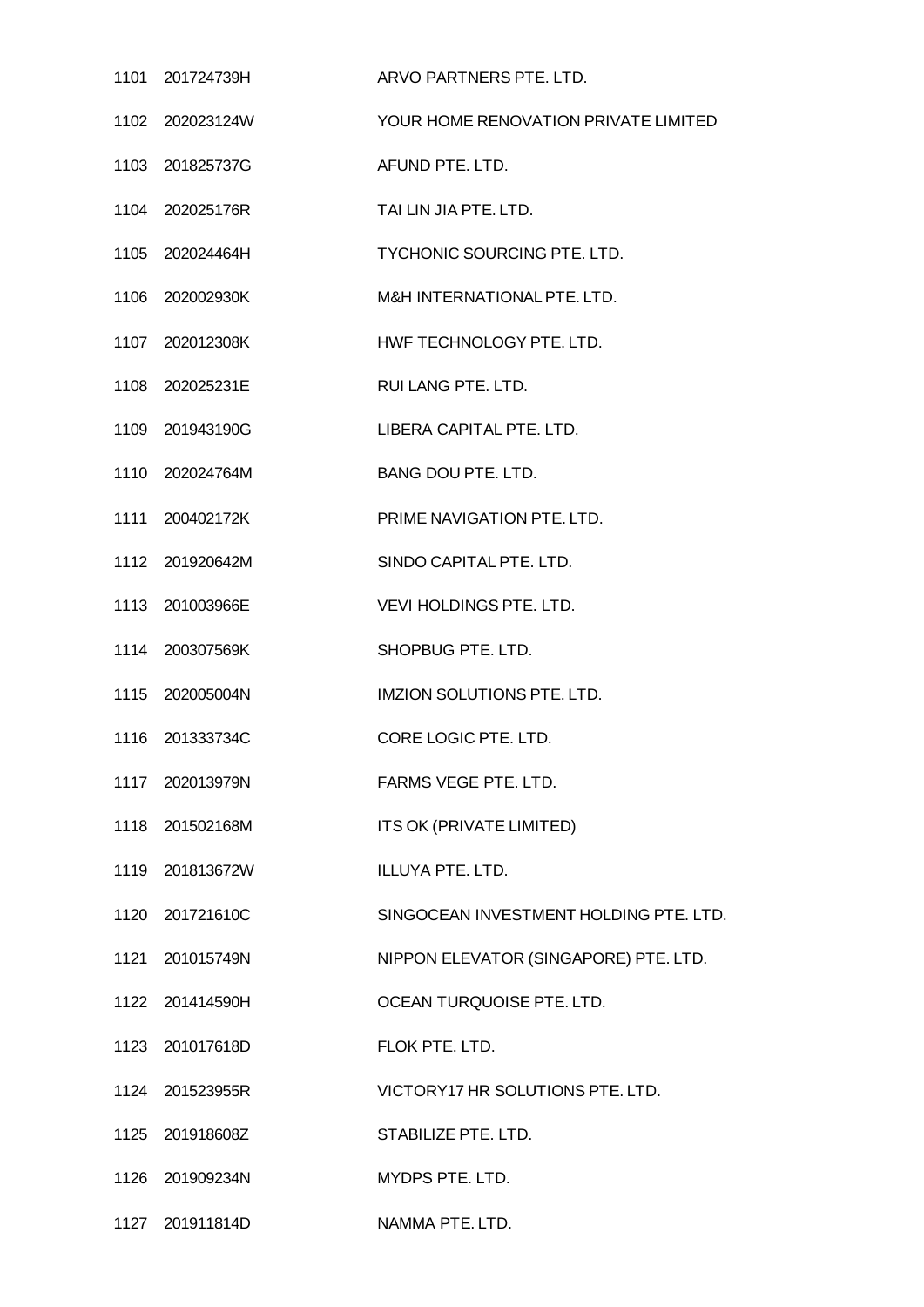|      | 1128 201711725E | AHC SG PTE. LTD.                                                |
|------|-----------------|-----------------------------------------------------------------|
|      | 1129 201941616K | STYLE ART DECO PTE. LTD.                                        |
|      | 1130 201915686K | QUIXTAR GLOBAL PTE. LTD.                                        |
|      | 1131 201715767D | BAAN WORLDWIDE TRADING AND INVESTMENT PTE. LTD.                 |
|      | 1132 201314333M | FIRENZE VENEZIA PTE. LTD.                                       |
|      | 1133 201902129G | CHINA ENERGY PETROCHEMICAL (SINGAPORE) PTE. LTD.                |
|      | 1134 201916486W | G+P LOGISTICS PTE. LTD.                                         |
| 1135 | 201906979M      | LHD INTERIOR DESIGN PTE, LTD.                                   |
|      | 1136 201616535G | NIL SINE LABORE PTE. LTD.                                       |
|      | 1137 201842802R | SINGAPORE SEVEN CONTINENTS PRECISION MANUFACTURING<br>PTE. LTD. |
|      | 1138 201734478D | BCP VI SALT HOLDING CO PTE. LTD.                                |
|      | 1139 200614488K | BONAFIDES BEAUTISPA PTE. LTD.                                   |
| 1140 | 201701149H      | CHEAP DOMAINS PTE. LTD.                                         |
|      | 1141 201801286E | NTL MANAGEMENT CONSULTANTS PTE. LTD.                            |
|      | 1142 201724833W | GLOBAL LEADERSHIP SOLUTIONS (GLS) PTE. LTD.                     |
|      | 1143 202036359G | POSTCARD TRAIL PTE. LIMITED                                     |
|      | 1144 201602297W | ACCIO SYSTEMS PTE. LTD.                                         |
|      | 1145 201924329E | AS BRIGHT PTE. LTD.                                             |
|      | 1146 201810428C | AVANGRADE PTE. LTD.                                             |
|      | 1147 200501843M | FOURIER LAB PTE. LTD.                                           |
|      | 1148 201733741R | LINKEYE FOUNDATION LTD.                                         |
|      | 1149 201220640E | MPOWER SEARCH PTE. LTD.                                         |
|      | 1150 201737211K | BOON HOON PTE. LTD.                                             |
|      | 1151 201329053N | <b>GREENFILTEC PTE. LTD.</b>                                    |
|      | 1152 200915790G | REAL HARVEST PTE. LTD.                                          |
|      | 1153 201306037G | CRUISE 1ST SINGAPORE PTE. LTD.                                  |
|      | 1154 201526848K | 3S SERVICES & SOLUTIONS PTE. LTD.                               |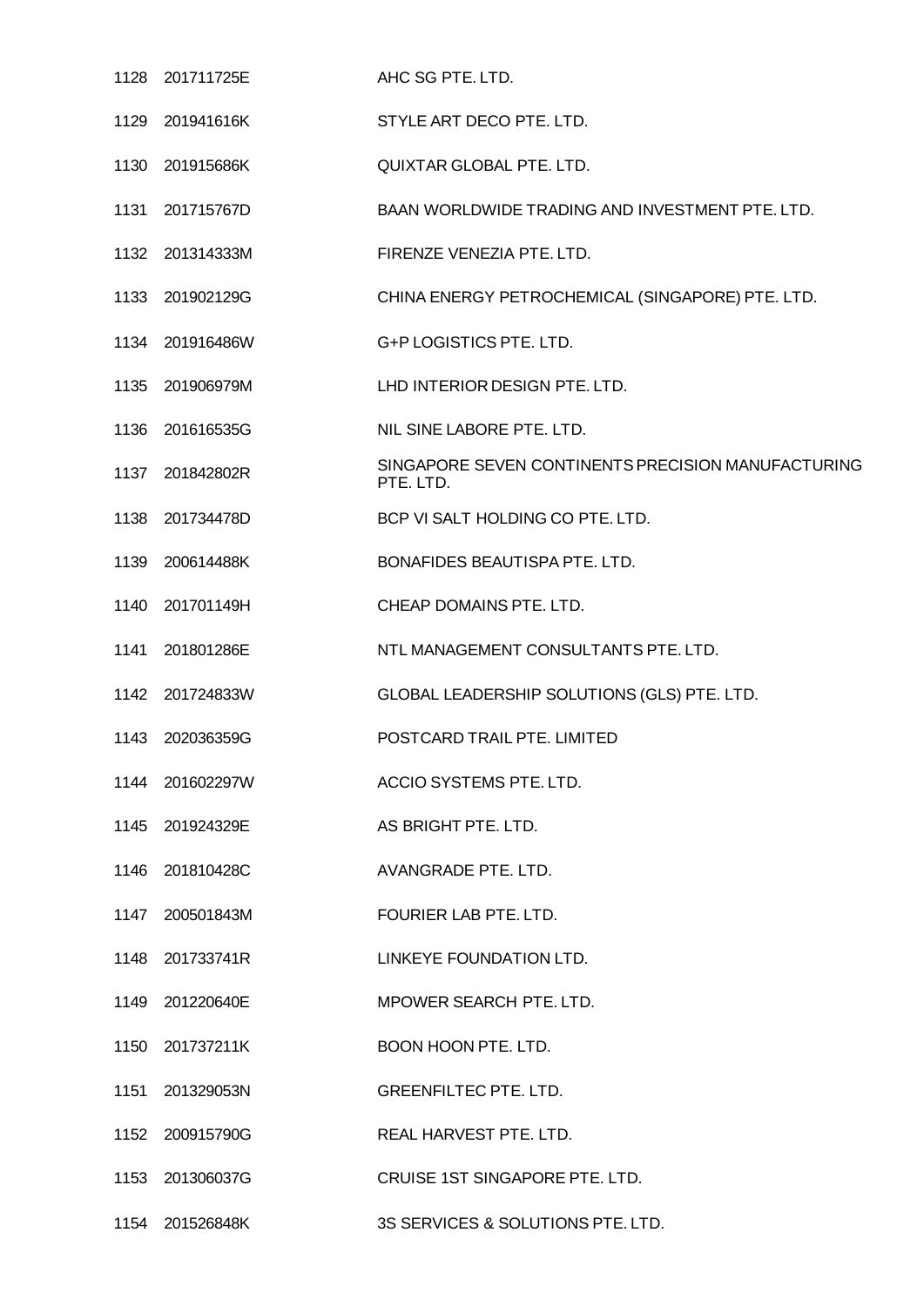| 1155 200307155R | CHENGLI PTE. LTD.                            |
|-----------------|----------------------------------------------|
| 1156 200618817N | GTC PROCESS TECHNOLOGY (SINGAPORE) PTE. LTD. |
| 1157 202009046M | BELONG HOSPITALITY PTE. LTD.                 |
| 1158 201814691H | <b>GRIDNET SOLUTION PTE. LTD.</b>            |
| 1159 201734160Z | TRIOTTE PTE. LTD.                            |
| 1160 201402773N | VERVE GLOBAL LOGISTIC PTE. LTD.              |
| 1161 201537552H | MAO SHAN WANG FRUITS PTE. LTD.               |
| 1162 201726232M | PANAESHA CAPITAL PTE. LTD.                   |
| 1163 201633445M | DARK-MELLODY ASIA PTE. LTD.                  |
| 1164 201618509E | SIRIUSDECISIONS ASIA PTE. LTD.               |
| 1165 201817681E | PIYAL LOUNGE & GRILL PTE. LTD.               |
| 1166 202031636K | MECSMED GLOBAL PRIVATE LIMITED               |
| 1167 201422876W | DPE FORWARDING PTE. LTD.                     |
| 1168 201005442R | COYOTE & UGLY BAR PTE. LTD.                  |
| 1169 201601586C | AMELIA PARK INTERNATIONAL PTE. LTD.          |
| 1170 201823770H | SIFT CREATIONS PTE. LTD.                     |
|                 | RED STAR ACQUISITIONS PTE. LTD.              |
| 1172 201220670D | COIMMUNITY PTE, LTD.                         |
| 1173 201920788D | VESTA SG HOLDINGS PTE. LTD.                  |
| 1174 202003688N | PORTIER TECHNOLOGIES PTE. LTD.               |
| 1175 202016264N | COFADI PTE, LTD.                             |
| 1176 201820119N | ZUN CITI INVESTMENT PTE. LTD.                |
| 1177 201614554H | NMG DATA SOLUTIONS PTE. LTD.                 |
| 1178 201900992D | MITRA NEW GRAIN PTE. LTD.                    |
| 1179 201941534Z | <b>KKUBEX FOUNDATION LIMITED</b>             |
| 1180 201226490W | <b>GOLDLANDS GROUP PTE, LTD.</b>             |
| 1181 201833181D | ROCKHILL ASSET MANAGEMENT PTE. LTD.          |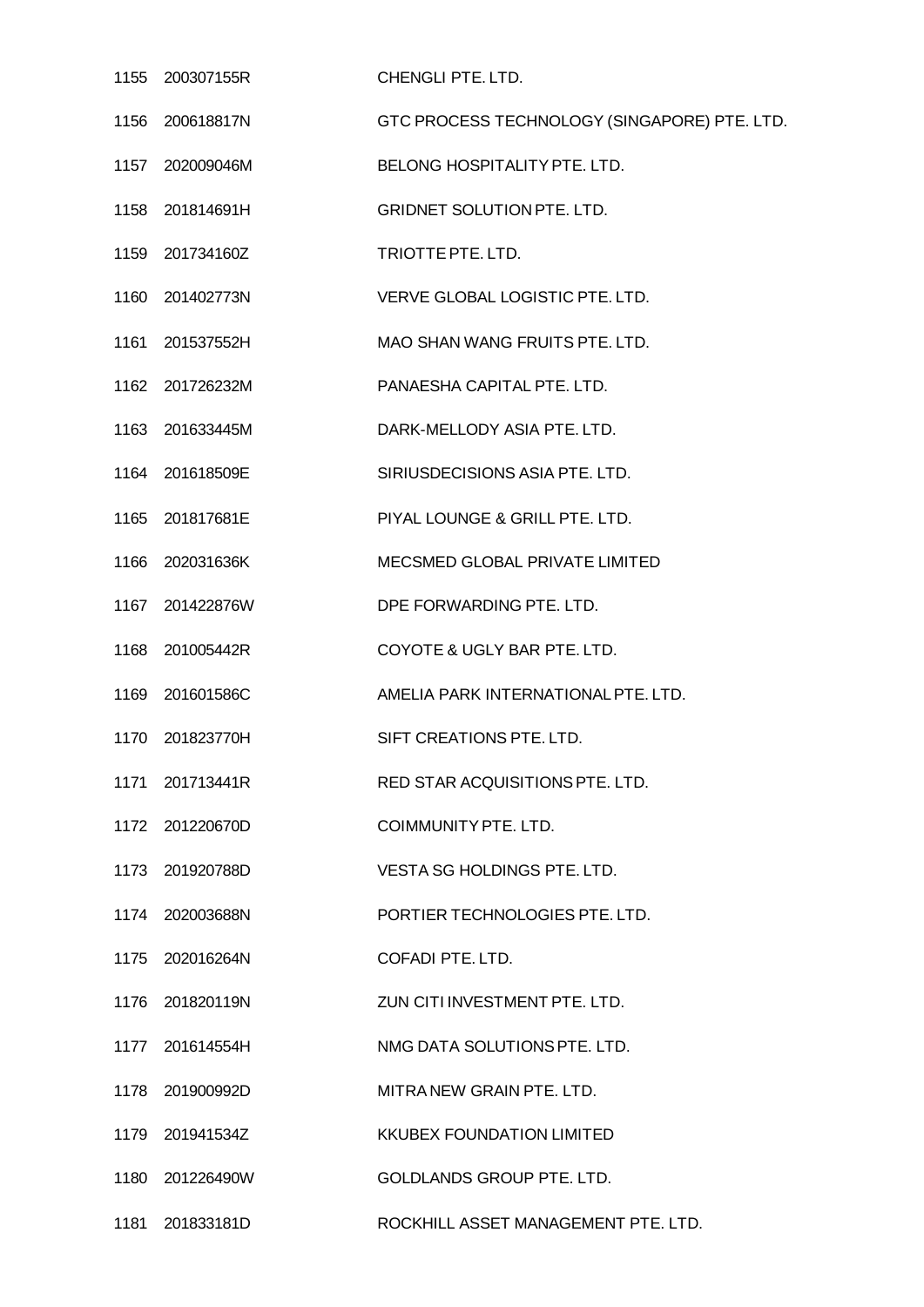| 1182 201735326Z | A-FORCE TECHNOLOGIES PTE. LTD.           |
|-----------------|------------------------------------------|
| 1183 201924628W | HUAHANG TRADING CO., PTE. LTD.           |
| 1184 202017467M | TASTY JAVA FOODS VENTURE PTE, LTD.       |
| 1185 201933233Z | TOKOBOX PTE. LTD.                        |
| 1186 201728879Z | ROYAL CONSTRUCTION & FURNITURE PTE. LTD. |
| 1187 201821276H | LIGHTLAND GLOBAL PTE. LTD.               |
| 1188 201308256D | HADRON TECHNOLOGY HOLDINGS PTE. LTD.     |
| 1189 201941042W | TREM PTE. LTD.                           |
| 1190 201623561K | ALAMANDINE SHIP SUPPLIES PTE, LTD.       |
| 1191 201713159M | INFINITE WORLD CONSULTING PTE. LTD.      |
| 1192 201306841K | KWIX PTE. LTD.                           |
| 1193 201931928K | <b>VEXLABS PTE. LTD.</b>                 |
| 1194 201301212N | <b>BOP RENTALS PTE. LIMITED</b>          |
| 1195 201204532H | JG CITY TRADING PTE. LTD.                |
| 1196 201936453D | TREASURY FOUNDATION LTD.                 |
| 1197 201914486E | PS CUS PTE, LTD.                         |
| 1198 201913195G | AH MA LOR MEE @ SOUTH PTE. LTD.          |
| 1199 201529067W | HILLHOUSE TECHNOLOGY PTE. LTD.           |
| 1200 201500790W | RUM INVESTMENTS PTE. LTD.                |
| 1201 200106740M | <b>GATELEVEL PTE LTD</b>                 |
| 1202 201530930E | RG INNOVATIONS PTE. LTD.                 |
| 1203 201500124E | GOLDMAN GLOBAL TRADING PTE. LTD.         |
| 1204 201933451M | MOGOR INVESTMENT PTE. LTD.               |
| 1205 201725136E | CLUB WOW MANAGEMENT PTE. LTD.            |
| 1206 202010275Z | DIVISIONX VENTURE PARTNERS PTE. LTD.     |
| 1207 201318689K | COPA-SPV PTE, LTD.                       |
| 1208 202021209H | GREATCARE GLAZE PTE. LTD.                |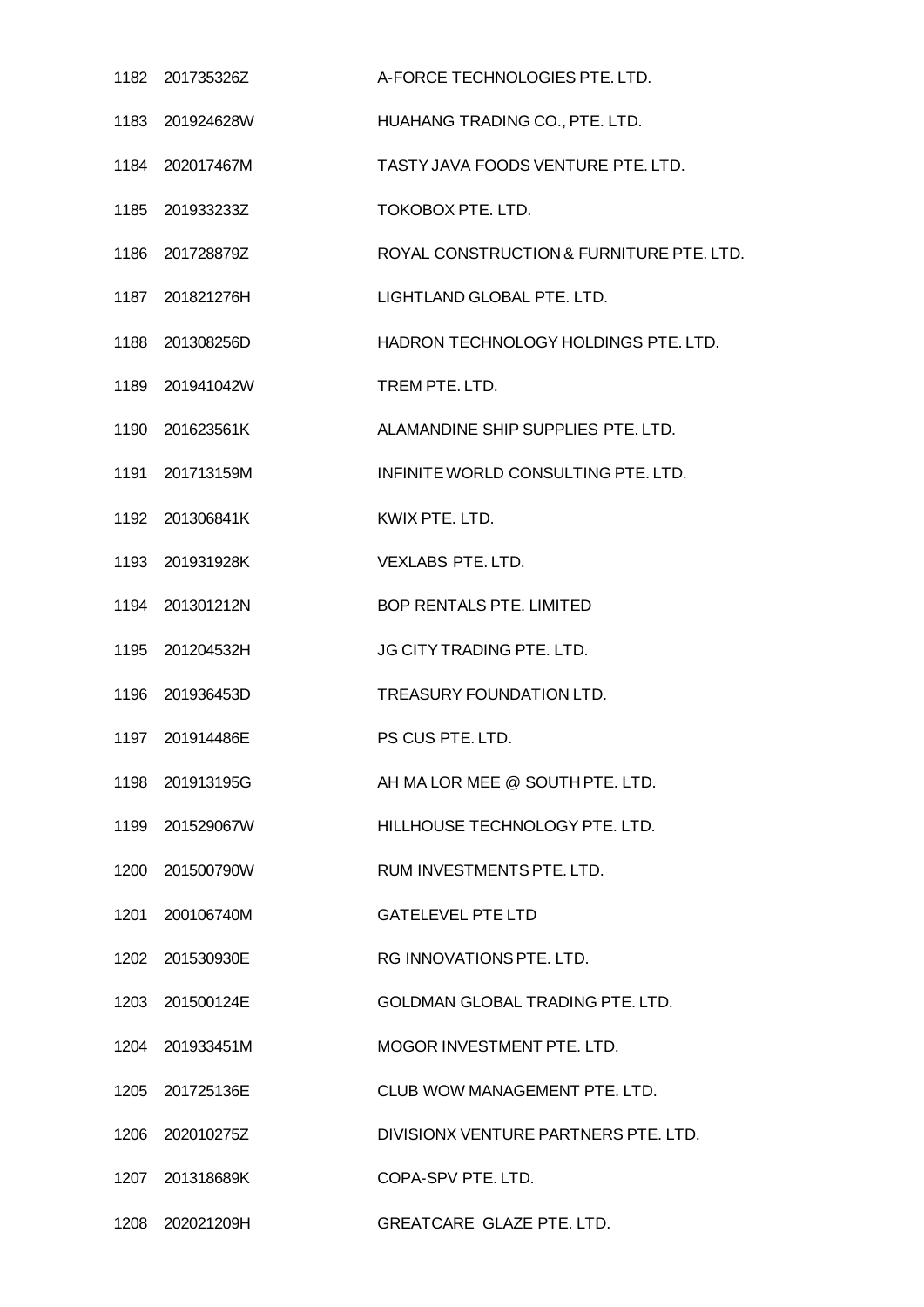| 1209 201400812H | <b>GRACOS LUBRICANTS ASIA PACIFIC PTE, LTD.</b>         |
|-----------------|---------------------------------------------------------|
| 1210 201501036C | CHIENG CONSULTANTS PTE. LTD.                            |
| 1211 202109062W | XBIZ TRADE PTE. LTD.                                    |
| 1212 200106830N | ZHEJIANG HKE RELAY PTE. LTD.                            |
| 1213 201939537E | STARPLAY LTD.                                           |
| 1214 200900957C | SHUTTER BUG PTE. LTD.                                   |
| 1215 200818600D | PRIMEWORKS ENGINEERING & CONSTRUCTION PTE. LTD.         |
| 1216 201726285H | LINK GURU PTE. LTD.                                     |
| 1217 201724446E | CONNECT WORLD PTE. LTD.                                 |
| 1218 201925804N | J&S FX PTE. LTD.                                        |
| 1219 202101815M | BLACKDIAMOND CAPITAL MANAGEMENT PTE. LTD.               |
| 1220 201923954Z | TWO-BG PTE. LTD.                                        |
| 1221 201634145E | RUBY MILK PRODUCTS PRIVATE LTD.                         |
| 1222 201812763N | <b>BARMOS PTE. LTD.</b>                                 |
| 1223 201418239M | 24X7 TRAINING PTE. LTD.                                 |
| 1224 201416159K | ANGAGE PTE. LTD.                                        |
| 1225 201837414R | RIOT (EH1) PTE. LTD.                                    |
| 1226 201509750N | RECORDING INDUSTRY MUSIC SERVICES (SINGAPORE) PTE. LTD. |
| 1227 201906237W | GLORY HERBAL HAIR CARE PTE. LTD.                        |
| 1228 201523033W | DIAMINION SERVICING PTE. LTD.                           |
| 1229 201227847E | GLOBAL DEVELOPMENT (GM) PTE. LTD.                       |
| 1230 201827920Z | ALEGANCE VENTURE HOLDINGS PTE. LTD.                     |
| 1231 201327225N | SOLAR ENERGY INVESTMENTS PTE. LTD.                      |
| 1232 201809136W | DELIVERING LEARNING EXPERIENCES PTE. LTD.               |
| 1233 202010142N | SPACEGROUND PTE. LTD.                                   |
| 1234 202011114N | NEVART ASIA PTE. LTD.                                   |
| 1235 201931856M | INNOVATIVE DIGITAL PTE. LTD.                            |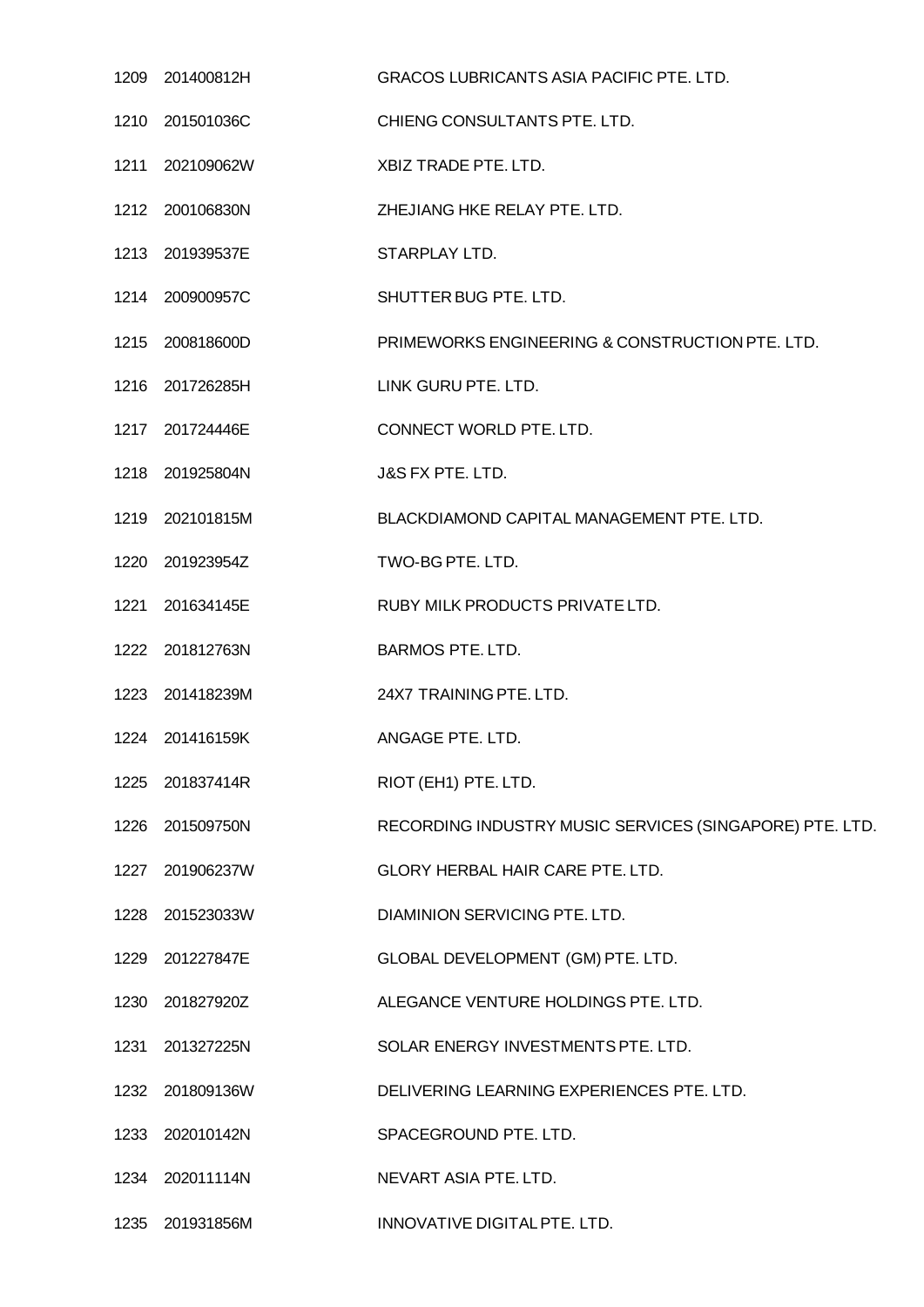| 1236 200714569N | ZEBRA DESIGN PTE. LTD.                           |
|-----------------|--------------------------------------------------|
| 1237 201619434K | QUERUBIN MUSIC STUDIO PTE. LTD.                  |
| 1238 201621098Z | LION PICTURES PRIVATE LIMITED                    |
| 1239 201919563D | ALIC INTERNATIONAL PTE. LTD.                     |
| 1240 201225855D | INFINITI LEISURE MANAGEMENT SINGAPORE PTE. LTD.  |
| 1241 202023637R | DING SHENG YI HUA PTE. LTD.                      |
| 1242 201840725G | HIO ENGINEERING PTE. LTD.                        |
| 1243 201916130E | HG RESOURCES PTE. LTD.                           |
| 1244 201831232M | HISHAM TRADERS PTE. LTD.                         |
| 1245 202107087E | ALTIMATE SERVICES PTE. LTD.                      |
| 1246 201816567N | ROBINSON FAMILY HOLDINGS (SINGAPORE) PTE. LTD.   |
| 1247 201533346E | M+E CAPITAL PARTNERS PTE. LTD.                   |
| 1248 201421188N | APEXID F&B PTE. LTD.                             |
| 1249 199203636K | <b>GAP-LINK SERVICES PTE LTD</b>                 |
| 1250 201818817G | <b>VELOCITY PARTNERS PTE. LTD.</b>               |
| 1251 201901779C | IGNITE CONTENT PTE. LTD.                         |
| 1252 199305785N | <b>GRAPHIC MASTERS &amp; ADVERTISING PTE LTD</b> |
| 1253 201305969C | MINISTRY OF WATER PRIVATE LIMITED                |
| 1254 201842332C | LPT GENERAL TRADING PTE. LTD.                    |
| 1255 202002580R | SEYON IMPPEX PTE. LTD.                           |
| 1256 202019342K | CALMA TERRA PTE. LTD.                            |
| 1257 201538365C | VHW MANAGEMENT HOLDING PTE. LTD.                 |
| 1258 201837905G | RG R&D PTE. LTD.                                 |
| 1259 201626545W | PSQUARE HOLDING PTE. LTD.                        |
| 1260 202112825Z | E-BABE PTE. LTD.                                 |
| 1261 201943233W | TRUPAY PTE. LTD.                                 |
| 1262 201526403G | LUCKYPOM PTE. LTD.                               |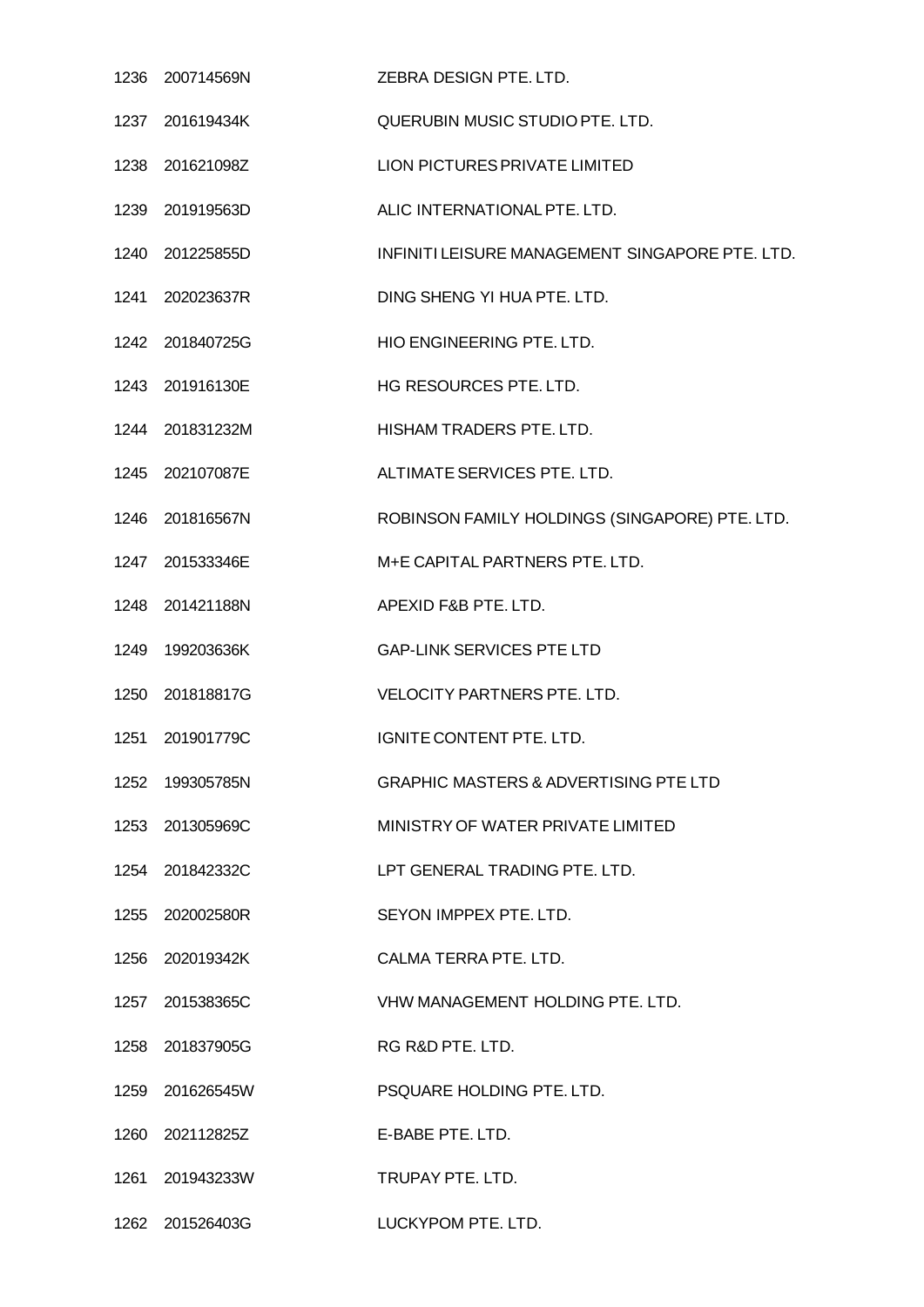| 1263 201803416W | GAGE MEDICENTRE (INTERNATIONAL) PTE. LTD.       |
|-----------------|-------------------------------------------------|
| 1264 202102353E | DP AI RESEARCH PRIVATE LIMITED                  |
| 1265 201411163R | ONCAM GRANDEYE (SINGAPORE) PTE. LTD.            |
| 1266 201707970D | SAVVIER PTE. LTD.                               |
| 1267 201318603D | SOILTECH PTE. LTD.                              |
| 1268 201816457G | SUNPAY TECH PTE. LTD.                           |
| 1269 202025520E | CONNECTIV.ASIA PTE. LTD.                        |
| 1270 201533896C | APOSTROPHE S DESIGN PRIVATE LIMITED             |
| 1271 202015589C | THE CONSCIOUS CORP PTE. LTD.                    |
| 1272 202017262H | FINEST GARAGE CAR RENTAL PRIVATE LTD.           |
| 1273 201626403K | FUTUREBASE PTE. LTD.                            |
| 1274 200910341N | MAINIA TRADING PTE. LTD.                        |
| 1275 200304050W | CAPSTONE MEDICAL SUPPLIES PTE. LTD.             |
| 1276 201926882K | PAVO TEA (S) PTE. LTD.                          |
| 1277 201534582W | GINGERABBIT PTE. LTD.                           |
| 1278 201435346N | SAP TRADING PTE, LTD.                           |
| 1279 200919604G | TRIGRAM EQUITY PTE. LTD.                        |
| 1280 200610916G | PREMIUM PACIFIC PTE. LTD.                       |
| 1281 201700126N | PASSPORT R US PTE. LTD.                         |
| 1282 201402362M | HOONG YUEN ENGINEERING & CONSTRUCTION PTE. LTD. |
| 1283 202004346N | PRIMA PRINT PTE. LTD.                           |
| 1284 201808368K | CLUB OPUS PTE. LTD.                             |
| 1285 201407338C | T C S ELECTRICAL (PTE. LTD.)                    |
| 1286 201920967R | LITTLE BIG TALENTS ASIA PTE. LTD.               |
| 1287 201829942Z | FLY GERMAN SHIP CORPORATION PTE. LTD.           |
| 1288 201506543R | OK VENTURES PTE. LTD.                           |
| 1289 202009282H | SILOXO TRADING PTE. LTD.                        |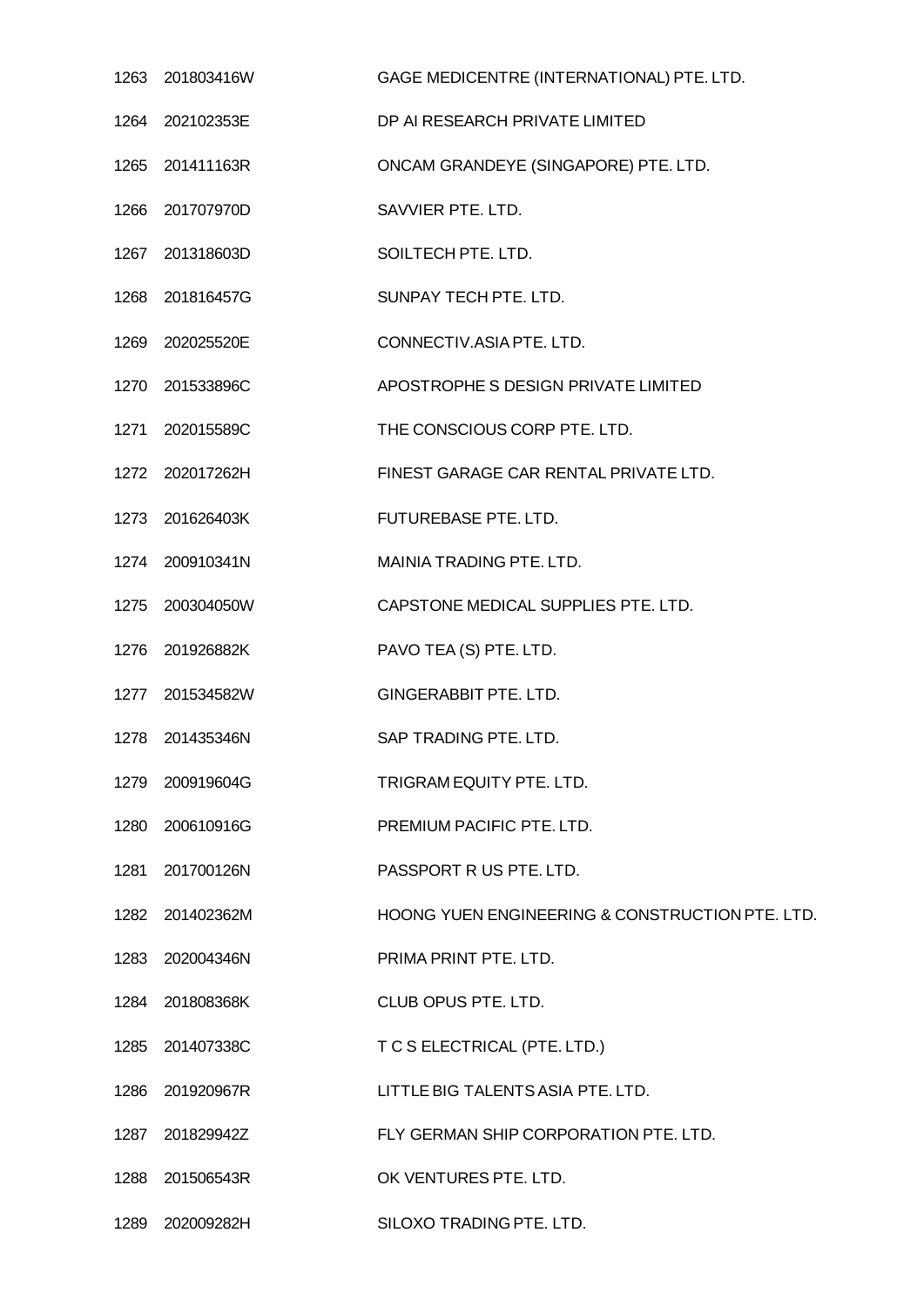| 1290 201136572D | D2N ASIA PACIFIC PTE. LTD.                 |
|-----------------|--------------------------------------------|
| 1291 201736104Z | BTN TECHNOLOGY FOUNDATION PTE. LTD.        |
| 1292 202021974E | GOODWIND WORLD PTE. LTD.                   |
| 1293 202016988E | SG PRESENT PTE. LTD.                       |
| 1294 201836794E | URBANSPACE DESIGN AND PLANNING PTE. LTD.   |
| 1295 201920374H | KHAM HOUNG PTE. LTD.                       |
| 1296 202024688G | WAN DUO HUI PTE. LTD.                      |
| 1297 201424901C | MAISON BELLEMENE PRODUCTIONS PTE. LTD.     |
| 1298 201508953Z | AUTOTECHNICA AUTOMOTIVE SERVICES PTE. LTD. |
| 1299 201912799C | ZHNNG PTE. LTD.                            |
| 1300 201203382G | LEAD CARGO SERVICES PTE. LTD.              |
| 1301 201433339C | ES EDULINK PTE. LTD.                       |
| 1302 202024088Z | C & V PTE, LTD.                            |
| 1303 201837096C | TRIUMPH TIMES PTE. LTD.                    |
| 1304 201411133W | <b>GOLD QUOTIENT PTE. LTD.</b>             |
| 1305 202011657K | <b>COSMOS NETWORKS PTE, LTD.</b>           |
| 1306 201915479C | THE HEARING DOCTOR PTE. LTD.               |
| 1307 201710835R | KIMCHI LABS PTE, LTD.                      |
| 1308 201613606E | PRINCIPLED SYSTEMS PTE. LTD.               |
| 1309 202118945W | LIBERTY METALS PTE. LTD.                   |
| 1310 202014127H | VS BROADSKY SOLUTIONS PTE. LTD.            |
| 1311 202031460N | WONDERFRUIT TEA & DESSERT PTE. LTD.        |
| 1312 201537688G | ABC EDUCATION GROUP PTE. LTD.              |
| 1313 200506421H | INTEGRATED MARKETING GROUP PTE. LTD.       |
| 1314 202007380H | <b>BREASAL PTE, LTD.</b>                   |
| 1315 201203362C | VANILLA PASTRY AND BAKERY PTE. LTD.        |
| 1316 201618671C | FUNANTICS PTE. LTD.                        |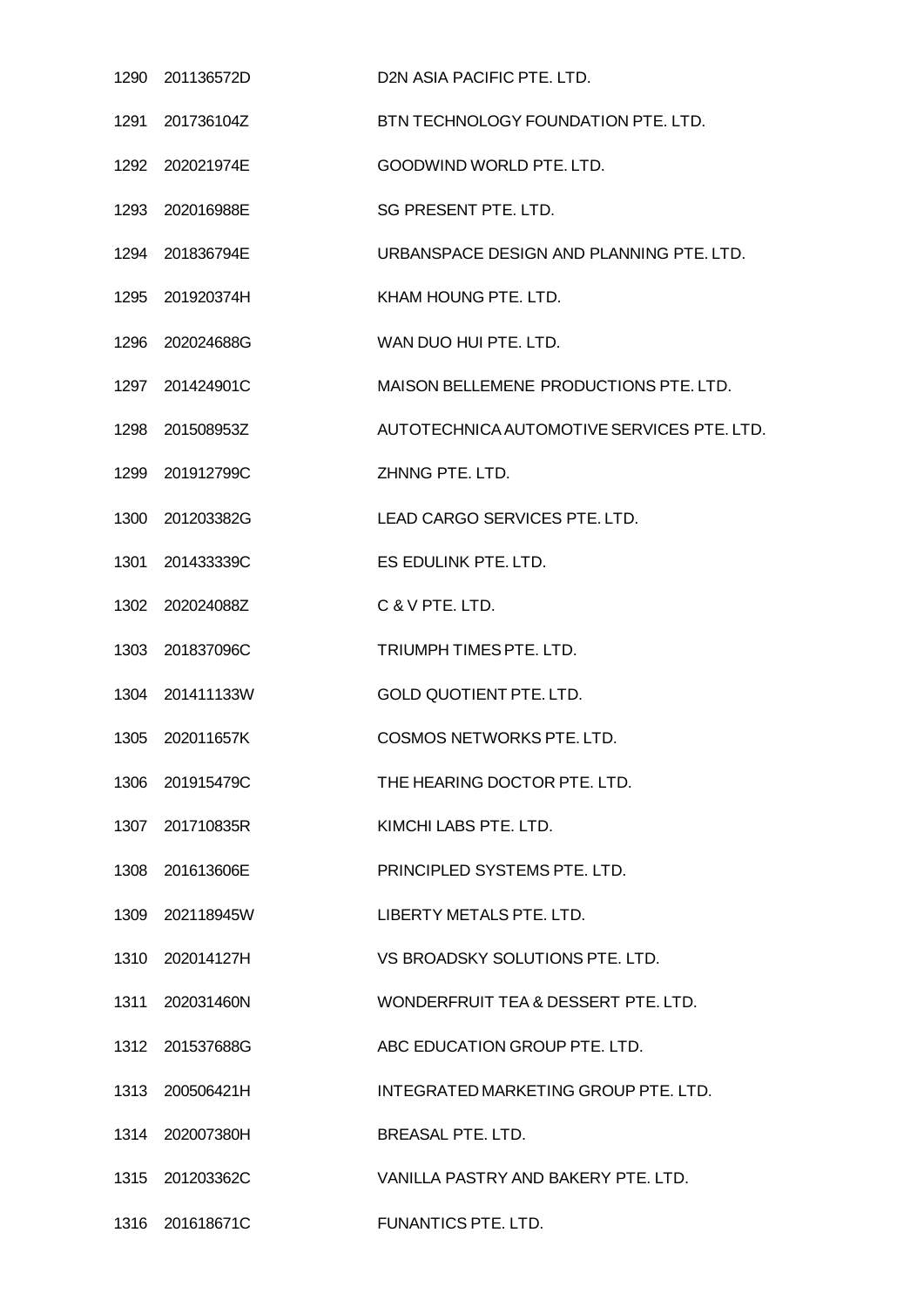| 1317 | 200602945H      | GSK STOCKMANN (SINGAPORE) PTE. LTD.              |
|------|-----------------|--------------------------------------------------|
|      | 1318 201704662Z | RANA IMPORTS AND EXPORTS PTE. LTD.               |
|      | 1319 201540016M | ENDURANCE TECH (SINGAPORE) PTE. LTD.             |
|      | 1320 200718036R | FAR EAST ENGINEERING & CONSTRUCTION PTE. LTD.    |
|      | 1321 201903409C | JERE'BEN CONCEPTS PTE. LTD.                      |
|      | 1322 201721619Z | AQUAMARINE INTERNATIONAL PTE. LTD.               |
|      | 1323 202039931K | SUITS INTERIOR DESIGN PRIVATE LTD.               |
|      | 1324 202023382C | ANDI HOUSE MANAGEMENT SG PTE. LTD.               |
|      | 1325 201821384N | RYAN COMMODITIES PTE. LTD.                       |
|      | 1326 201713375D | QUANTUM ADVISORY HOLDINGS PTE. LTD.              |
|      | 1327 201910795E | NARAH ASIA PACIFIC PTE. LTD.                     |
| 1328 | 199206630N      | BALSAM DALE (XN) PTE. LTD.                       |
| 1329 | 201005070N      | KRISELLE PTE. LTD.                               |
|      | 1330 201415774M | LEGEND BUSINESS SOLUTIONS PTE. LTD.              |
|      | 1331 201510328R | XTABLISH PTE. LTD.                               |
| 1332 | 201917885C      | DELIGHT MEDICAL INTERNATIONAL PTE. LTD.          |
|      | 1333 201616108D | GT SMART CITY PTE. LTD.                          |
|      | 1334 201734258H | ASKALU PTE. LTD.                                 |
|      | 1335 199103681R | PRECISION AUDIO PTE LTD                          |
|      | 1336 201525802W | TASTY MAKAN PTE. LTD.                            |
|      | 1337 201534627K | ALNEX PTE. LTD.                                  |
|      | 1338 202012231W | <b>GETINTOMBA PTE. LTD.</b>                      |
|      | 1339 201732952M | HILL PLANNING PTE. LTD.                          |
|      | 1340 200914041R | CUNEDAGIUS CONSULTING INTERNATIONAL PRIVATE LTD. |
|      | 1341 201617479D | EVENTURY YACHT TOUR PTE. LTD.                    |
|      | 1342 201433922Z | DIGITAL ASSETS GROUP PTE. LTD.                   |
|      | 1343 201913923M | GOOD FUR DAY PTE. LTD.                           |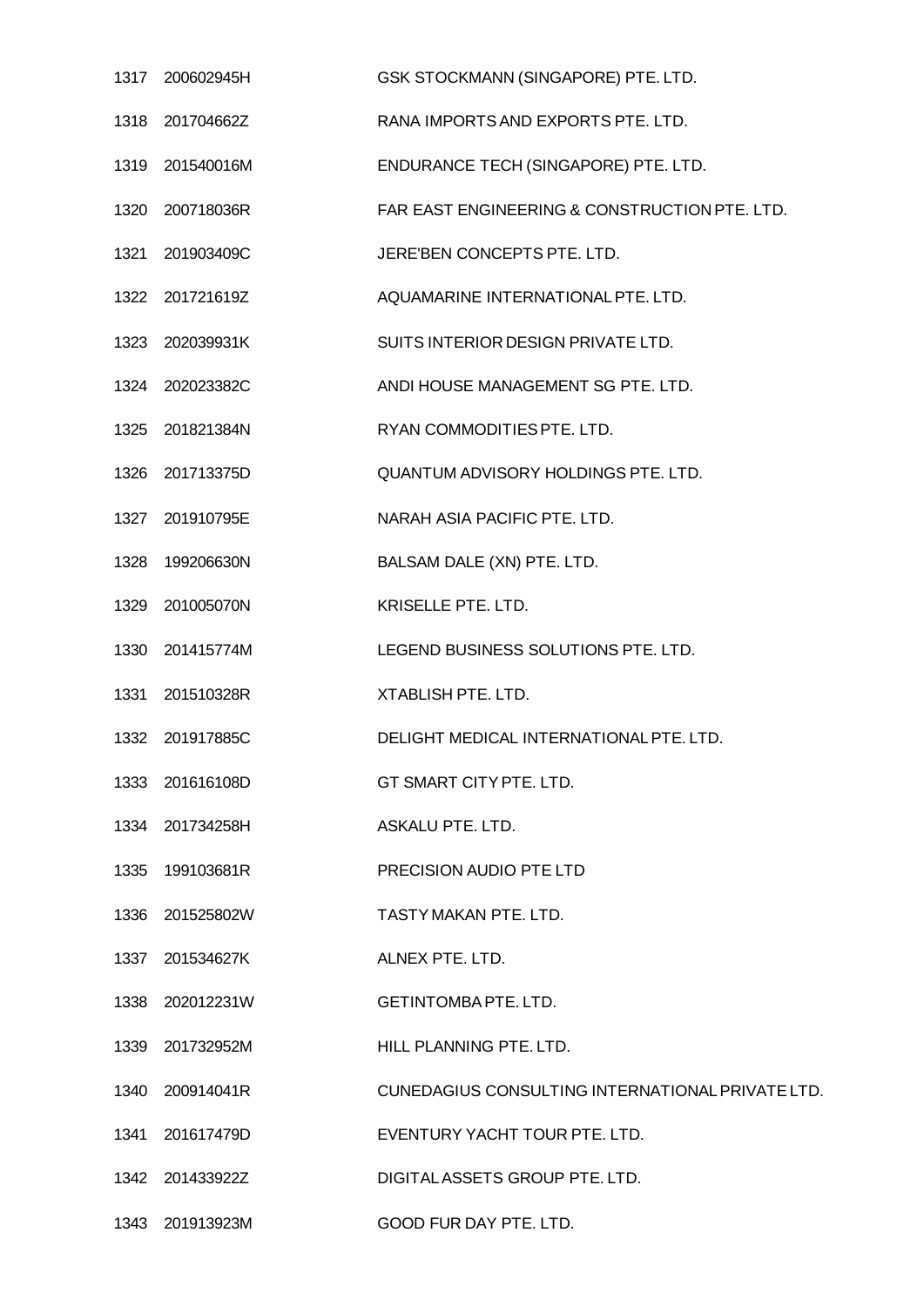|      | 1344  198104900W | <b>ZS PRIVATE LIMITED</b>                           |
|------|------------------|-----------------------------------------------------|
|      | 1345 201132822W  | <b>FRUNATIC PTE. LTD.</b>                           |
|      | 1346 201829304D  | ANGAT TECHNOLOGIES PTE. LTD.                        |
|      | 1347 202027695R  | XIA HU TRADE PTE. LTD.                              |
|      | 1348 201939269C  | <b>SGT FOUNDATION LTD.</b>                          |
|      | 1349 201805831Z  | COMMUNITY CHAIN FOUNDATION LTD.                     |
|      | 1350 201723473N  | EXPERSAVE PTE. LTD.                                 |
|      | 1351 199705850K  | AX 21 (TAIWAN) PTE LTD                              |
|      | 1352 201807949G  | WASHI INTERNATIONAL PTE. LTD.                       |
|      | 1353 202012771C  | FLAWLESS STUDIO PTE. LTD.                           |
|      | 1354 201131391G  | OPPEUS INTERNATIONAL (SINGAPORE) PTE. LIMITED       |
|      | 1355 200905317E  | CERULEAN HOLDINGS PTE. LIMITED                      |
|      | 1356 201700253N  | BUDDY & YOU PTE. LTD.                               |
|      | 1357 201609246W  | <b>UBOOK PTE. LTD.</b>                              |
|      | 1358 201617950M  | ORIENT TRACKWORKS ASIA PTE. LTD.                    |
| 1359 | 199002512D       | NUMERIC INTERNATIONAL PTE LTD                       |
| 1360 | 201318158H       | <b>INSTACOUPON PTE, LTD.</b>                        |
|      | 1361 200603770Z  | AAA COMMERCE PTE. LTD.                              |
|      | 1362 201015984Z  | <b>GERMAXCO HAULAGE &amp; WAREHOUSING PTE. LTD.</b> |
|      | 1363 197201655C  | HELI-CAMP (PTE) LTD.                                |
|      | 1364 197702065C  | UNIVERSAL MACHINE TOOLS (S) PTE. LTD.               |
|      | 1365 198800800D  | ACTLINK LOGISTICS PTE. LTD.                         |
| 1366 | 199105169W       | ADVANTECH HOLDINGS PTE LTD                          |
|      | 1367 200302566R  | SQ SYSTEMS PTE. LTD.                                |
|      | 1368 199700760G  | <b>GEO ASIA PACIFIC INC PTE LTD</b>                 |
|      | 1369 200004358W  | <b>G.T.I. MARKETING PTE LTD</b>                     |
| 1370 | 200801005W       | EONS GLOBAL HOLDINGS PTE. LTD.                      |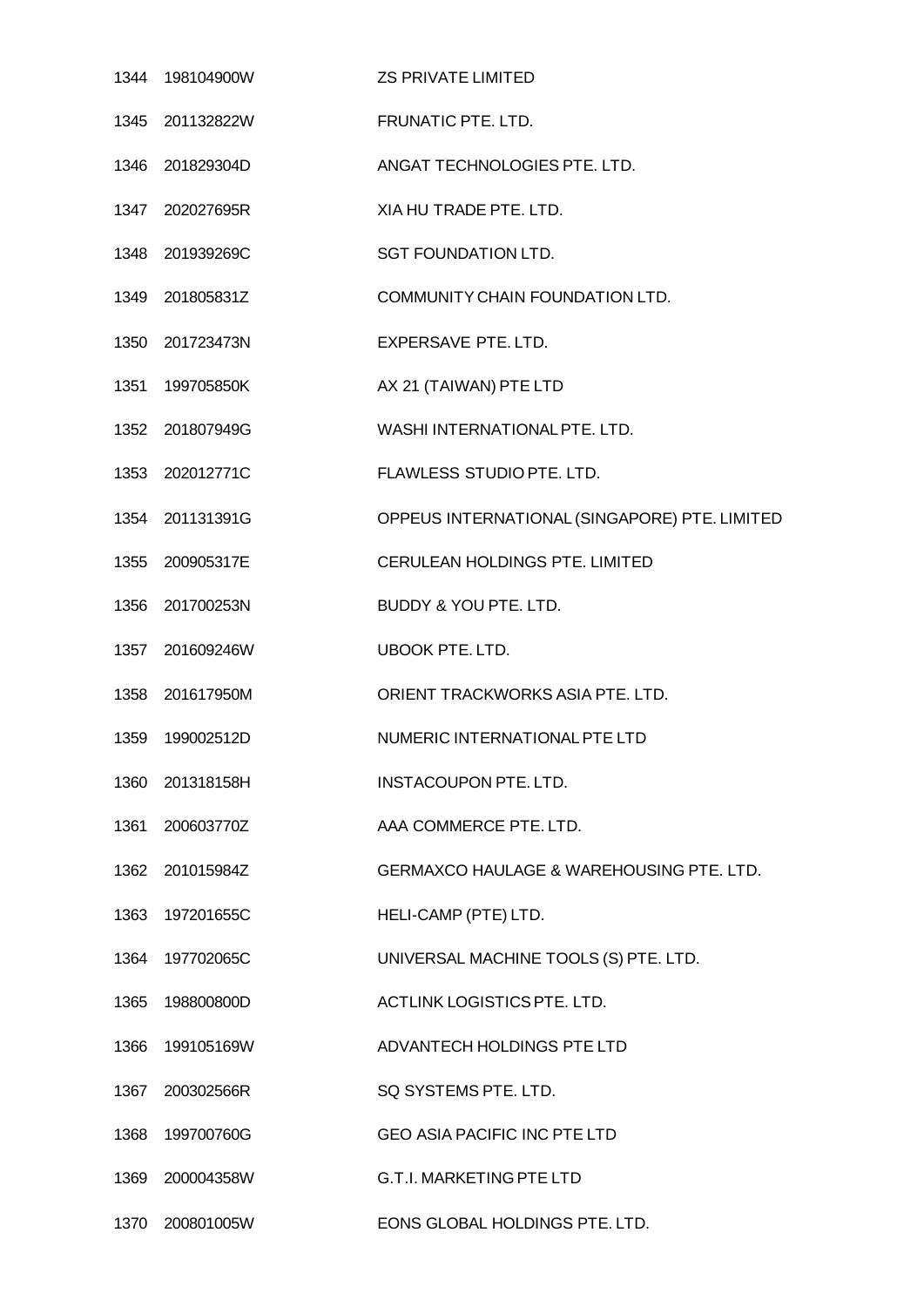|      | 1371 200818756G | LA CASCARA PTE. LTD.                                   |
|------|-----------------|--------------------------------------------------------|
|      | 1372 200821489W | <b>INVATECH PTE. LTD.</b>                              |
|      | 1373 201006586C | ALEXIS X PTE. LTD.                                     |
|      | 1374 201330353H | BLU JUNKIE PTE. LTD.                                   |
|      | 1375 201415331K | FOOD SENZE PTE. LTD.                                   |
|      | 1376 201437983M | <b>GLOBAL TRADING CAPITAL PTE. LTD.</b>                |
|      | 1377 201014926H | CLEAN EXPRESS MAINTENANCE & SERVICES PTE. LTD.         |
|      | 1378 201023731Z | TRITON SHIPPING CONSULTANTS (PTE.) LIMITED             |
|      | 1379 201117558D | FULLHOUSE SINGAPORE PTE. LTD.                          |
|      | 1380 201133792H | NYCK PTE. LTD.                                         |
|      | 1381 201213215N | J.S. BROTHERS PTE. LTD.                                |
|      | 1382 201303405R | PEEK A DEAL PTE. LTD.                                  |
|      | 1383 201307196D | <b>GREENLIGHT EXPO PTE. LTD.</b>                       |
|      | 1384 201913085Z | EURO TEXTILE HOLDING PTE. LTD.                         |
|      | 1385 201311763Z | JEDA INVESTMENT HOLDINGS PTE. LTD.                     |
| 1386 | 201331773H      | VIVAZ CONSULTRAINING PTE. LTD.                         |
| 1387 | 202013277K      | FIRST & FINAL PRIVATE LIMITED                          |
| 1388 | 201406743C      | PENG XUN FU CONSTRUCTION TRADING (SINGAPORE) PTE. LTD. |
|      | 1389 201409381C | BELC. PTE. LTD.                                        |
| 1390 | 201415809M      | ZEFST PTE. LTD.                                        |
|      | 1391 201407106M | KANGEN WELLNESS PTE. LTD.                              |
|      | 1392 201719614W | XING SPA PTE. LTD.                                     |
|      | 1393 201428500W | OGE ASIA PTE. LTD.                                     |
|      | 1394 201503279G | MY OUTLETS JPN PTE. LTD.                               |
| 1395 | 201508771N      | <b>B 3 TRADING &amp; SERVICES PTE. LTD.</b>            |
| 1396 | 201512287Z      | SMART HAND SERVICES PTE. LTD.                          |
| 1397 | 201524133H      | THE HCD GROUP PTE. LTD.                                |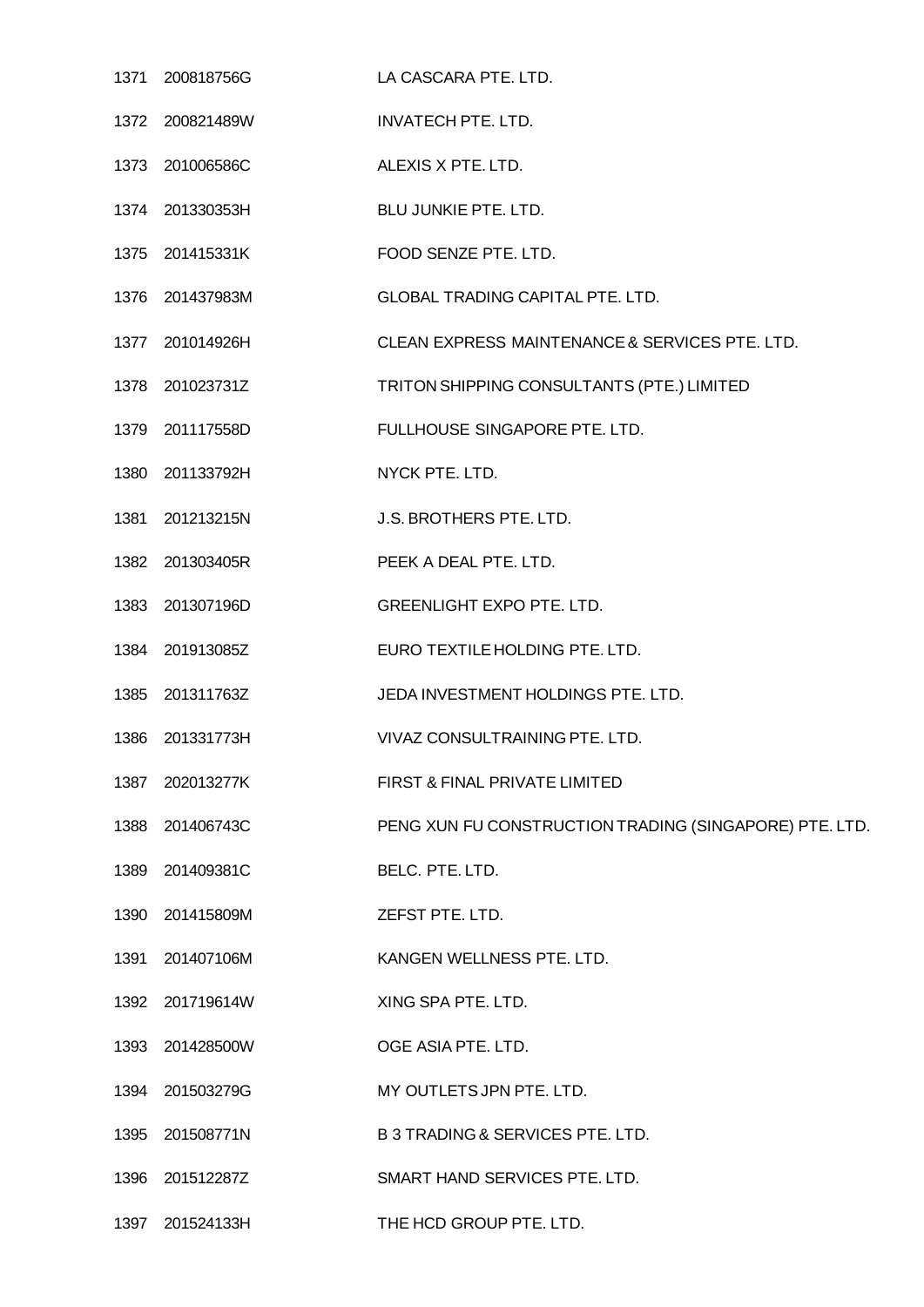| 1398 201533451W | LUSH CONSULTANCY PTE. LTD.                                     |
|-----------------|----------------------------------------------------------------|
| 1399 201537560Z | TGIM COLLECTIONS PTE. LTD.                                     |
| 1400 201540137D | DIAMOND TRUST PTE. LTD.                                        |
| 1401 201802890R | AIDERS CARE & SERVICES PTE. LTD.                               |
| 1402 200311347N | 106 VISUALS PTE, LTD.                                          |
| 1403 201936408N | SINGAPORE BRIGHT STAR INTL INDUSTRIAL DEVELOPMENT PTE.<br>LTD. |
| 1404 201900314R | ABCDE FITNESS PTE. LTD.                                        |
| 1405 201919786K | <b>GNLT LNG MARKETING PTE. LTD.</b>                            |
| 1406 202100461W | N DEGREE PTE. LTD.                                             |
| 1407 201941896C | BLITZ PTE. LTD.                                                |
| 1408 201829038C | FURRIGAMI PTE. LTD.                                            |
| 1409 201100306R | PLAYFAST TECHNOLOGIES HOLDING PTE. LTD.                        |
| 1410 200920407C | ASIA HEALTHCARE ASSOCIATES PTE. LTD.                           |
| 1411 201311063W | OIL TRADING COMPANY PTE. LTD.                                  |
| 1412 201735985M | SNEAKEST PTE. LTD.                                             |
| 1413 202012828H | ATA ADVISORY PTE. LTD.                                         |
| 1414 201933365N | GOODTOKEN GLOBAL FOUNDATION LTD.                               |
| 1415 201728310M | INVESCO TECHNOLOGY PTE. LTD.                                   |
| 1416 201617933Z | WOW SG MOBILE PTE. LTD.                                        |
| 1417 201634260K | ACELAB ASIA PTE. LTD.                                          |
| 1418 201427241Z | PARADOX SOLUTIONS PTE. LTD.                                    |
| 1419 202015670E | FERNA HEALTHCARE PTE. LTD.                                     |
| 1420 201703887M | SATCG CONSULTING PTE. LTD.                                     |
| 1421 201825809E | WHITE DRACA INTERNATIONAL PTE. LTD.                            |
| 1422 202016005Z | YUAN DONG TRADING PTE. LTD.                                    |
| 1423 202019101Z | TRINITY FINANCIAL SERVICES PTE. LTD.                           |
| 1424 201415881G | VIVAT PTE. LTD.                                                |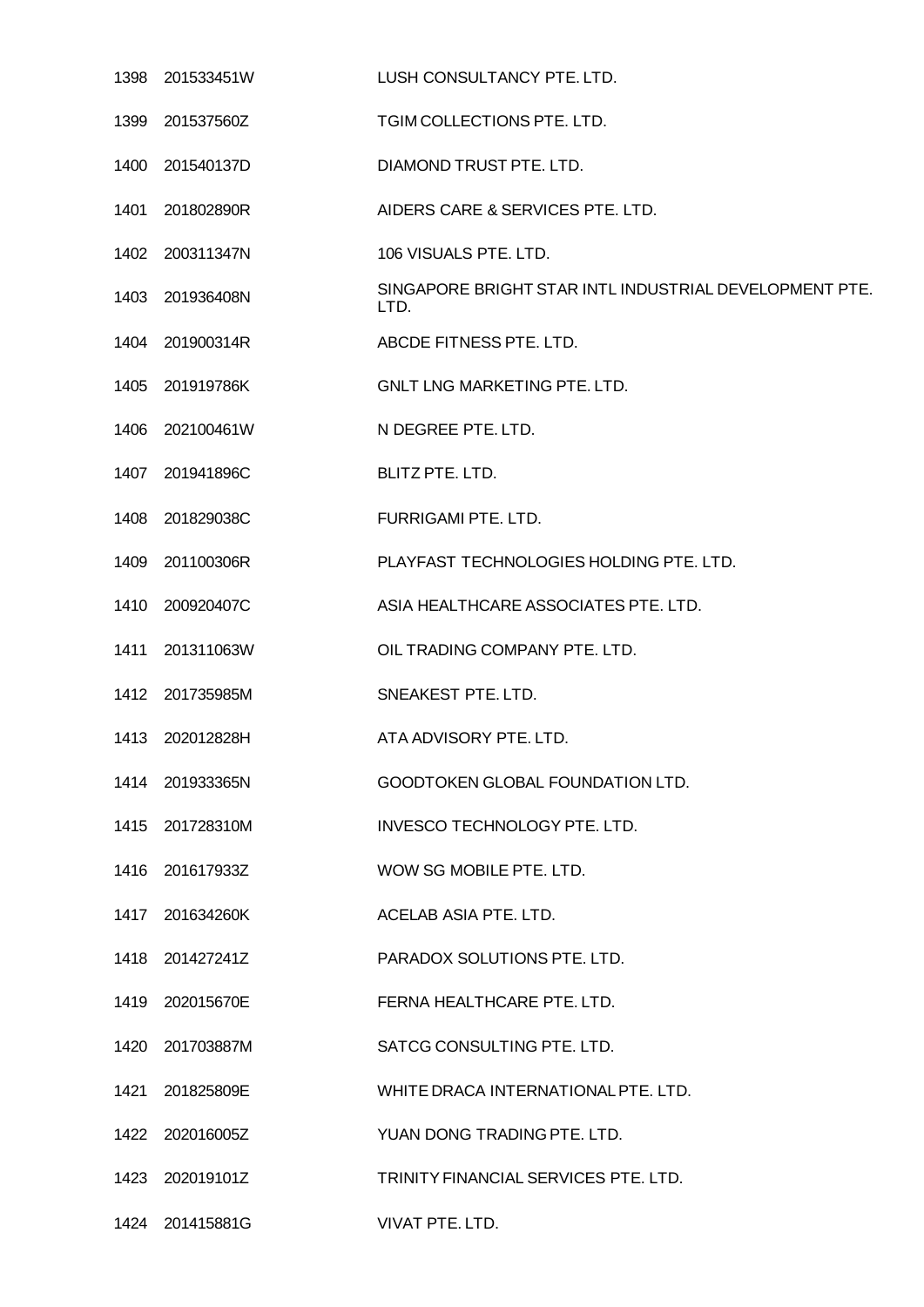|      | 1425 201903332H | UNITRADE GLOBAL (SG) PTE. LTD.                      |
|------|-----------------|-----------------------------------------------------|
|      | 1426 201904532N | WEALTH PLANET PTE. LTD.                             |
|      | 1427 201611744R | JAPAN-ASIA NAILS & EYE BEAUTY ASSOCIATION PTE. LTD. |
|      | 1428 201832013E | FBH PTE. LTD.                                       |
|      | 1429 201931178W | NOUVEAU RICHE PTE, LTD.                             |
|      | 1430 201706265G | WUNDER LEASING PTE. LTD.                            |
|      | 1431 201418084M | DELIGHT OVERTURE PTE. LTD.                          |
|      | 1432 201617852Z | FIVE ARROWS PTE. LTD.                               |
|      | 1433 201912827E | RICHGREEN CONSTRUCTION PTE. LTD.                    |
|      | 1434 201602240W | ARKPLANE PTE. LTD.                                  |
|      | 1435 202019092K | GAME CLOUD PTE. LTD.                                |
|      | 1436 201926048H | LINDEN INSURANCE BROKERS PTE. LTD.                  |
|      | 1437 202016783C | SGHL LOGISTICS PTE. LTD.                            |
|      | 1438 199303413G | ALL CONSTRUCTION ENGINEERING PTE. LTD.              |
|      | 1439 201904623G | SRS AUTOMOBILES PTE. LTD.                           |
|      | 1440 201013219K | QINGJIAN REALTY (SERANGOON) PTE. LTD.               |
| 1441 | 199608573K      | <b>GREAT PEAK CONSTRUCTION PTE LTD</b>              |
|      | 1442 201809790R | AC3LABS PTE. LTD.                                   |
|      | 1443 201502374K | EBENEZER CAPITAL PRIVATE LIMITED                    |
|      | 1444 200916444Z | <b>GRAND HOLIDAYS PTE, LTD.</b>                     |
|      | 1445 201836411G | NEW SPRING PTE. LTD.                                |
|      | 1446 199407711W | INKIN ENTERPRISE PTE LTD                            |
|      | 1447 201226074W | OUE BAYTOWN PTE. LTD.                               |
|      | 1448 201901604D | THE PETITE BASICS PTE. LTD.                         |
|      | 1449 201939357C | YK PLANT INTERNATIONAL PTE. LTD.                    |
|      | 1450 201727616E | CONSENSYS GLOBAL PTE. LTD.                          |
|      | 1451 201943247N | PEBINIS MUDA PTE. LTD.                              |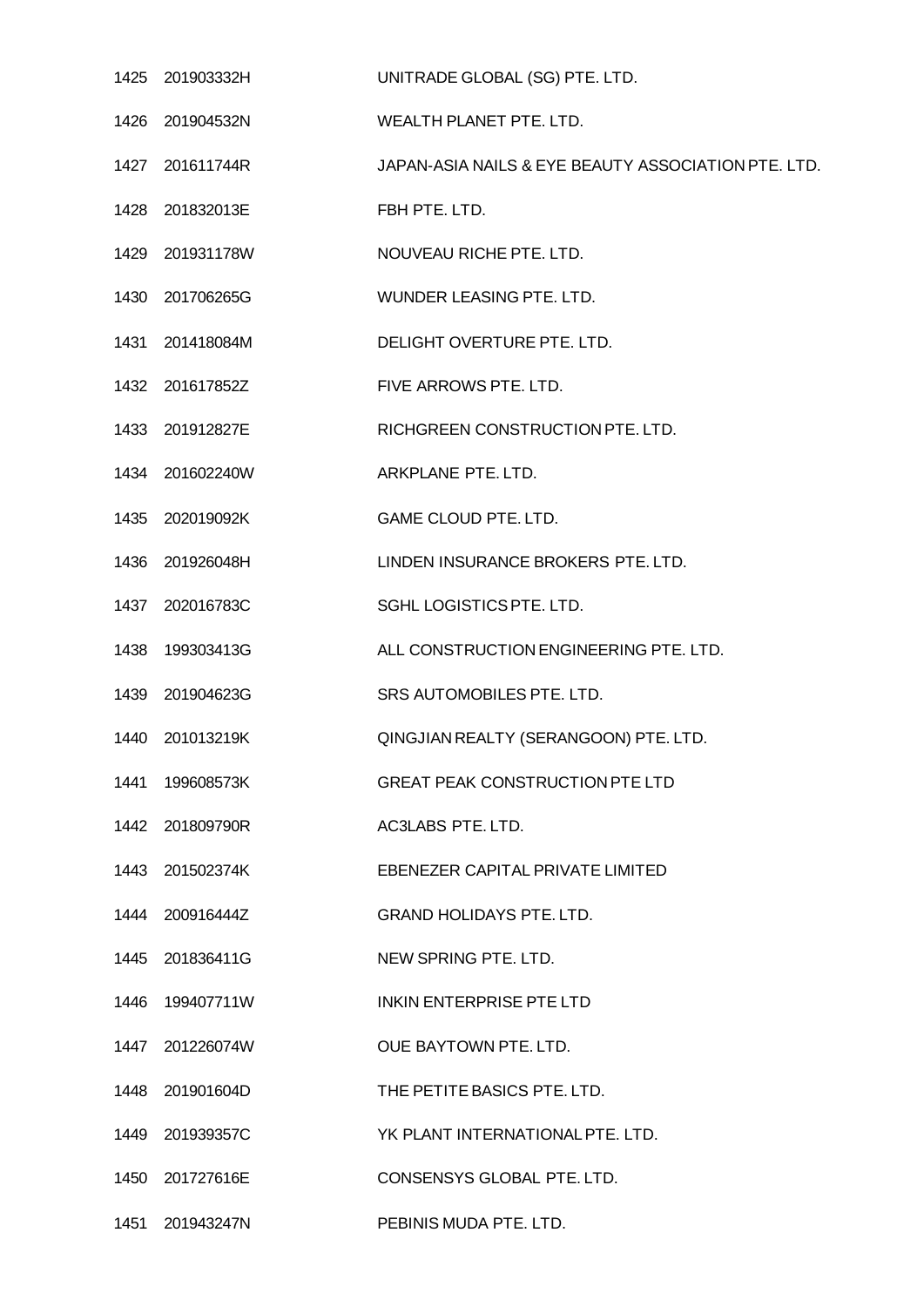|                                        | CLEARWATER HOLDINGS PTE. LTD.                 |
|----------------------------------------|-----------------------------------------------|
| 1453 201934629G                        | DA PAI DANG SEAFOOD PTE. LTD.                 |
| 1454 201941586E                        | PSASIA PTE. LTD.                              |
| 1455 201943883H                        | XIN HONGWEI PTE. LTD.                         |
| 1456 201802459E                        | <b>CTCH ENTERPRISE PTE, LTD.</b>              |
| 1457 201132523E                        | TCJM HOLDINGS PTE. LTD.                       |
| 1458 201820638C                        | SONGMAG PTE. LTD.                             |
| 1459 201416287C                        | <b>LOCATION MEDIA PTE. LIMITED</b>            |
| 1460 201311928M                        | OCM SINGAPORE NJORD HOLDINGS ALICE, PTE. LTD. |
| 1461 200410860D                        | K. L. HO MANAGEMENT PTE. LTD.                 |
| 1462 201914889R                        | 6-INFINITY PTE. LTD.                          |
| 1463 201941014C                        | ADVANCE ECO ENGINEERING PTE. LTD.             |
| 1464 200405846G                        | PORTASHIELD PTE. LTD.                         |
| 1465 201021964G                        | VARA INVESTMENTS PTE. LTD.                    |
| 1466 202028921D                        | XIN JIN KO PTE. LTD.                          |
| 1467 200510898M                        | YOLK PTE. LTD.                                |
| 1468 200106834W                        | PACIFICA DEVELOPMENT & CONSTRUCTION PTE LTD   |
| 1469 201938627K                        | YOUNG FOCUS PTE. LTD.                         |
| 1470 201914130M                        | CHAMPION GLOBAL CHARTERS PTE. LTD.            |
| 1471 199504105R                        | CHONG BROTHERS GENERAL CONTRACTOR PTE LTD     |
| 1472 201624543D                        | URBAN MANGROVES PTE. LTD.                     |
| 1473 201907893N                        | RESILIENCE CONSULTING PRIVATE LIMITED         |
| 1474 201907997M                        | <b>GLOW TECHNOLOGIES PTE. LTD.</b>            |
| 1475 201605400E                        | J2 BEAUTY PTE. LTD.                           |
| 1476 202106591H                        | SPANISHCLASE PTE. LTD.                        |
| 1477 202023905Z                        | YI BEN RU PTE. LTD.                           |
| 1478 202024341R DE YANG YUAN PTE. LTD. |                                               |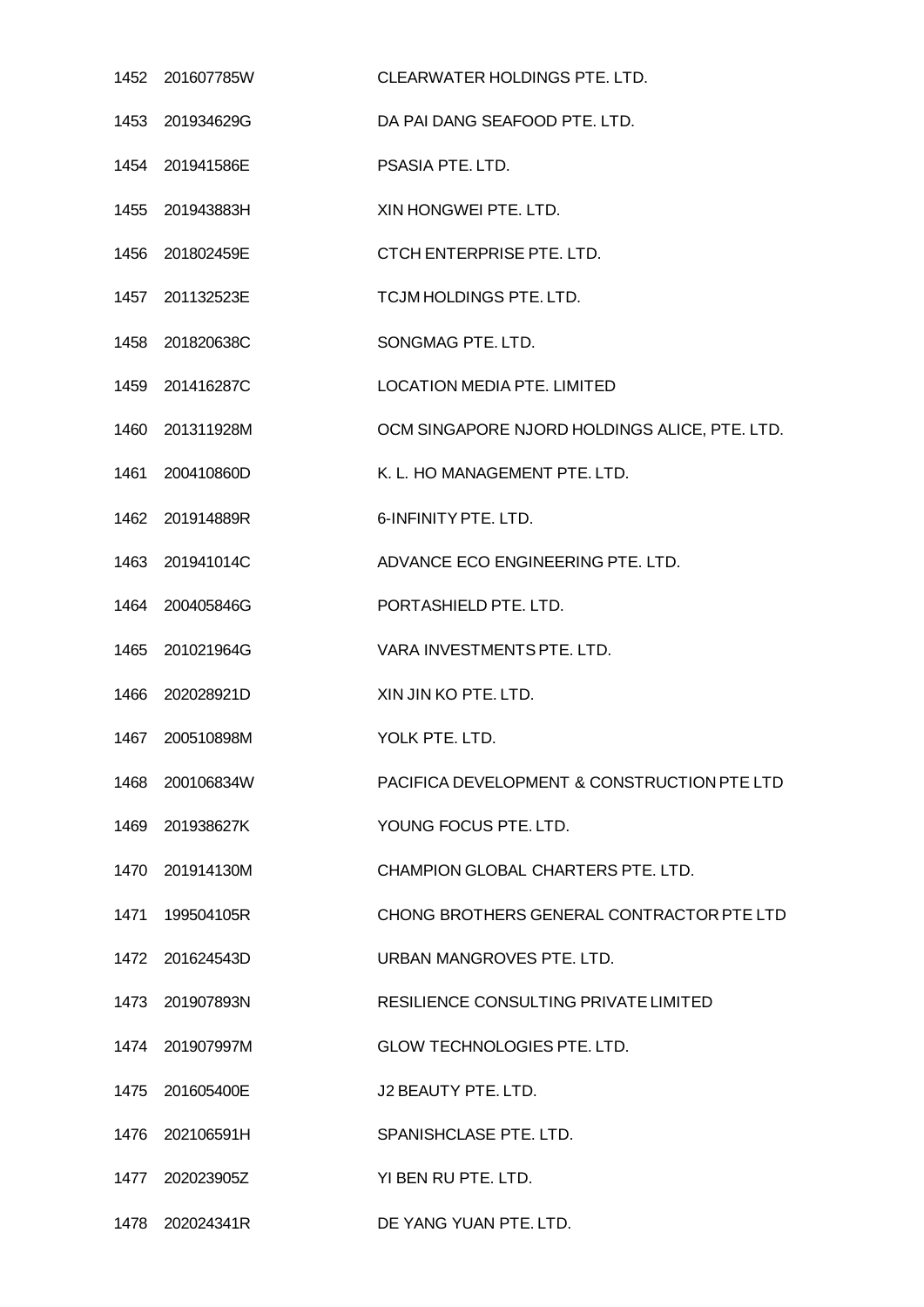| 1479 201007334D  | BARC CENTRAL LABORATORIES PTE. LTD.           |
|------------------|-----------------------------------------------|
| 1480 201824958R  | CORPSERVE ASIA PTE. LTD.                      |
| 1481  198700523N | LOKEN (SINGAPORE) PTE LTD                     |
| 1482 201435531R  | AMPOL PROCUREMENT SERVICES PTE. LTD.          |
| 1483 201831015K  | JAM & CO. PTE. LTD.                           |
| 1484 201804864N  | ASIA LIMO PTE. LTD.                           |
| 1485 201921276M  | SGHAL HUB PTE. LTD.                           |
| 1486 201937517G  | KSG TRAVEL AND TOURS PTE. LTD.                |
| 1487 201222714W  | TODD BELTZ PHOTOGRAPHY PTE. LTD.              |
| 1488 202026396G  | DONMA DEVELOPMENT PTE. LIMITED                |
| 1489 200100236N  | THE BIG BANG COMMUNICATIONS COMPANY PTE. LTD. |
| 1490 200801901E  | KEEN CAPITAL INSURANCE PTE. LTD.              |
| 1491 201720666N  | DENVHI OVERSEAS PTE. LTD.                     |
| 1492 201902315Z  | SKILL PUPILS PTE. LTD.                        |
| 1493 201616988C  | SAUCE SOLUTIONS PTE. LTD.                     |
| 1494 202042167C  | SG NAMAKO TRADING PTE, LTD.                   |
| 1495 201403309H  | <b>QUALITY LIFESTYLE PTE. LTD.</b>            |
| 1496 201607452D  | KIND EXPRESS PTE. LTD.                        |
| 1497 201600499R  | ASPEN INCORPORATION PTE. LTD.                 |
| 1498 201628190C  | ZHAOYING URBAN RAIL TRANSIT PTE. LTD.         |
| 1499 201617556Z  | KE INTERNATIONAL COLLEGE PTE. LTD.            |
| 1500 201733123E  | HIBIDI ENTERTAINMENT PTE. LTD.                |
| 1501 202010594W  | <b>GEORA SALES PTE. LTD.</b>                  |
| 1502 202009588W  | ALEXIA TRADING PTE. LTD.                      |
| 1503 201019939R  | HALF-X PTE, LTD.                              |
| 1504 201701591D  | SKINNYMINT PTE, LTD.                          |
| 1505 201007497G  | AYUROMA ADVISORY INTERNATIONAL PTE. LTD.      |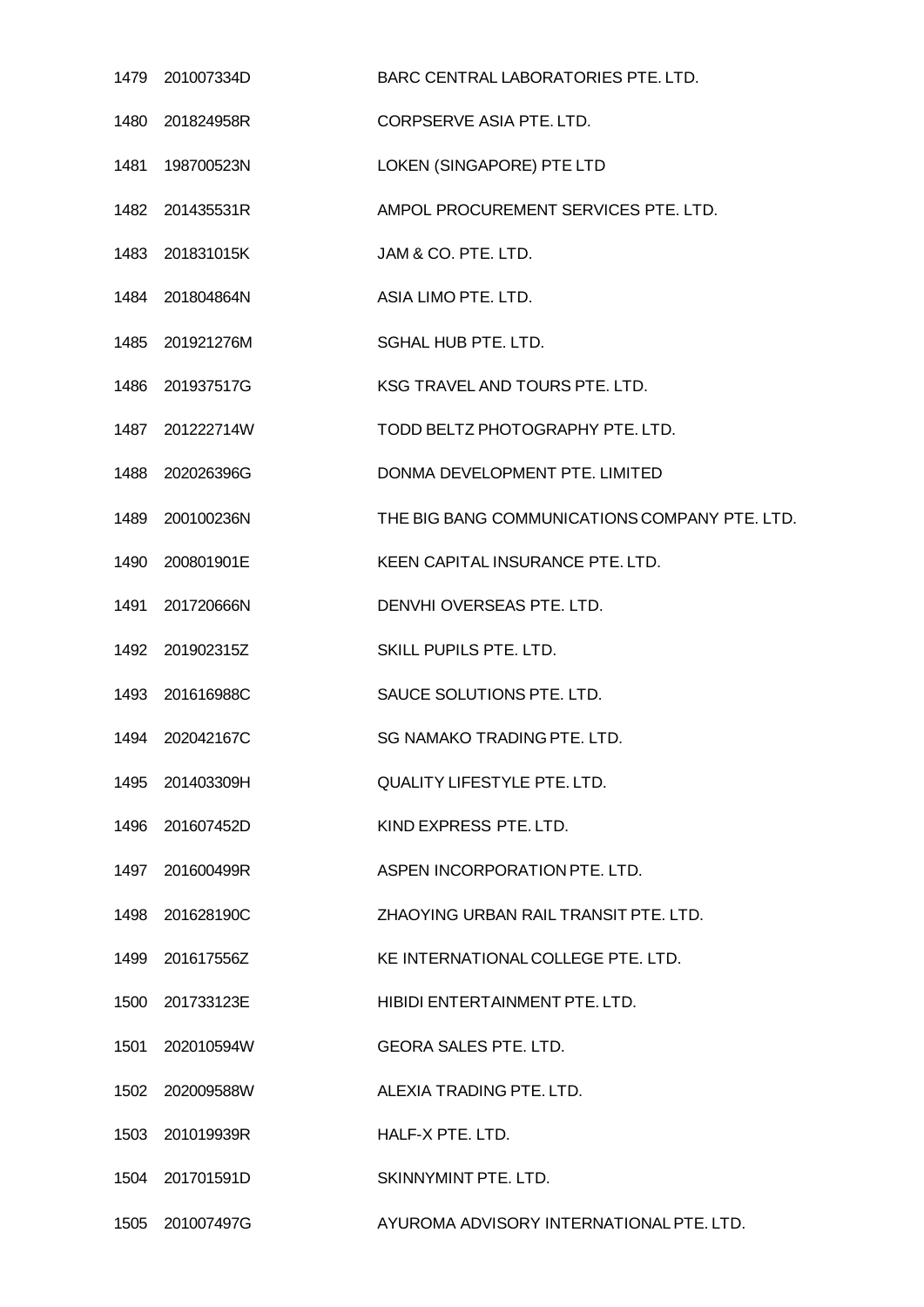|      | 1506 201923022H  | SERAL INTERNATIONAL ASIA PTE. LTD.              |
|------|------------------|-------------------------------------------------|
|      | 1507 201413400D  | CITRINE SYSTEM (S) PTE. LTD.                    |
|      | 1508 201827964N  | TIPPING POINT MARKETING ASIA PTE. LTD.          |
|      | 1509 201842712N  | <b>BISMI MARITIME PTE. LTD.</b>                 |
|      | 1510 201023671R  | MEDIA AGE CO PTE. LTD.                          |
|      | 1511 201728704C  | DAMINI EXCHANGE PTE. LTD.                       |
|      | 1512 200500219R  | ALLIANCE MINING INVESTMENTS PTE. LTD.           |
|      | 1513 201908345R  | BTO SUPER HOLDINGS Q CO III PTE. LTD.           |
|      | 1514 201127868W  | JIANGLI CONSTRUCTION PTE. LTD.                  |
|      | 1515 201605899R  | XELLE PTE, LTD.                                 |
|      | 1516 200819474D  | THE SCALPTURE PTE. LTD.                         |
|      | 1517  197800009Z | HO CHENG CHUAN TRADING (S) PTE. LTD.            |
|      | 1518 201315609Z  | PWA HOUSE PTE. LTD.                             |
|      | 1519 201528085E  | CROSS TALENT SEARCH CONSULTANCY PTE. LTD.       |
|      | 1520 202015572M  | RJ MEDIA PRODUCTION PRIVATE LIMITED             |
| 1521 | 199205671Z       | OAKWELL ENGINEERING INTERNATIONAL PTE LTD       |
|      | 1522 201604385K  | RONG SHU XIA BAK KUT TEH PTE. LTD.              |
|      | 1523 201416793D  | KIMFAH PTE, LTD.                                |
|      | 1524 200404502M  | ANTIBAC LABORATORIES PTE. LTD.                  |
|      | 1525 202028249N  | YINFEY ENERGY PTE. LTD.                         |
|      | 1526 201214970N  | DILEX PTE. LTD.                                 |
|      | 1527 201530927H  | RAM GROUP HOLDINGS PTE. LTD.                    |
|      | 1528 202014284G  | RBOT PTE. LTD.                                  |
|      | 1529 201700711N  | CUTTING PTE. LTD.                               |
|      | 1530 201418288E  | NAMAYA PTE. LTD.                                |
|      | 1531 201909894W  | WIN'S MOVIE PRODUCTION (HONG KONG) CO PTE. LTD. |
|      |                  | SINFER PTE. LTD.                                |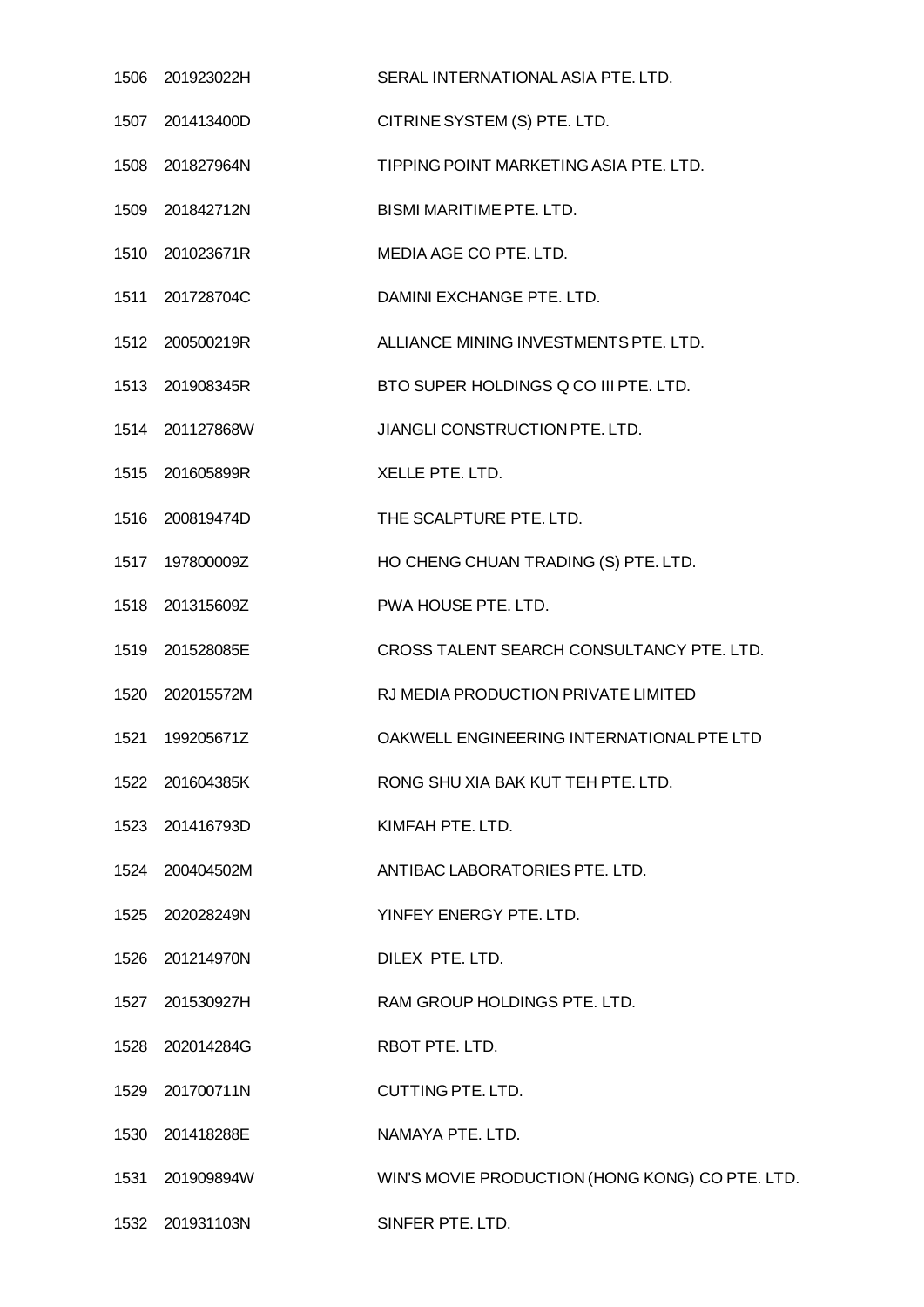| 1533 202031347K LOBANG QUEEN PTE. LTD. |                                              |
|----------------------------------------|----------------------------------------------|
| 1534 202031686N                        | ES CENTRAL PTE. LTD.                         |
| 1535 201915237Z                        | HYPE STUDIO PTE. LTD.                        |
| 1536 201334569C                        | MOTHER EARTH BEAUTY PTE. LTD.                |
| 1537 199802064E                        | <b>CARONA HOLDINGS PTE LTD</b>               |
| 1538 202017966N                        | MDAC AGENCY PTE. LTD.                        |
| 1539 201312798H                        | <b>CUSTOMART PTE. LTD.</b>                   |
| 1540 201826764H                        | VICTORY ASIAN FOODS PTE. LTD.                |
| 1541 202011531E                        | MI-KA MOTORPARTS ASIA PTE. LTD.              |
| 1542 201929605C                        | STIRLING YORK CAPITAL PTE. LTD.              |
| 1543 201414624W                        | KEVOKANVAS PTE. LTD.                         |
| 1544 202113016W                        | TOV MANAGEMENT PTE, LTD.                     |
| 1545 201810498K                        | SENIOR ADULT LIFE TRANSFORMATION LTD.        |
| 1546 201308631C                        | JJ HAMILTON PTE. LTD.                        |
| 1547 201714536H                        | EJUVEN PTE. LTD.                             |
| 1548 201229849Z                        | MAYAN RESOURCES (ASIA) PTE. LTD.             |
| 1549 201810998D                        | ARKMED SINGAPORE PTE. LTD.                   |
| 1550 201937354R                        | <b>GM MARKETS PTE. LIMITED</b>               |
| 1551 201623703E                        | PECK CHOON YUAN F&B PTE. LTD.                |
| 1552 202105875N                        | QWERTY WEB CONSULTANCY (PRIVATE LIMITED)     |
| 1553 201939956W                        | KVV MINING TRADING AND INVESTMENTS PTE. LTD. |
| 1554 198803348W                        | TEO LI HUAT (IMPEX) PTE LTD                  |
| 1555 202007623H                        | EASTERN GLOBAL SOLUTIONS PTE. LTD.           |
| 1556 201510626W                        | <b>IRON BRIDGE PTE. LTD.</b>                 |
| 1557 201807256E                        | VOC SOLUTION PTE. LTD.                       |
| 1558 201310906H                        | <b>ITALIAN HOMES PTE. LTD.</b>               |
| 1559 201531193N                        | SUNRISE KONA PTE. LTD.                       |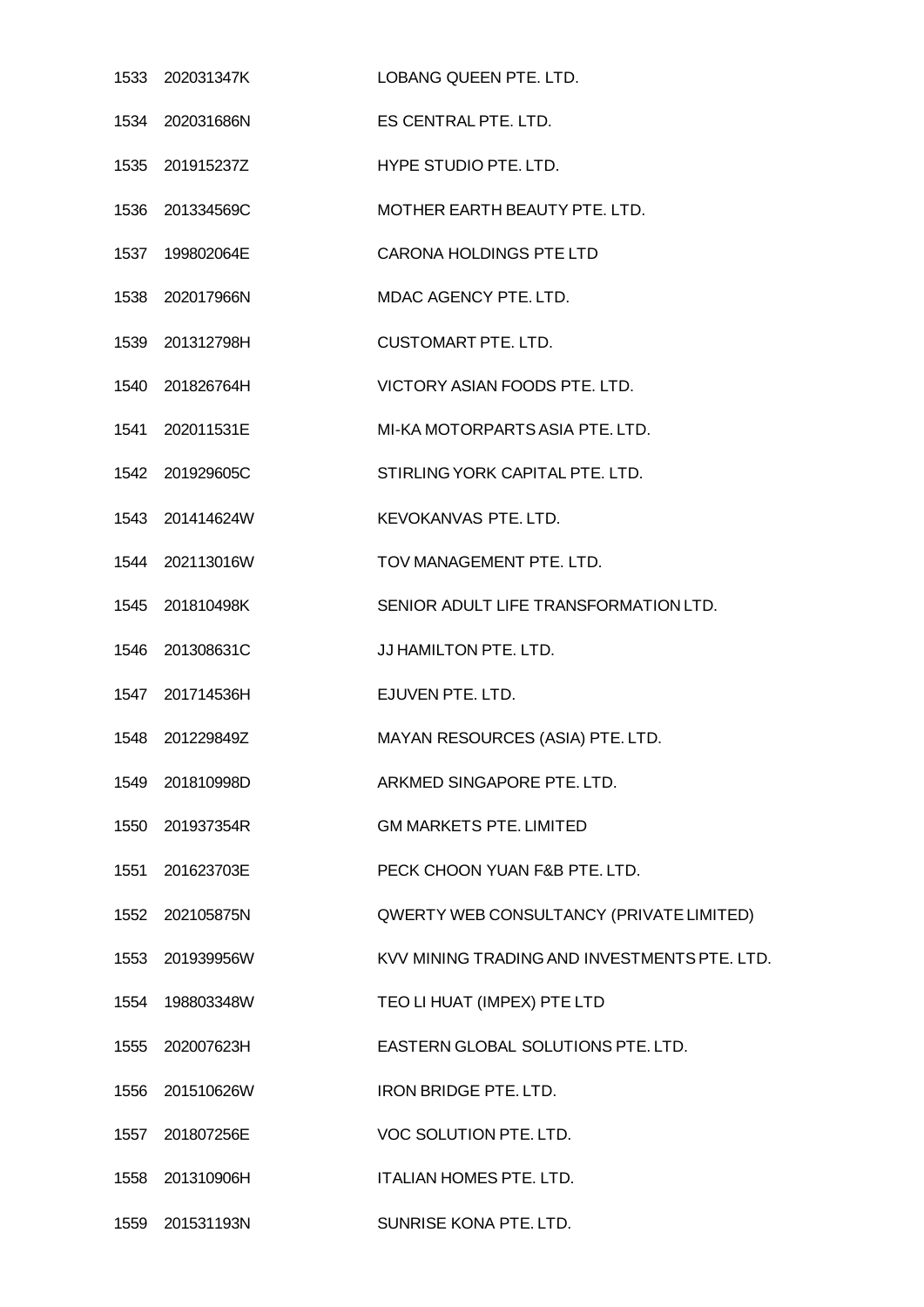| 1560 202023919R | ANS CAPITAL PTE. LTD.                       |
|-----------------|---------------------------------------------|
| 1561 202003566M | KS VENTURE PTE. LTD.                        |
| 1562 202038093C | OXFORD TECH PTE. LTD.                       |
| 1563 201722820Z | LINGSING PTE. LTD.                          |
| 1564 201118449D | RENAISSANCE CAPITAL PTE. LTD.               |
| 1565 201937780H | LOTTERYTHREE PTE. LTD.                      |
| 1566 201616930K | UTICA ELECTRIC PTE. LTD.                    |
| 1567 201815191M | GOLDEN ARIE MEDIA TECH PTE. LTD.            |
| 1568 201213578G | MONTRACHET HOLDINGS PRIVATE LIMITED         |
| 1569 201706698R | <b>GRANDE DOORS PTE. LTD.</b>               |
| 1570 201503897W | SCINOR (ASIA) PTE. LTD.                     |
| 1571 201112628W | THIRTEEN RESOURCES & MACHINERY PTE. LTD.    |
| 1572 201940469C | PET CHAIN PTE. LTD.                         |
| 1573 201835691C | MODA CREATIVA (S) PTE. LTD.                 |
| 1574 201321793R | JU YUN ID PTE. LTD.                         |
| 1575 201903792D | REVAMP PACIFIC PTE, LTD.                    |
| 1576 201726878R | LEO TECH INFO SYSTEMS PTE. LTD.             |
| 1577 200700980R | PALOMA PTE. LTD.                            |
| 1578 201921459H | JWJE PTE. LTD.                              |
| 1579 201822530M | ZUN TECH INFORMATION PTE, LTD.              |
| 1580 201607506W | SK AUTO SERVICES PTE. LTD.                  |
| 1581 201917489G | ONENESS ECOSYSTEM PTE. LTD.                 |
| 1582 201431458W | MARINELEC TECHNOLOGIES ASIA PRIVATE LIMITED |
| 1583 201807255N | AXIOMSL CLOUD SOLUTIONS PTE. LTD.           |
| 1584 201624999K | ASIA CONNECT PTE. LTD.                      |
| 1585 201542137R | PENANG DESSERTS PTE. LTD.                   |
|                 | KUYO PTE. LTD.                              |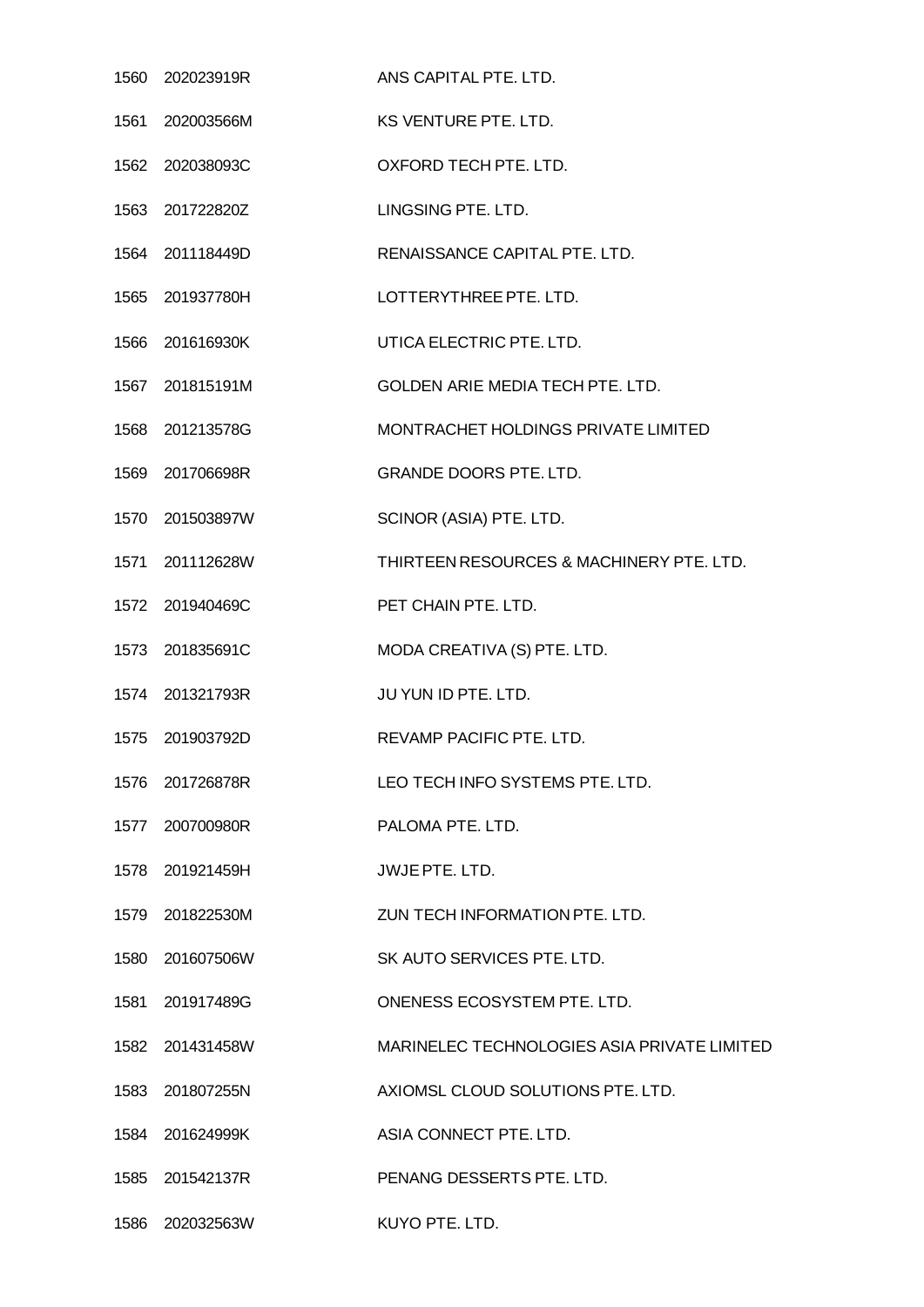| 1587 | 201914495G      | DBH TRADING SERVICES (SINGAPORE) PTE. LTD.             |
|------|-----------------|--------------------------------------------------------|
| 1588 | 201734961G      | OPULUXE LIFESTYLE PTE. LTD.                            |
|      | 1589 201633935M | BISU BISU PTE. LTD.                                    |
|      | 1590 201928966R | STRONGLY GAIN PTE. LIMITED                             |
| 1591 | 201939855M      | GLOBAL POWERSOURCE (ROCKET) PTE. LTD.                  |
|      | 1592 202011857Z | TRUSTSCAN PTE. LTD.                                    |
|      | 1593 201820139Z | <b>GENELOGUE PTE. LTD.</b>                             |
|      | 1594 201916462H | MIRASA EVENTS PTE. LIMITED                             |
|      | 1595 200415061Z | HUA NAN MARINE PTE. LTD.                               |
|      | 1596 201841592K | CROZZIO PTE. LTD.                                      |
|      | 1597 202036683D | JOYPILE PTE.                                           |
|      | 1598 201916611D | UNITED MAINTENANCE & LOGISTICS PTE. LTD.               |
| 1599 | 201831088M      | WORLD AGRICULTURAL MACHINERY (INTERNATIONAL) PTE. LTD. |
|      | 1600 201626802W | KIYOLA PTE. LTD.                                       |
| 1601 | 200705127C      | 9 PUB PTE. LTD.                                        |
|      | 1602 201828323C | HONGTU CONSTRUCTION & PLUMBING PTE. LTD.               |
|      | 1603 200717535C | HILL SOURCES MINING PTE. LTD.                          |
|      | 1604 201915060M | ENCLAVE 123 PTE. LTD.                                  |
|      | 1605 202111537N | WALTZ TRADING & WHOLESALES PTE. LTD.                   |
|      | 1606 201014889D | SIGHTLINE PTE. LTD.                                    |
|      | 1607 201702997D | PIN JIA ZL ENTERPRISE PTE. LTD.                        |
|      | 1608 201828173R | NANA'S GREEN TEA (SEA) PTE. LTD.                       |
|      | 1609 201920785K | SHUN CHANG CONSTRUCTION PTE. LTD.                      |
|      | 1610 201924841R | AMAZINGLY RADIANT MARKETING PTE. LTD.                  |
| 1611 | 201633779W      | NARUTO PTE. LTD.                                       |
|      | 1612 200920820H | MC STYLELINES PTE. LTD.                                |
|      | 1613 202026814R | JIUDING INT PTE. LTD.                                  |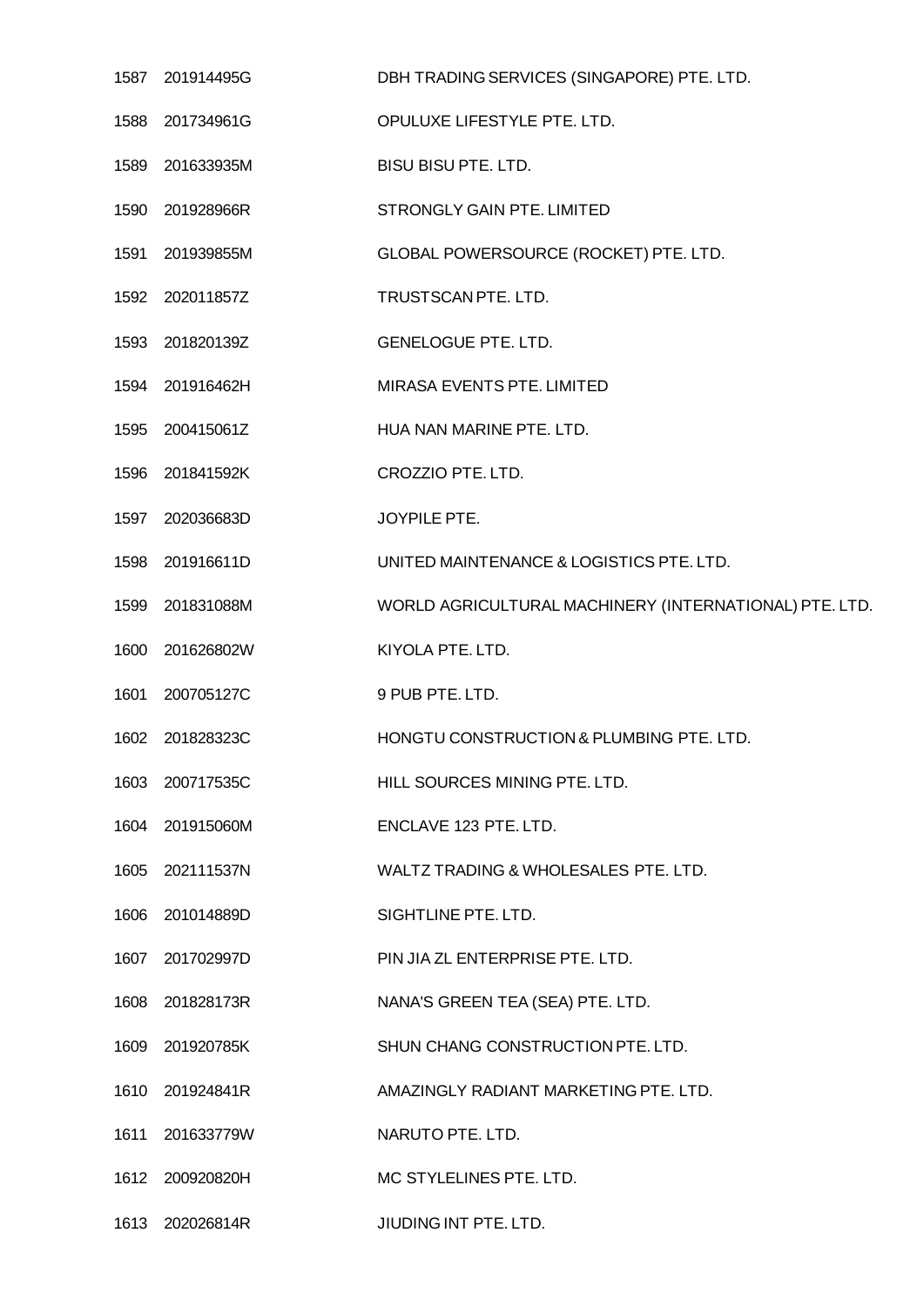|      | 1614 201024842N | SINGAPORE JIANGLING INTERNATIONAL TRADE CO. PTE. LTD. |
|------|-----------------|-------------------------------------------------------|
|      | 1615 201320906G | ALL THINGS ORGANIC PTE. LTD.                          |
|      | 1616 201508392M | AGAPE EXECUTIVE SEARCH PTE. LTD.                      |
|      | 1617 201313371E | AUTECH AUTO PTE. LTD.                                 |
|      | 1618 202002595D | SCOLAND PTE. LTD.                                     |
|      | 1619 201709414K | ZOWEDO PRIVATE LIMITED                                |
|      | 1620 202017642C | SINGA MERCHANT PTE. LTD.                              |
|      | 1621 201731980M | CONXIE PTE. LTD.                                      |
|      | 1622 200723318M | S&M BIZGROUP PTE. LTD.                                |
|      | 1623 201700605K | PEZZO GROUP PTE. LTD.                                 |
|      | 1624 202032195Z | HONG AN TRADING PTE, LTD.                             |
|      | 1625 201817069Z | QIAN TAI INVESTMENT MANAGEMENT PTE. LTD.              |
|      | 1626 201943574D | NAN MAO ECOTECHNOLOGY PTE. LTD.                       |
|      | 1627 201612389Z | JI SHI QIONG (TCM) PTE. LTD.                          |
|      | 1628 201939542D | <b>GMT FOUNDATION LTD.</b>                            |
| 1629 | 202106539Z      | LIFZ+ CLARITY PTE. LTD.                               |
|      | 1630 202013482W | <b>BARENAKED PRIVATE LIMITED</b>                      |
| 1631 | 198104776D      | SILVER LINK PTE. LTD                                  |
|      | 1632 198004252W | ELCEETEE CREDIT PTE LTD                               |
|      | 1633 201842096W | TRAKARO PTE. LTD.                                     |
|      | 1634 201701313N | ASIAN MANAGEMENT AND CONSULTING PTE. LTD.             |
|      | 1635 201819493D | RESTE HEALTH PTE. LTD.                                |
| 1636 | 201501526C      | FINSURGENTS PTE. LTD.                                 |
|      | 1637 201610849H | BIG HOOHAA PTE. LTD.                                  |
|      | 1638 201612689D | OCTO RESOURCES PTE. LTD.                              |
| 1639 | 201615294M      | NASHITA ELITE PTE. LTD.                               |
|      | 1640 201620073D | INTERIOR RHYTHM PTE. LTD.                             |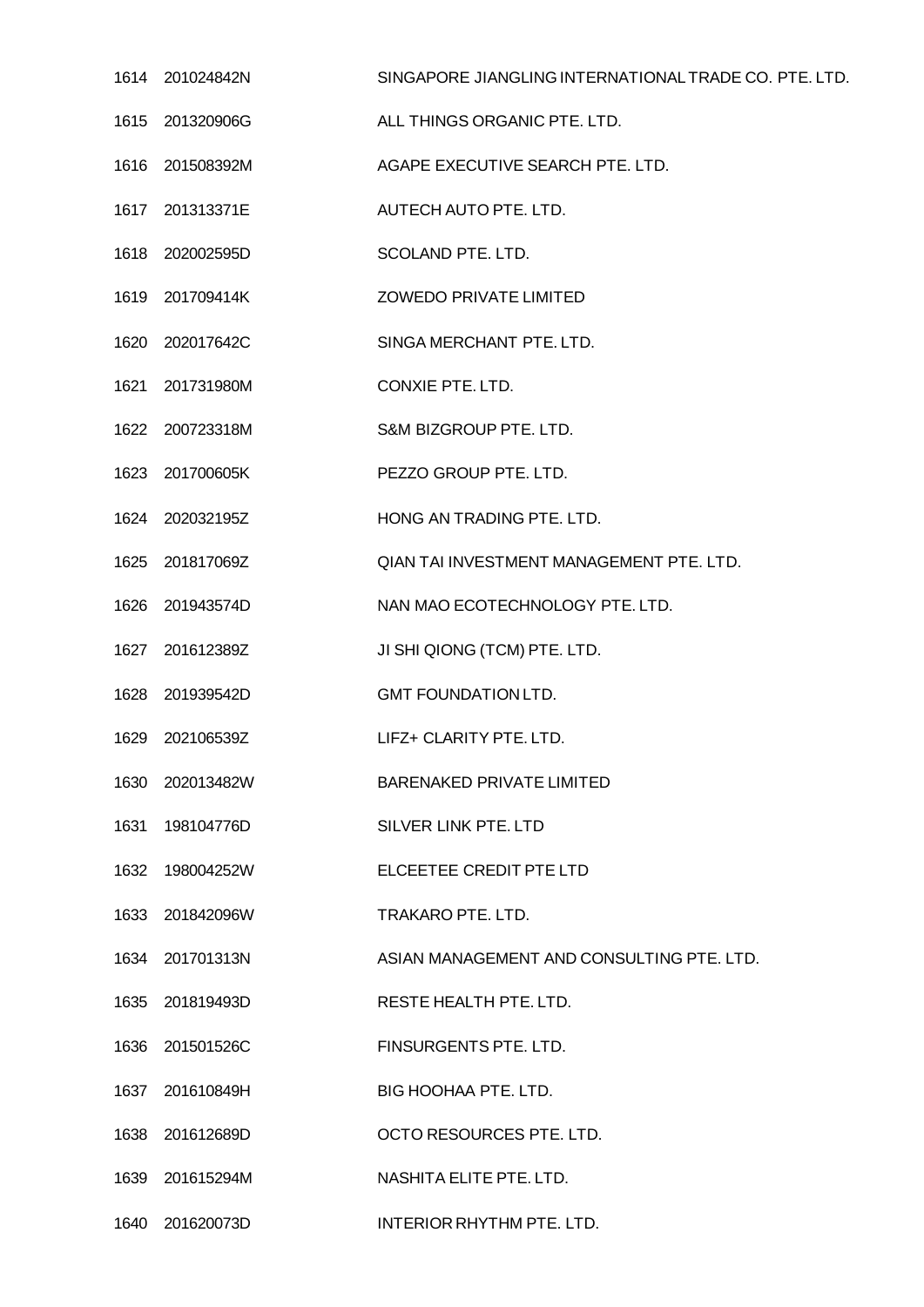|      | 1641 201223463D | TRANSCENDENTAL MAGNIFICENT MIND PTE. LTD.      |
|------|-----------------|------------------------------------------------|
|      | 1642 201528486N | LYNCBIZ CORPORATION PTE. LTD.                  |
|      | 1643 201611035M | SAFE INTERNATIONAL SG PTE. LTD.                |
|      | 1644 201020737R | CORNERSTONE GENERAL INSURANCE AGENCY PTE. LTD. |
|      | 1645 201629533M | <b>BIG EATERS PTE. LTD.</b>                    |
|      | 1646 201014391R | SELVNI PRIVATE LIMITED                         |
|      | 1647 198101094R | COMBI (SINGAPORE) PTE. LTD.                    |
|      | 1648 199001876K | SINMASINO ENTERPRISES (SINGAPORE) PTE. LTD.    |
|      | 1649 199102789C | DENWICK ASIA PTE. LTD.                         |
| 1650 | 199302239M      | BESPRO INDUSTRIES PTE LTD                      |
|      | 1651 200303658R | OSTLING MARKING SYSTEMS (SEA) PTE. LTD.        |
| 1652 | 201612674R      | C2E LATASH PTE. LTD.                           |
|      | 1653 201617660C | THE RED PTE. LTD.                              |
|      | 1654 200402856K | LI ENTERPRISE PTE. LTD.                        |
| 1655 | 200600176H      | EDGILIS PTE. LTD.                              |
| 1656 | 200716060R      | PREMIUM ENERGY PTE. LTD.                       |
| 1657 | 200808096W      | MASCOT OFFSHORE MARINE PTE. LTD.               |
|      | 1658 200908177C | SUSEE LANDSCAPE PTE. LTD.                      |
| 1659 | 200914874D      | ENOVATE TRADING PTE. LTD.                      |
| 1660 | 201109400M      | TRADITIONAL JAVANESE SPA PTE. LTD.             |
|      | 1661 201114096K | ONG BROTHER HOLDINGS PTE. LTD.                 |
| 1662 | 201214796R      | TOUCHPOINT PTE. LTD.                           |
|      | 1663 201320303G | CONCEPTS IN ACTION GLOBAL PTE. LTD.            |
|      | 1664 201408528N | VINBIN PTE. LTD.                               |
| 1665 | 201524321D      | WE BRAND MARKETING PTE, LTD.                   |
|      | 1666 201210608D | LOVE FIORE PTE. LTD.                           |
| 1667 | 201212817G      | TOY UNIVERSE PTE. LTD.                         |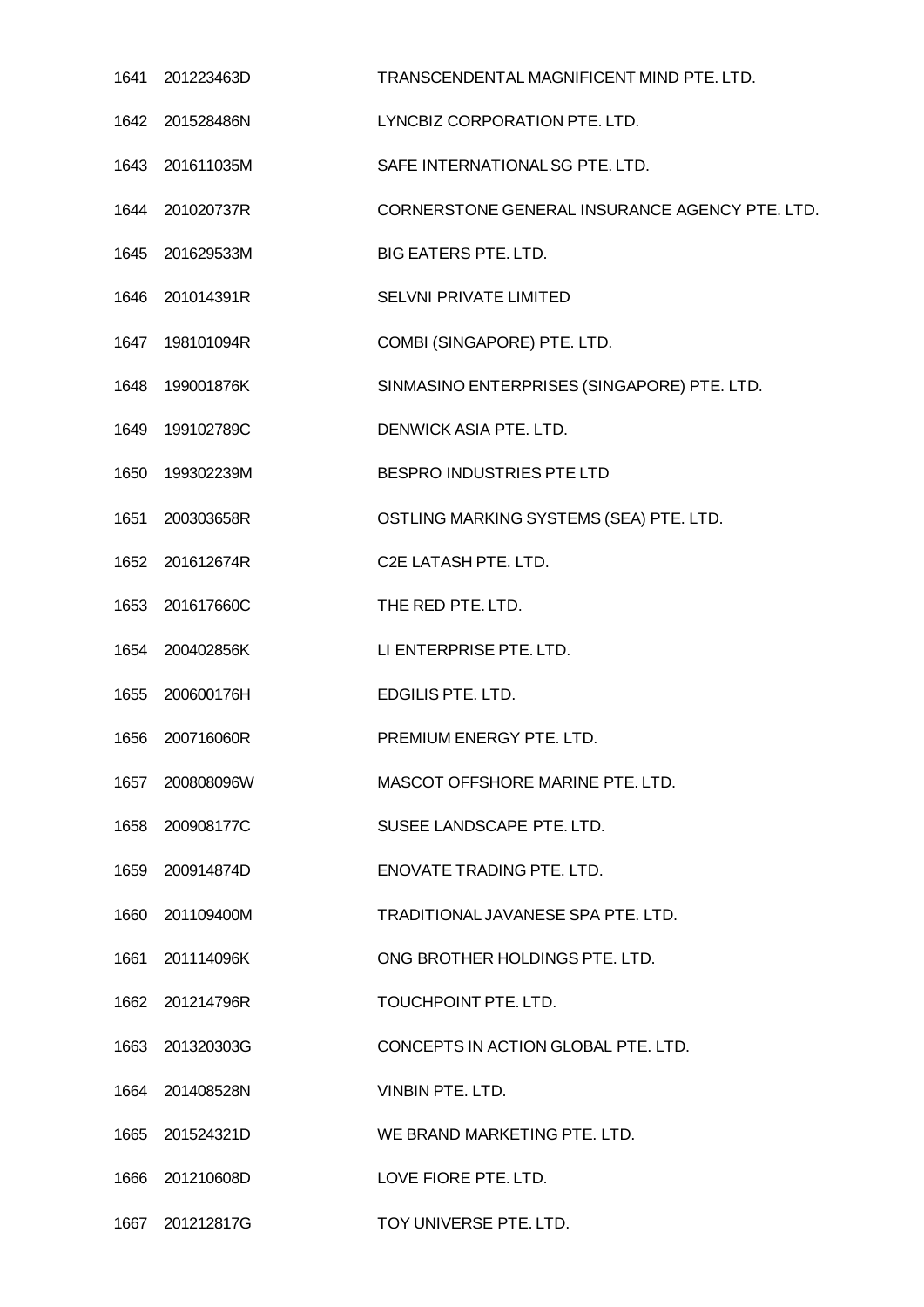| 1668 201214547N | BENCEY PTE. LTD.                              |
|-----------------|-----------------------------------------------|
| 1669 202023904H | NAN TING TING PTE. LTD.                       |
| 1670 201324067H | <b>ITEDGE PTE. LTD.</b>                       |
| 1671 201329049G | ASWATH STONES PTE. LTD.                       |
| 1672 201723468R | SINGAPORE FRIENDS INTERNATIONAL (LTD.)        |
| 1673 201415178H | VENIZE VENTURE PTE. LTD.                      |
| 1674 201415217R | CONTENTED.COM PTE. LTD.                       |
| 1675 201415336E | OMEGA OFFSHORE PTE, LTD.                      |
| 1676 201435847W | ATHENA CAPITAL SERVICES PTE, LTD.             |
| 1677 201503068N | ABUNDANCE MANAGEMENT GROUP PTE. LTD.          |
| 1678 201510540D | VISTA PLANNING PTE, LTD.                      |
| 1679 201511500H | ZINC RICH PTE, LTD.                           |
| 1680 199401945K | KS MARITIME PTE. LTD.                         |
| 1681 201524578M | <b>BUILDTEK PTE. LTD.</b>                     |
| 1682 201526236H | EEG GROUP PTE. LTD.                           |
| 1683 201526671D | OMEGA-BUTLER PTE. LTD.                        |
| 1684 201542774C | STEALTH DRIVES PTE, LTD.                      |
| 1685 201204575M | STAR VENTURE CAPITAL PTE. LTD.                |
| 1686 202010384R | VCF CONSULTING PTE. LTD.                      |
| 1687 202025576N | UNIQUE ASIA TASTE PTE, LTD.                   |
| 1688 201406285C | WINDHAM WILLS & TRUSTS PTE. LTD.              |
| 1689 201940948W | APECS INTERNATIONAL PTE. LTD.                 |
| 1690 201541718M | ACL CHINA HOLDINGS PTE. LTD.                  |
| 1691 202001028W | XXKG HOLDING PTE. LTD.                        |
| 1692 201732247M | ORTUS LEARNING CENTRE PTE. LTD.               |
| 1693 202035479K | LUMENAIRE UV INTERNATIONAL HOLDINGS PTE. LTD. |
| 1694 200516475N | HONGMEI MUSIC PTE. LTD.                       |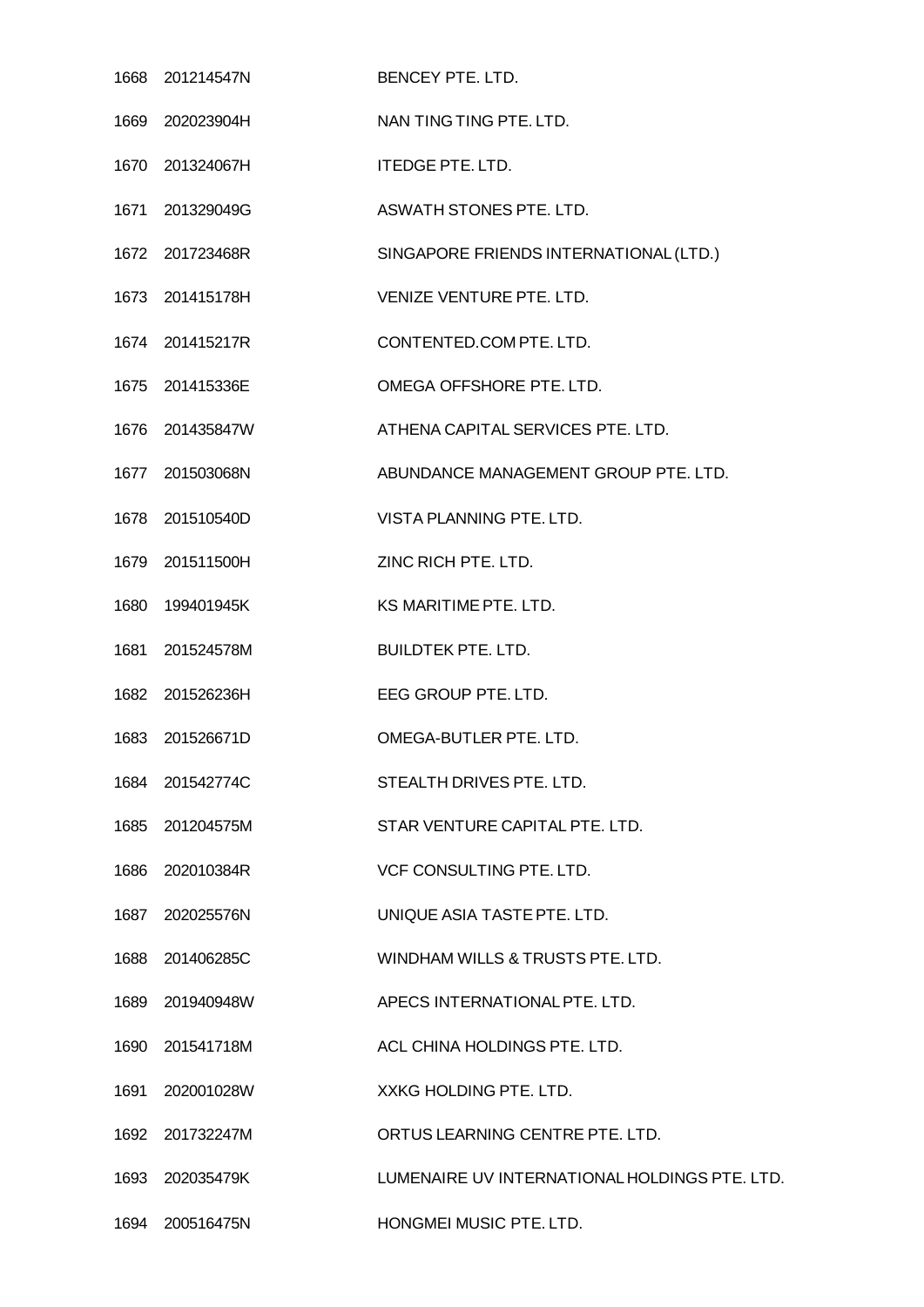| 1695 201509283M | SQUARE HOMES PTE. LTD.                                |
|-----------------|-------------------------------------------------------|
| 1696 200410426Z | PERFECT NAVIGATION PTE. LTD.                          |
| 1697 202028922N | XIN LIAN CHUANG PTE. LTD.                             |
| 1698 201926118E | PDC FAST2SUPPLY PTE. LTD.                             |
| 1699 201931234W | PERENNIAL SAND PTE, LTD.                              |
| 1700 202037052D | ILLUMINATION OFFICE PRIVATE LIMITED                   |
| 1701 201923378C | SIPPYLID PTE. LTD.                                    |
| 1702 201910286K | 21CC ACADEMY PTE. LTD.                                |
| 1703 201325522M | PACIFIC PORTS CORPORATION PTE. LTD.                   |
| 1704 201508414G | VICTORY KNIGHTS INTERNATIONAL PTE. LTD.               |
| 1705 202008474K | VIK INVESTMENT PARTNERS PTE. LTD.                     |
| 1706 197902197D | VIETNAM MARITIME AND PETROLEUM SERVICES (SEA) PTE LTD |
| 1707 201732492K | KWEK'S PTE. LTD.                                      |
| 1708 201622335K | SWANSEA INTERNATIONAL PTE. LTD.                       |
| 1709 201814333K | VIZ U PTE. LTD.                                       |
| 1710 200615680H | NOW CAPITAL PTE. LTD.                                 |
| 1711 201919605D | ELITE CAPITAL PTE. LTD.                               |
| 1712 199100372C | PESTAR PEST CONTROL PTE LTD                           |
| 1713 202101541D | MAKEOVER INTERIOR BUILDERS PTE, LTD.                  |
| 1714 202015176W | NEARBY CHEFS PTE. LTD.                                |
| 1715 200821808D | <b>INNOVIEW PTE. LTD.</b>                             |
| 1716 201828766D | DKIMS GRP PTE. LTD.                                   |
| 1717 201724198G | D.L. FREEDMAN RACING PTE. LTD.                        |
| 1718 201311780M | INOUT WELLNESS PTE. LTD.                              |
| 1719 201924036C | VITALITY INTERNATIONAL PTE. LTD.                      |
| 1720 202109738G | FUZEBOLT SOLUTIONS PTE. LTD.                          |
| 1721 201902526M | Z.A.I. (SG) PTE. LTD.                                 |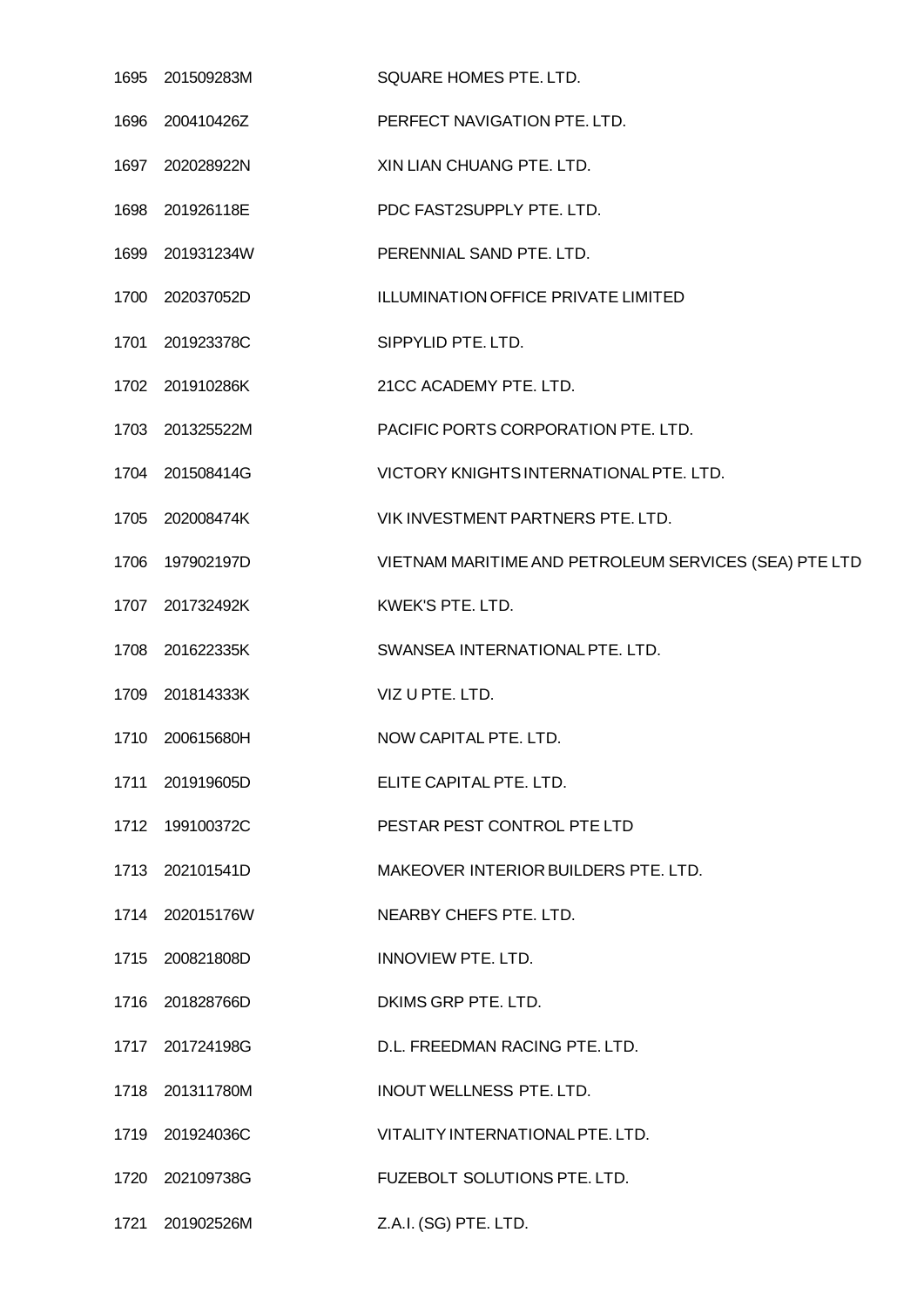|      | 1722 201806831R | <b>BAGFULLOFDREAMS PRIVATE LIMITED</b>    |
|------|-----------------|-------------------------------------------|
| 1723 | 201410033G      | CONTROLLED COMMODITY PTE. LTD.            |
|      | 1724 202017547C | STRIVE LOGISTICS PTE. LTD.                |
|      | 1725 201532192Z | GLOBAL-DOV ENTERPRISE PTE. LTD.           |
| 1726 | 201812788N      | CETEX ENERGY GENERATION CO. PTE. LTD.     |
|      | 1727 202108498D | SOHO NETWORKS PTE. LTD.                   |
|      | 1728 201536529K | <b>GLOBAL SKILLS FOUNDATION LTD.</b>      |
| 1729 | 201313190K      | HONG OCEAN PTE. LTD.                      |
|      | 1730 201800635M | SHENGJING BIOTECHNOLOGY PTE. LTD.         |
| 1731 | 202034819R      | TOP APARTMENT MANAGEMENT PTE. LTD.        |
|      | 1732 201416393E | FOOD SENSATION PTE, LTD.                  |
|      | 1733 202041144G | DIGITECHTIC PTE. LTD.                     |
| 1734 | 201939126D      | HEALYHUB PTE. LTD.                        |
|      | 1735 201942427C | DENZO GLOBAL SERVICES PTE. LTD.           |
| 1736 | 201602792R      | CHENGRAY TRADING PTE, LTD.                |
| 1737 | 200722121D      | STRATEGIC ANALYTICS PTE. LTD.             |
|      | 1738 201015332G | OXLEY MOSAIC PTE. LTD.                    |
|      | 1739 201610712Z | <b>FLOWLABS PRIVATE LIMITED</b>           |
|      | 1740 201910128C | 3NB PTE. LTD.                             |
|      | 1741 200102844E | INDAH MANAGEMENT PTE. LTD.                |
|      | 1742 201407721K | S1 EDGE PTE. LTD.                         |
|      | 1743 202002140G | TULIP INTERNATIONAL PTE. LTD.             |
| 1744 | 202012598N      | FRAD PTE. LTD.                            |
|      | 1745 201943081K | <b>GOLDSTAR SHIPPING AGENCY PTE, LTD.</b> |
|      | 1746 200810128M | SEAFOOD HUNTER PTE. LTD.                  |
|      | 1747 202115504H | SHAN DE TCM TECHNOLOGY PTE. LTD.          |
|      | 1748 201839183D | SHIMMERING V PERSONAL CARE PTE. LTD.      |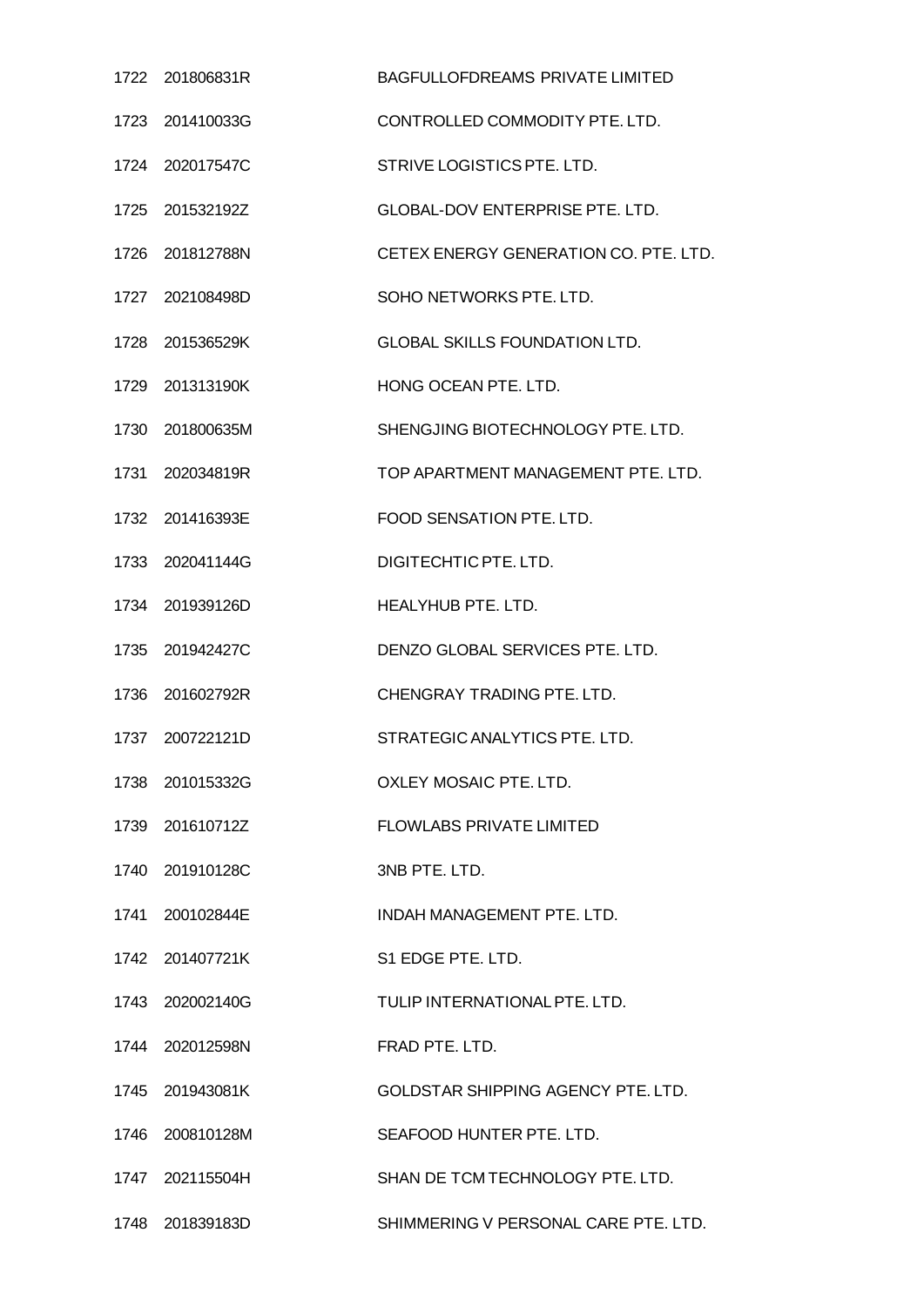|      | 1749 201831781W | ISENZO ENGINEERING & CONSTRUCTION PTE. LTD.       |
|------|-----------------|---------------------------------------------------|
|      | 1750 201920799G | VESTA SG RESIDENCES PTE. LTD.                     |
|      | 1751 202020562R | STANPLUS TECH ANGELS PTE. LTD.                    |
|      | 1752 200809113N | <b>GALAXY SERVICES PTE. LTD.</b>                  |
|      | 1753 201027064N | SINDYA RESOURCES PTE. LTD.                        |
|      | 1754 201930589D | MS SERVICES CENTER PTE. LIMITED                   |
|      | 1755 201622802M | BLING INVESTMENTS PTE. LTD.                       |
|      | 1756 201227699C | TNT INTER INVESTMENT (S) PTE. LTD.                |
|      | 1757 201712256W | IMPEL INTERCONTINENTAL EXIMPTE. LTD.              |
|      | 1758 201941559Z | YUNJING TECHNOLOGY PTE. LTD.                      |
|      | 1759 201429578K | RPS ASIA POWER PTE. LTD.                          |
|      | 1760 200210657K | DELLWAY HOLDINGS PTE. LTD.                        |
| 1761 | 201813953G      | AMHARIC PTE. LTD.                                 |
|      | 1762 200801476R | MAJU SERVICES PTE. LTD.                           |
| 1763 | 201634065R      | J SQUARE EVENT AND CONSULTATION PTE. LTD.         |
| 1764 | 202016769C      | AURORA FREE TRADING PTE. LTD.                     |
| 1765 | 200700878R      | TIANBO ELECTRONICS PTE. LTD.                      |
| 1766 | 201333789Z      | COM'1 CHEF PTE. LTD.                              |
|      | 1767 201942475D | ULTIMATE INVESTMENT PTE. LTD.                     |
|      | 1768 201334072E | OCM SINGAPORE NJORD HOLDINGS ALEXANDRA, PTE. LTD. |
|      | 1769 200916422M | OPTOMETRY GIVING SIGHT SINGAPORE LIMITED          |
|      | 1770 201911362M | MTEC ENGINEERING PTE. LTD.                        |
|      | 1771 201823525K | ALTONA POINT LTD.                                 |
|      | 1772 202109616E | INTERIOR TIMES (GAIA) PTE. LTD.                   |
| 1773 | 201729635M      | XIN HUI PENG CHENG PTE. LTD.                      |
|      | 1774 201323128G | MNQ BUILDING MATERIALS PTE. LTD.                  |
|      | 1775 201001056H | CHAMPSTAR MARKETING PTE. LTD.                     |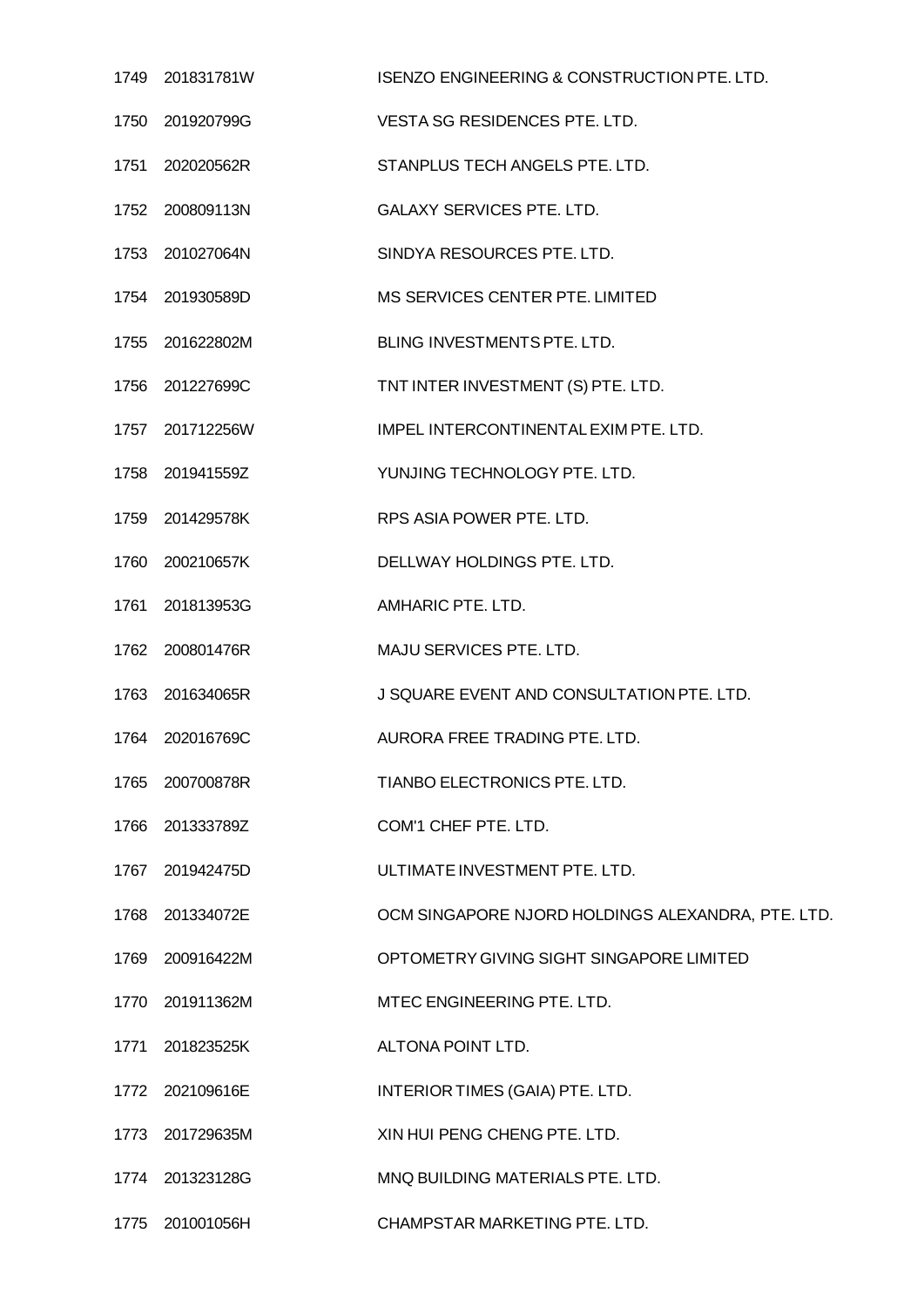|      | 1776 201334417C | FRANCHER GLOBAL PTE. LTD.                  |
|------|-----------------|--------------------------------------------|
|      | 1777 201822917C | HIGH SMART ENGINEERING PTE. LTD.           |
|      | 1778 201425378R | ZUKA HOLDINGS PTE, LTD.                    |
|      | 1779 201837908Z | RG IP HOLDINGS PTE. LTD.                   |
| 1780 | 202008182W      | CENTRAL GALAXY PTE, LTD.                   |
|      | 1781 201940441H | PEREIRA INTERNATIONAL EXIM PTE. LTD.       |
|      | 1782 201936499Z | BEIHUA FOUNDATION LTD.                     |
|      | 1783 202021758N | JIU MEI TRADING PTE. LTD.                  |
|      | 1784 201923583H | OPEN SEA LOGISTIC PTE. LTD.                |
|      | 1785 201024793N | APT REALTY PTE. LTD.                       |
|      | 1786 201900802N | NEW WORLD LUXURY BRANDS PTE. LIMITED       |
|      | 1787 201227036E | OODLES LEARNING (HOLLAND) PTE. LTD.        |
| 1788 | 200812112G      | HONGFA SHIPPING PTE, LTD.                  |
|      | 1789 202034247E | FITBO PTE. LTD.                            |
|      | 1790 201717385C | <b>JUGGERNAUT STUDIO PTE, LTD.</b>         |
|      | 1791 201626318D | FUTURE-PROOF SOFTWARE PTE. LTD.            |
|      | 1792 201624090C | KINDNESS TRADING PTE, LTD.                 |
|      | 1793 201621272W | <b>GENERAL MARITIME OVERSEAS PTE. LTD.</b> |
|      | 1794 201906576C | JUN'S HOLDINGS PTE. LTD.                   |
|      | 1795 201110258E | EXIME PTE. LTD.                            |
|      | 1796 201817116W | SIONG EATING HOUSE PTE, LTD.               |
|      | 1797 201327810N | XIN SHEN LONG PTE. LTD.                    |
|      | 1798 201718213M | CLEARWATER II HOLDINGS PTE. LTD.           |
|      | 1799 201721897H | <b>MBK THAI PTE, LTD.</b>                  |
|      | 1800 202015513G | PET TROVE PRIVATE LIMITED                  |
|      | 1801 201332207G | JOSH ENGINEERING PTE. LTD.                 |
|      | 1802 201600550C | MOJO CAPITAL PTE. LTD.                     |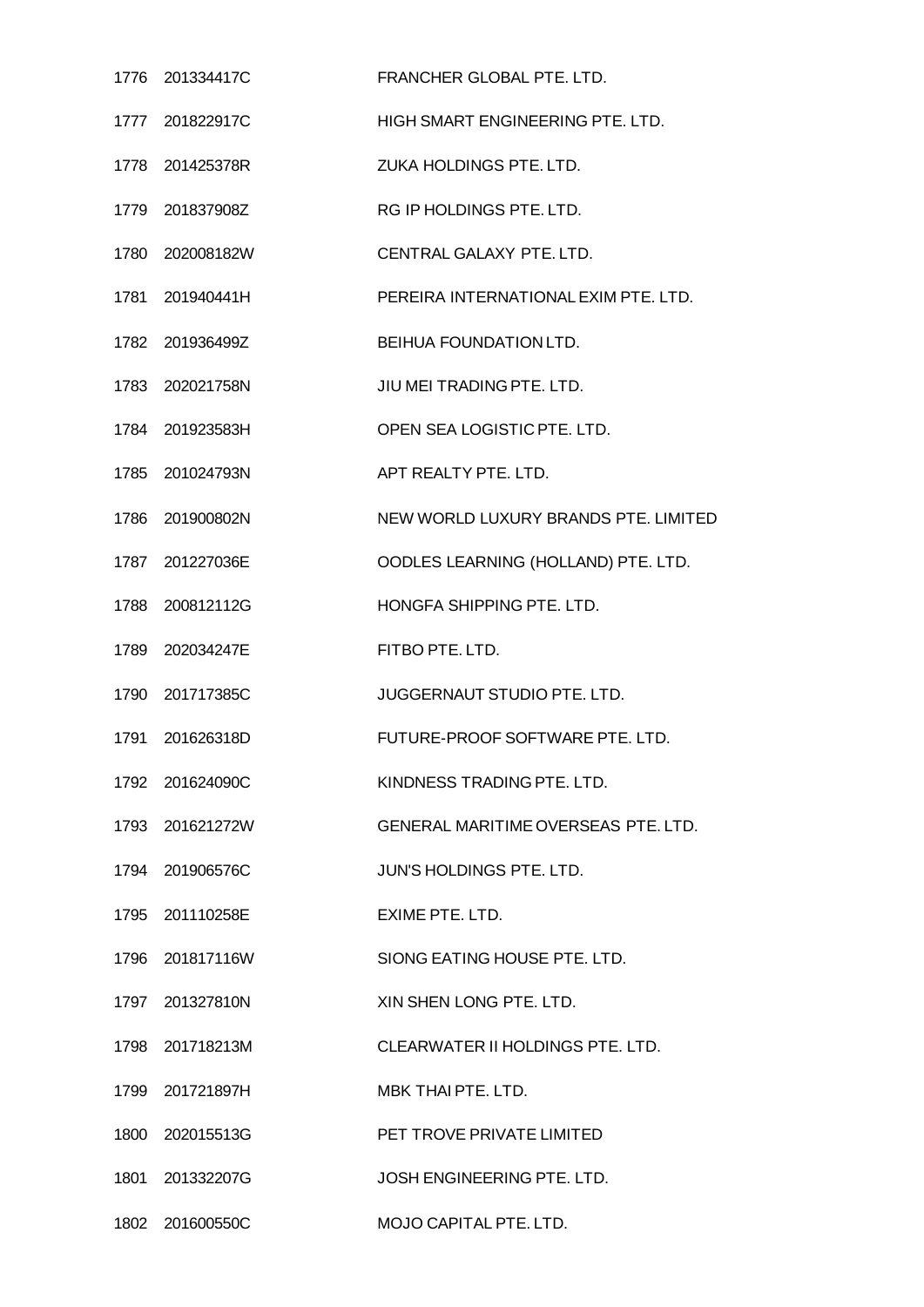|      | 1803 202002722K | CLOUD EIGHT CAPITAL PTE. LTD.                     |
|------|-----------------|---------------------------------------------------|
|      | 1804 201403554G | MARCE HAUS PTE. LTD.                              |
|      | 1805 201715858R | WHITE FLAG VENTURES XXX PTE. LTD.                 |
|      | 1806 201733581W | INK LABS FOUNDATION LTD.                          |
|      | 1807 201626118N | CENTURY FOOD HOLDINGS PRIVATE LIMITED             |
|      | 1808 201617219W | LYCEUM CONSULTING PTE. LTD.                       |
|      | 1809 201601932M | CHATEAU CAMELIA PTE. LTD.                         |
|      | 1810 201707822G | WHEREDAT.NET ENTERPRISES PTE. LTD.                |
|      | 1811 201021510C | STONE MART ENTERPRISE PTE. LTD.                   |
|      | 1812 201611175W | XING XING TRADING PTE. LTD.                       |
|      | 1813 202042273E | <b>GLOBYTS PTE. LTD.</b>                          |
|      | 1814 201305380C | NECTARY STUDIO PTE. LTD.                          |
|      | 1815 201731183H | TUNIBIBI PTE. LTD.                                |
|      | 1816 199200084R | MBS SHIPPING PTE LTD                              |
|      | 1817 201430034N | TWINBLESS PTE. LTD.                               |
| 1818 | 201226652W      | BAO LAN INTERNATIONAL (SINGAPORE) PRIVATE LIMITED |
|      | 1819 201604509C | AIRTIME ADVANCE (ASIA) PTE. LTD.                  |
|      | 1820 200500577N | JIN CORPORATION (SINGAPORE) PTE. LTD.             |
|      | 1821 201908116Z | GAIA DC INVESTMENT PTE. LTD.                      |
|      | 1822 201807939N | D.LIGHT DESIGN PTE. LTD.                          |
|      | 1823 201907534E | OODLES PTE. LTD.                                  |
|      | 1824 201837716C | HEALTHBLOC FOUNDATION LTD.                        |
|      | 1825 201940866G | MAADHULAM PTE. LTD.                               |
|      | 1826 202035439Z | AKSG INTEGRATION PTE. LTD.                        |
| 1827 | 201830126M      | 4LORNHOPE PTE. LTD.                               |
| 1828 | 202033401C      | ROTTER TRADING PTE. LTD.                          |
| 1829 | 201625281E      | AVON PTE. LTD.                                    |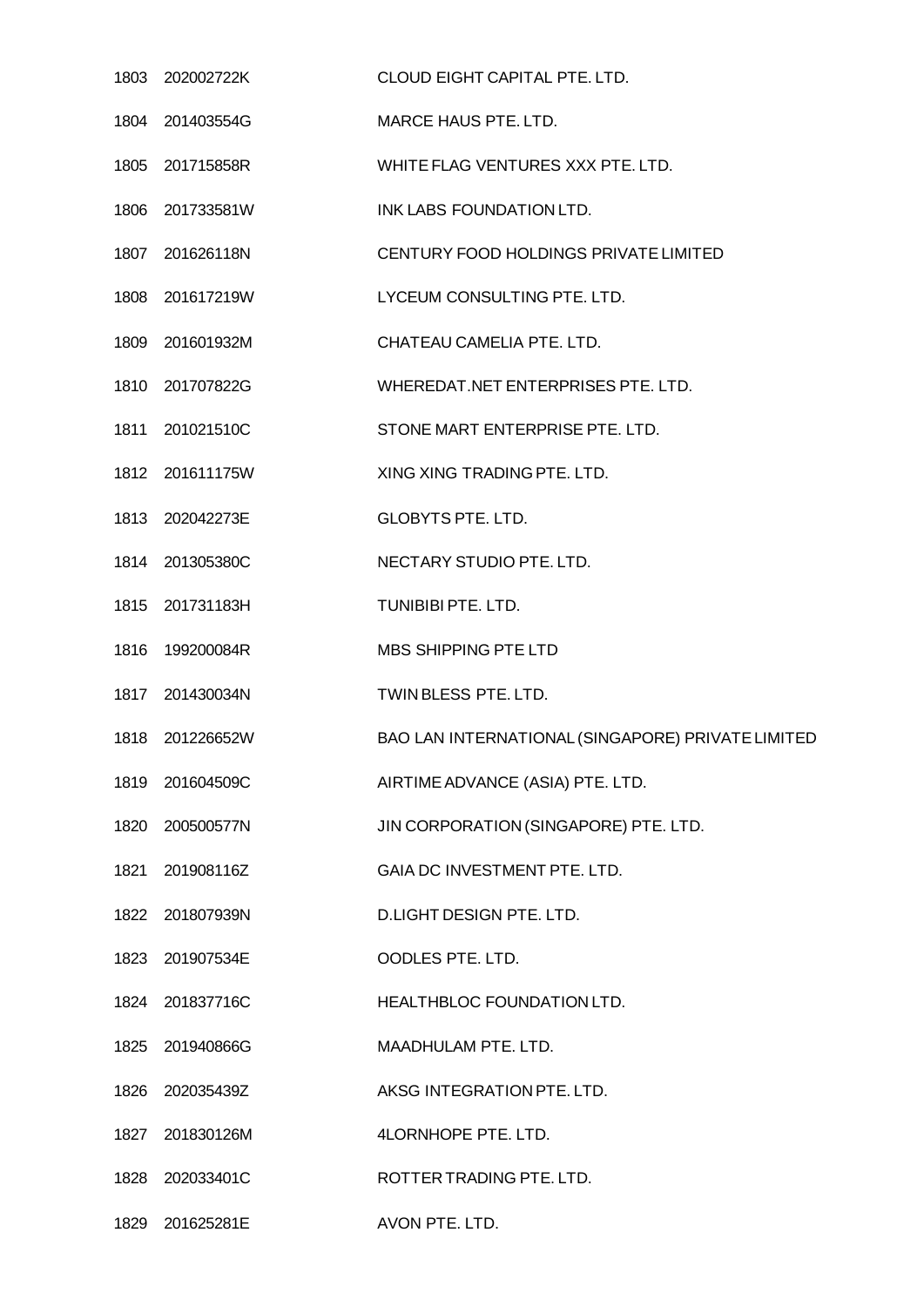| 1830 201928672C | VESTA SG COMMERCIAL JV HOLDINGS PTE. LTD.            |
|-----------------|------------------------------------------------------|
| 1831 201619033C | ULC SOCIAL STREAMING PTE. LIMITED                    |
| 1832 200910430E | DENTAL EAR NOSE THROAT & SNORING CENTRE PTE. LIMITED |
| 1833 201803345K | JCT INTERNATIONAL PTE. LTD.                          |
| 1834 201316323M | SPACETHETICS (SINGAPORE) PTE. LTD.                   |
| 1835 200816247Z | MENLIN INTERNATIONAL PTE. LTD.                       |
| 1836 201229969Z | SINGAPORE CHILDCARE @ LIMAU PTE. LTD.                |
| 1837 202009293M | <b>CULINARIA PTE. LTD.</b>                           |
| 1838 201510934M | WIKKOLIAA PTE. LTD.                                  |
| 1839 201621152W | MCAT PTE. LTD.                                       |
| 1840 201309809R | ARATASOFT PTE. LTD.                                  |
| 1841 201108625E | ECOVIRO PTE. LTD.                                    |
| 1842 202033192D | PAPA PASTA PTE. LTD.                                 |
| 1843 201921995H | THE DUCHESS HOME COLLECTION PTE. LTD.                |
| 1844 201414412N | <b>INTERGUIADOR PTE. LTD.</b>                        |
| 1845 201817320N | HUA YI RONG LIAN HOLDING PTE. LTD.                   |
| 1846 201815192D | TMX MEDIA PTE. LTD.                                  |
| 1847 201833640N | CV NRG PTE. LTD.                                     |
| 1848 201820506G | ETZ PTE. LTD.                                        |
| 1849 201310326G | P. BIKES PRIVATE LIMITED                             |
| 1850 202028645H | DIGIADVERT PTE. LTD.                                 |
| 1851 201819729D | PARADISE FOOD WORKS PTE. LTD.                        |
| 1852 201812229R | GUSTO BOARD FOUNDATION PTE. LTD.                     |
| 1853 201803281D | JCT BROKER PTE. LTD.                                 |
| 1854 202027387C | MOQ MARKETPLACE PTE. LTD.                            |
| 1855 202011141Z | TOKAISHA GLOBAL PTE. LTD.                            |
| 1856 201918784M | EQUINOX OCEAN PTE. LTD.                              |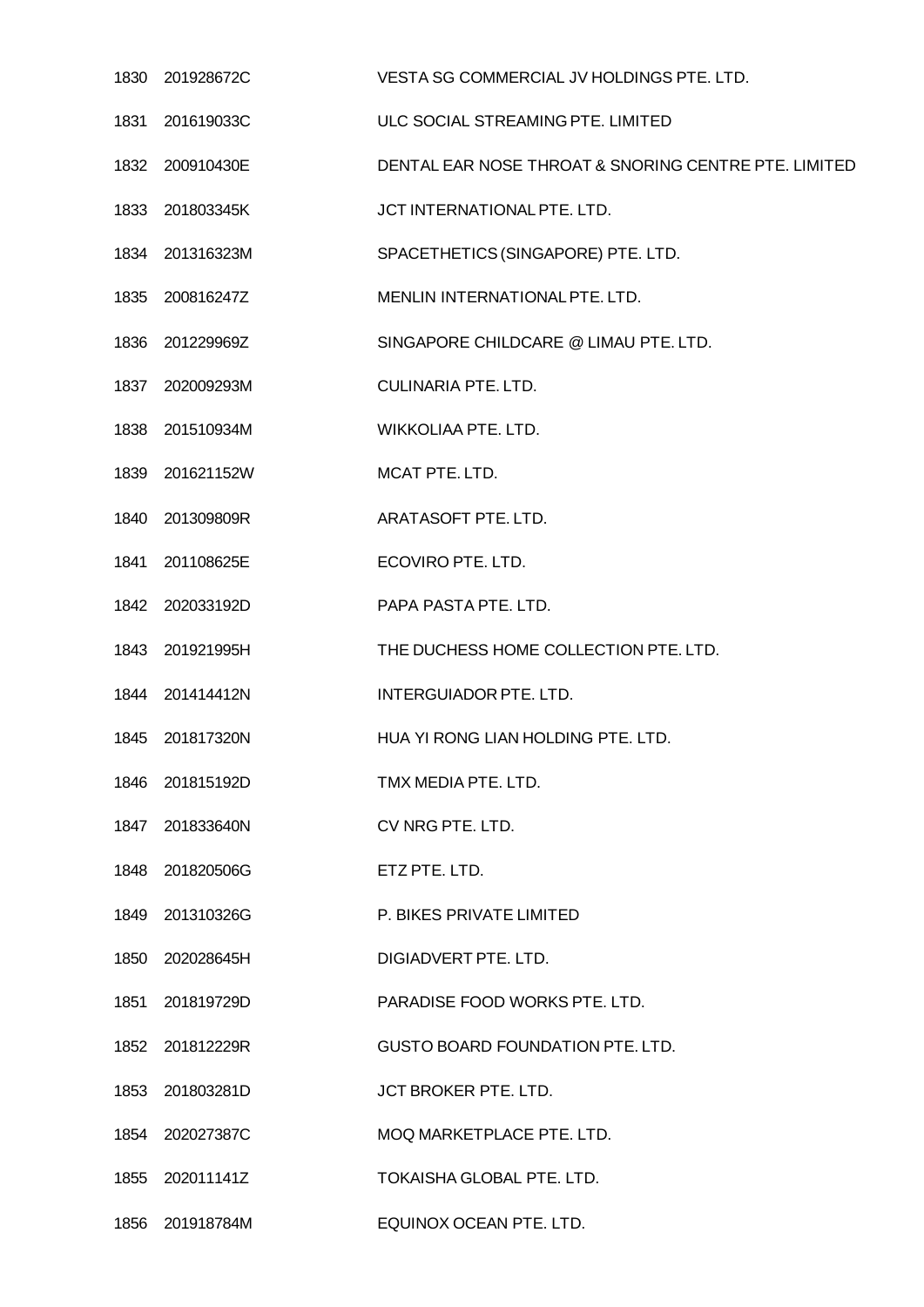|      | 1857 200818266G | TAG ECO RECYCLING (SINGAPORE) PTE. LTD.              |
|------|-----------------|------------------------------------------------------|
| 1858 | 201727154C      | SWIM SMOOTH SINGAPORE PTE. LTD.                      |
|      | 1859 201607258Z | HONOR INTERNATIONAL PTE. LTD.                        |
|      | 1860 202025174N | NA KUI CHENG PTE. LTD.                               |
| 1861 | 201435526W      | SMART LEAF PTE, LTD.                                 |
|      | 1862 201732090K | BLUE ANOA PTE. LTD.                                  |
|      | 1863 201707927R | LOUISE-PHILIPPE INTERIOR PTE. LTD.                   |
|      | 1864 201635279W | FREAKSI PTE. LTD.                                    |
|      | 1865 201920776H | VESTA SG JV HOLDINGS PTE. LTD.                       |
| 1866 | 200414040G      | MXR CORPORATION PTE. LTD.                            |
|      | 1867 201939802R | BXH TECHNOLOGY PTE. LTD.                             |
| 1868 | 202002599G      | <b>ESTATIST PTE. LTD.</b>                            |
| 1869 | 201805035G      | BREP ASIA II KOREA LOGISTICS PTE. LTD.               |
|      | 1870 201627367M | SML TRADING PTE. LTD.                                |
| 1871 | 201433072M      | SANORA IMPEX PTE. LTD.                               |
| 1872 | 200915752W      | THE CLOVIS CAPITAL COMPANY PTE. LTD.                 |
|      | 1873 202100459M | LAO YE DURIAN & FRUITS PTE. LTD.                     |
|      | 1874 201720786N | FAMILY FOUNDATIONS INTERNATIONAL SINGAPORE PTE. LTD. |
|      | 1875 201942172G | FORDYNO PTE. LTD.                                    |
|      | 1876 202111622C | BRIHA SOLUTIONS PTE. LTD.                            |
|      | 1877 201605566C | AUTO JAPAN PTE. LTD.                                 |
| 1878 | 201906137D      | DEFINE AT PTE. LTD.                                  |
|      | 1879 201631637W | TECH PRO ENGINEERING PTE. LTD.                       |
|      | 1880 201627941H | UNIQUE TECH ENGINEERING SERVICES PTE. LTD.           |
| 1881 | 201415924W      | DA CUBE PTE. LTD.                                    |
|      | 1882 201429576H | SURE SHEEN (SINGAPORE) PTE. LTD.                     |
|      | 1883 201422368N | BASED ON THE PLAY PTE. LTD.                          |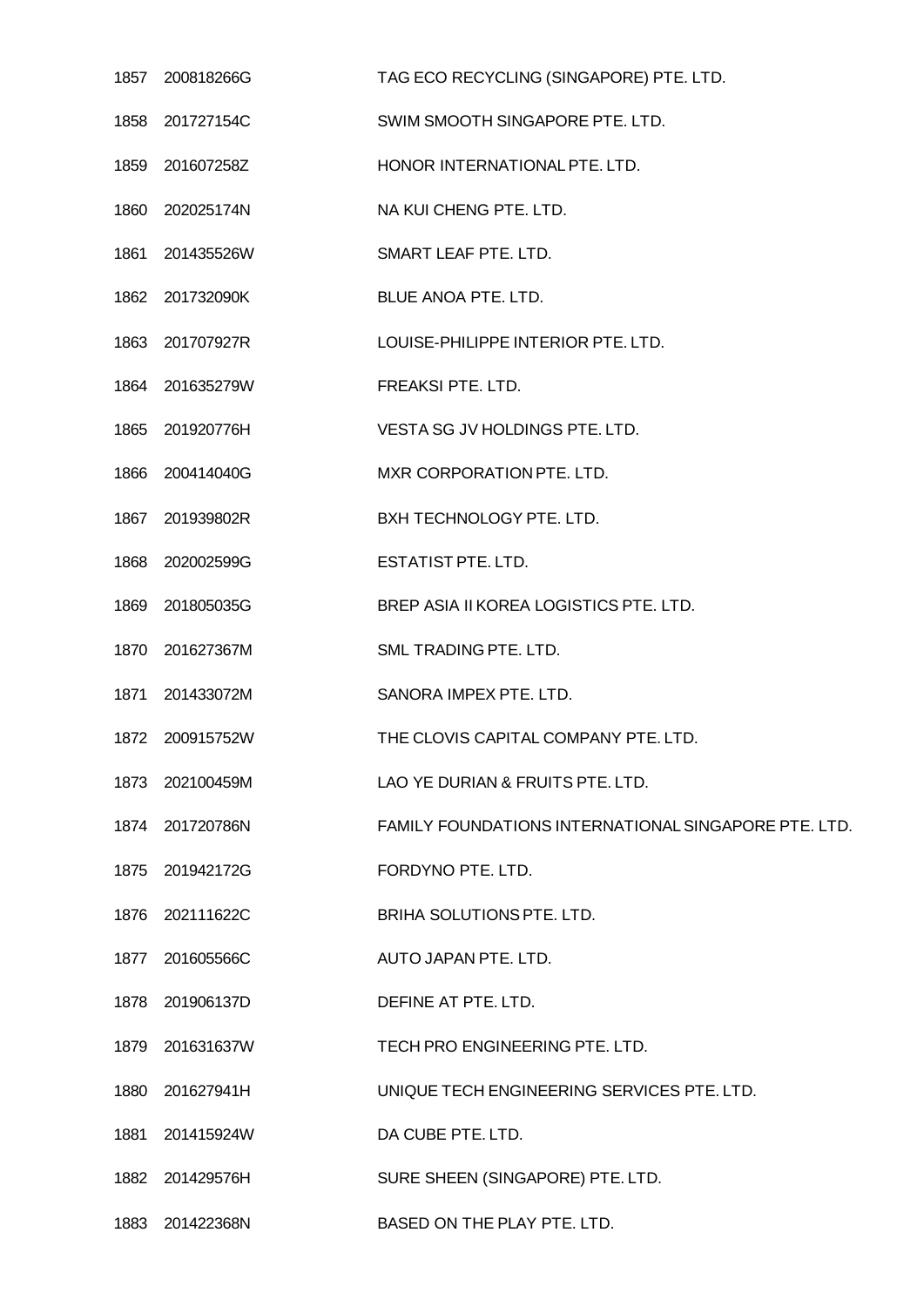| 1884 201527670H | CENARIUS INVESTMENTS PRIVATE LIMITED  |
|-----------------|---------------------------------------|
| 1885 201127880R | S N D INVESTMENTS PTE, LTD.           |
| 1886 201530152R | PROFESSIONAL TOOLS PTE. LTD.          |
| 1887 201423857Z | TOSS-EX SYSTEMS PTE. LTD.             |
| 1888 201429734E | RAINMAKER CONCEPTS PTE, LTD.          |
| 1889 202001069Z | SIN HOYUEH FLORA PTE. LTD.            |
| 1890 200405496M | 8G PTE. LTD.                          |
| 1891 202019447Z | YEE MING ENGINEERING PTE. LTD.        |
| 1892 200906016G | EAST WEST POWER PTE. LTD.             |
| 1893 201506335R | RIDE SHARING ASIA PTE, LTD.           |
| 1894 202006617D | ZAIA IT SOLUTIONS PTE. LTD.           |
| 1895 201402968E | TERATAI INVESTMENT HOLDINGS PTE. LTD. |
| 1896 202031558D | XIN FEI XUN PTE, LTD.                 |
| 1897 202027100N | JI MU GUANG JING PTE. LTD.            |
| 1898 201824430K | MALIBU INDUSTRIAL PTE. LTD.           |
| 1899 198702774K | POLY MAJU TRADE ENTERPRISE PTE LTD    |
| 1900 201023919K | KANGMEI HEALTH TRADING PTE. LTD.      |
| 1901 201840411G | ELITE 99 PTE. LTD.                    |
| 1902 202027694E | HONG RUI ZE TRADE PTE. LTD.           |
| 1903 200308001K | DJM EXIMP COMPANY (S) PTE. LTD.       |
| 1904 201837254W | JNA REAL ESTATE PTE. LTD.             |
| 1905 201322433M | BEANS & CREAM (S) PTE. LTD.           |
| 1906 202003604H | FABLE FOOD PTE. LTD.                  |
| 1907 201610510H | BOOFIELD PTE. LTD.                    |
| 1908 201613806N | MISTER Y PTE. LTD.                    |
| 1909 202024589D | CAREER COMPASS PTE. LTD.              |
| 1910 201617540C | CHONG SIN HUAT TILING PTE. LTD.       |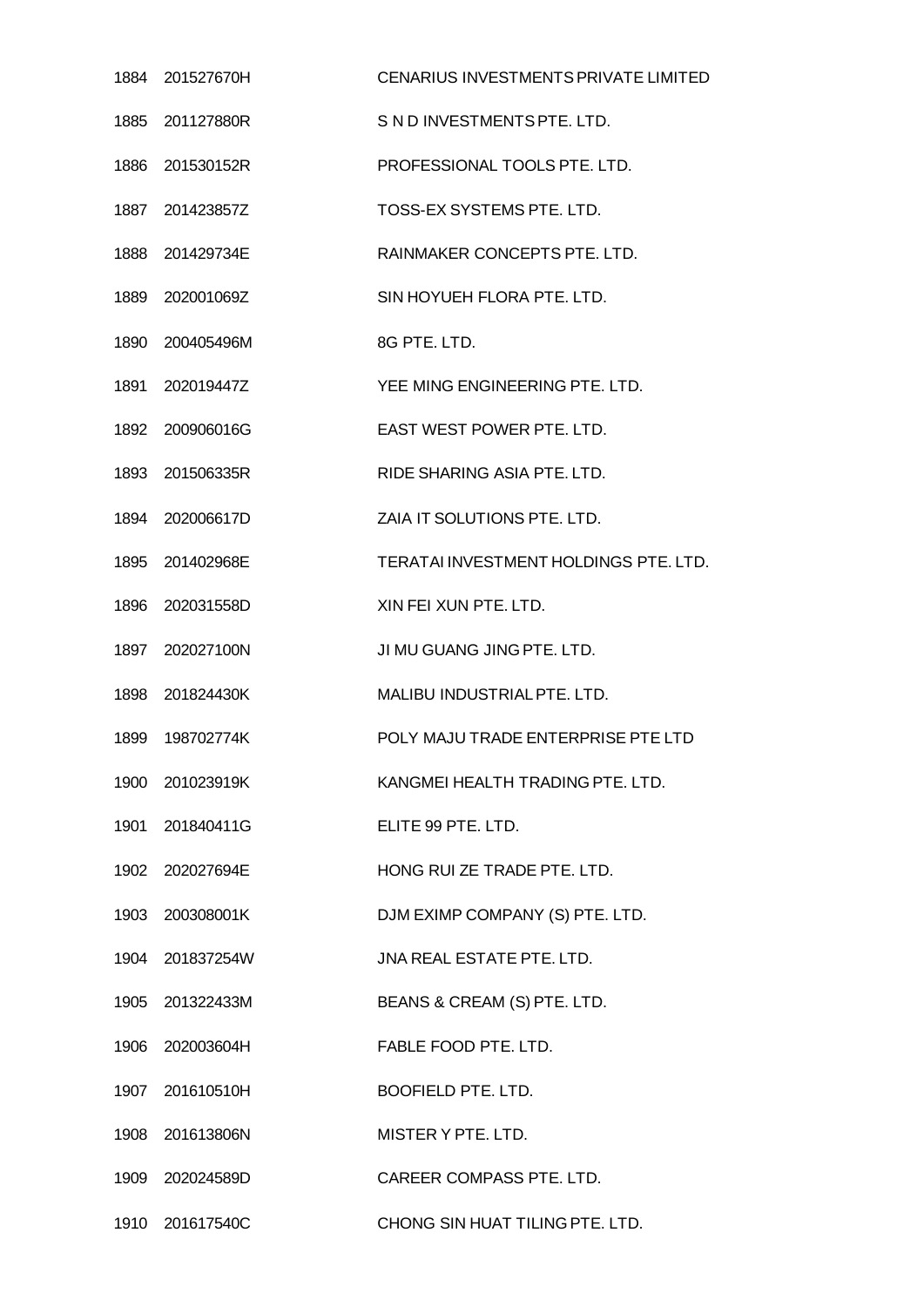|      | 1911 200814089K  | TRAVEL CENTRAL PTE. LTD.                       |
|------|------------------|------------------------------------------------|
|      | 1912 200723285N  | <b>CRESCO FINANCIAL PTE, LTD.</b>              |
|      | 1913 202037096W  | C2JAY PTE, LTD.                                |
|      | 1914 201624352R  | INFINITY CAR RENTAL PTE, LTD.                  |
|      | 1915 201934960D  | WESAVE PTE. LTD.                               |
|      |                  | PEAPOT PTE. LTD.                               |
|      | 1917  198802577W | RADIANT MARINE PRIVATE LIMITED                 |
|      | 1918  198905174Z | ASIA PLASTIC MACHINERY CO. (PTE.) LTD.         |
|      | 1919 200105005W  | PETROPACIFIC INTERNATIONAL PTE LTD             |
|      | 1920 200602941E  | PIXELORD PTE, LTD.                             |
|      | 1921 200405375C  | TS AXIS PTE. LTD.                              |
|      | 1922 200806727H  | POWER HOUSE SINGAPORE PTE. LTD.                |
|      | 1923 201000538C  | NMCCY PTE. LTD.                                |
|      | 1924 201105802G  | CHENG HE INVESTMENT CONSULTANCY PTE. LTD.      |
|      | 1925 201131477C  | 1969IDEA PTE, LTD.                             |
|      | 1926 201225863N  | STREET SMART MOBILE PTE, LTD.                  |
|      | 1927 200916076C  | MEDIA EMBLEM PTE. LTD.                         |
|      | 1928 201001353Z  | IN-PLACE INTERIOR DESIGN PTE. LTD.             |
|      | 1929 201230020K  | RICHER INVESTMENTS GROUP (SINGAPORE) PTE. LTD. |
|      | 1930 201307834G  | WARREN ENGINEERING PTE, LTD.                   |
|      | 1931 202007409Z  | LUCRE GLOBAL INVESTMENT PTE. LTD.              |
|      | 1932 201023132D  | <b>G CYCLING PTE. LTD.</b>                     |
|      | 1933 201104010E  | FORTIS HEALTHCARE INDIA HOLDINGS PTE. LTD.     |
|      | 1934 201108068C  | SHENGLE PTE. LIMITED                           |
|      | 1935 201113988N  | AGORA XLER8 PTE. LTD.                          |
|      | 1936 201528672G  | JK NUTRITION PTE. LTD.                         |
| 1937 | 201207974H       | MULVENT PTE. LTD.                              |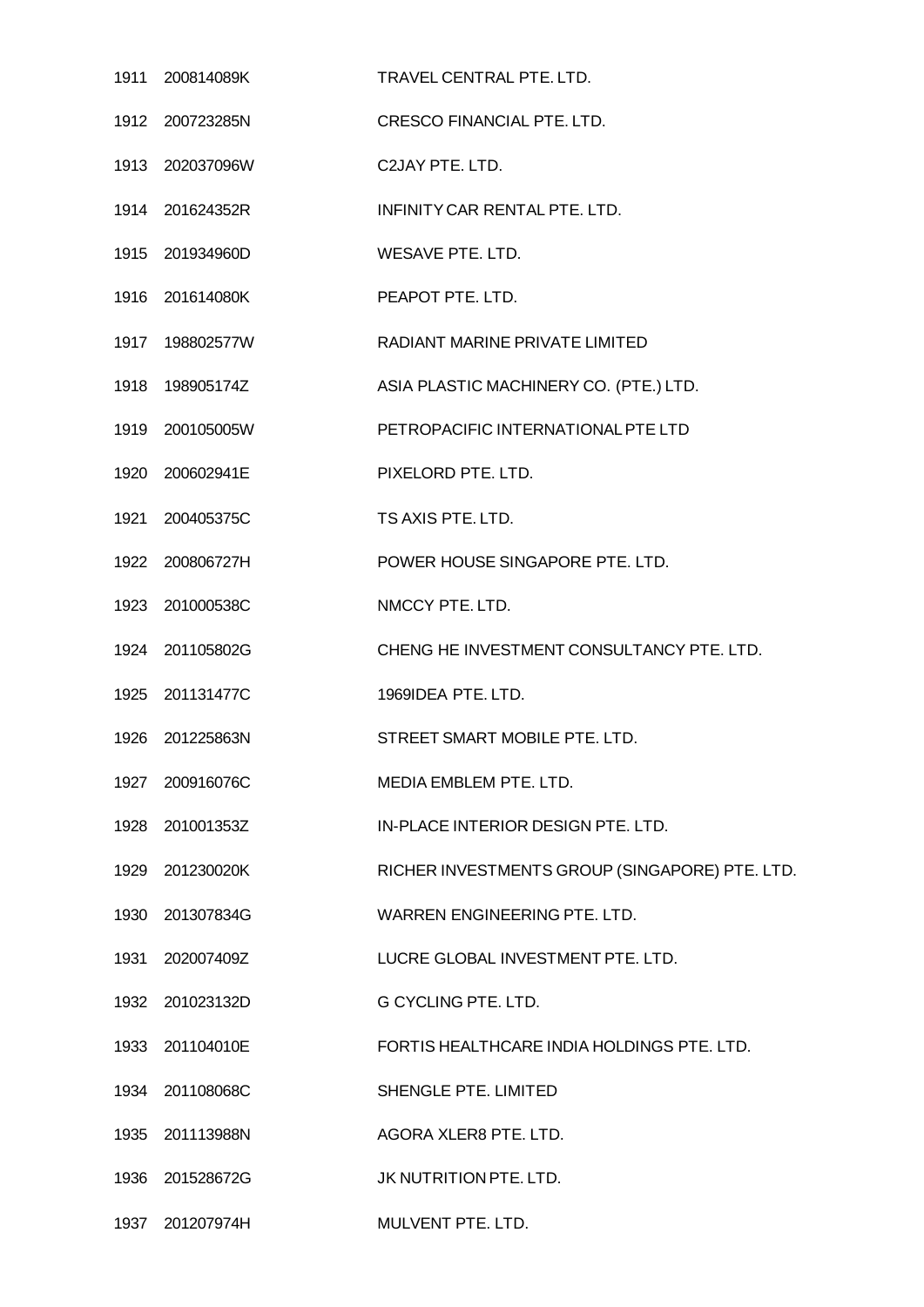|      | 1938 202025748G | KAI SI DE PTE. LTD.                                  |
|------|-----------------|------------------------------------------------------|
|      | 1939 201315240N | JML INTERNATIONAL TRADING PTE, LTD.                  |
|      | 1940 201317343N | FULLSOURCE INTERNATIONAL PTE. LTD.                   |
|      | 1941 201922716E | <b>BJORK INTERIOR PRIVATE LIMITED</b>                |
|      | 1942 201414148N | FORTUNE INVESTMENT CONSULTING & MANAGEMENT PTE, LTD. |
|      | 1943 201414630G | ANAYA VENTURES PTE. LTD.                             |
|      | 1944 201502248C | PROMO TRADE CORPORATION PTE. LTD.                    |
|      | 1945 201508847R | SATSO ENERGY AND OFFSHORE PROJECTS PTE. LTD.         |
|      | 1946 201524552C | TROPHAE PTE. LTD.                                    |
|      | 1947 201525353Z | <b>QUASH GROUP PRIVATE LIMITED</b>                   |
|      | 1948 201533540H | IIC MARKETING PTE. LTD.                              |
|      | 1949 202027476M | YI TIAN XIANG PTE. LTD.                              |
| 1950 | 201820238D      | DEWKEMI SPECIALITY CHEMICALS PTE. LTD.               |
|      | 1951 202110902D | BLACK GOLD IT PTE. LTD.                              |
|      | 1952 202024280C | GREEN CONTINENT TECHNOLOGY PTE. LTD.                 |
| 1953 | 200203832K      | TRI-M TECHNOLOGIES INTERNATIONAL PTE. LTD.           |
|      | 1954 201736376Z | WOODS BAGOT SOUTH EAST ASIA PTE. LTD.                |
| 1955 | 202008622N      | THE IDEAL SUM PTE. LTD.                              |
|      | 1956 202028167D | FRANK SUSTAINABLE PROGRESS PTE. LTD.                 |
| 1957 | 201910845R      | INCED DIVERGENT SCHOOL PTE. LTD.                     |
|      | 1958 200005086G | BAE SYSTEMS AUSTRALIA (SINGAPORE) PTE. LTD.          |
|      | 1959 201315772G | EXCELFORTH CONSULTANCY (S) PTE. LTD.                 |
| 1960 | 201813615N      | AXL DESIGN PTE. LTD.                                 |
|      | 1961 201100180D | ADVANCE WATERPROOFING PTE. LTD.                      |
| 1962 | 201827263C      | SHANDONG PETROCHEMICALS (SINGAPORE) PTE. LTD.        |
| 1963 | 201822150Z      | FIRST WAVE HOLDINGS PTE. LTD.                        |
|      | 1964 200516059N | SWEET TALK CAFE PTE. LTD.                            |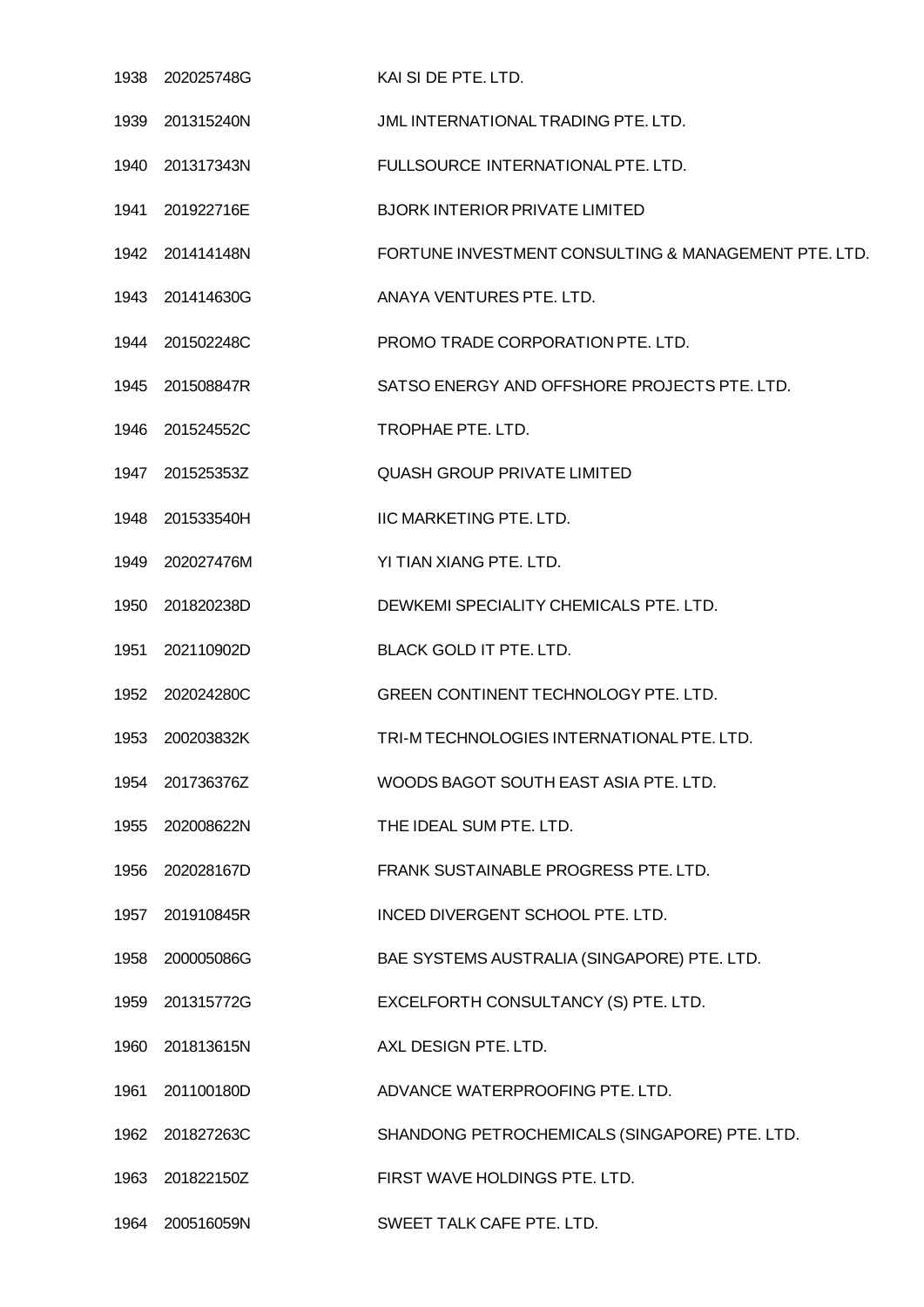| 1965 | 201620603C      | FIRE SCIENCE PTE. LTD.                               |
|------|-----------------|------------------------------------------------------|
| 1966 | 201723787N      | <b>GLOBAL PACT PTE, LTD.</b>                         |
|      | 1967 201705388D | SUPREME FOOD TRADING PTE. LTD.                       |
| 1968 | 201821158K      | VOYYO TRADING PTE. LTD.                              |
| 1969 | 201813784G      | INTRUARTS PTE. LTD.                                  |
|      | 1970 201943850W | SMITH AND JONES FILMS PTE. LTD.                      |
| 1971 | 201805445W      | BLOCK NET CAPITAL FOUNDATION LTD.                    |
|      | 1972 201110369D | KOSING PHARM PTE. LTD.                               |
|      | 1973 201840158K | YUEYANG FINANCIAL TECHNOLOGIES (SINGAPORE) PTE. LTD. |
| 1974 | 200911076Z      | TEHO PROPERTY NETWORK PTE. LTD.                      |
|      | 1975 201809997C | BITWIN PTE. LTD.                                     |
| 1976 | 201528968D      | EXCITE APAC (SINGAPORE) PTE. LTD.                    |
|      | 1977 201838904M | MISCHA BEAUTY PTE. LTD.                              |
|      | 1978 201922302K | MIXWAY HOLDINGS INC. PTE. LTD.                       |
|      | 1979 201421418H | BLUE WORLD CAPITAL PTE. LTD.                         |
| 1980 | 201728084C      | ALLIED ENGINEERING SERVICES HOLDINGS PTE. LTD.       |
| 1981 | 198900859H      | SIN-ASIA TRADING PTE LTD                             |
|      | 1982 201814661K | LANGUAGE CHAIN PTE. LTD.                             |
|      | 1983 201416497D | UNIBIM SERVICES PTE. LTD.                            |
|      | 1984 201418912M | ZAMIRA SERVICES PTE. LTD.                            |
|      | 1985 201912506E | BLUEMART PTE. LTD.                                   |
| 1986 | 201901398W      | MAPLELAB PTE. LTD.                                   |
| 1987 | 202003404Z      | REMIS TRADING PTE. LTD.                              |
|      | 1988 201306926N | CORESTATE CAPITAL ADVISORS (SINGAPORE) PTE. LTD.     |
| 1989 | 201629912N      | WE CARE TECHNOLOGIES PTE. LTD.                       |
|      | 1990 201824129M | <b>GAMEASIA PTE. LTD.</b>                            |
| 1991 | 201721125R      | VIRTUAL CLARITY PTE. LTD.                            |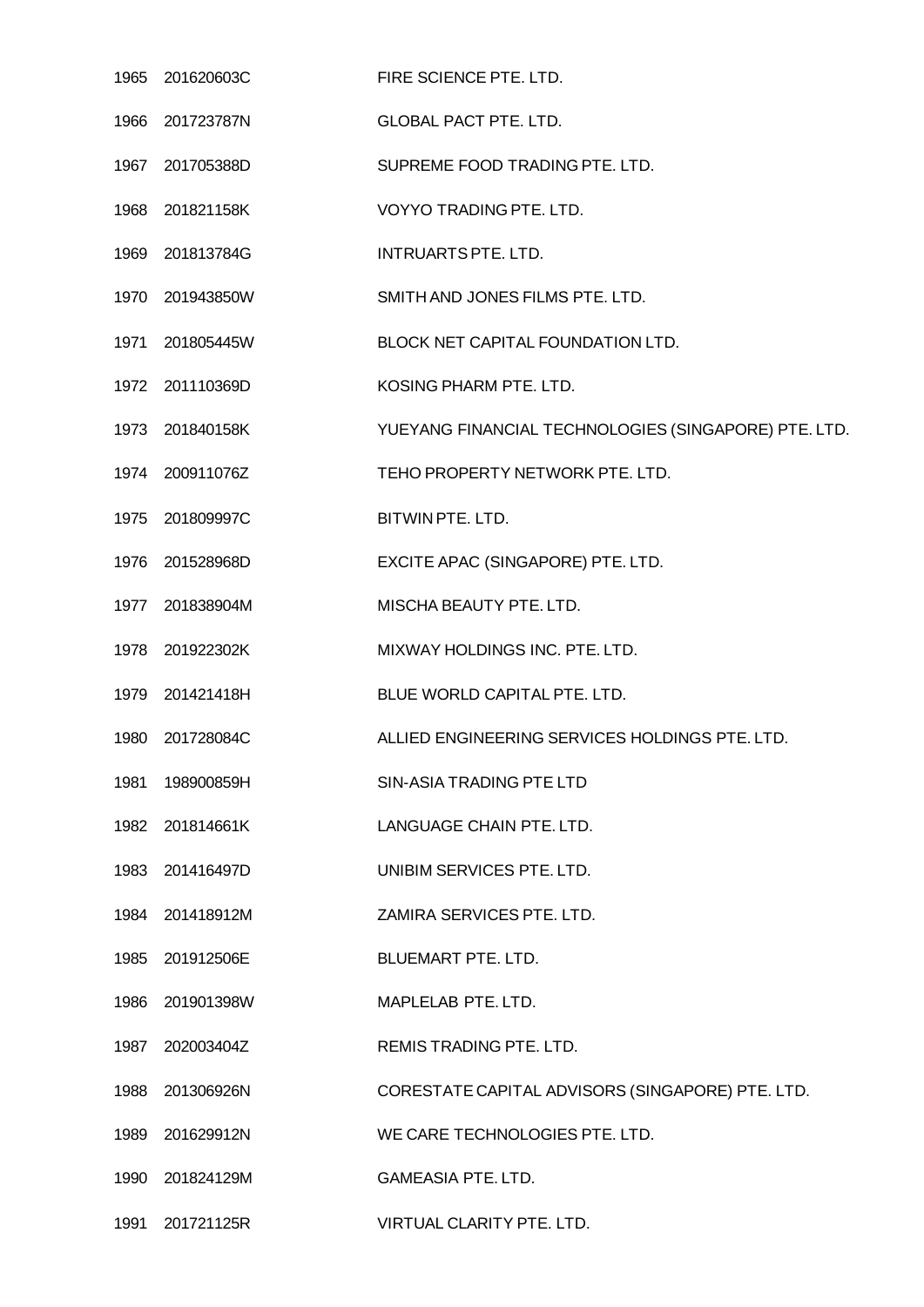|      | 1992 201210597M | MEDUSA LVS PTE. LTD.                                                         |
|------|-----------------|------------------------------------------------------------------------------|
| 1993 | 202033282E      | RUNIC TECHNOLOGY PTE. LTD.                                                   |
|      | 1994 200712839G | INFORMATICS INTERNATIONAL PTE. LTD.                                          |
|      | 1995 201132177N | KEEN LIFESTYLE PTE. LTD.                                                     |
| 1996 | 201724992W      | BITCOIN DIAMOND FOUNDATION LTD.                                              |
|      | 1997 201912859E | IP EXCELLENCES PTE. LTD.                                                     |
|      | 1998 201632717D | FAIRY COUTURE PTE. LTD.                                                      |
| 1999 | 202022979R      | HIGH TECH PTE. LTD.                                                          |
|      | 2000 201920534G | TALKTALES PTE, LTD.                                                          |
| 2001 | 202019439H      | THE CENTRE FOR ENVIRONMENTAL RECOVERY AND<br>SUSTAINABILITY (SINGAPORE) LTD. |
|      | 2002 201913841C | NFS COMPANY PTE. LTD.                                                        |
|      | 2003 201509633G | J&T WISDOM PTE. LTD.                                                         |
| 2004 | 201913835M      | DMTC FOUNDATION LTD.                                                         |
|      | 2005 201200262W | NANYANG MART PTE, LTD.                                                       |
| 2006 | 201021412H      | HENRY WESTERN CUISINE PTE, LTD.                                              |
| 2007 | 201025233C      | S J INDUSTRIAL PTE. LTD.                                                     |
|      | 2008 199402254G | <b>GEOFOUNDATION PTE LTD</b>                                                 |
|      | 2009 201816714G | D'THORNS PTE. LTD.                                                           |
|      | 2010 201939412K | <b>GLOBAL PRO GROUP PTE. LTD.</b>                                            |
|      | 2011 201939370K | WESTMORE TRADING PTE, LTD.                                                   |
|      | 2012 201613490E | SUREBOT TECHNOLOGY SOLUTIONS PTE. LTD.                                       |
|      | 2013 201130339C | GOLD NEST INVESTMENTS PTE. LTD.                                              |
|      | 2014 201934836R | KE CHUANG ENERGY PTE. LTD.                                                   |
|      | 2015 201941438H | CHIC BOY INASAL RESTAURANT PTE. LTD.                                         |
|      | 2016 201828129W | MASSO INTERNATIONAL PTE. LTD.                                                |
|      | 2017 201729443N | YOUTH ARTS FOUNDATION PTE. LTD.                                              |
|      | 2018 201502011W | AFLEX MANAGEMENT PTE. LTD.                                                   |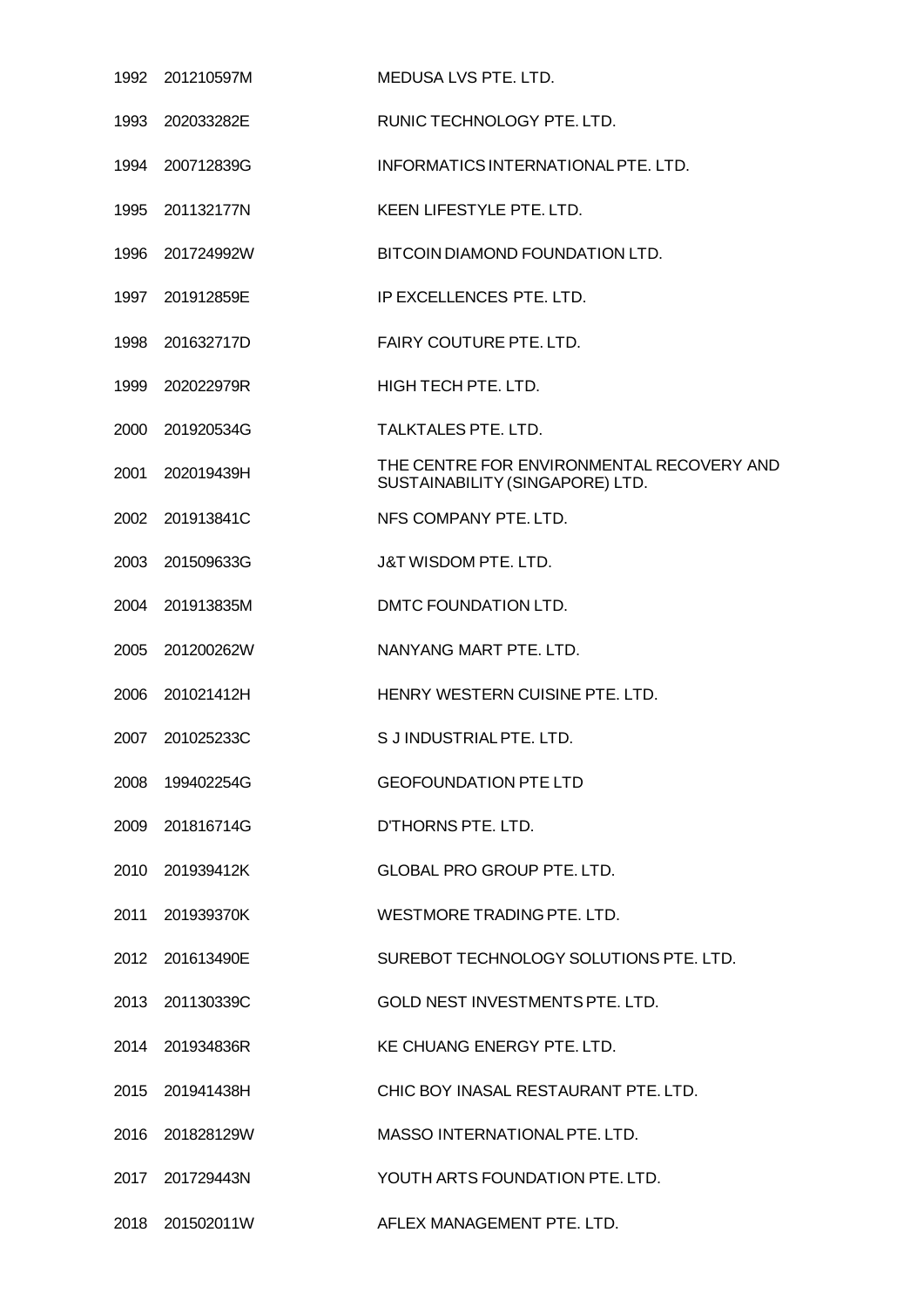| 2019 201627327C | ROSEWOOD LIFESTYLE PTE. LTD.                 |
|-----------------|----------------------------------------------|
| 2020 201814603R | SHIPNEXT PPT PTE, LTD.                       |
| 2021 201732350D | COOL WATT PTE. LTD.                          |
| 2022 202006171C | S9 PTE. LTD.                                 |
| 2023 202027603Z | Y CONSULTANCY PTE. LTD.                      |
| 2024 201820950D | ARRO-T INTERNATIONAL ENTERTAINMENT PTE. LTD. |
| 2025 202013196K | ELLIPTECH SOLUTIONS PTE. LTD.                |
| 2026 201940300M | ANJUNG SEKUTU PTE. LTD.                      |
| 2027 201911994Z | KPAPA PTE. LTD.                              |
| 2028 202009338E | THE FRESH SETTLEMENT PTE. LTD.               |
| 2029 201405132N | <b>CUSBAR ENTERTAINMENT PTE. LTD.</b>        |
| 2030 201809745G | RMJ ENTERPRISE PTE. LTD.                     |
| 2031 201910344M | SINGAPORE INTERNATIONAL HOLDINGS PTE. LTD.   |
| 2032 202016754N | CAA GREENS PTE. LTD.                         |
| 2033 201802828N | SPOT PARKING (PTE. LTD.)                     |
| 2034 201620218K | MORICARA SINGAPORE PTE. LTD.                 |
| 2035 202115050R | <b>BOUTIQUE FLEUR PTE, LTD.</b>              |
| 2036 202006069C | TREASURE POINT PTE, LTD.                     |
| 2037 201609061Z | TZ INTERNATIONAL PTE. LTD.                   |
| 2038 199805094M | ASIOPACIFIC HEALTHCARE PTE. LTD.             |
| 2039 201535071W | HAPPY DREAMS PTE. LTD.                       |
| 2040 202009277K | HYALINING PTE. LTD.                          |
| 2041 201016442K | NEPTUNE RESOURCES PTE. LTD.                  |
| 2042 201538308W | ONE ENTERPRISE SOLUTION PTE. LTD.            |
| 2043 202028924R | LEI XING CHUANG PTE. LTD.                    |
| 2044 201626751R | ONCE A PROP A TIME PTE, LTD.                 |
| 2045 201543001N | <b>CUDDLE LANE PTE. LTD.</b>                 |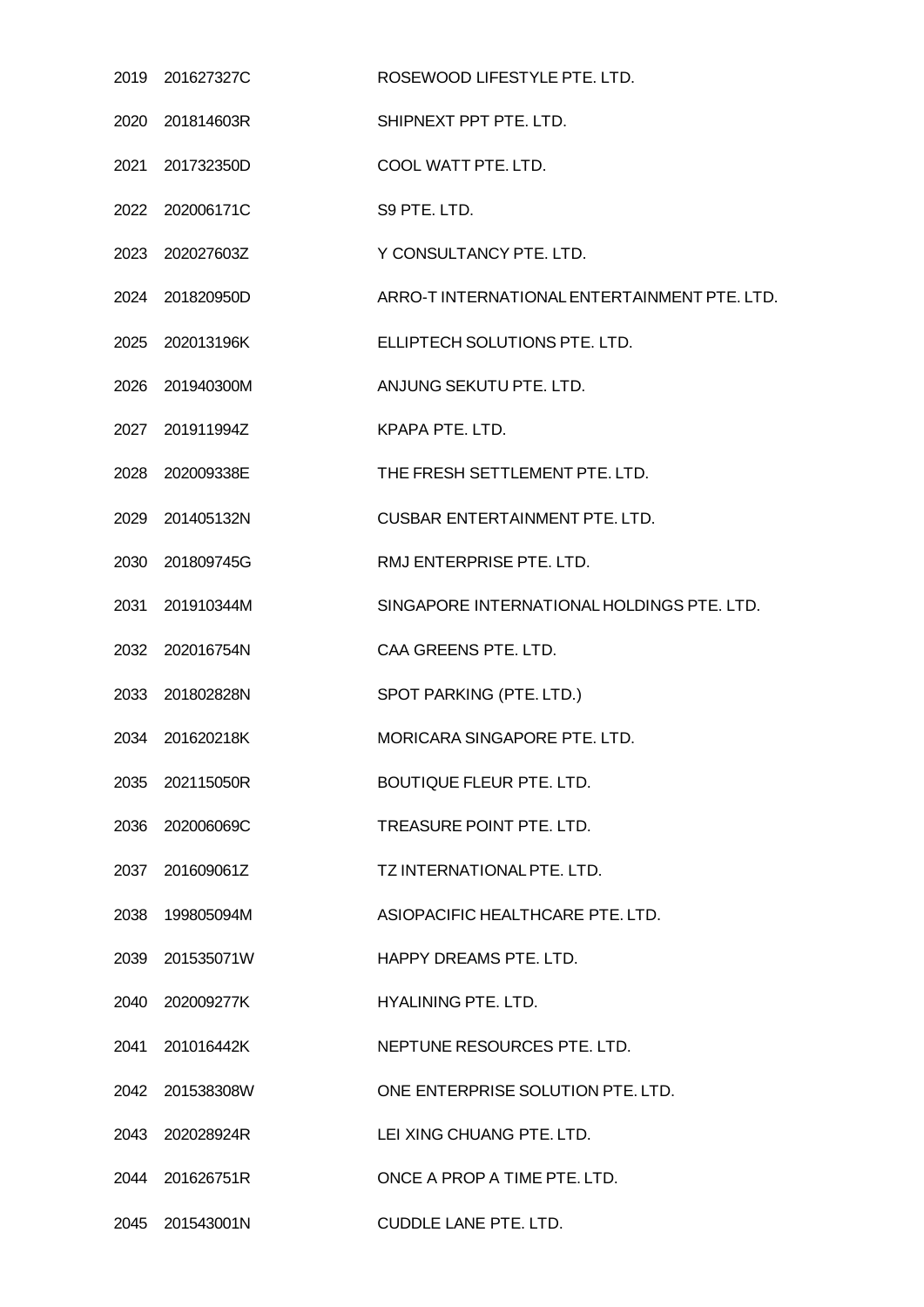| 2046 | 197802936H      | TOYO COLOR PTE LTD                                        |
|------|-----------------|-----------------------------------------------------------|
| 2047 | 201326836H      | KUO LIAN HARDWARE TRADING PTE. LTD.                       |
|      | 2048 201619232Z | RAW PLANET REBEL PTE. LTD.                                |
|      | 2049 202011656Z | <b>GENESIS RELOCATORS PTE. LTD.</b>                       |
| 2050 | 201542600N      | MSN MANAGEMENT PTE, LTD.                                  |
|      | 2051 201729753K | VERIME DIGITAL PTE. LTD.                                  |
|      | 2052 202021376Z | ES CONCULTANCY PTE. LTD.                                  |
| 2053 | 201818471Z      | IN BEST M&E PTE. LTD.                                     |
|      | 2054 202034930W | KE YU F&B PTE. LTD.                                       |
| 2055 | 202017389E      | ANV GLOBAL DELIVERY SOLUTIONS PTE. LTD.                   |
|      | 2056 201101205G | EQUIPFORSKIN SINGAPORE PRIVATE LIMITED                    |
|      | 2057 201910447Z | KOREA INVESTMENT AND DEVELOPMENT CORPORATION PTE.<br>LTD. |
| 2058 | 201134466G      | RITEBANC AGRI SOLUTIONS PTE. LIMITED                      |
|      | 2059 202012563C | YONGJI INTERNATIONAL CONSULTING SERVICE PTE. LTD.         |
| 2060 | 201838895D      | FIRMINIQ SYSTEMS PTE. LTD.                                |
| 2061 | 201423661W      | EFLUENTIAL SERVICES PTE. LTD.                             |
|      | 2062 202113993W | STURDY CONSTRUCTION & ENGINEERING PTE. LTD.               |
|      | 2063 201837349N | HEALTHHUBTECH PTE. LTD.                                   |
|      | 2064 201921336R | MARQUEE WORLD PTE. LTD.                                   |
| 2065 | 201534886E      | SGFORTIS HOLDINGS PTE. LTD.                               |
| 2066 | 198502408N      | REN ENGINEERING PTE LTD                                   |
| 2067 | 201825730K      | <b>SUNRISING FOUNDATION LIMITED</b>                       |
| 2068 | 201827217C      | DAPP PUBLISH PTE. LTD.                                    |
|      | 2069 201540278Z | BEACON VENTURES PTE. LTD.                                 |
| 2070 | 201822058M      | RUNCHENG INTERNATIONAL TRADING PTE. LTD.                  |
| 2071 | 202040518N      | FRANCYN AESTHETIC PTE. LTD.                               |
|      | 2072 201805948D | TSMI PTE. LTD.                                            |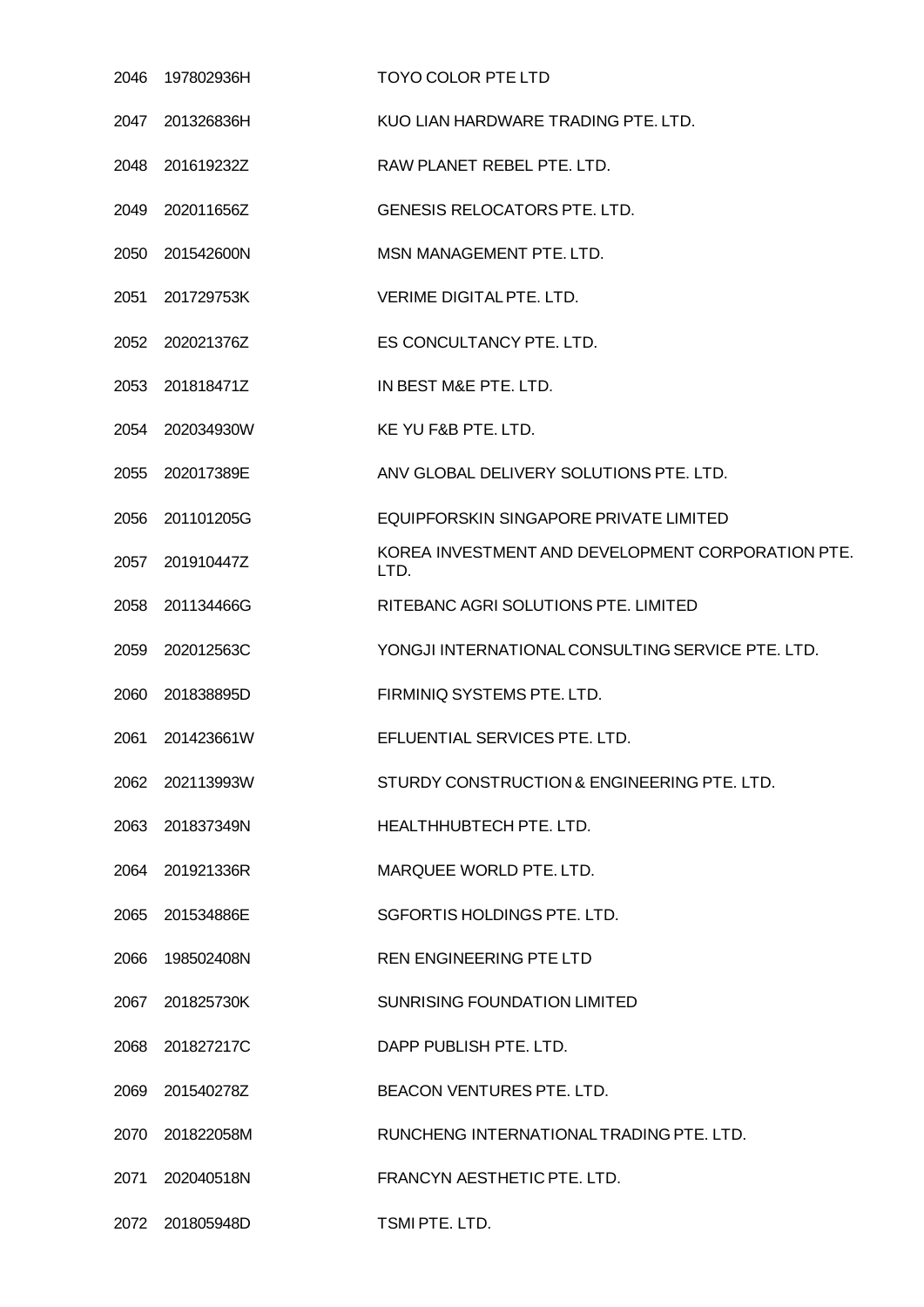| 2073 201132145N | SONG & TAN CAPITAL PTE. LTD.                    |
|-----------------|-------------------------------------------------|
| 2074 201839130G | UDAX PTE. LTD.                                  |
| 2075 200400904G | PRIDE NAVIGATION PTE. LTD.                      |
| 2076 201005614H | HISLAND TECHNOLOGIES PTE. LTD.                  |
| 2077 202009662C | <b>BLACKROCK CORE TECH PTE. LTD.</b>            |
| 2078 202033271C | OK DELIVERY SERVICES PTE. LTD.                  |
| 2079 201507788G | SINGA SCIENTIFIC PTE. LTD.                      |
| 2080 201603042G | RG SMART PTE. LTD.                              |
| 2081 201834009K | MAO CHENG PTE. LTD.                             |
| 2082 201731855N | AMN GLOBAL CAPITAL HOLDINGS PTE. LTD.           |
| 2083 202024441K | <b>BASEUS JP PTE. LTD.</b>                      |
| 2084 201913984Z | MYT INTERNATIONAL PTE. LTD.                     |
| 2085 201505671K | NAUTILUS MOBILE APP PTE. LTD.                   |
| 2086 201621342N | CASTLE HOLDINGS PTE. LIMITED                    |
| 2087 201539322N | APG CAPITAL PARTNERS PTE. LTD.                  |
| 2088 201700744E | TRILIFE MEDITECH PTE, LTD.                      |
| 2089 201909353D | BOTANY ARC PTE. LTD.                            |
| 2090 201119150K | BUKIT ENERGY PALMERAH BARU PTE. LTD.            |
| 2091 202042079C | TRADESYSPRO PTE. LTD.                           |
| 2092 201900394W | HORISCALE TECHNOLOGY PTE. LTD.                  |
| 2093 201401509E | LOGOS NOUVEAU CULINARY SERVICES PTE. LTD.       |
| 2094 202014706Z | AGILE HEALTHCARE PTE. LTD.                      |
| 2095 201710735C | NAUTICA INNOVATION PTE. LTD.                    |
| 2096 202014048K | THE COIN LOFT PTE. LTD.                         |
| 2097 201818787C | AN XUAN MING LI FENG SHUI CONSULTANCY PTE. LTD. |
| 2098 201621983D | LAD GLOBAL PTE. LTD.                            |
| 2099 202032779E | XU QIU HE PTE. LTD.                             |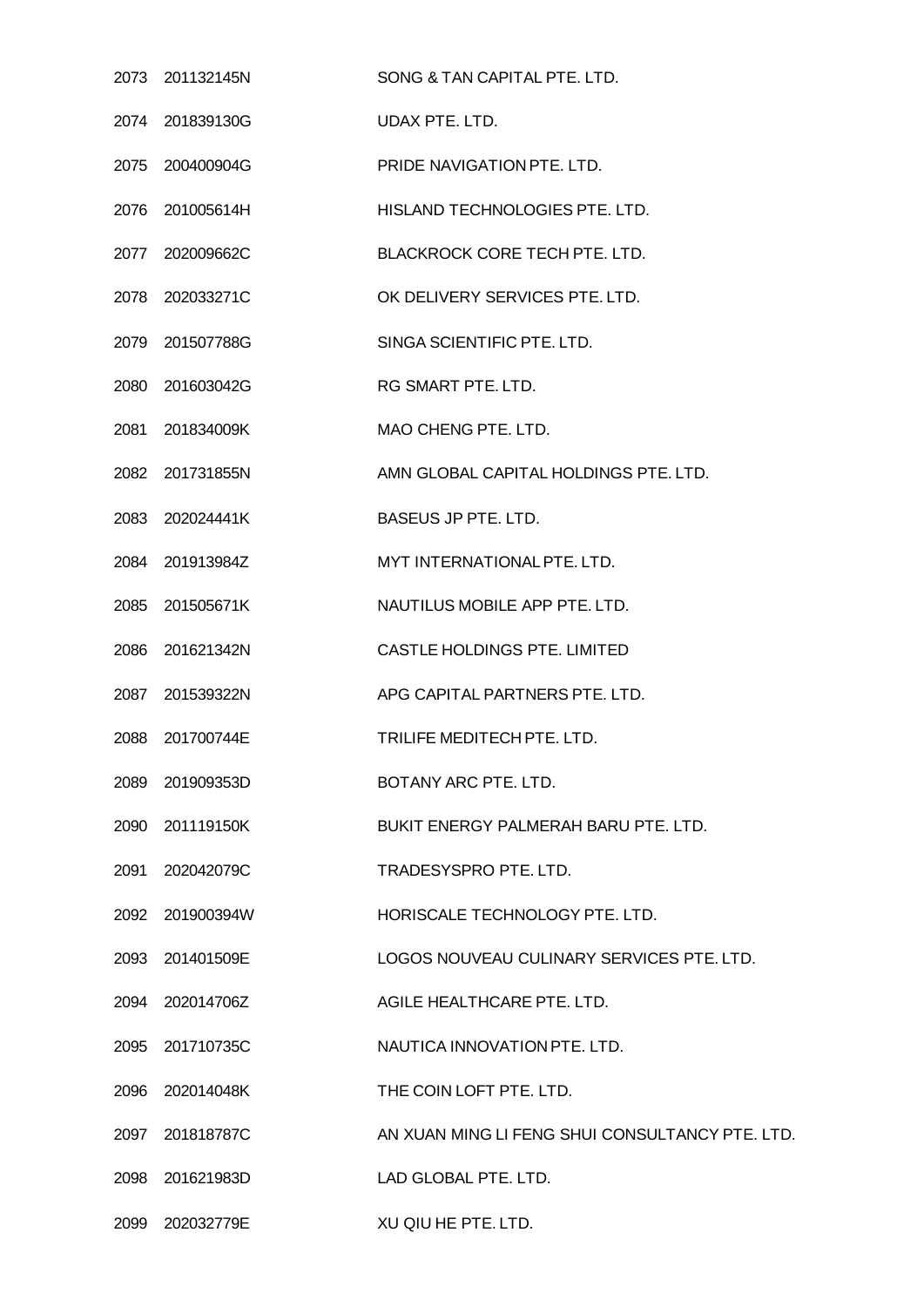| 2100 200403874K | LAVA EAST & COMPANY PTE. LTD.              |
|-----------------|--------------------------------------------|
| 2101 200917217C | HWA FONG TRADING PTE. LTD.                 |
| 2102 201800185D | <b>IWATER CONSULTANCY PTE. LTD.</b>        |
| 2103 201840913C | TSDT INTERNATIONAL PTE. LTD.               |
| 2104 201317503M | ASIA OFFSHORE RENTALS PTE. LTD.            |
| 2105 201530593R | HIMATICS PTE. LTD.                         |
| 2106 202010457E | VIK INVESTMENT MANAGEMENT PTE. LTD.        |
| 2107 201925553D | AVANTAS WORLD PTE, LTD.                    |
| 2108 201826899R | ORANGE FUTURE PTE. LTD.                    |
| 2109 201303597G | MINT MARITIME PTE. LTD.                    |
| 2110 197000445R | SING TEE TRADING COMPANY (PRIVATE) LIMITED |
| 2111 201616171R | ATOM FURNISHING PTE. LTD.                  |
| 2112 201133865W | JHW MINERALS & RESOURCES PTE. LTD.         |
| 2113 201617524Z | <b>GLOBAL DESTINATIONS PTE. LTD.</b>       |
| 2114 202020885W | <b>ENJOY SERVICES PTE, LTD.</b>            |
| 2115 202037087R | PANSCOPE TRADING PTE. LTD.                 |
| 2116 201842273H | ICTX PTE, LTD.                             |
| 2117 201600397Z | <b>GREEN CONTINENTAL PTE, LTD.</b>         |
| 2118 201413922D | SYNTAGMATIC PTE. LTD.                      |
| 2119 201015519G | ACE SCORERS HOLDINGS PTE. LTD.             |
| 2120 201430661G | SERVICE GROUP PTE. LTD.                    |
| 2121 201329944D | ALMIGHTY PE PTE, LTD.                      |
| 2122 201709428G | <b>SCPT ASIA PRIVATE LIMITED</b>           |
| 2123 201716798H | RESOLVE ENTERPRISES (SINGAPORE) PTE. LTD.  |
| 2124 201819281Z | RJW ENGINEERING & SERVICE PTE. LTD.        |
| 2125 201410319K | <b>GIB MANAGEMENT PTE. LTD.</b>            |
| 2126 201811062E | SPACE MOBILE PTE. LTD.                     |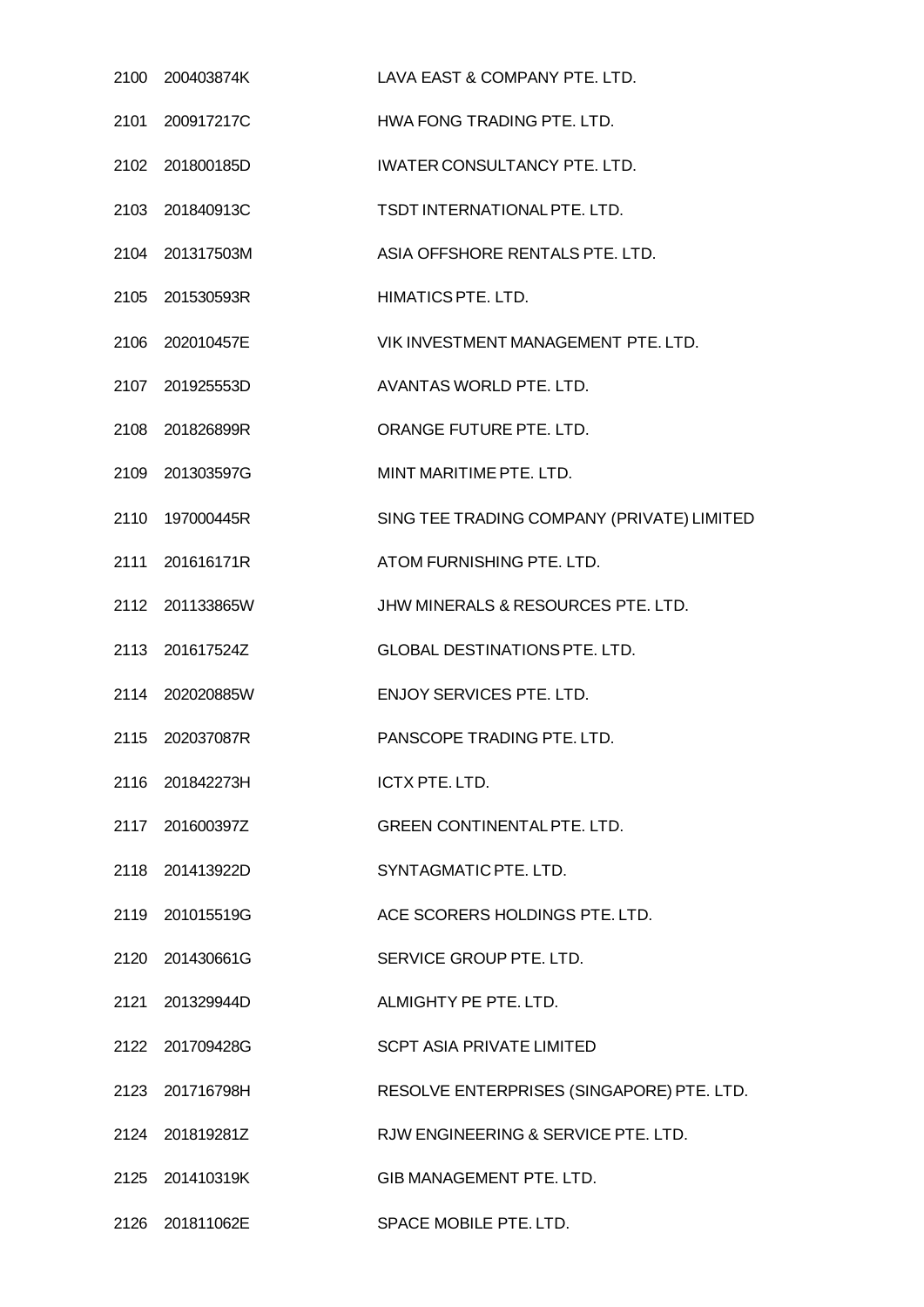|                 | 2127 201413065R FAIRPRICE CASKET PTE. LTD.     |
|-----------------|------------------------------------------------|
| 2128 202105460H | ACE FINANCIAL PTE. LTD.                        |
| 2129 201333670N | OCEANWERKS PTE. LTD.                           |
| 2130 201329628W | <b>BAI SHUN PTE. LTD.</b>                      |
| 2131 201608074H | ZENTO GLOBAL SOLUTIONS PTE. LTD.               |
| 2132 202106166G | BON VOYAGE MARINE SERVICES PTE. LTD.           |
| 2133 201820936D | <b>GRACESTREAM PTE. LTD.</b>                   |
| 2134 201926615E | <b>BRAIN FRIENDS PTE. LTD.</b>                 |
| 2135 201805454Z | BLOCK NET CAPITAL PTE. LTD.                    |
| 2136 201211462C | SLM GLOBAL PTE. LTD.                           |
| 2137 200409522Z | CK RETAIL 21 (TAIWAN) PTE. LTD.                |
| 2138 201809307Z | HE KOU WEI TRADING PTE. LTD.                   |
| 2139 201830788W | SHOKEN DISTRIBUTION PRIVATE LIMITED            |
| 2140 202026811D | DLP INTERNATIONAL PTE. LTD.                    |
| 2141 201421457H | SUCCESS TRAINING COMPANY (SINGAPORE) PTE. LTD. |
| 2142 199203318D | ORIEL BUSINESS CONSULTANTS PTE LTD             |
| 2143 202014891N | <b>VFCONSULTING PTE, LTD.</b>                  |
| 2144 201723978C | NORTHWAY PTE, LTD.                             |
| 2145 202020847H | AUTOANALYTICS PTE. LTD.                        |
| 2146 200005103G | ROMANTIK INTERIOR PTE LTD                      |
| 2147 201018665K | LAM PROPERTIES PTE. LTD.                       |
| 2148 201326968D | TALENTER (S) PTE. LTD.                         |
| 2149 201917822M | ASPIRE CLEANAIR PTE, LTD.                      |
| 2150 202030530N | <b>ZOOMFINITY PRIVATE LIMITED</b>              |
| 2151 200921956D | PLATINUM WORLD PTE, LTD.                       |
| 2152 200503854H | KEMTREAT PTE. LTD.                             |
| 2153 201541685N | <b>GLOBAL LNG PTE. LTD.</b>                    |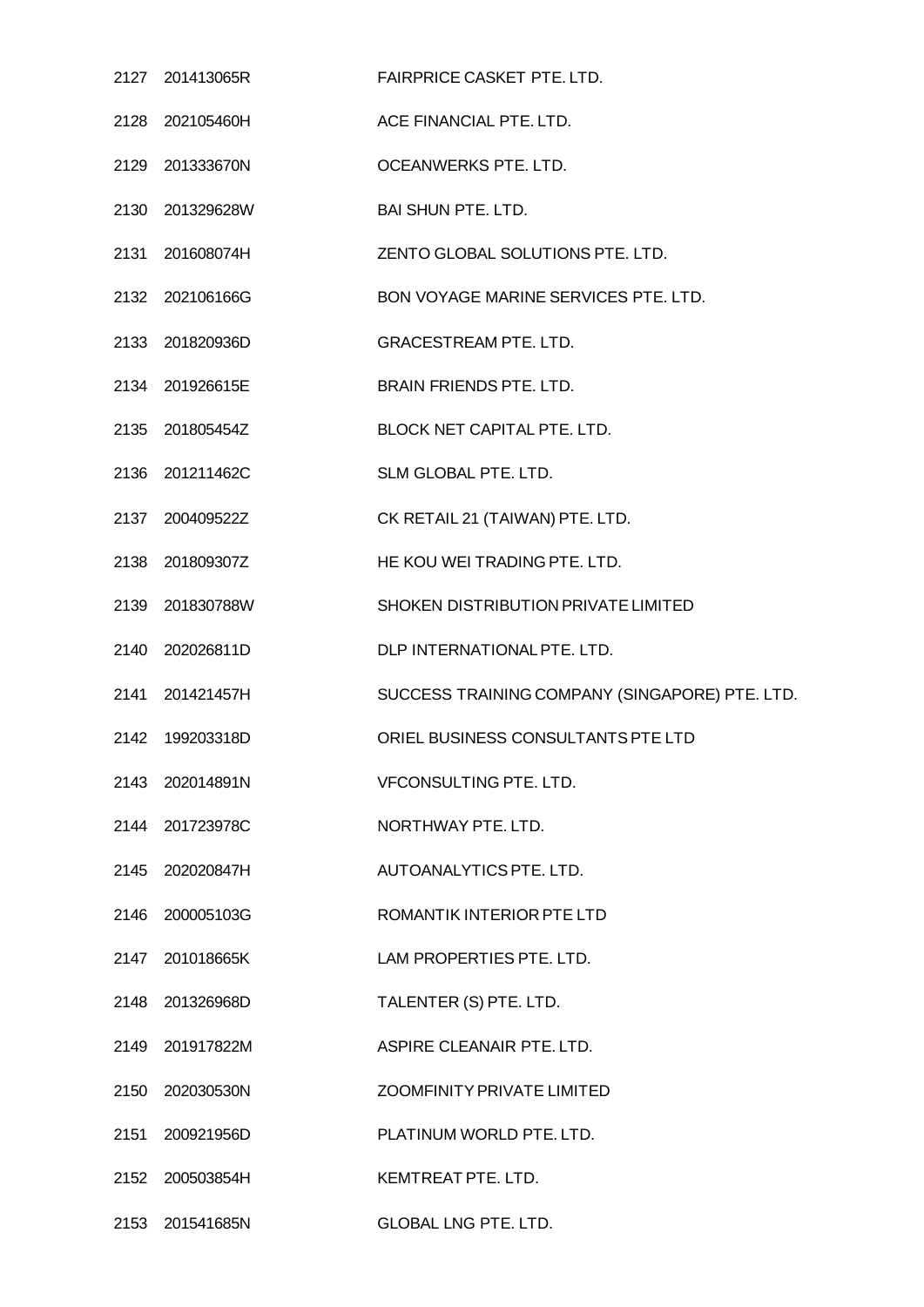| 2154 201806652D | KINESTHETIC SEA SOLUTIONS PTE. LTD.   |
|-----------------|---------------------------------------|
| 2155 202002492R | ZHU YUAN PRIVATE LIMITED              |
| 2156 202025178W | YI PIN YANG PTE. LTD.                 |
| 2157 201714364R | RIGEL MARINE PTE. LTD.                |
| 2158 202025158M | VAON ENGINEERING PTE. LTD.            |
| 2159 201931482H | COCOFLAME PTE. LTD.                   |
| 2160 201908107W | HEARTITECH PTE. LTD.                  |
| 2161 201804684K | CHANELLE ENTERTAINMENT PTE. LTD.      |
| 2162 201114949K | CND ZENITH PTE, LTD.                  |
| 2163 201925167C | TRIMPEX GLOBAL PTE, LTD.              |
| 2164 201826352R | STACKED PTE. LTD.                     |
| 2165 202024059M | INDIAN BAZAAR IMPEX PTE. LTD.         |
| 2166 201811345R | BRAND SAVERS PTE. LTD.                |
| 2167 201114444D | MOBILECOVER SINGAPORE PTE. LTD.       |
| 2168 201208914H | FIDGETS (GRANDSTAND) PTE. LTD.        |
| 2169 200100103H | <b>NAILCLINIQUE PTE LTD</b>           |
| 2170 198305280C | <b>BIOFINE ASIA PRIVATE LIMITED</b>   |
| 2171 201330097Z | LAKE IMAGE SYSTEMS ASIA PTE. LTD.     |
| 2172 201704650E | <b>G'PLAN DESIGN STUDIO PTE, LTD.</b> |
| 2173 201613467D | ADIONA INC PTE. LTD.                  |
| 2174 201928584C | NIMISHA INVESTMENTS PTE. LTD.         |
| 2175 201704770E | LIAN FA CONSTRUCTION PTE. LTD.        |
| 2176 201810386C | MEDIC PRESTIGE PRIVATE LIMITED        |
| 2177 202023306D | MA YA YA PTE, LTD.                    |
| 2178 201704495C | MOON.BLOSSOM PTE. LTD.                |
| 2179 201932153N | THE INTERIOR MALL DESIGN PTE, LTD.    |
| 2180 201817601D | <b>CHAINCLUB FOUNDATION LIMITED</b>   |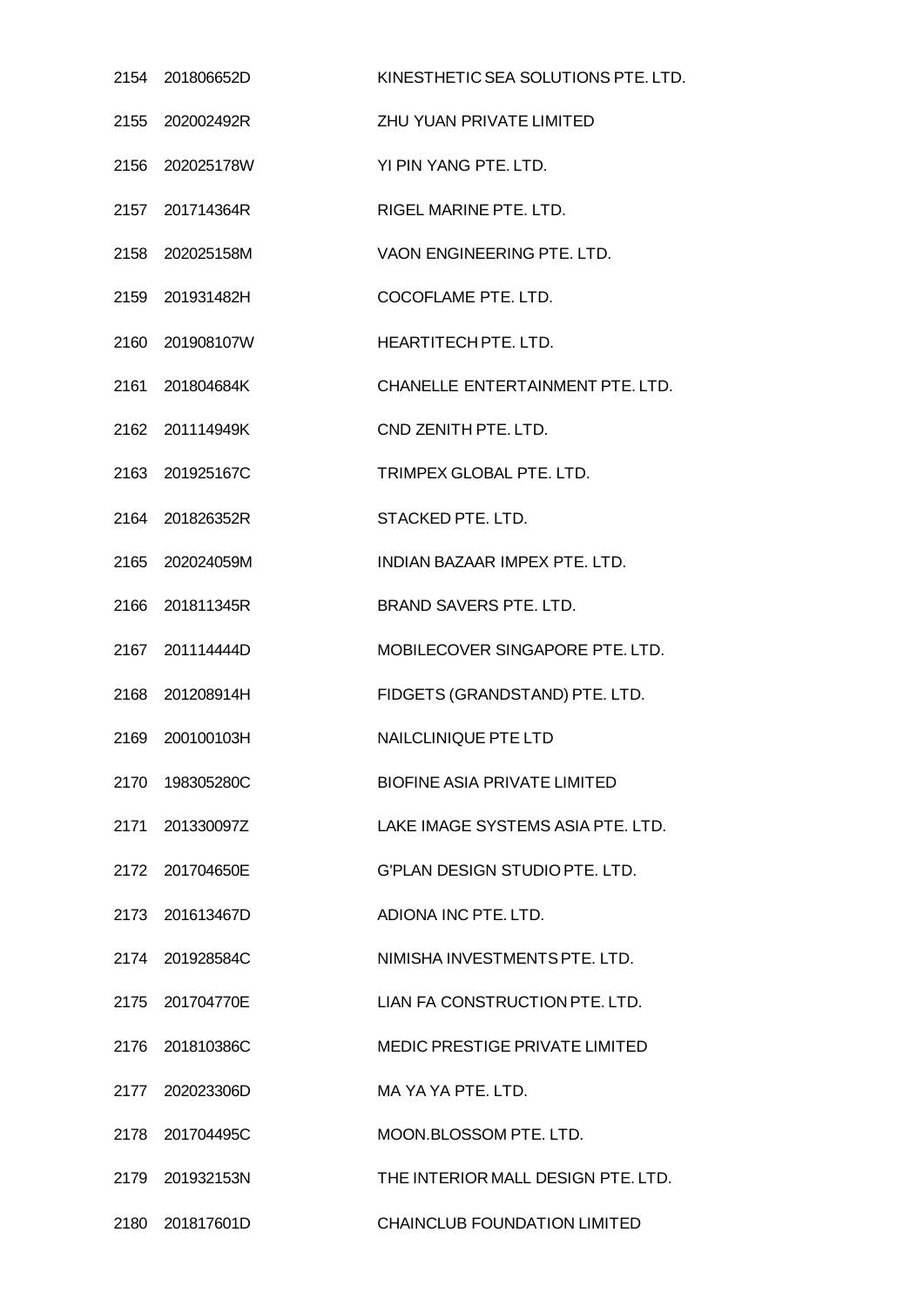| 2181 201934146G | LUNDSGAARD CONSULT PTE. LTD.                      |
|-----------------|---------------------------------------------------|
| 2182 201940884K | SKY BI PTE. LTD.                                  |
| 2183 202016930N | DENECOM PTE. LTD.                                 |
| 2184 200211189N | KSP ENGINEERING PRIVATE LIMITED                   |
| 2185 202032827N | MOMEDU PTE. LTD.                                  |
| 2186 201620308M | MINISTRY OF FISHING PTE. LTD.                     |
| 2187 201825599R | VALUE OF FANS FOUNDATION LTD.                     |
| 2188 201727850Z | PARALLEL PRODUCTION PRIVATE LIMITED               |
| 2189 201630029D | CHEERS PTE. LTD.                                  |
| 2190 201806449W | ASIA TRADING & SHIPPING PTE. LTD.                 |
| 2191 201913079K | SILICON FOREST PTE. LTD.                          |
| 2192 200601089R | MIRACLE COMMERCE PTE. LTD.                        |
| 2193 202026871Z | ESC INT PTE. LTD.                                 |
| 2194 202106902D | HIMANF PTE. LTD.                                  |
| 2195 201841807N | VINOTECH PTE. LTD.                                |
| 2196 201931995G | ALLIANZ SAKURA MULTIFAMILY 3 PTE. LTD.            |
| 2197 202010074Z | DAPP LAB PTE. LTD.                                |
| 2198 201937179G | RUNSING PTE. LTD.                                 |
| 2199 202016841D | DURIAN HENG PTE. LTD.                             |
| 2200 202036772N | STREET DANCE CULTURE PTE. LTD.                    |
| 2201 201406777D | THE JOLLY TAXPAYER PTE. LTD.                      |
| 2202 201839659D | EACO INTERNATIONAL INVESTMENTS PTE. LTD.          |
| 2203 201821217D | BABE'S BOTTLE F&B MANAGEMENT(SINGAPORE) PTE. LTD. |
| 2204 202032469H | NVF LIFESTYLE PTE. LTD.                           |
| 2205 202103040M | HNNGRY PTE. LTD.                                  |
| 2206 201301864G | KEN CREATIONS PTE. LTD.                           |
| 2207 201804654M | LIVE WITH AI PTE. LTD.                            |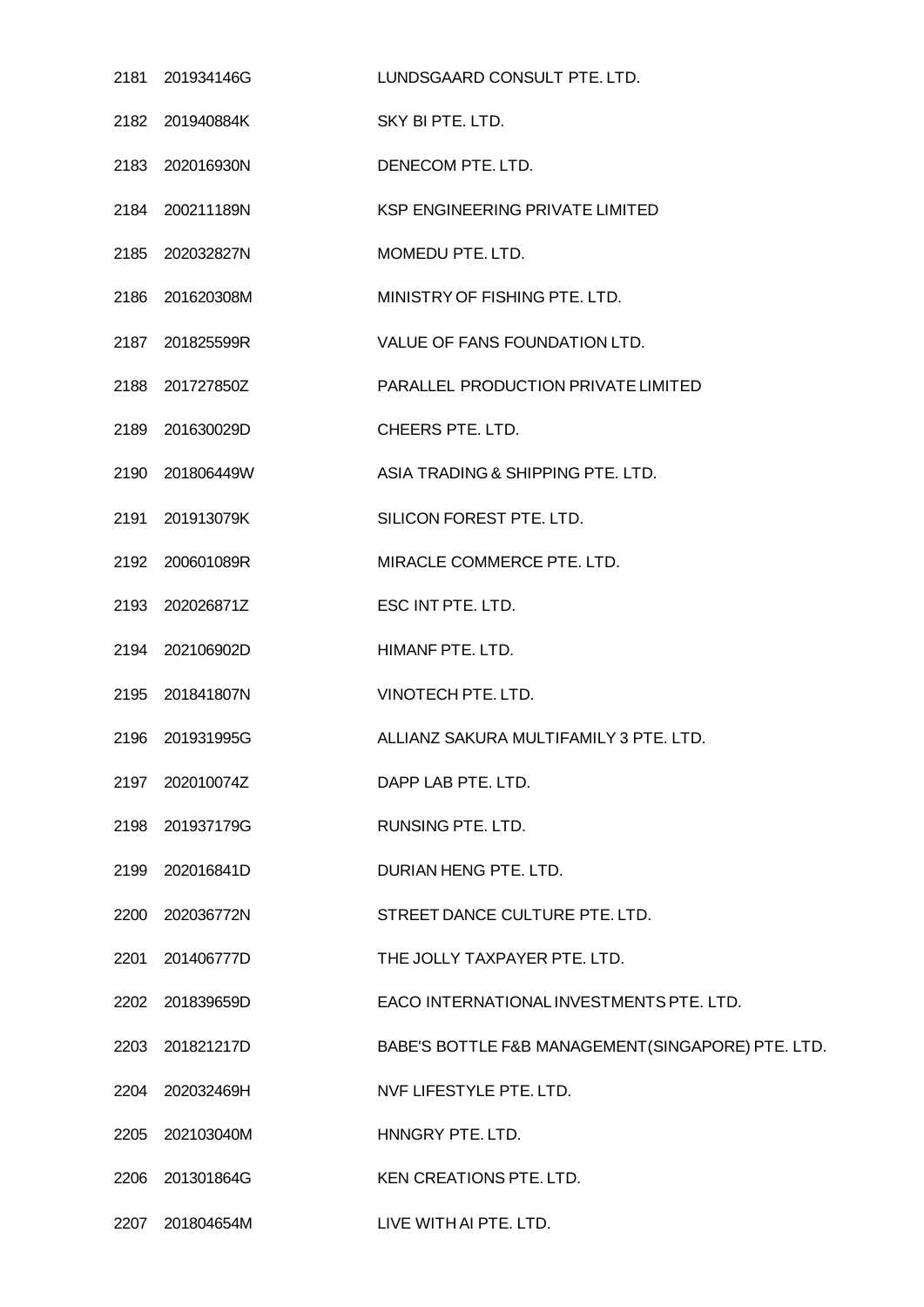| 2208 201005960M                   | <b>GRAND EASTERN TRADING PTE. LTD.</b>    |
|-----------------------------------|-------------------------------------------|
| 2209 201935827K                   | TONG YUAN ENGINEERING PTE, LTD.           |
| 2210 201700330K                   | PIONEERING VENTURES 2 PTE. LTD.           |
| 2211 202033358G                   | <b>GLOBAL PASS PTE. LTD.</b>              |
| 2212 201903891G                   | <b>IDEAL BIKES PTE, LTD.</b>              |
| 2213 201919359G                   | TETRASOFT PTE. LTD.                       |
| 2214 199906737K                   | MTS PRECISION INDUSTRIES PTE LTD          |
| 2215 201435396W                   | NATCOM TRADE PTE. LTD.                    |
| 2216 201737255E                   | MILLENNIA CAPITAL PTE. LTD.               |
| 2217 201608911K                   | XINZHONGSHAN TRADING (S) PTE. LTD.        |
| 2218 201610954C                   | 69 SUPERMARKET PTE. LTD.                  |
| 2219 201611670R                   | J CAPITAL CONSULTANTS PTE. LTD.           |
| 2220 201612964G                   | BM INFRA CONSTRUCTION PTE. LTD.           |
| 2221 201615443G                   | JKY CONSULTING PRIVATE LIMITED            |
| 2222 201615498E                   | VINOVA PHARMA PTE, LTD.                   |
| 2223 201616275N                   | ANDAM CONSULTANCY PTE, LTD.               |
| 2224 201621361H                   | STEEM PTE. LTD.                           |
| 2225 201529134C                   | YI XIN GONG (PTE. LTD.)                   |
| 2226 201431570K                   | LT PROCUREMENT PTE. LTD.                  |
| 2227 201132204G                   | A4 TECHNO PTE. LTD.                       |
| 2228 200920457E                   | GOLDENBIRD NEST (S) PTE. LTD.             |
| 2229 199202480D                   | FREDERICKSON FREIGHT MANAGEMENT PTE. LTD. |
| 2230 201624137R                   | <b>EMJAYRIUS PTE. LTD.</b>                |
| 2231 201626018Z                   | C W TRADING PTE. LTD.                     |
| 2232 201133270H                   | MY NEW LIFESTYLE PTE. LTD.                |
| 2233 201523116Z                   | <b>RAAYAN PRIVATE LIMITED</b>             |
| 2234 201118411W LANISON PTE. LTD. |                                           |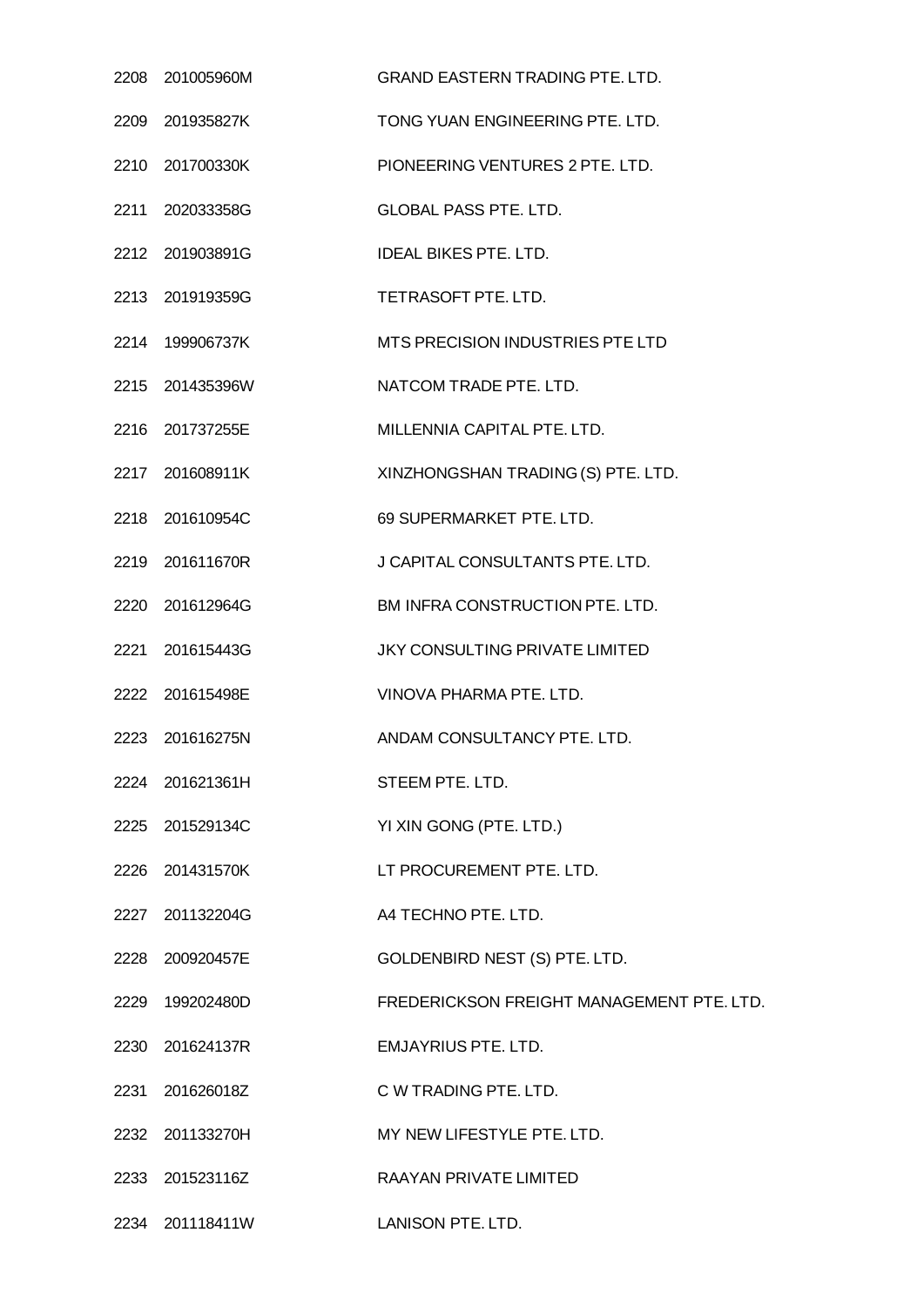| 2235 | 200207291N      | COMMODITY TRADE INTERNATIONAL PTE. LTD.                                       |
|------|-----------------|-------------------------------------------------------------------------------|
|      | 2236 201621160H | WIN STAR PTE. LTD.                                                            |
|      | 2237 201621640R | <b>TWILIGHT SINGAPORE PTE. LTD.</b>                                           |
|      | 2238 200515665N | DSB GLOBAL PTE. LTD.                                                          |
| 2239 | 200602555D      | TAY SWEE SZE ADVISORY PTE. LTD.                                               |
| 2240 | 200607405G      | OROGENIC GEOEXPRO (S) PTE. LTD.                                               |
| 2241 | 200721439K      | ENG LOO TRADING PTE. LTD.                                                     |
| 2242 | 200803882R      | SUPRALOGIS SINGAPORE PTE. LTD.                                                |
|      | 2243 200801022K | CARGOAIR EXPRESS PTE. LTD.                                                    |
|      | 2244 200906685M | CONVIVO PTE. LTD.                                                             |
|      | 2245 201007887M | BEHAVIOURAL EXCELLENCE AND DEVELOPMENT STRATEGY<br><b>INSTITUTE PTE. LTD.</b> |
|      | 2246 200815090C | CHINA CHILDREN FASHION HOLDINGS PTE. LTD.                                     |
| 2247 | 201000788N      | ESTECH PTE. LTD.                                                              |
|      | 2248 201323683C | CONSTANCI PTE. LTD.                                                           |
|      | 2249 201106478Z | ONDINE MARINE PTE. LTD.                                                       |
| 2250 | 201129514Z      | ASIARIVER CAPITAL PARTNERS PTE. LTD.                                          |
|      | 2251 201911158R | GENESIS RADIOLOGY PTE. LTD.                                                   |
|      | 2252 201203604K | PERFECT WATCH SECURITY ELECTRONICS PTE. LTD.                                  |
|      | 2253 201205955C | TANCO 8 PTE. LTD.                                                             |
|      | 2254 201207577D | STPL DRINKS PTE, LTD.                                                         |
|      | 2255 201309728R | HARVEST MINERALS PTE, LTD.                                                    |
|      | 2256 201318863H | ACE DESIGN PTE. LTD.                                                          |
|      | 2257 201327674E | DLJ CONSULTANTS PTE. LTD.                                                     |
|      | 2258 201329674W | 2 PALLETS PRIVATE LIMITED                                                     |
|      | 2259 202013170Z | HASHIMU TECHNOLOGY PTE. LTD.                                                  |
|      | 2260 201332260G | <b>GETH SOLUTIONS PTE. LTD.</b>                                               |
| 2261 | 201412754W      | ZTRAC PTE. LTD.                                                               |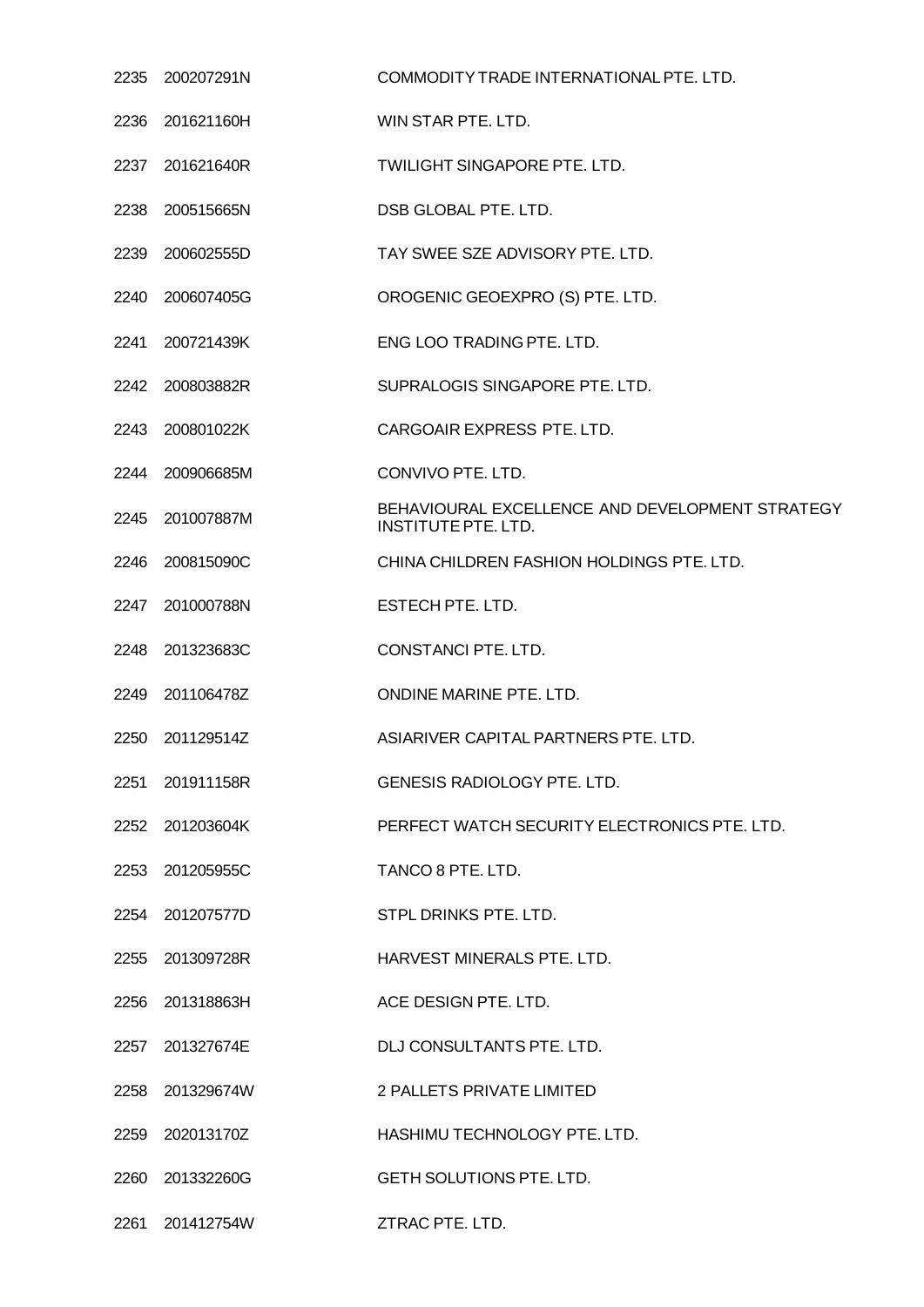|      | 2262 201431441H | ASCENDI CAPITAL PTE. LTD.                                         |
|------|-----------------|-------------------------------------------------------------------|
|      | 2263 201511545N | KTSG PTE. LTD.                                                    |
|      | 2264 201525474K | PROGENIUS TECHNOLOGIES PRIVATE LIMITED                            |
|      | 2265 201526962E | NEW BKSS PTE. LTD.                                                |
|      | 2266 201528803W | DDP DADDYPOINT PTE. LTD.                                          |
|      | 2267 201535999C | CHATTERATI APPS PTE. LTD.                                         |
|      | 2268 201536853G | MORGLORY INTERNATIONAL PTE. LTD.                                  |
|      | 2269 201615100Z | SANHE PTE. LTD.                                                   |
|      | 2270 201842573M | LUCASWARE PTE. LTD.                                               |
|      | 2271 201532293E | SARA BIZCOM PTE. LTD.                                             |
|      | 2272 201907160C | ANCHORA MANAGEMENT PTE. LTD.                                      |
|      | 2273 201805407H | NLECONSULTING PTE. LTD.                                           |
|      | 2274 201841105K | MOCERO HEALTH SOLUTIONS (S) PTE. LTD.                             |
|      | 2275 201625358W | <b>ASTRACK PTE. LTD.</b>                                          |
|      | 2276 202023698D | WEI ZHEN PTE. LTD.                                                |
|      | 2277 201604521Z | ELEMENT CASA PTE, LTD.                                            |
|      | 2278 201017451H | TN SINGAPORE TRADING PTE, LTD.                                    |
|      | 2279 201541812C | PEZZO CHINA PTE. LTD.                                             |
| 2280 | 199700839C      | YIN YUE DISC CENTRE PTE LTD                                       |
| 2281 | 201539080E      | E.I. CONSULTANCY SERVICES PTE. LTD.                               |
|      | 2282 201915739N | ACZ FANS PTE. LTD.                                                |
|      | 2283 201734187C | E&Z MARINE DIVING SERVICES (SG) PTE. LTD.                         |
|      | 2284 202000208E | ITKT INVESTMENT TRADING JOINT STOCK COMPANY PTE. LTD.             |
|      | 2285 201943492M | INFRASTRUCTURE AND INDUSTRIAL DEVELOPMENT INVESTMENT<br>PTE. LTD. |
|      | 2286 202021922Z | SEQBIOME PTE. LTD.                                                |
|      | 2287 201438035R | ADECOSOLUTION PTE. LTD.                                           |
| 2288 | 201224695H      | <b>BUSINESS STAR ASIA PTE. LTD.</b>                               |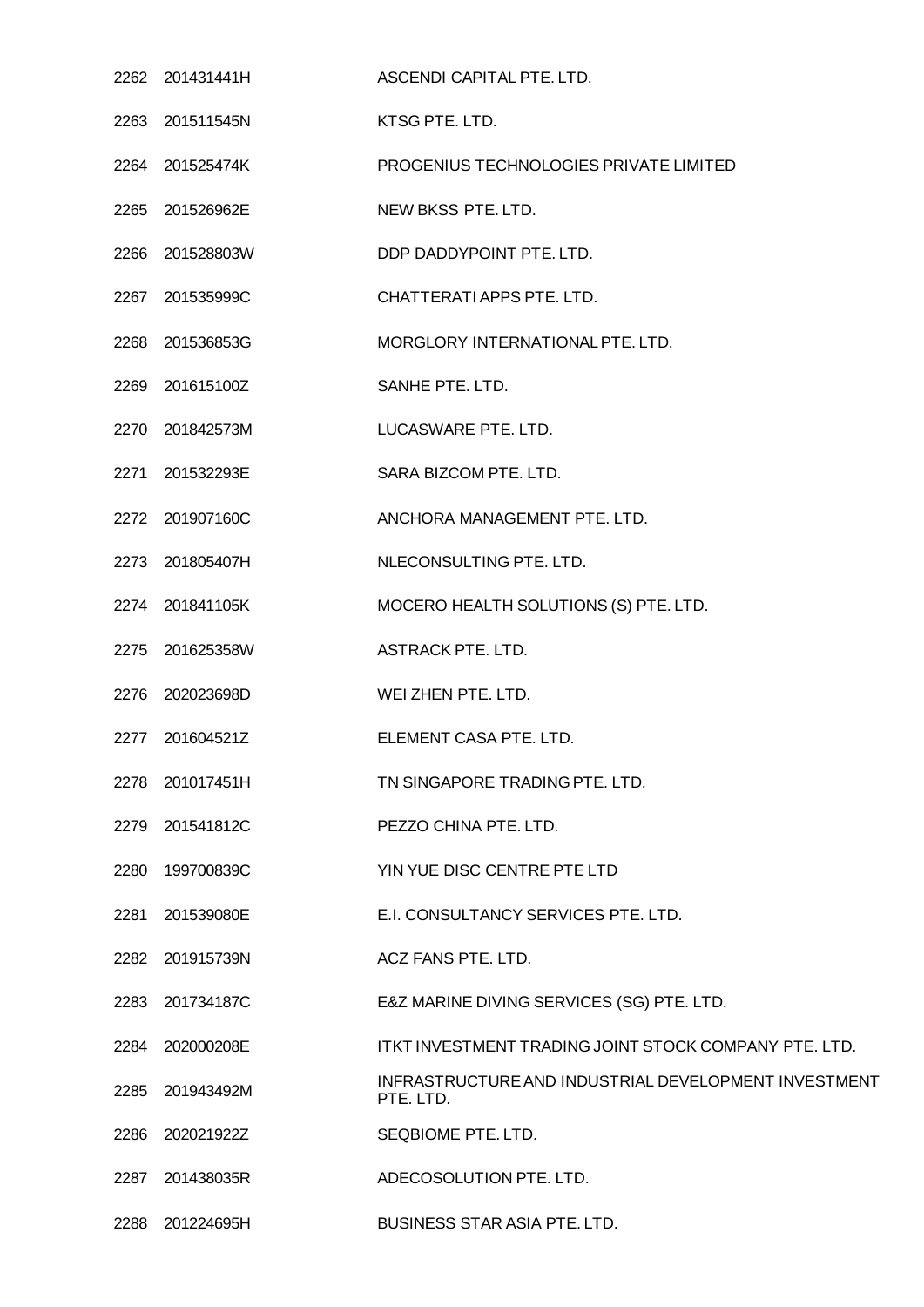|      | 2289 201835438M | HYDROCOOL AIRCON PTE. LTD.                    |
|------|-----------------|-----------------------------------------------|
|      | 2290 201524357G | STRONG HEALTH PTE. LTD.                       |
|      | 2291 201134864D | COMBINE GROUP PTE. LTD.                       |
|      | 2292 202017189R | ETERNAL TECHNOLOGY CONSULTING PRIVATE LIMITED |
|      | 2293 201943587H | INFINITY ELITE TRADING PTE. LTD.              |
|      | 2294 201108172D | MEDIA MIX GROUP PTE. LTD.                     |
|      | 2295 201909985K | DIGIHAUS PTE. LTD.                            |
|      | 2296 201733864H | ABAN HYDROCARBONS PTE, LTD.                   |
|      | 2297 201933455R | UNISUN ENERGY PTE. LTD.                       |
|      | 2298 201914797M | DRAGON VICTORY PTE, LTD.                      |
|      | 2299 201934771W | CLARE FORTUNE PTE. LTD.                       |
|      | 2300 201508395E | EN HUI INTERNATIONAL PTE. LTD.                |
|      | 2301 201916814E | MORI TATEMONO PTE. LTD.                       |
|      | 2302 202006735C | 8TEQ ENVIRONMENTAL PTE. LTD.                  |
|      | 2303 202026161E | W ACAD PTE. LTD.                              |
|      | 2304 201531378M | I/O STUDIOS PTE. LTD.                         |
|      | 2305 201943118M | SUNRISE TECHNOLOGY PTE. LTD.                  |
|      | 2306 202111483Z | <b>MAYA CREATIONS PRIVATE LIMITED</b>         |
|      | 2307 199000199K | C R FASHION PTE. LTD.                         |
| 2308 | 201918610E      | 9.O PTE. LTD.                                 |
|      | 2309 201932712Z | JAVALA PTE. LTD.                              |
|      | 2310 201023643Z | SEA LAND & SKY ENTERPRISES PTE. LTD.          |
|      | 2311 201538237K | WANJI GLOBAL (SINGAPORE) PTE. LTD.            |
|      | 2312 202025171C | JIU QI BA PTE. LTD.                           |
|      | 2313 201529881N | FIRESCOPE ASIA PTE. LTD.                      |
|      | 2314 201933560H | PROMISEWAY FOUNDATION LIMITED                 |
|      | 2315 201616534R | PLUMBER JOE PTE. LTD.                         |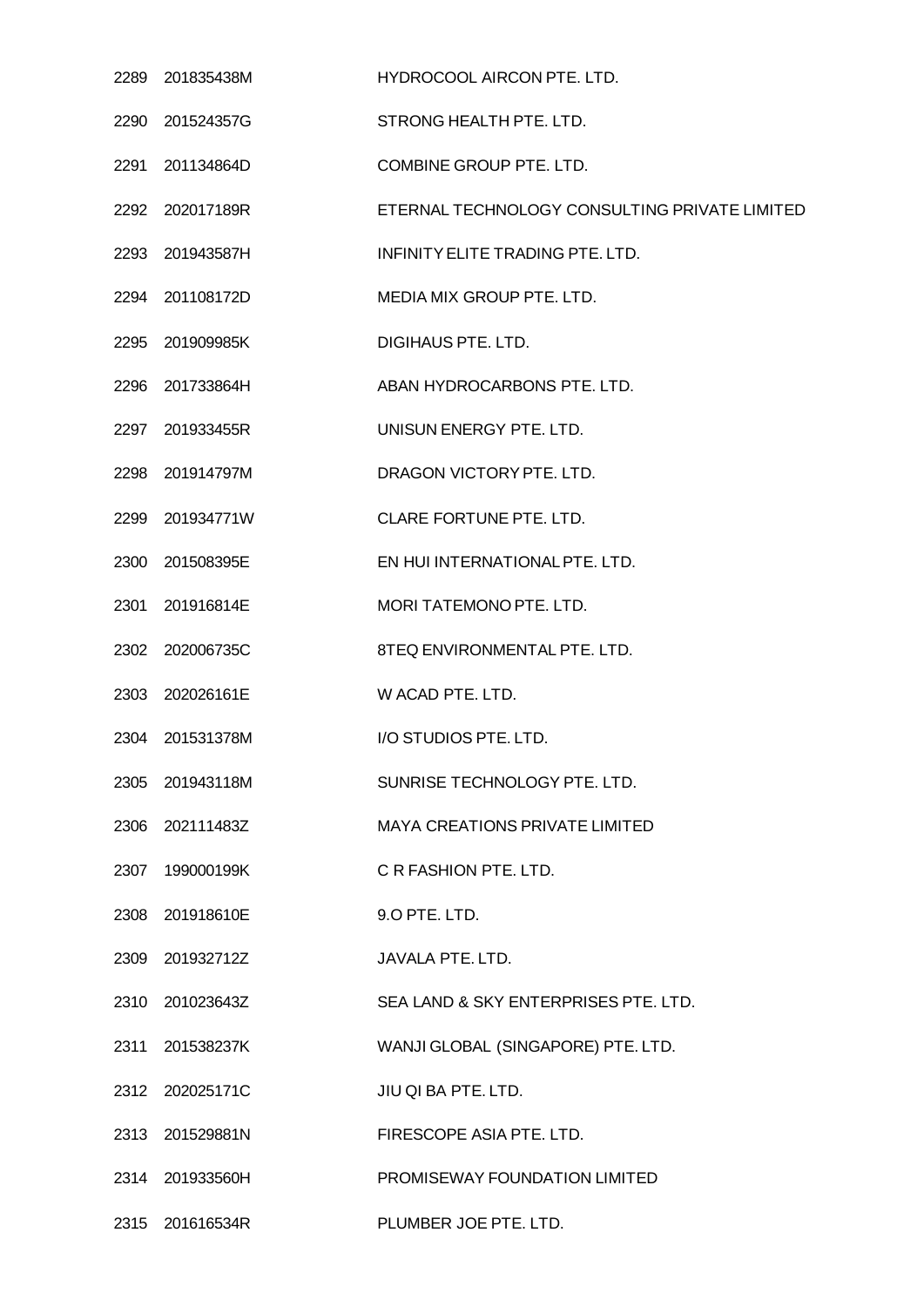| 2316 201216914N | PYCM CO PTE. LTD.                         |
|-----------------|-------------------------------------------|
| 2317 201600885W | ADVANCED MEDICAL PTE, LTD.                |
| 2318 201733903R | YINGSING PTE. LTD.                        |
| 2319 201625724N | <b>BUNCO AUTOMOBILE PTE. LTD.</b>         |
| 2320 202003281Z | ELECTRIC ELAN PTE. LTD.                   |
| 2321 201419485W | POP! GOURMET ASIA PTE. LTD.               |
| 2322 201618002R | THE LITTLE ONE PTE. LTD.                  |
| 2323 201734739G | GTY RENOVATION CONTRACTOR PRIVATE LIMITED |
| 2324 201724374G | LLEWELLYN CAPITAL PTE. LTD.               |
| 2325 200200616K | DYNAMIC HUB PTE, LTD.                     |
| 2326 201510486E | SEVEN SEAS CONSULTING PTE. LTD.           |
| 2327 200915996C | <b>OUTLOOK PTE. LTD.</b>                  |
| 2328 201908152G | GUANGZHOU CLOUD DC INVESTMENT PTE. LTD.   |
| 2329 201620654R | KING FUTURE TECH PTE. LTD.                |
| 2330 202036783W | BLACK CANVAS INTERIOR PTE. LTD.           |
| 2331 200817956Z | SIN GUAN HENG (F&B) PTE. LTD.             |
| 2332 201924881G | YUVIDIGITAL CAPITAL PARTNERS PTE, LTD.    |
| 2333 202026055C | LUK KREUNG MOOKATA PTE. LTD.              |
| 2334 201916556N | ARGO HOLDINGS PTE. LTD.                   |
| 2335 201526655C | FORTUNE-1 SINGAPORE ENTERPRISE PTE. LTD.  |
| 2336 199002897D | PHILMA INVESTMENTS PTE LTD                |
| 2337 202008730Z | ENVY MACRO PTE, LTD.                      |
| 2338 201508388E | COFCO AGRI CAPITAL PTE. LTD.              |
| 2339 200806184E | MAN TECHNOLOGY PTE. LTD.                  |
| 2340 201724401Z | SRI VINAYAKAM IMPORT & EXPORT (PTE. LTD.) |
| 2341 200700908C | Y2K PTE, LTD.                             |
| 2342 201926922H | VISION EXPORTS PTE. LTD.                  |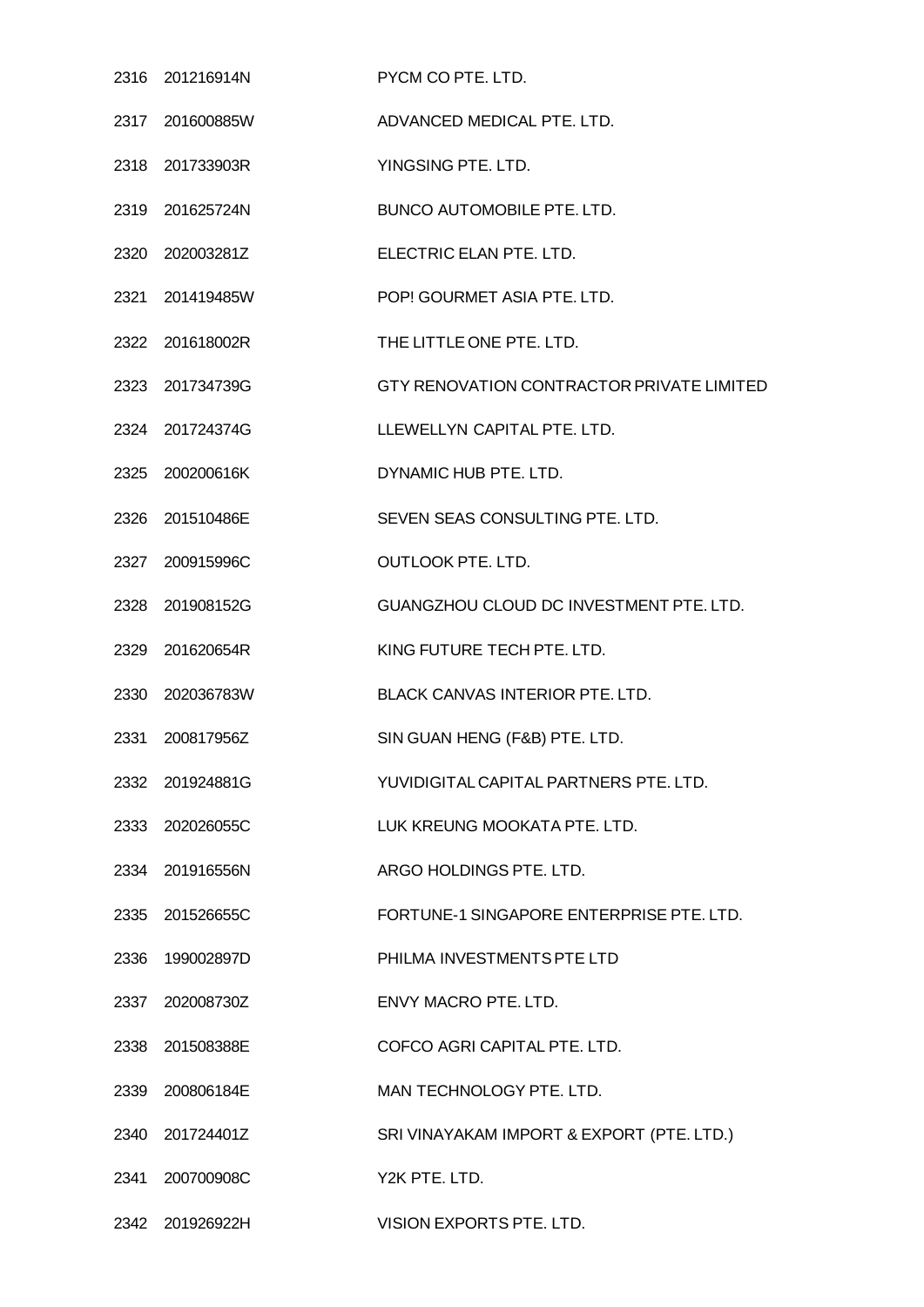|      | 2343 201723752C | <b>GETSKILLED PRIVATE LIMITED</b>               |
|------|-----------------|-------------------------------------------------|
|      | 2344 201708360Z | POLE-POLE PTE. LTD.                             |
|      | 2345 201623755K | <b>GOLD ROYALE CLASSIC PTE. LTD.</b>            |
|      | 2346 202116727M | SNAPP PTE. LTD.                                 |
|      | 2347 202028453K | KAIFENG MARINE ENGINEERING PTE. LTD.            |
|      | 2348 201707852E | TRAVEL TECHNOLOGY TRAVELTEK SINGAPORE PTE. LTD. |
|      | 2349 201922172K | LED DISPLAY PANEL SOLUTION PTE. LTD.            |
|      | 2350 201600793N | REPUBLIC MARINE PTE, LTD.                       |
|      | 2351 202012087W | TAKE A BRAKE SG PTE. LTD.                       |
|      | 2352 201724661E | INNER FIRE PTE, LTD.                            |
|      | 2353 200513337C | MIRAGE PICTURES PTE. LTD.                       |
|      | 2354 201821492Z | KANZO PTE. LTD.                                 |
|      | 2355 201610314D | ZERINITY PTE. LTD.                              |
|      | 2356 201214664C | NEW ENERGY RESOURCES PTE. LTD.                  |
|      | 2357 202003705N | SEVENCENT INTERNATIONAL PTE. LTD.               |
|      | 2358 201432973W | DIFFERENT WINES ASIA PTE, LTD.                  |
| 2359 | 201822549D      | CJP TECH INFORMATION PTE. LTD.                  |
|      | 2360 201510378Z | ALEGANCE GROUP PTE. LTD.                        |
| 2361 | 202039799E      | GOSHEN WELLBEING PTE. LTD.                      |
| 2362 | 200809634D      | ORIENTAL OCEAN SHIPPING HOLDING PTE, LTD.       |
|      | 2363 200616796W | WHATMAN HOLDINGS SINGAPORE PTE. LTD.            |
|      | 2364 201210878C | LIGANDUS CONSULTING PTE. LTD.                   |
|      | 2365 201921584G | PRESTIGION HOLDINGS PTE. LTD.                   |
|      | 2366 201329506R | PULSAR INVESTMENT HOLDING PTE. LTD.             |
| 2367 | 202011076W      | E-SOL TRADING & CONSULTANCY PTE. LTD.           |
|      | 2368 202016382M | CHUNQIU MINERAL RESOURCES PTE. LTD.             |
|      | 2369 201825702N | KABOMARKETING PTE. LTD.                         |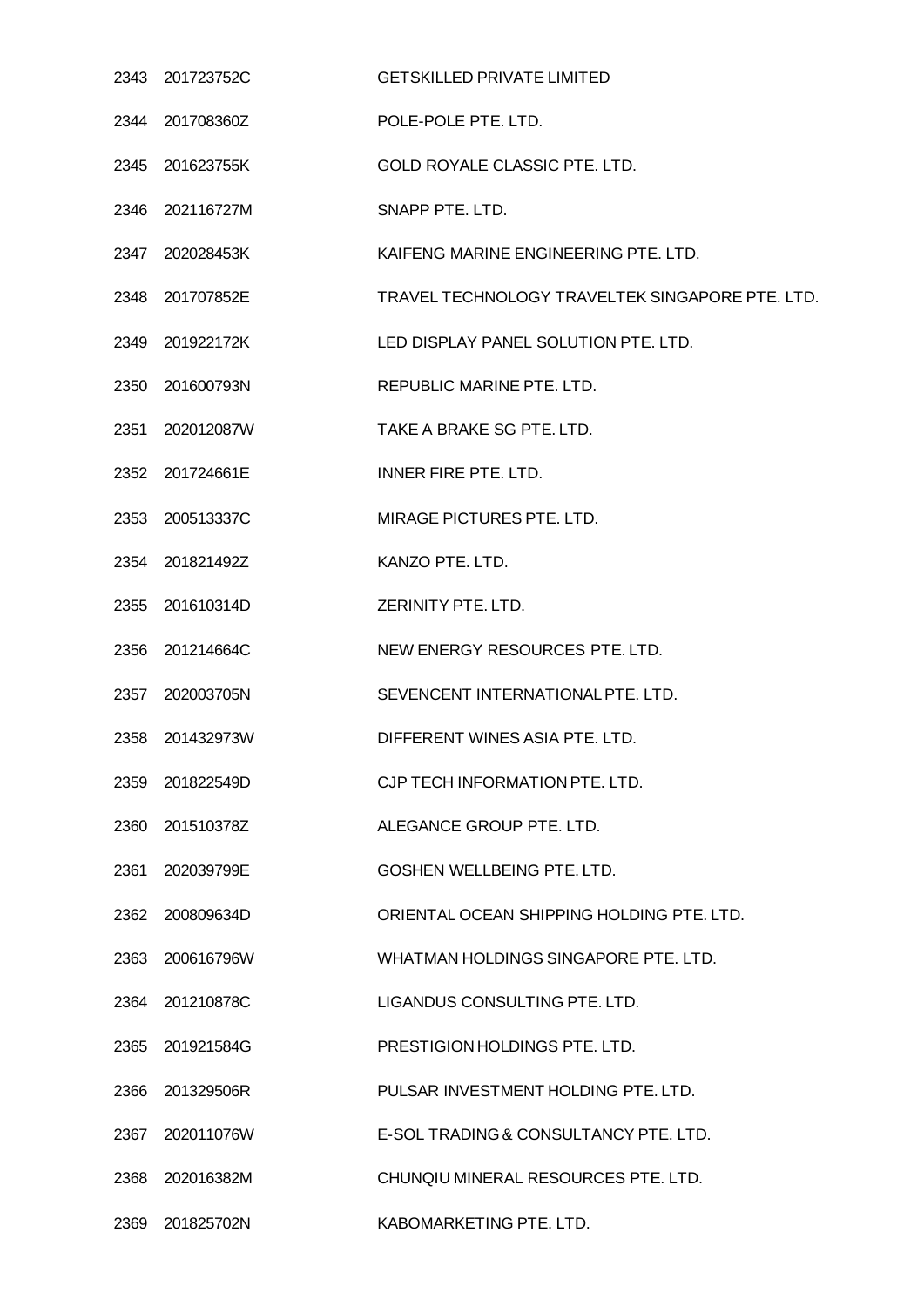| 2370 201815077W | ENABLE EDUCATION SINGAPORE PTE. LTD. |
|-----------------|--------------------------------------|
| 2371 201825027M | CONTEXTIONARY PTE, LTD.              |
| 2372 201903836E | EC GENERAL TRADING PTE. LTD.         |
| 2373 201728877W | ADVANCING WORLD PARTNERS PTE. LTD.   |
| 2374 201916181Z | <b>FANTASTIC FISHES PTE. LTD.</b>    |
| 2375 201817027G | HERO UNITED PTE. LTD.                |
| 2376 201313295Z | 6 PM PTE. LTD.                       |
| 2377 201434309Z | CERNO PRIME PTE. LTD.                |
| 2378 200106528E | MAKYATO PTE. LTD.                    |
| 2379 201503809E | 7NINER TECHNOLOGY PTE. LTD.          |
| 2380 201834251R | <b>CRIPDAX PTE. LTD.</b>             |
| 2381 201840409C | JENEX GLOBAL PTE. LTD.               |
| 2382 201003480M | CIRULEX CAPITAL PTE. LTD.            |
| 2383 200613006M | BETA MOON PTE. LTD.                  |
| 2384 201927385G | AURORA SG PTE. LTD.                  |
| 2385 201820631E | ASCEND GLOBAL MOTORS PTE. LTD.       |
| 2386 201629739G | BIZZI PTE. LTD.                      |
| 2387 199803663W | UNPLUGGED MUSIC LOUNGE PTE. LTD.     |
| 2388 202033916C | FOODIGOOD (SINGAPORE) PTE. LTD.      |
| 2389 201621639C | TT BROKING PTE. LTD.                 |
| 2390 202031429C | JUST SOLUTIONS PTE. LTD.             |
| 2391 201707774W | WALSON PEAK PTE. LTD.                |
| 2392 199301795C | KESTREL CAPITAL PTE, LTD.            |
| 2393 202017732D | SLM VISION (BISHAN) PTE. LTD.        |
| 2394 201840382M | PMECELECN ENGINEERING PTE. LTD.      |
| 2395 202019843N | LITTLE LAUGHTER PTE. LTD.            |
| 2396 202037012M | TOP PLUS LEATHER TRIM PTE. LTD.      |